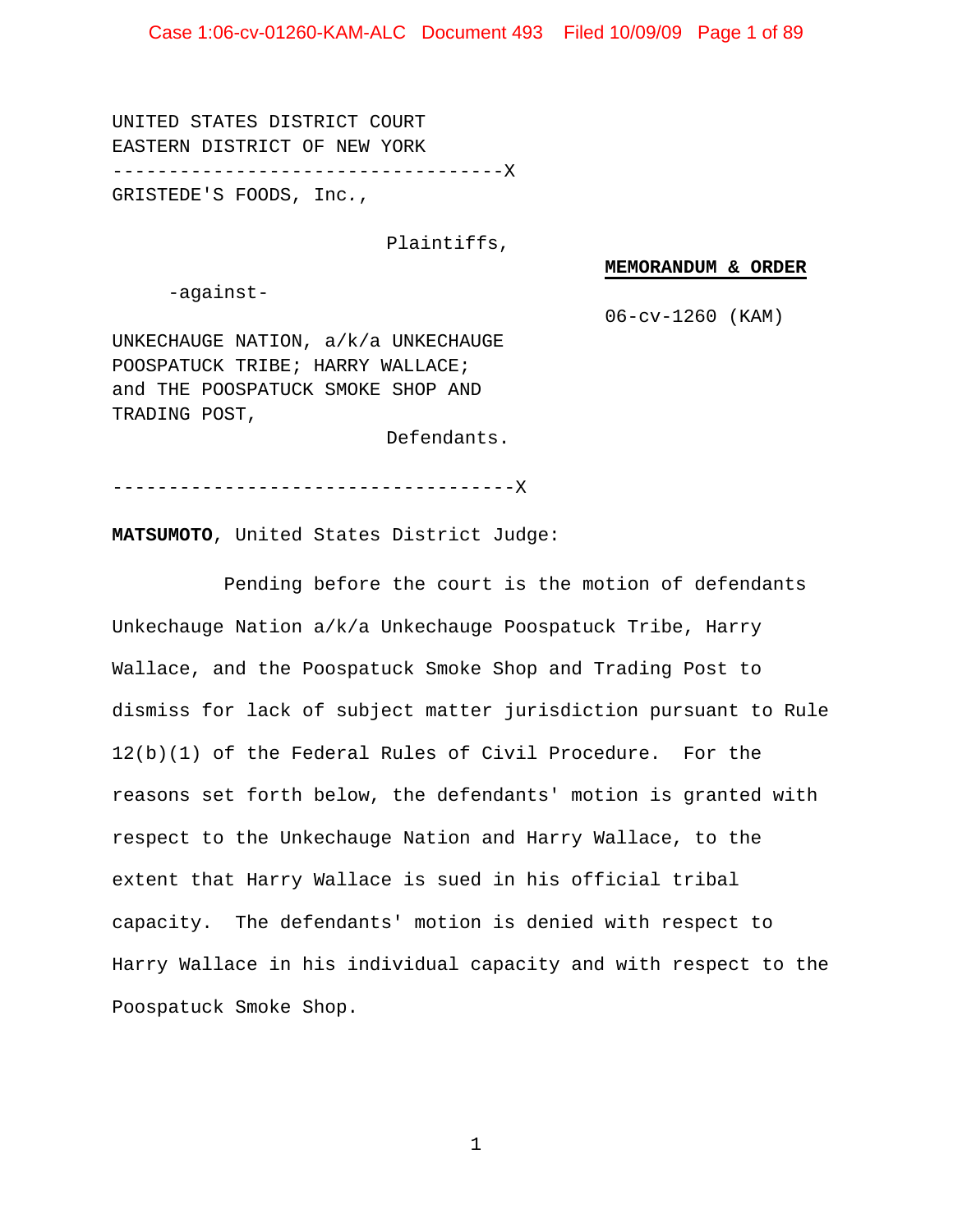#### **BACKGROUND**

#### **I. Procedural History**

On March 20, 2006, plaintiff Gristede's Foods, Inc. ("Gristede's" or "plaintiff") commenced this action against the Unkechauge Nation, a/k/a Unkechauge Poospatuck Tribe (the "Unkechauge," "Poospatuck" or "tribe") and the Shinnecock Tribe, a/k/a the Shinnecock Indian Nation (the "Shinnecock"); individual defendants Harry Wallace ("Wallace" or "Chief Wallace"), Randall King, James W. Eleazer, Jr., and Lance A. Gumbs; the Poospatuck Smoke Shop and Trading Post (the "Poospatuck Smoke Shop" or "Smoke Shop") and Shinnecock, Ltd. Plaintiff, a chain of supermarkets in the New York City area, alleged violations of the Racketeer Influenced and Corrupt Organizations Act ("RICO"), 18 U.S.C. §§ 1961-68, and the Lanham Act, 15 U.S.C. § 1125(a), and state law claims for unjust enrichment, unfair competition, deceptive trade practices, and false advertising arising from defendants' tax-free cigarette sales and advertising. The Unkechauge inhabits approximately 50 acres of land along the bank of the Poospatuck Creek on the southern coast of what is now the Town of Brookhaven on Long Island, New York.

In July 2006, the defendants who were parties to this action at the time filed a motion to dismiss for lack of subject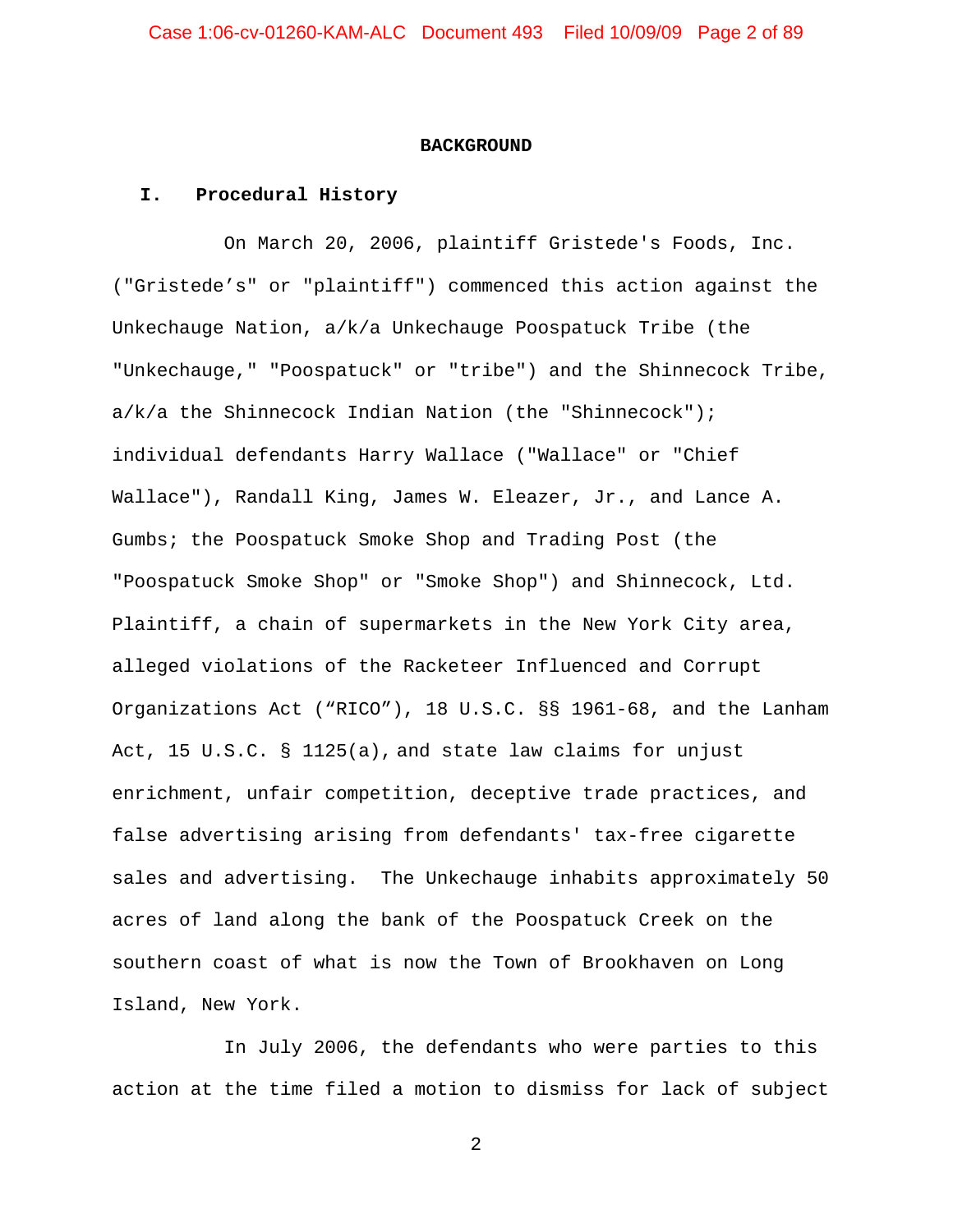matter jurisdiction pursuant to Rule 12(b)(1) of the Federal Rules of Civil Procedure, asserting that they are immune from suit by virtue of their sovereign status as Indian tribes or entities thereof. In an order dated December 22, 2006, the court deferred ruling on the Rule 12(b)(1) motion pending further briefing and an evidentiary hearing on the tribal status of the Shinnecock and Unkechauge defendants. (Dkt. No. 29 at 12 (holding that the criteria for tribal recognition pursuant to federal common law as articulated by Montoya v. United States, 180 U.S. 261, 255 (1901) applies to the determination of the Shinnecock and Unkechuage defendants' tribal status).) After filing a motion for reconsideration, the defendants were granted leave to file new motions pursuant Rule 12(b)(6). Defendants' motions to dismiss pursuant to Rule 12(b)(1) and for reconsideration were subsequently withdrawn without prejudice to reinstatement of the Rule 12(b)(1) motion if their new Rule 12(b)(6) motions were denied. (Dkt. No. 41.)

On November 5, 2007, the court denied in part the defendants' motion to dismiss pursuant to Rule 12(b)(6) and permitted the defendants to renew their motion to dismiss pursuant to Rule 12(b)(1). Judge Amon referred discovery and the evidentiary hearing relating to the defendants' tribal status to the undersigned, who was the assigned Magistrate Judge at the time. The court set dates for discovery on the issue of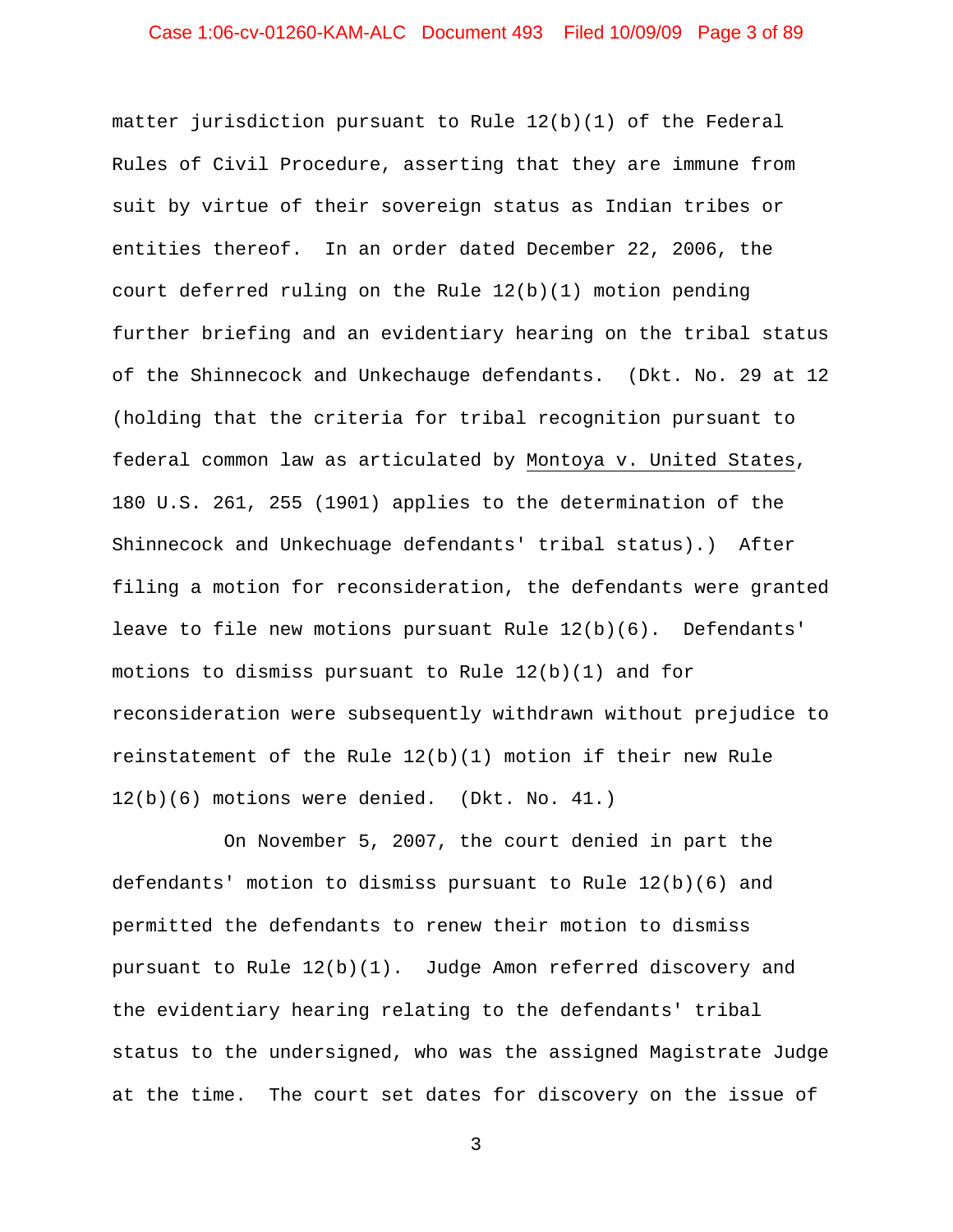# Case 1:06-cv-01260-KAM-ALC Document 493 Filed 10/09/09 Page 4 of 89

tribal status and a hearing for the defendants' Rule  $12(b)(1)$ motions. On November 28, 2007, Judge Amon issued a supplemental order, detailing the court's reasoning for its November 5, 2007 partial grant and denial of defendants' motion to dismiss pursuant to Rule  $12(b)(6)$ , and granting plaintiff leave to amend its complaint. On December 21, 2007, plaintiff filed an Amended Complaint to include those claims sustained by the court - the false advertising claim under the Lanham Act and the state consumer fraud claims - and to properly name Lance A. Gumbs in his individual capacity for his ownership and operation of the Shinnecock Trading Post, previously identified as Shinnecock, Ltd. Defendants Shinnecock, Randall King, James W. Eleazer, Jr., Lance A. Gumbs and Shinnecock Trading Post subsequently decided not to pursue their Rule  $12(b)(1)$  motion and successfully requested that the court vacate the tribal status discovery schedule as to them. (Dkt. Order 1/4/08.)

Discovery on the issue of tribal status proceeded before the undersigned with regard to the remaining Unkechauge defendants. Following the undersigned's appointment as a United States District Judge, the case was reassigned from Judge Amon on August 15, 2008. On August 18, 2008, plaintiff filed a Second Amended Complaint naming additional defendants not parties to the Rule 12(b)(1) motion. The evidentiary hearing regarding tribal status was held on September 3, 2008 through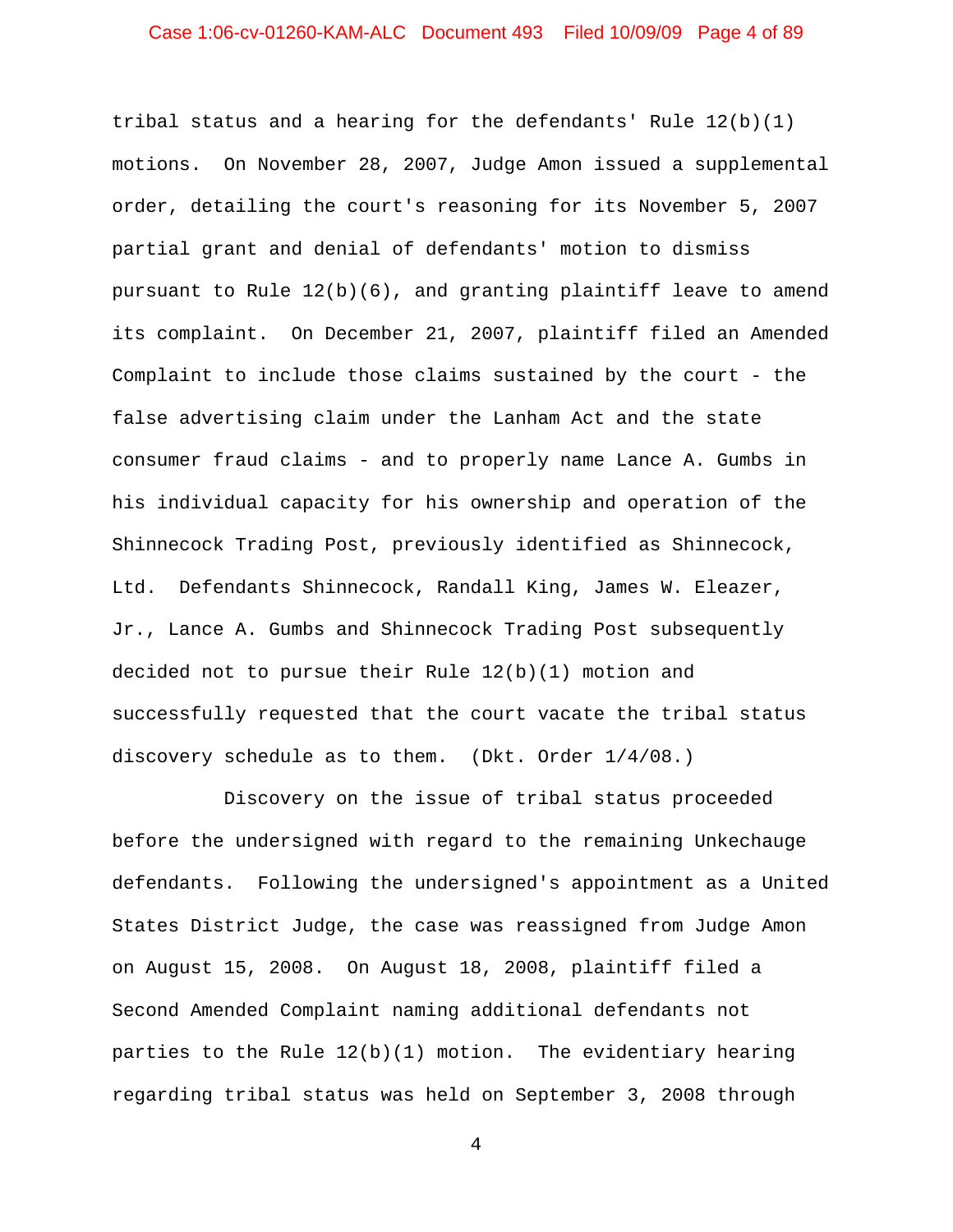# Case 1:06-cv-01260-KAM-ALC Document 493 Filed 10/09/09 Page 5 of 89

September 8, 2008, before the undersigned. At the close of the hearing, the court ordered the parties to "confer regarding the submission of a comprehensive collection of the exhibits admitted into evidence and file those exhibits by ECF no later than  $9/15/08$  $9/15/08$  $9/15/08$ ." (Minute Entry  $9/8/08$ ;  $9/8/08$  Tr. at  $289-290$ .)<sup>1</sup> The parties complied with the court order and submitted a complete copy of all admitted joint exhibits on September 15, 2008. (Dkt. Nos. 168-372.) The parties submitted pre- and post- hearing briefs and the court heard closing arguments on December 22, 2008.

#### **II. The Tribal Status Hearing**

 $\overline{\phantom{0}}$ 

In deciding a Rule 12(b)(1) motion to dismiss, the court may rely on and refer to evidence outside the pleadings. J.S. v. Attica Cent. Schs., 386 F.3d 107, 110 (2d Cir. 2004). Pursuant to Judge Amon's order of December 22, 2006, the court held an evidentiary hearing on the issue of whether the Unkechauge meets the common law definition of a "tribe," defined by the United States Supreme Court in 1901 as "a body of Indians of the same or a similar race, united in a community under one leadership or government, and inhabiting a particular though

<span id="page-4-0"></span><sup>1</sup> "9/3 Tr." refers to the transcript of the hearing on September 3, 2008. Because the pagination of the transcripts starts each day with the number 1, the court will designate both the date and page number in reference to the hearing transcript.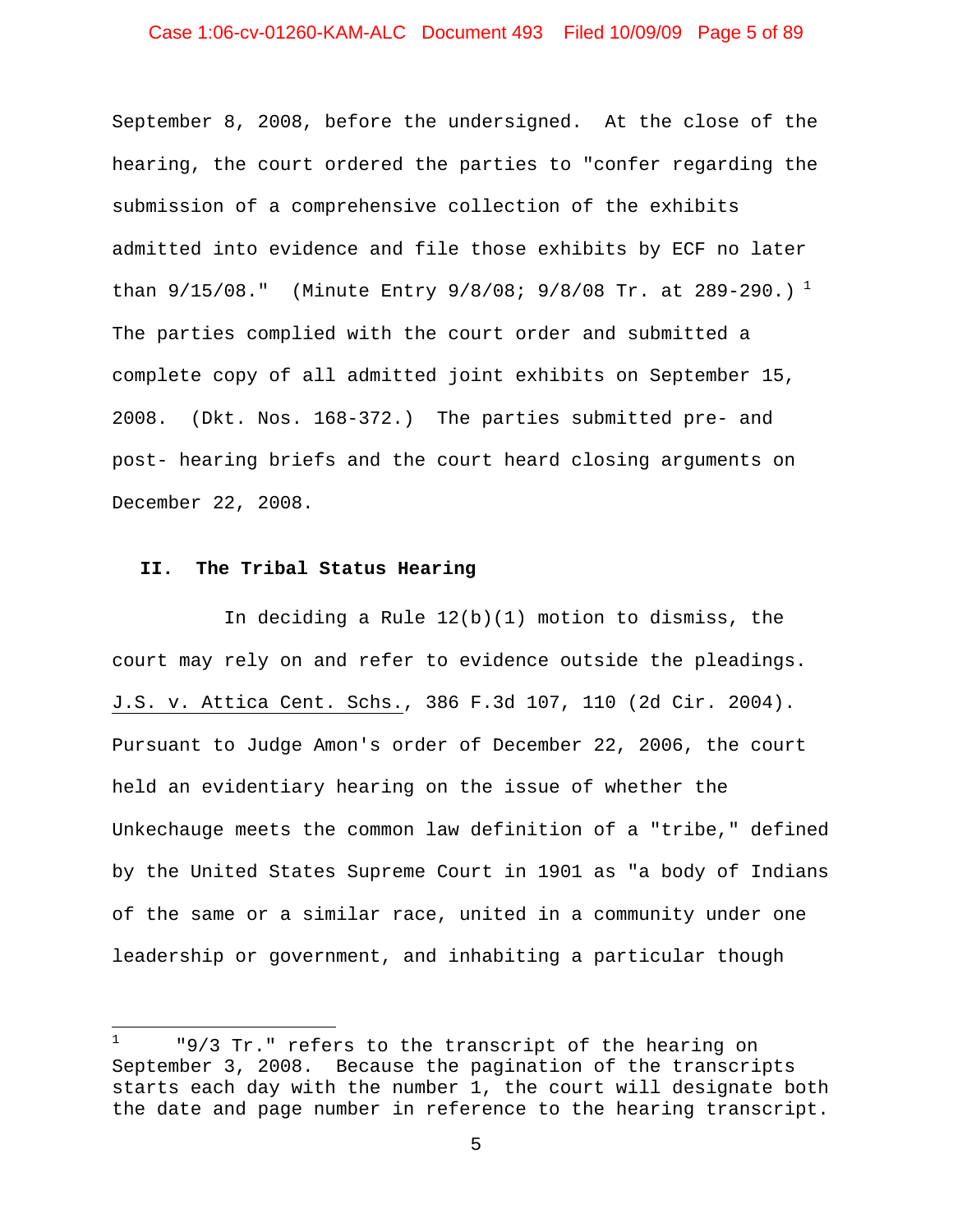# Case 1:06-cv-01260-KAM-ALC Document 493 Filed 10/09/09 Page 6 of 89

sometimes ill-defined territory" ("Montoya criteria"). Montoya v. United States, 180 U.S. 261, 266 (1901).

At the hearing, the court first heard testimony from defendants' expert witness, Dr. John Strong, and fact witness, defendant Harry Wallace, Chief of the Unkechauge. The court qualified Dr. Strong as an expert in the area of Native Americans in Colonial America with an emphasis on the Indians of the East Coast and Long Island. (9/3 Tr. at 17.) Dr. Strong graduated from St. Lawrence University with a B.A. in History in 1957. He obtained a Master's Degree in 1959, and a Ph.D in social science from Syracuse University in 1967. He received a National Endowment for the Humanities award in the area of archaeology in 1978 and a Fulbright award in 1998. Dr. Strong is a professor emeritus at Long Island University, where he taught from 1965 until 1998. Dr. Strong has written three books about the Indians of Long Island and approximately 25-30 peerreviewed articles in journals, and has presented more than thirty papers at professional conferences. This is the first lawsuit in which Dr. Strong has testified as an expert. (9/3 Tr. at 6-14.) Dr. Strong's research is in ethnohistory, an interdisciplinary field that emerged in the latter half of the last century. Ethnohistory combines models of analysis and strategies of research from anthropology, history and archaeology, and is commonly used when studying cultures without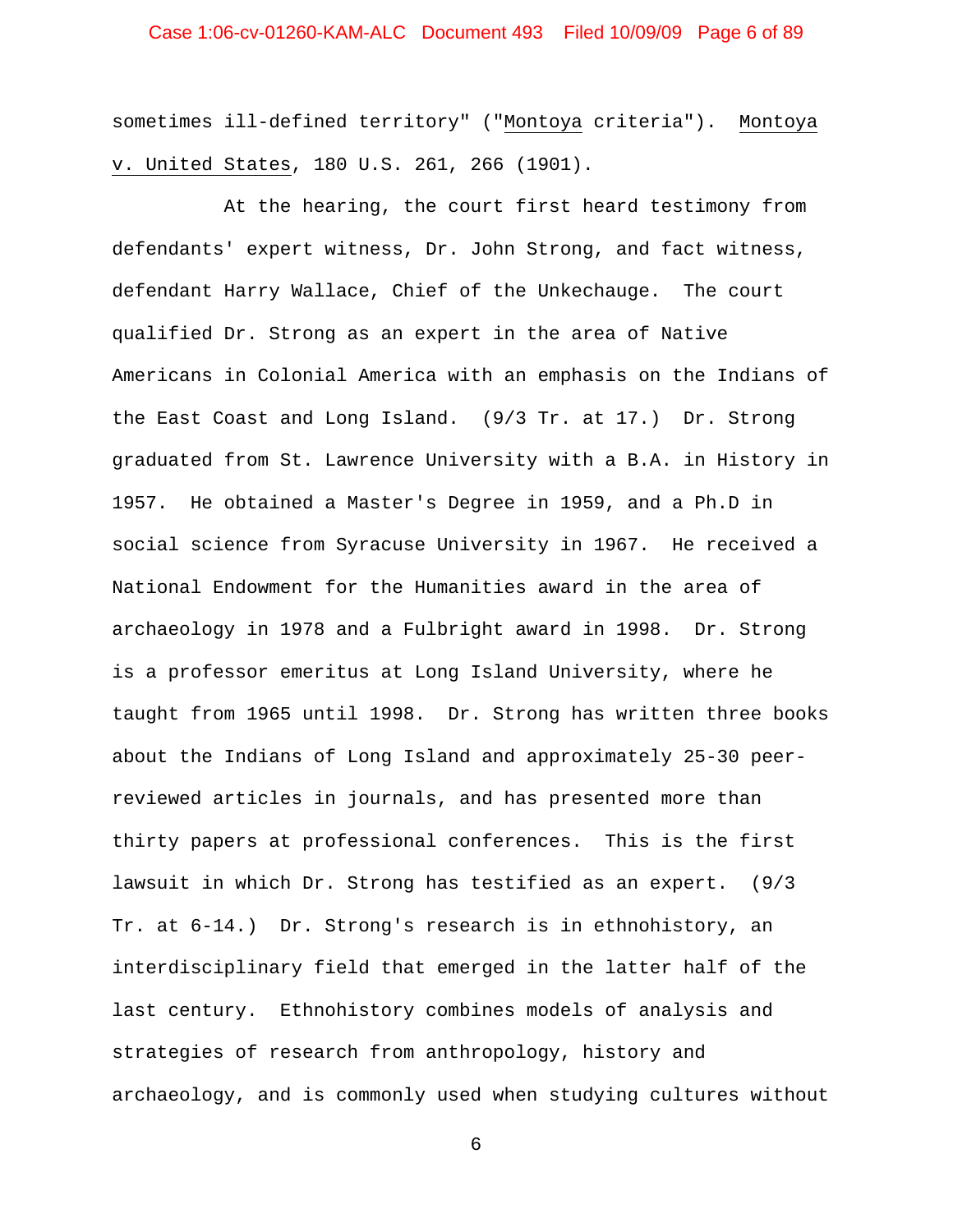# Case 1:06-cv-01260-KAM-ALC Document 493 Filed 10/09/09 Page 7 of 89

written records. (9/3 Tr. at 14.) Dr. Strong considers his area of expertise to be 17th century colonial history with an emphasis on contact between Native Americans and Europeans. (9/3 Tr. at 16.)

The court then heard testimony from defendants' fact witness, Chief Harry Wallace. Chief Wallace is an Unkechauge member and current Unkechauge Chief, and has lived on the Unkechauge reservation at Poospatuck continuously since 1991. (9/3 Tr. at 81, 129-130.) Chief Wallace earned his Bachelor's Degree from Dartmouth College in 1975, where he majored in American history and studied Native American issues. He earned a J.D. cum laude from New York Law School, where he wrote his thesis on Indian sovereignty and Eastern United States Indian land claims. (9/4 Tr. at 65-67.)

Additionally, the court heard testimony from plaintiff's experts, Joyce Davis and James Lynch. Ms. Davis was qualified as an expert in the field of genealogy, which she defined as the "study of families generationally." (9/4 Tr. at 186, 239-240.) Ms. Davis received her Associate's Degree in Language Arts in 1971 from West Valley College in Campbell, California and completed her Bachelor's Degree in Native American Studies in 1995 at George Mason University in Fairfax, Virginia. Ms. Davis testified that she took some genealogy "classes through extension" while she was in college and through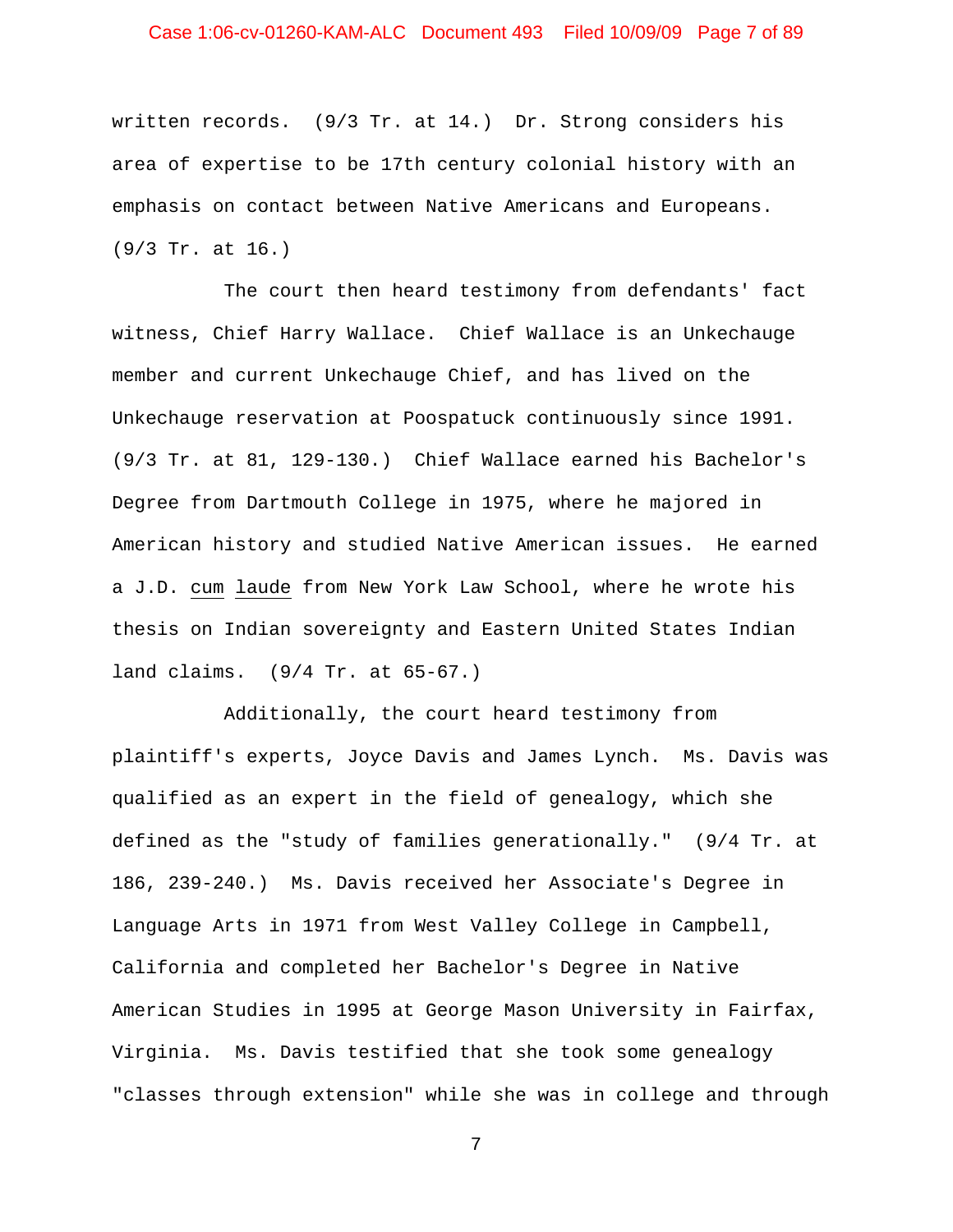# Case 1:06-cv-01260-KAM-ALC Document 493 Filed 10/09/09 Page 8 of 89

"historical agencies." (9/4 Tr. at 186-188.) From 1993 until 1996, Ms. Davis was an Assistant Genealogical Researcher at the Bureau of Indian Affairs ("BIA") at the Department of Interior. (9/4 Tr. at 189.) Upon leaving the BIA, Ms. Davis has done independent genealogy consulting projects for tribes, among other jobs unrelated to genealogy. She has a genealogy consulting business in Net Lake, Minnesota. (9/4 Tr. at 185.)

Mr. Lynch was qualified as an expert in the field of ethnohistory. (9/8 Tr. at 55.) Mr. Lynch has a Bachelor's Degree in anthropology, sociology and religious studies, and a Master's Degree in anthropology and ethnohistory from Wesleyan University. Mr. Lynch completed all of the requirements for a Ph.D, except for his dissertation. (9/8 Tr. at 3-4.)<sup>[2](#page-7-0)</sup> His studies focused primarily on ethnohistory and American Indians of the northeast, southwest, and subartic Inuit groups. (9/8 Tr. at 5-6.) Mr. Lynch has published several articles for presentations, one of which was in a peer reviewed journal. He also published two books, one about Connecticut land

l

<span id="page-7-0"></span><sup>2</sup> The court questioned Mr. Lynch about the use of the "Ph.D" designation on Mr. Lynch's curriculum vitae ("c.v."), given that he does not, in fact, have a Ph.D. Specifically, Mr. Lynch's c.v. states "**Ph.D**, Anthropology/History (abd.)(Ethnohistory, Sociocultural Change)." (Ex. 301 at 98.) Mr. Lynch explained that the "(abd.)" designation on his c.v. indicates "all but dissertation," which Mr. Lynch stated clarifies his status. (9/8 Tr. at 7-10; Ex. 301 at 98.) The court respectfully disagrees. Without Mr. Lynch's oral explanation, Mr. Lynch's c.v. in combination with his chosen format appears to represent that he earned his Ph.D degree, even though he did not.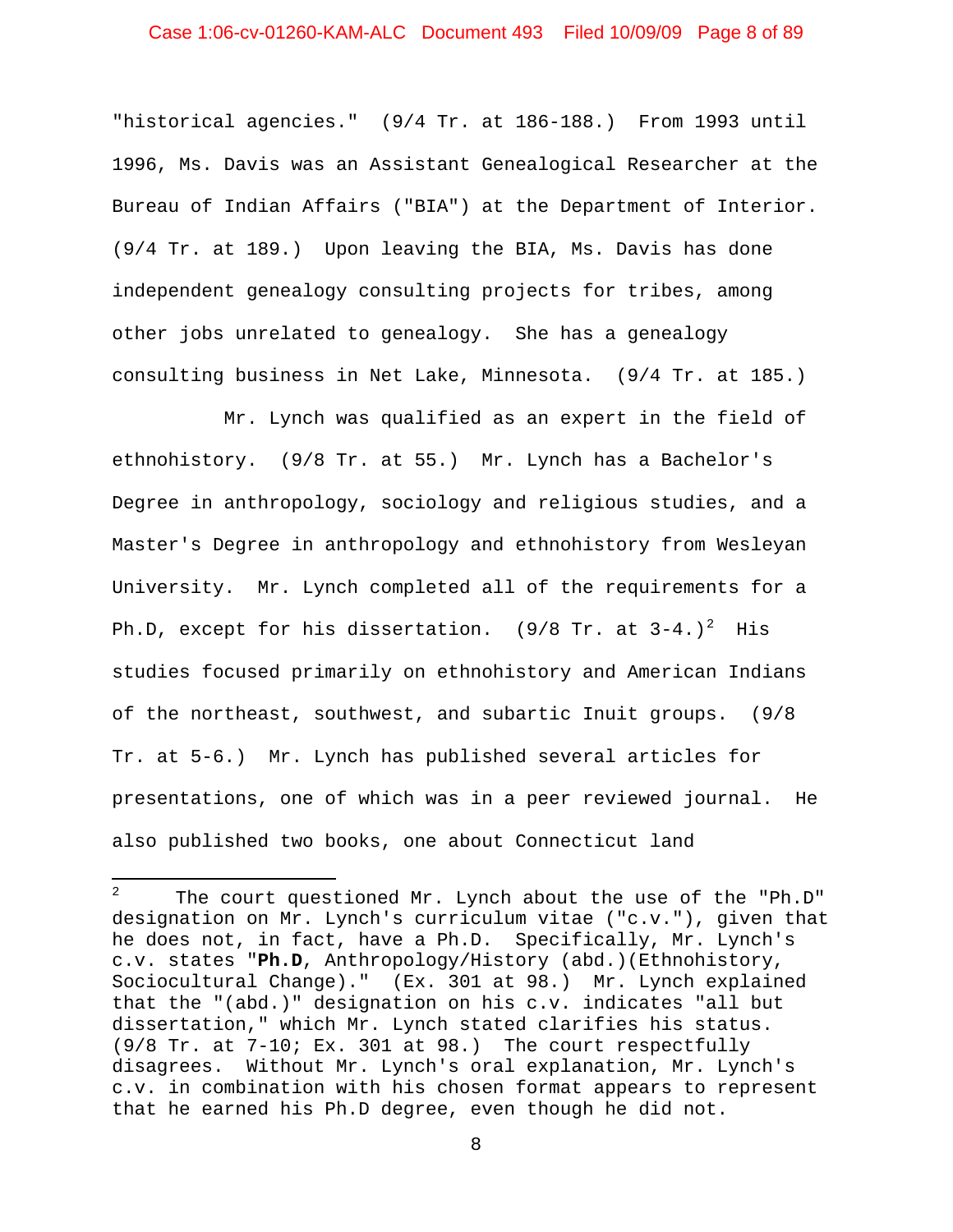# Case 1:06-cv-01260-KAM-ALC Document 493 Filed 10/09/09 Page 9 of 89

transactions with Indian tribes and one about an Indian community in Connecticut. (9/8 Tr. at 11-13.) Mr. Lynch has been self-employed since 1999, and owns his own company, Historical Consulting Research, LLC. (9/8 Tr. at 14.) When asked to describe his research methodology for reviewing historical documents, Mr. Lynch responded, "I believe if there's no evidence to prove a point, the point is not proven." (9/8 Tr. at 47.) Mr. Lynch's research methodology has never been tested by a peer-review process in academia, but he testified that his work "is under strict review by the federal government." (9/8 Tr. at 51-52.)

Mr. Lynch testified that his consulting for retained clients does not involve academic scholarship. He has previously testified as an expert witness in ten other matters involving federal recognition of Indian tribes by the United States Department of the Interior, Bureau of Indian Affairs ("BIA"), pursuant to 25 C.F.R. § 83.7. Mr. Lynch found adversely to the tribe's federal recognition in nine matters in which he was retained by clients opposing tribal recognition. (9/8 Tr. at 37-41.) In the one matter in which Mr. Lynch found in favor of federal tribal recognition, he was retained by a client that supported tribal recognition. (9/8 Tr. at 40-41.)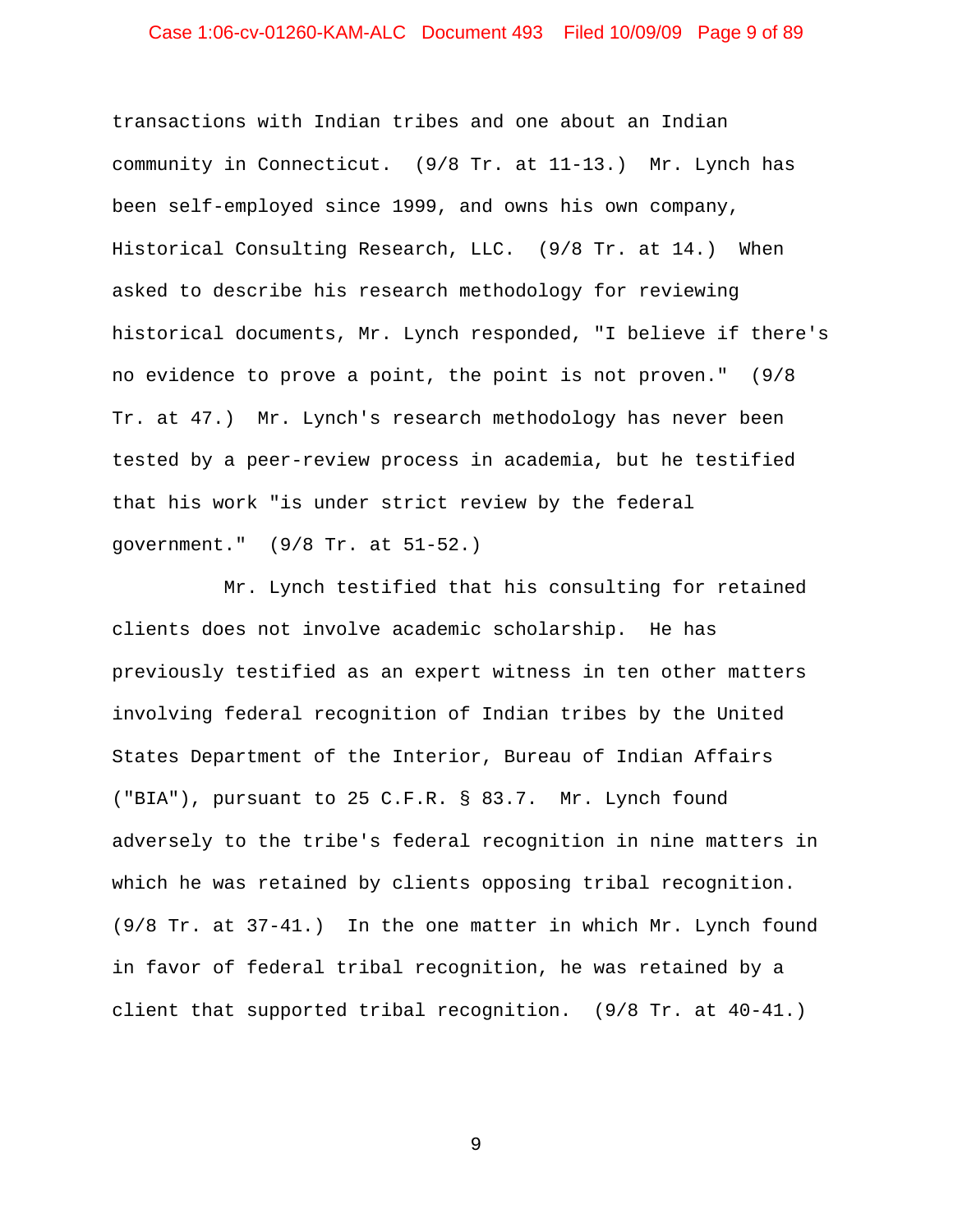# Case 1:06-cv-01260-KAM-ALC Document 493 Filed 10/09/09 Page 10 of 89

On the basis of the testimony of these witnesses, the expert reports and other joint exhibits admitted into evidence herein, the court summarizes the evidence before it as follows.

#### **A. Body of Indians of the Same or Similar Race**

The court heard evidence from all four witnesses about the first Montoya criterion for tribal determination: "of the same or similar race." The parties' experts dispute the definition of "race" as used by Justice Brown in Montoya's "same or similar race" criterion. Defendants' expert, Dr. Strong, testified that Justice Brown used the "conventional understanding of race of 1900: Caucasoid, Mongoloid, Negroid, Australoid, etc." (9/3 Tr. at 20.) According to Dr. Strong, Justice Brown was "referring to a body of Indians of diverse ancestry . . . [of the] same or similar race." (9/3 Tr. at 20.) The experts relied on genealogy, historical documentation of race relations and interactions between Indians and the first Europeans, and the geographic location of the Unkechauge. Dr. Strong concluded that the Unkechauge is a group of people of the same or similar race. (9/3 Tr. at 21-22.) Mr. Lynch applied a sociological approach to race, under which individuals of the same or similar race are those "who claim descent from an individual or from a kinship group" (9/8 Tr. at 64), and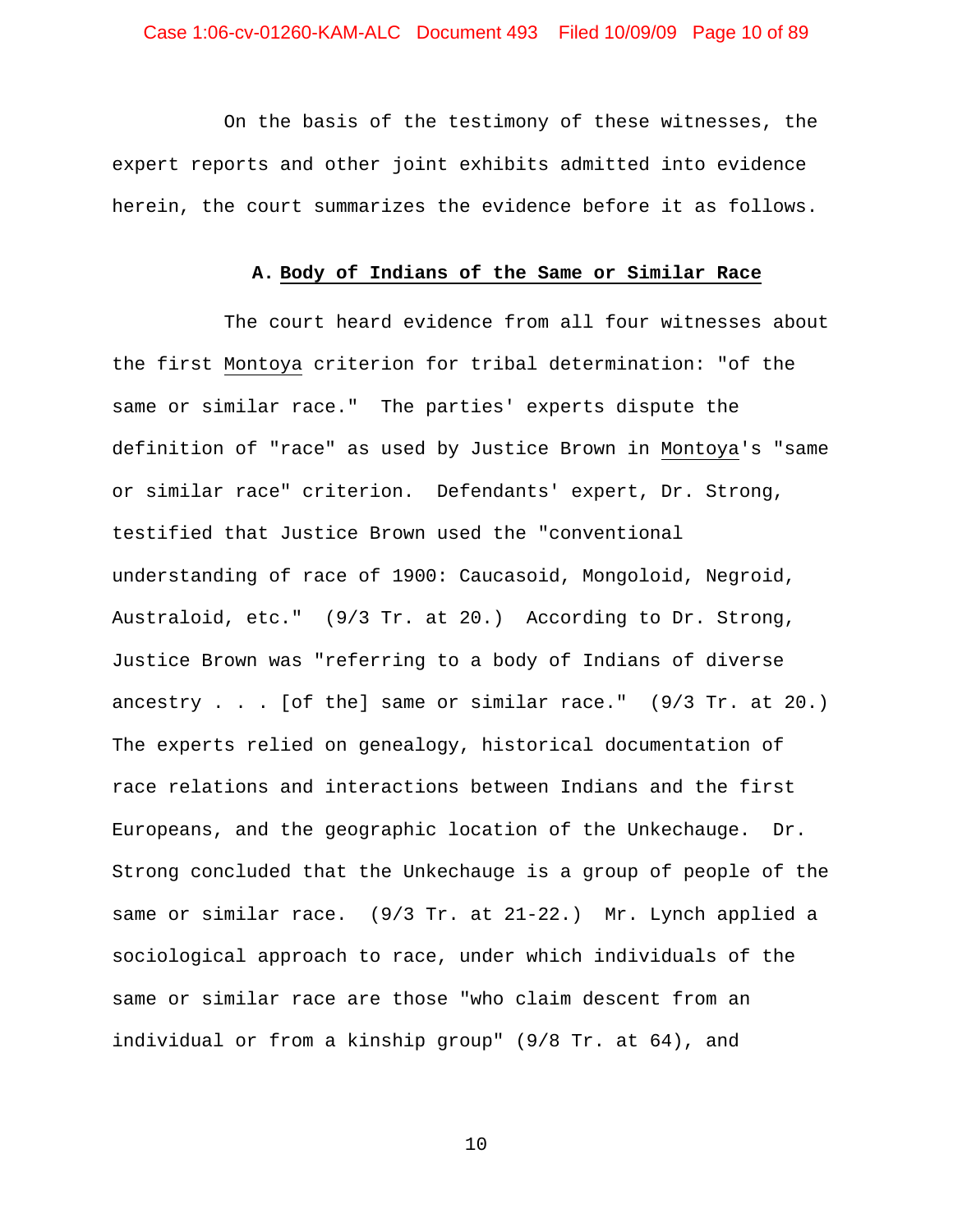# Case 1:06-cv-01260-KAM-ALC Document 493 Filed 10/09/09 Page 11 of 89

concluded that those claiming to be Unkechauge were not of the same or similar race. (9/8 Tr. at 70.)

The Unkechauge was a non-literate culture at the first contact with Europeans, and, thus, did not have archives or records that one would find in a literate culture. (9/3 Tr. at 15.) Additionally, many tribal documents were destroyed by a fire in the Unkechauge church established in 1750, on what is known as the Unkechauge reservation at Poospatuck. (9/4 Tr. at 87-89; Ex. 213.) Therefore, in light of the unavailability of written records, Dr. Strong based his opinion that the Unkechauge is a group of Indians of the "same or similar race" in part on evidence identifying the Unkechauge as a distinct Indian group throughout the centuries and genealogical evidence of the Unkechauge at Poospatuck.

Dr. Strong cited archaeological data from the southern coastline area of what is now Brookhaven, Long Island, records after 1640 from colonial New York and the Town of Brookhaven, court records during the 19th and 20th centuries, family records of the two prominent families that dominated the southern half of Brookhaven, the William Smith family and the William Floyd family, accounts by visitors to the Poospatuck throughout history and newspaper clippings (Exs. 1, 3-364), in which specific Unkechauge individuals, leaders and families appear. For example, the evidence includes a document from the Town of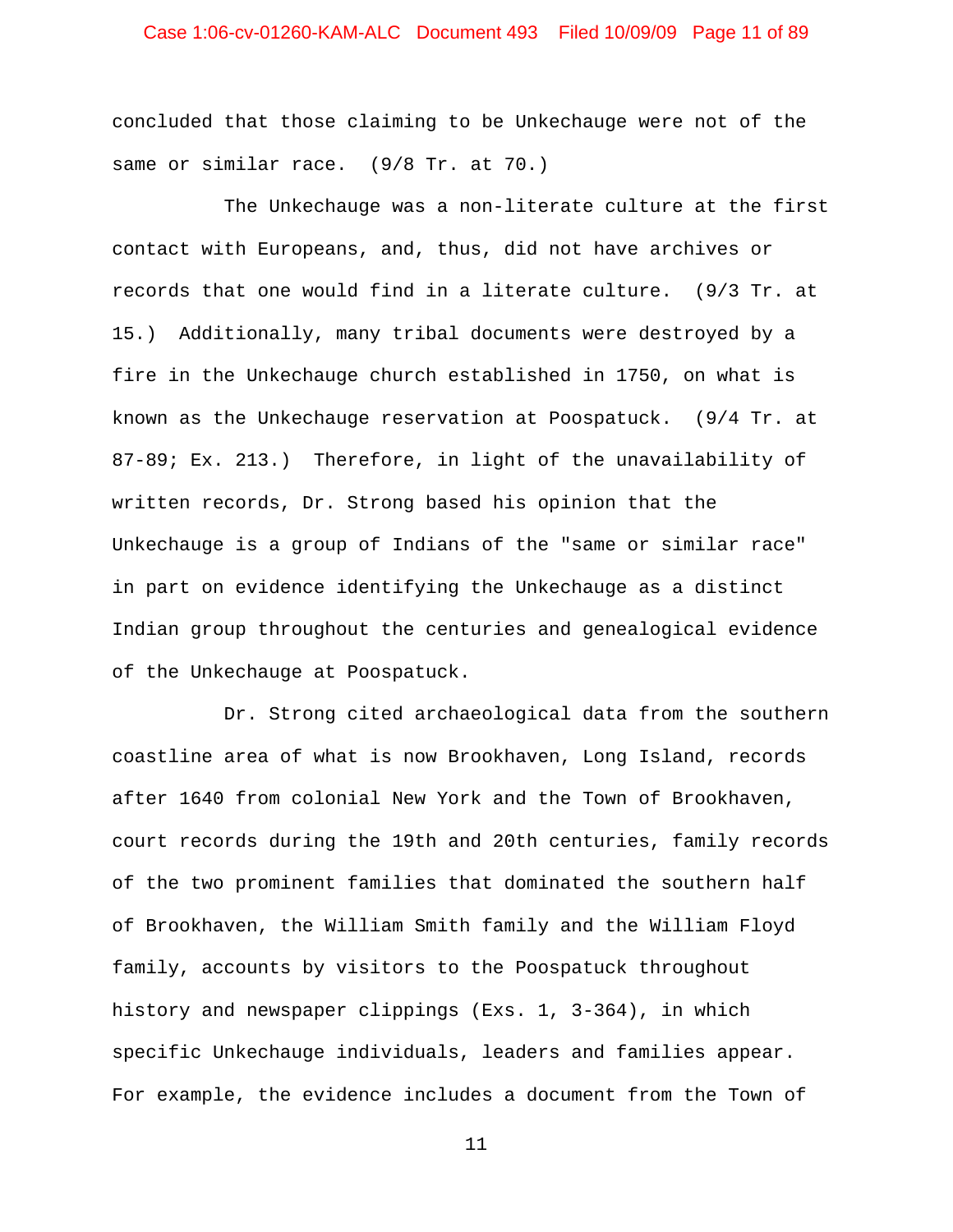# Case 1:06-cv-01260-KAM-ALC Document 493 Filed 10/09/09 Page 12 of 89

Brookhaven dated 1655, in which an Unkechauge headman named Mahew first appears with Sachem (Chief) Warawakmy and other village headmen, allied through political and kinship connections, to convey land that includes the northern half of present-day Brookhaven. (Ex. 1 at 21; Exs. 7, 8.)<sup>[3](#page-11-0)</sup> Dr. Strong also identified Unkechauge individuals and groups in documents from the 1660s and 1690s involving Unkechauge Sachem Tobacus who negotiated whaling, fishing and land agreements and sought protection from the colonial government (Ex. 1 at 27-36; Ex. 9B; Ex. 10-11; Ex. 15; Ex. 19; Ex. 22), and documents dated July 1700 in which colonist William Tangier Smith conveyed 175 acres of land, previously conveyed to Smith by the Unkechauge Sachem Tobacus, to eleven representatives of the Unkechauge Indians and their children in posterity (the "1700 conveyance"). (9/3 Tr. at 42-46; Ex. 61, 62.) Included in the 1700 conveyance is the 50 acre plot along Poospatuck creek "where the Unkechaug[e] settlement had been in prehistoric times." (Ex. 1 at 46.)

Dr. Strong also noted the efforts in the 1740s of Scottish Missionary Azariah Horton to proselytize the Unkechauge

 $\overline{\phantom{0}}$ 

<span id="page-11-0"></span><sup>3</sup> The names of Sachem Warawakmy and Mahew are not legible on Exhibit 7 due to either redaction or highlighting, but the same page with their legible names appears in Ex. 8.

Dr. Strong testified that the Europeans gave the Indians the names appearing on the documents based on orthographic spellings. As a result, a particular individual's name might be spelled differently on different documents reflecting transactions with another European. (9/4 Tr. at 38-39.)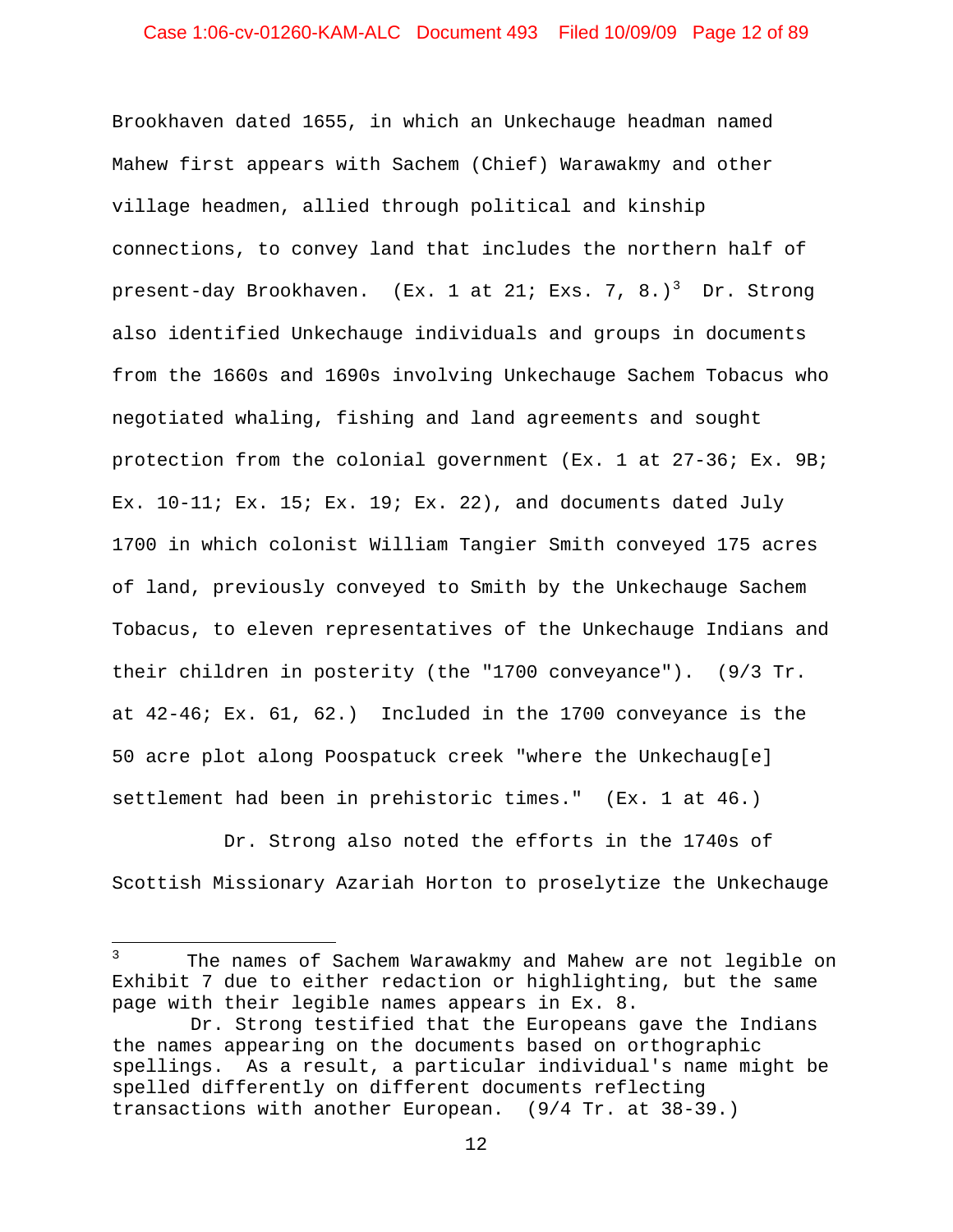# Case 1:06-cv-01260-KAM-ALC Document 493 Filed 10/09/09 Page 13 of 89

(Ex. 1 at 49-55), and then Secretary of State Thomas Jefferson's 1791 visit to the Unkechauge at Poospatuck and his compilation of an Unkechauge vocabulary from two elderly Unkechauge women and another young Unkechauge woman who assisted with translation. (Ex. 1 at 63-66.) Contrary to Jefferson's description of the women as the last "three of this tribe now who speak it's [sic] language" (Ex. 72 at 470), Dr. Strong noted that the Unkechauge language was still being spoken in 1875 when Henry Clinton visited Poospatuck and recorded two men who provided him with Unkechauge words. (Ex. 1 at 65.) Mr. Lynch also acknowledged Clinton's 1875 visit to Poospatuck in his expert report. (Ex. 301 at 52.)

Other examples that the Unkechauge has been recognized as a distinct group include the state's establishment of an Indian school at Poospatuck in 1875 (Ex 1. at 79-81) that resulted from an 1874 petition on which the names listed can be connected back and forward to Unkechauge members (9/3 Tr. at 75), the Poospatuck's appearance on a Department of the Interior list of "Indian Population of the United States" in 1915 (Ex. 130 at 66), Unkechauge children's admission to local public schools as New York State Indians in 1954 (Ex. 170), the publication of reports about Poospatuck affairs in the 1960s through the present (see, e.g., 177, 183, 194, 223), and an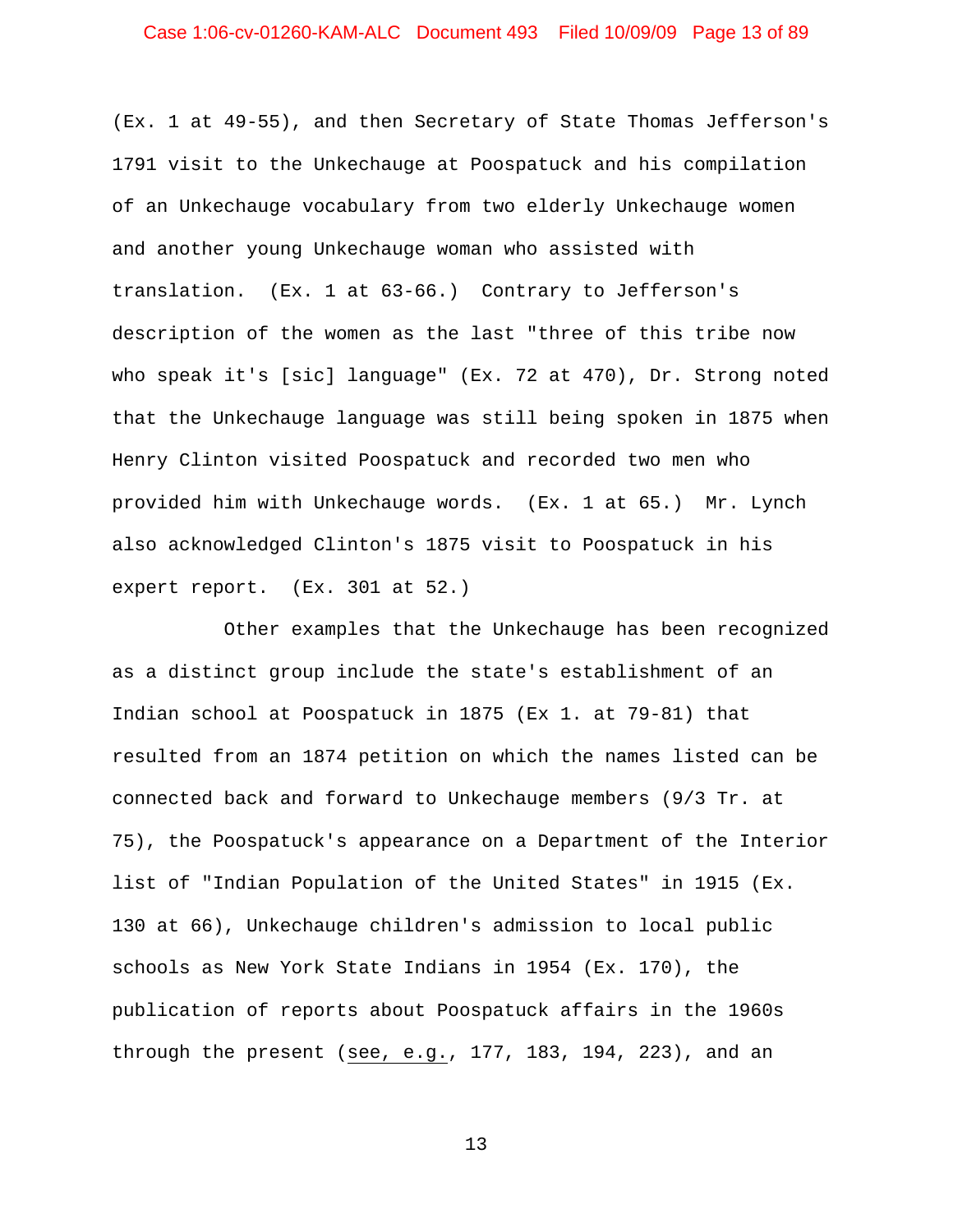# Case 1:06-cv-01260-KAM-ALC Document 493 Filed 10/09/09 Page 14 of 89

exhaustive hearing in New York Surrogate's Court to determine the blood rights of certain Unkechauge in 1982 (Ex. 2).

Dr. Strong testified that the present-day Unkechauge is the ancestor of the racially distinct group identified in the above-mentioned documents based on the Unkechauge's migration and language patterns as well as genealogy. The Unkechauge was part of a large North American coastal group of Indians that spoke Algonquin root languages. Thus, the Unkechuage, Shinnecock and other tribes spoke separate Algonquin root languages, analogous to separate French, Portuguese, and Spanish languages sharing a common Latin root. (9/3 Tr. at 15.) Dr. Strong examined the settlement patterns of Algonquin speaking peoples on Long Island, a common research model used by ethnohistorians to predict where a group has a settlement. The Algonquin peoples usually settled along creek beds, fresh water streams and salt water because of the inter-stasis of two ecozones and access to shellfish, fish, fowl, marine mammals and woodland plants and game. (9/3 Tr. at 15-16.) According to Dr. Strong, the Poospatuck settlement "fit the [settlement pattern] perfectly." (9/3 Tr. at 16, Ex. 1 at 2-3.) The fact that the Unkechauge never migrated out of its present location led Dr. Strong "to conclude that [the present day Unkechauge is] the same group of people." (9/3 Tr. at 24.) Dr. Strong's report states that "[t]he fifty acre plot along the bank of Poospatuck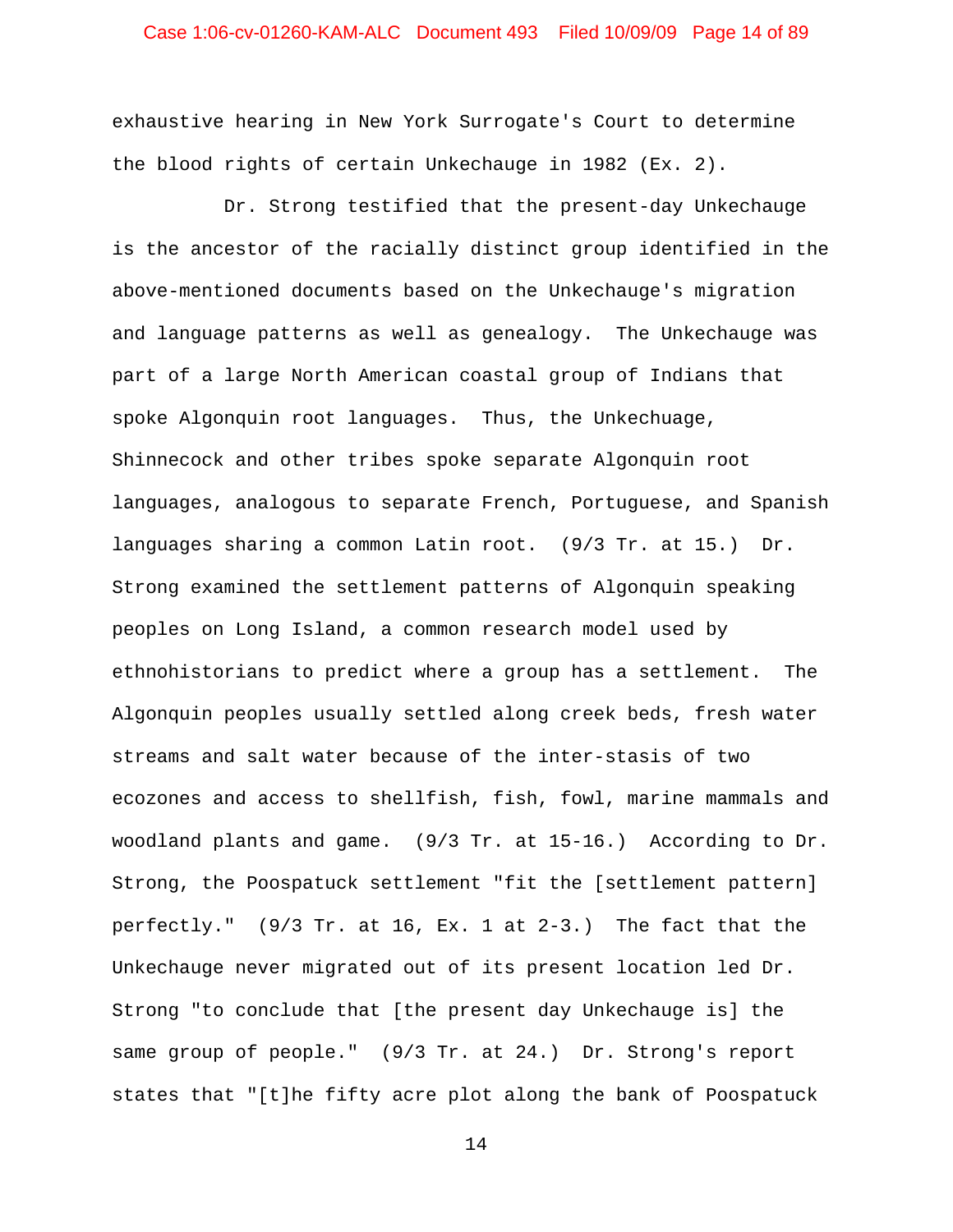# Case 1:06-cv-01260-KAM-ALC Document 493 Filed 10/09/09 Page 15 of 89

creek was undoubtedly where the Unkechaug[e] settlement had been in prehistoric times. The location fits with the archaeological models for coastal Algonquin villages," and is the current location of the Unkechauge reservation. (Ex. 1 at 46; Ex. 46.) Dr. Strong notes that historian Osborn Shaw has also concluded that the Indians at Poospatuck in 1949 were "all descended from the [Unkechauge] named in the 1700 [conveyance]." (Ex. 1 at 50, 129 (citing Shaw, Osborn 1949 "The Town of Brookhaven," 249-302, Lewis Historical Publishing Co.))

Additionally, Dr. Strong testified that, based on a learned treatise, The New Deal in American Indian Tribalism, by Graham Taylor (Ex. 357), intermixing among North American Indian tribes was "widespread" by the 1930s, noting, for example, that in two Chippewa tribes, 87%-97% of the members were of mixed blood. Indeed, the exhibit indicates that on every major reservation listed there are Indians of mixed blood. (9/3 Tr. at 27; Ex. 357 at 153.) Dr. Strong testified that, even on first contact between the Indians and Europeans, "it was not uncommon . . . for Indian women to be impregnated by white men." (9/3 Tr. at 23.) According to Dr. Strong, the children of Indian women and European men "would of course not be accepted in white society, but they would live with their mother [in an Indian village]." (9/3 Tr. at 23; Ex. 1 at 67.)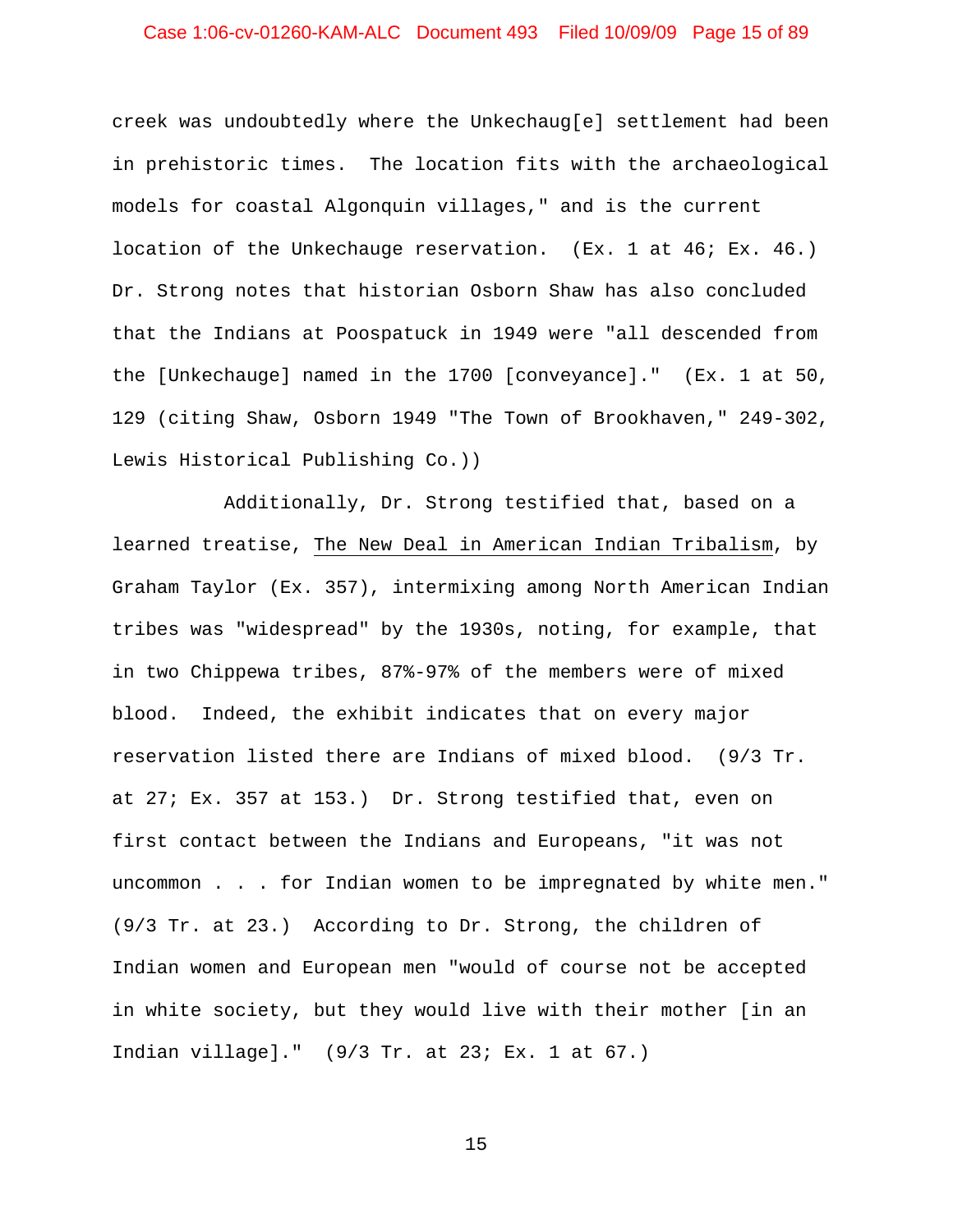Dr. Strong found the Unkechauge's intermixing consistent with patterns of race relations between Europeans and Indians on the East Coast. Based upon his review of historical records, Dr. Strong acknowledged intermixing between the Unkechauge and people of other races from the beginning of the Unkechauge's contact with other groups, including the English in 1640 and African-Americans. (9/3 Tr. at 23-28.) As a result, children of Unkechauge mothers and European fathers were incorporated into the Unkechauge community since early contact with the Europeans. (9/3 Tr. at 23.) Similarly, the Unkechauge absorbed freed African-American slaves and children born from intermixing of Unkechauge and African-Americans. (9/3 Tr. at 26, 191.) Dr. Strong testified that the historical interaction between the Unkechauge and Europeans and African Americans resulted in a slowly changing biological make-up of the Unkechauge, as children of mixed parentage were absorbed into the tribe, but that did not destroy the Unkechauge people or culture. (9/3 Tr. at 25-28.)

To the contrary, Mr. Lynch disputed that the documents cited by Dr. Strong established that the Unkechauge was a people of "the same or similar race." Rather, according to Mr. Lynch, the documents show racial intermixing among the Unkechauge and the resulting decline of the Unkechauge population and race. (See, e.g., 9/8 Tr. at 10, 71, 162, 166.) Mr. Lynch concluded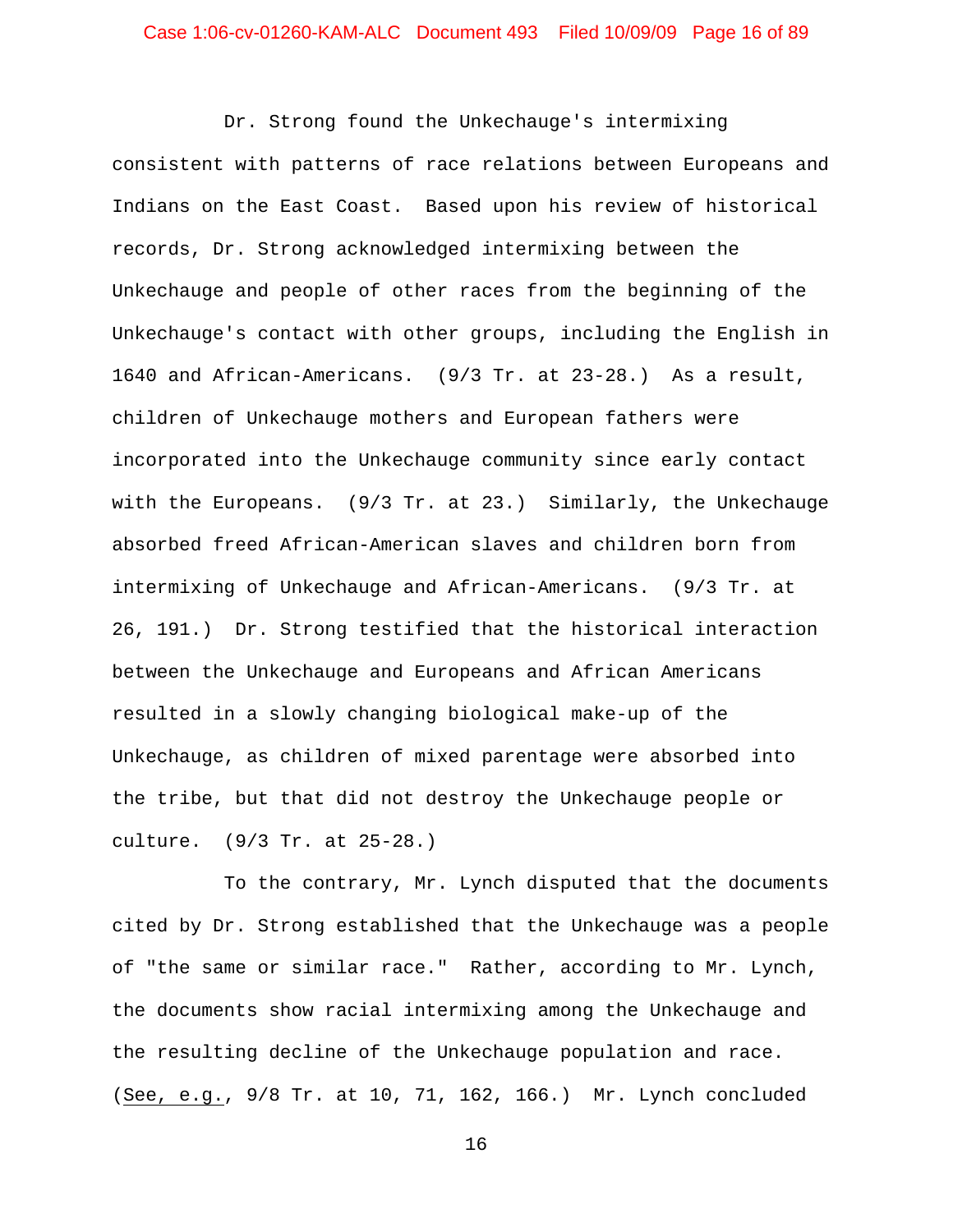# Case 1:06-cv-01260-KAM-ALC Document 493 Filed 10/09/09 Page 17 of 89

that the Unkechauge has been so altered as a result of its contact with other groups that it has ceased being a group "of the same or similar race." (9/8 Tr. at 120-121, 166.) Relying on the sociological approach to race, under which individuals of the same or similar race are those "who claim descent from an individual or from a kinship group" (9/8 Tr. at 64), Mr. Lynch concluded that the Unkechauge is not of the "same or similar race" because it is comprised of "five different racial groups as defined by Montoya. . . . Poospatuck, . . . Shinnecock, . . . Montauk, . . . Anglo-American, and . . . African American." (9/8 Tr. at 70-71.) To satisfy Montoya, Mr. Lynch testified that the Unkechauge would have to establish that, at least through 1800, its members descended from one of the eleven Unkechauge individuals in the 1700 conveyance. (9/8 Tr. at 266- 267.) A portion of land from the 1700 conveyance was subsequently conveyed by Sarah Solomon in 1791 to William Floyd; Mr. Lynch found no evidence that Solomon was associated with the Unkechauge. (9/8 Tr. at 267.) This led to Mr. Lynch's conclusion that Solomon was the last person at Poospatuck and, even assuming that Solomon had genealogical ties to the eleven individuals named in the 1700 conveyance's deed, the lineage to the eleven individuals ended with her. (9/8 Tr. at 271-272.) Additionally, Mr. Lynch's report stated that by 1800, the Unkechauge community at Poospatuck was tri-racial and a decrease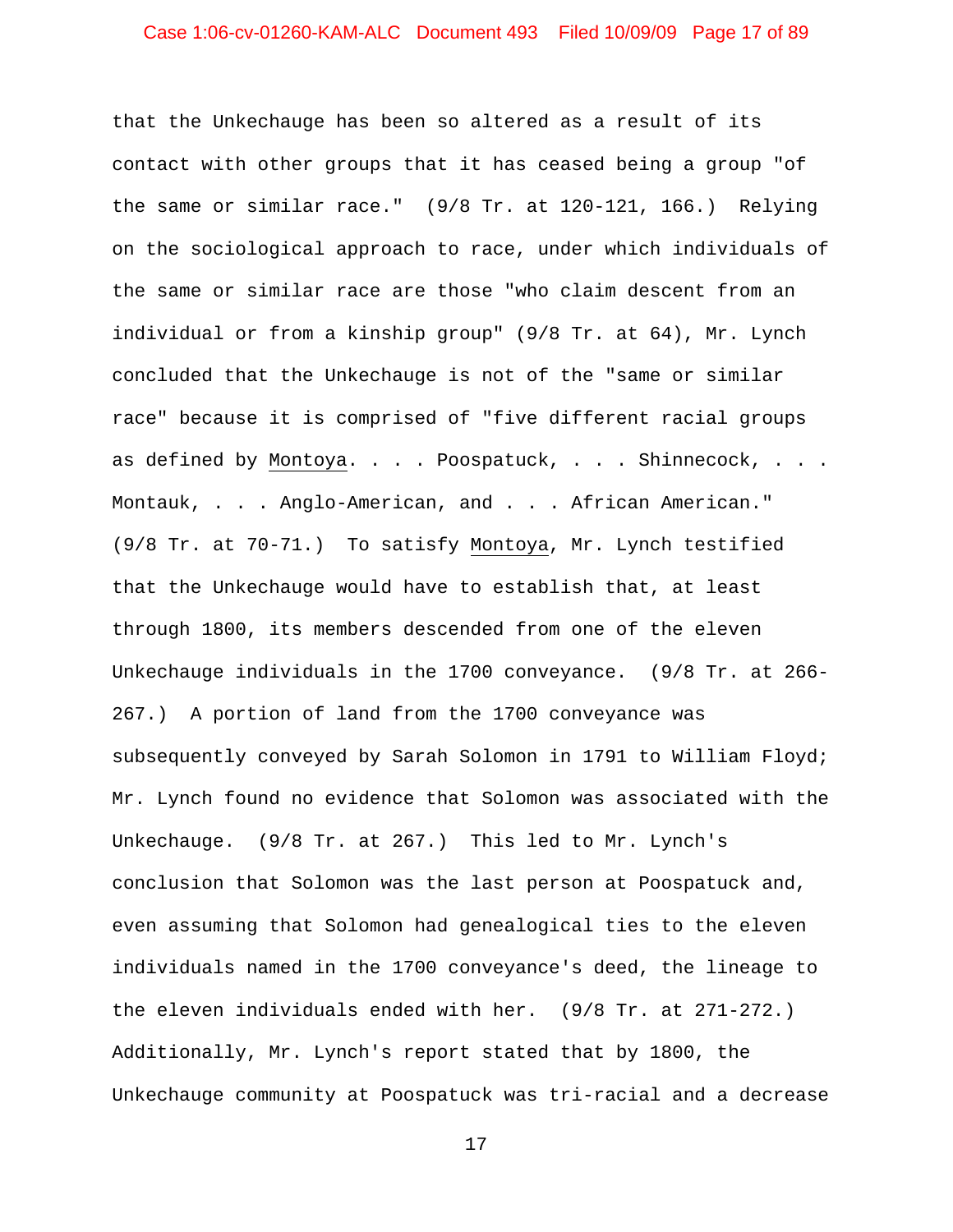# Case 1:06-cv-01260-KAM-ALC Document 493 Filed 10/09/09 Page 18 of 89

in the population had occurred. (Ex. 301 at 44-46.) Mr. Lynch relied on an account from 1883 that stated, in part, "[t]here was never any tribe of Poospatuck Indians. A few families of the old Unkechauge Indians were given [illegible] fifty acres at Poospatuck. They are much mixed with the Negroes and probably not more than three could be presented who have the Indian features." (9/8 Tr. at 129.) He concluded that the individuals currently residing at Poospatuck are not of the same or similar race. (9/8 Tr. at 70, 129, 166.)

Contradicting Mr. Lynch's testimony that there was scant evidence of Unkechauge descendants at Poospatuck after 1800, Dr. Strong highlighted a school petition by the Unkechauge from 1874 (Ex. 88; 9/3 Tr. at 75-79, 118-119), a court decision, Dana v. Maynes, (Suffolk County, New York, Mar. 10, 1936), in 1936 (Ex. 149; 9/3 Tr. at 87-98 ), and another court decision, In Re Treadwell, 820 N.Y.S.2d 846 (N.Y. Sup. Ct. 1983), in 1983 (Ex. 202; 9/3 Tr. at 130-134), in which some of the Unkechauge families at Poospatuck, including the Cuffees, Davises, Langhornes, Treadwells and Mayneses were identified. (9/3 Tr. at  $130-134$ ; Ex. 1 at  $110$ ; Ex.  $202$ .) Dr. Strong discussed the Dana v. Maynes decision from 1936 in which Dana filed a notice to evict two families from the Poospatuck lands, claiming that he held title to the land and that the Unkechauge families claiming to have title through inheritance were not Unkechauge.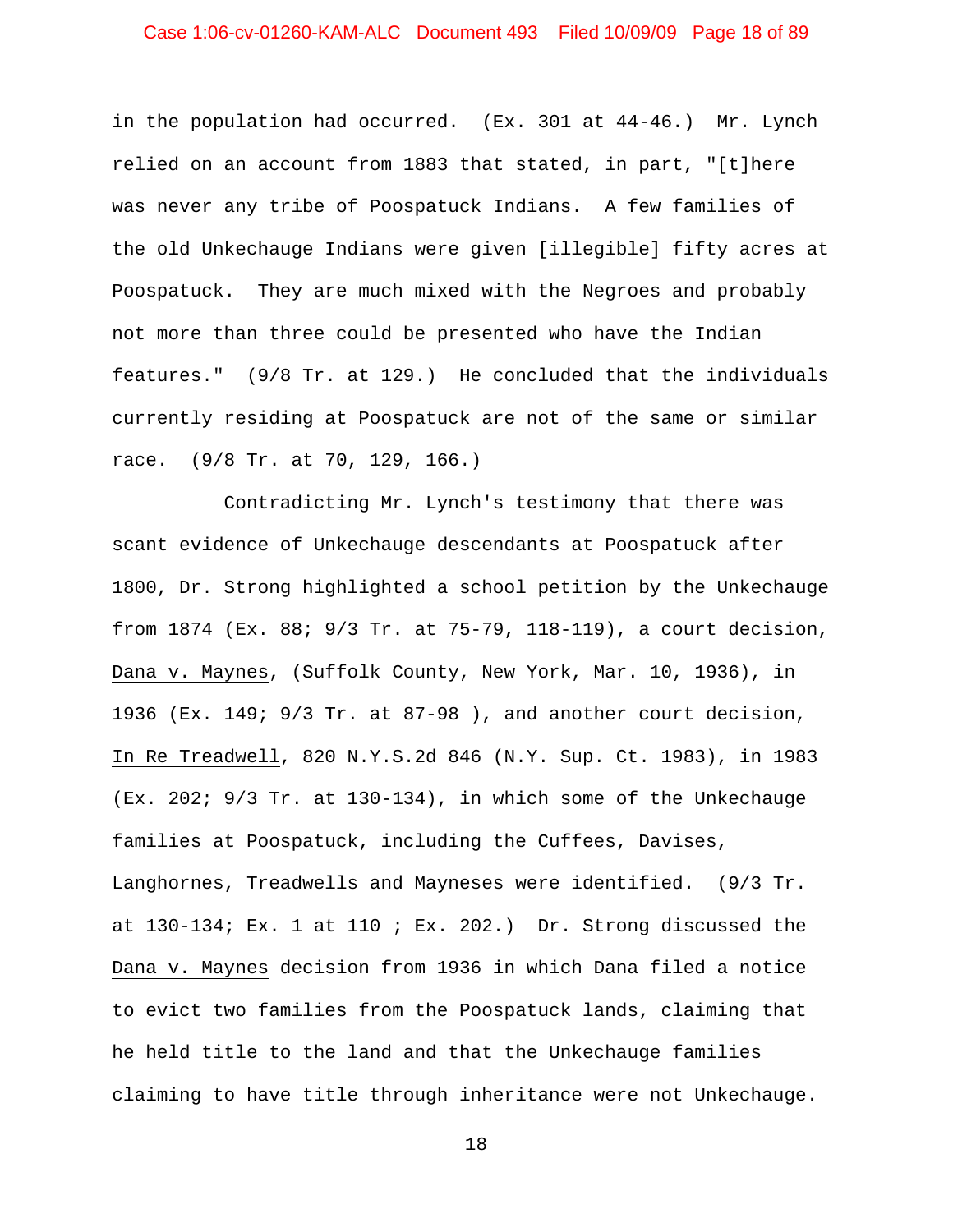# Case 1:06-cv-01260-KAM-ALC Document 493 Filed 10/09/09 Page 19 of 89

(9/3 Tr. at 87-88; Ex. 149.) However, in the 1936 Dana case, Judge Richard Hawkins concluded that the defendants had shown that they were ancestors of those named in the 1700 conveyance's deed. (9/3 Tr. at 96-97.) The Dana court determined that even though the defendants were not full-blooded Unkechauge ancestors, they were entitled to the land. (9/3 Tr. at 97.)

The evidence upon which Dr. Strong relied, linking the modern day Unkechauge to the Unkechauge of colonial times, was supplemented by testimony of Chief Wallace about his own genealogical connection to the Unkechauge of colonial times. Chief Wallace traced his genealogy to the early 1700s, back to the Davis and Cuffee lineage. (9/4 Tr. at 151-154.) Chief Wallace testified that his great-grandparents, William Davis and Virginia Hunter, were listed as "Indian" in census data and birth and death records. (9/4 Tr.at 151.) William Davis' grandfather, Joel Davis, was listed as "Mulatto"<sup>[4](#page-18-0)</sup> on the 1865 New York census (Ex. 110 at 2) which, according to plaintiff's expert genealogist, validates the heritage of Chief Wallace and "many" others as Poospatuck. (9/3 Tr. at 189-91; 9/5 Tr. at 73- 76; Ex. 311 at 19.) Joel Davis' lineage is descended from his father, Steven Cuffee (9/4 Tr. at 152.), and grandfather, Peter Cuffee, who married the daughter of Reverend Peter John, a

 $\overline{\phantom{0}}$ 

<span id="page-18-0"></span><sup>4</sup> "Mulatto" is a term once used to describe individuals of black and white, or black and Indian parentage. (9/3 Tr. at 189-191.)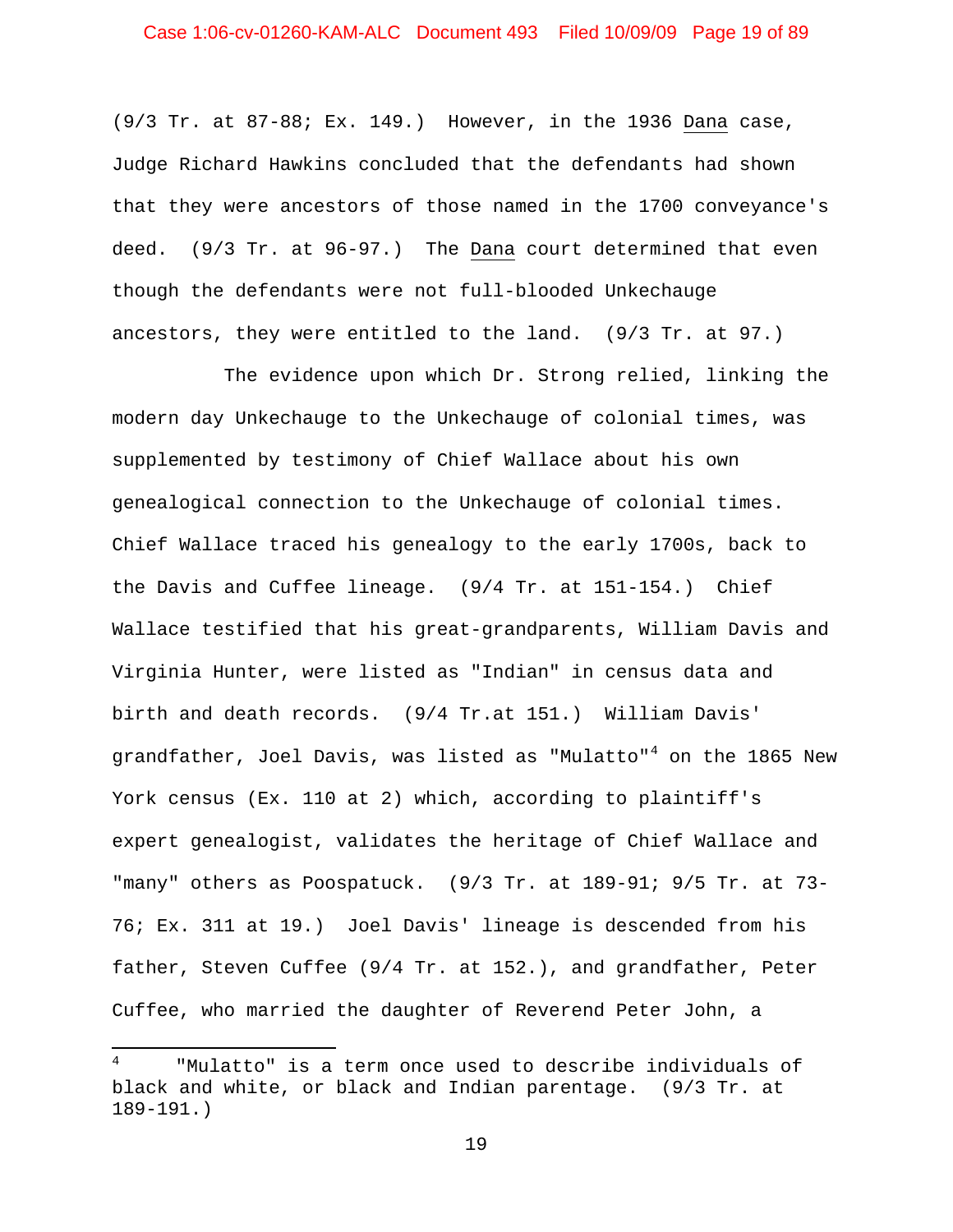# Case 1:06-cv-01260-KAM-ALC Document 493 Filed 10/09/09 Page 20 of 89

minister who married an Unkechauge woman and moved to the Poospatuck reservation where he founded a church in 1750 and lived until his death at the age of 88. (9/4 Tr. at 152; Ex. 1 at 58-59.) Joel Davis was actually a Cuffee, whose name was changed because he lived with and worked for the Davis family as an indentured servant. <sup>[5](#page-19-0)</sup> (9/3 Tr. at 118-119, 133.) In plaintiff's expert report, Mr. Lynch agrees that Reverend Peter John founded a church on the Poospatuck reservation; however, he states that Reverend Peter John was a Shinnecock and that Peter Cuffee was his grandson. Therefore, according to Mr. Lynch, Peter Cuffee was Shinnecock, not Unkechauge. (Ex. 301 at 42- 44.) As explained by Dr. Strong's report, however, Peter John married an Unkechauge woman, with whom he had seven children, and their grandson was Reverend Paul Cuffee, thus establishing Unkechauge lineage through the Cuffees. (Ex. 1 at 59.)

Chief Wallace testified that the Unkechauge has a "one drop" blood quantum requirement for tribal membership, which means that any degree of Unkechauge blood would establish tribal membership. (9/4 Tr. at 172; Ex. 1 at 78.) As Dr. Strong states in his expert report, the "one drop" rule was also used by Americans in the southern slave states to determine the racial status of African Americans and later Indians, and those

 $\overline{\phantom{0}}$ 

<span id="page-19-0"></span><sup>5</sup> Dr. Strong testified that it was common for servants, many of whom were Indians, to take the name of the family for whom they worked. (9/3 Tr. at 196-197; Ex. 1 at 76-78.)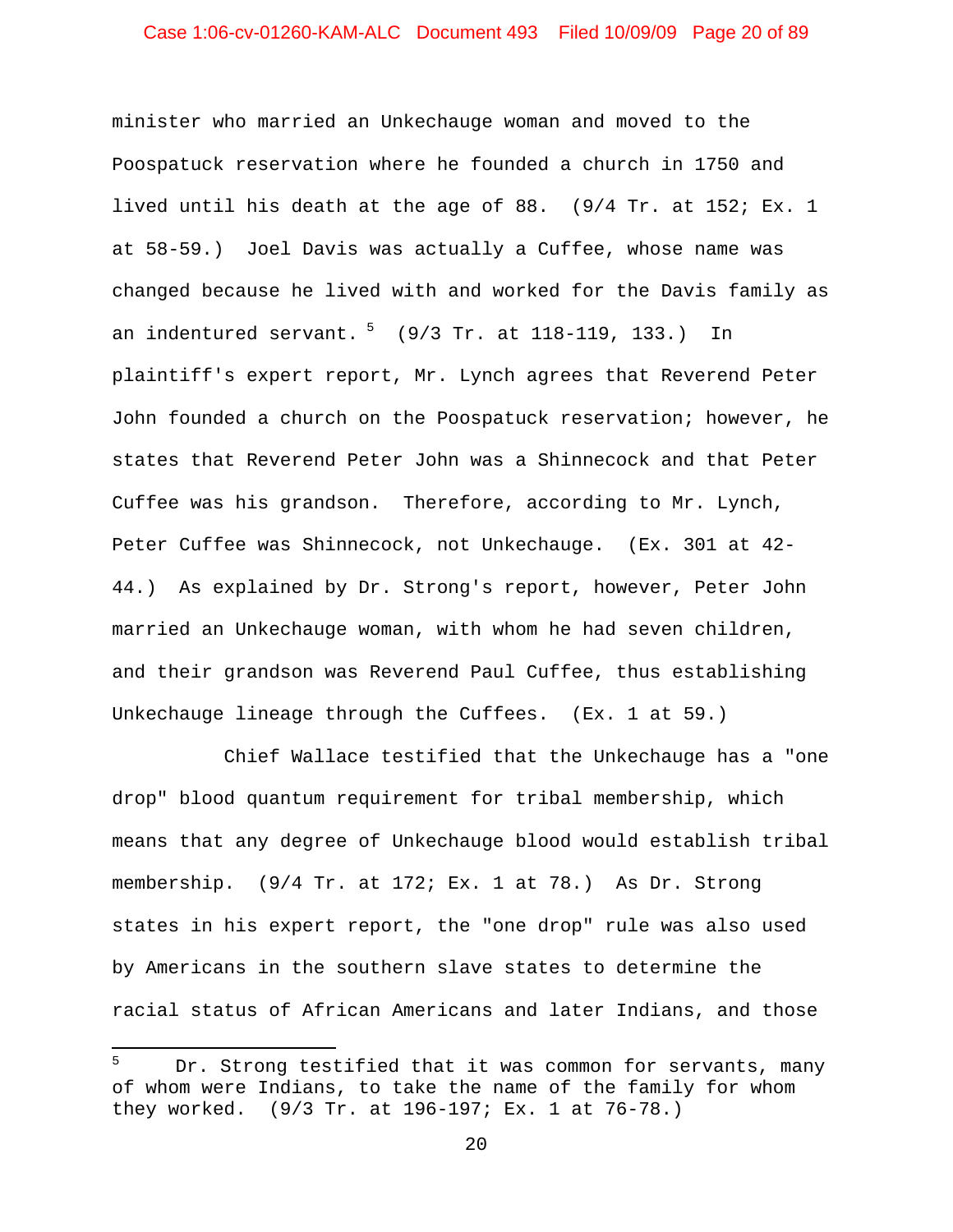# Case 1:06-cv-01260-KAM-ALC Document 493 Filed 10/09/09 Page 21 of 89

born of mixed parentage. (Ex. 1 at 78.) Chief Wallace explained the procedure for establishing blood right membership in the Unkechauge tribe, which was codified in the tribal customs, rules and regulations, but was in practice prior to the adoption of that document. (9/4 Tr. 89-90, Ex. 307.) The procedure for establishing blood right membership includes submitting an application, personal information and documentary proof. The application and supporting information are reviewed by the Unkechauge tribal council. (9/4 Tr. at 90-91; Ex. 307.)

Pursuant to the Unkechauge Constitution, Article 1, those residing on the Poospatuck reservation must have a hereditary blood right of the Unkechauge. (9/4 Tr. at 91.) The exception to this rule is non-blood right spouses of blood right members, who "enjoy all privileges of his or her blood rights spouse which are customary in maintaining a normal marital life. . . ." (9/4 Tr. at 91; Ex. 171 at 8.) Non-blood right spouses do not have a vote at tribal meetings and are not eligible for elected office. (9/4 Tr. at 91.) Currently, there are 200 members of the Unkechauge tribe residing at Poospatuck who are eligible to vote. (9/4 Tr. at 181.) There are additional members who do not reside at Poospatuck and are therefore not eligible to vote. (9/4 Tr. at 184.) Wallace explained that, based on his personal involvement in the case, the thirty-four blood right members deemed eligible to vote at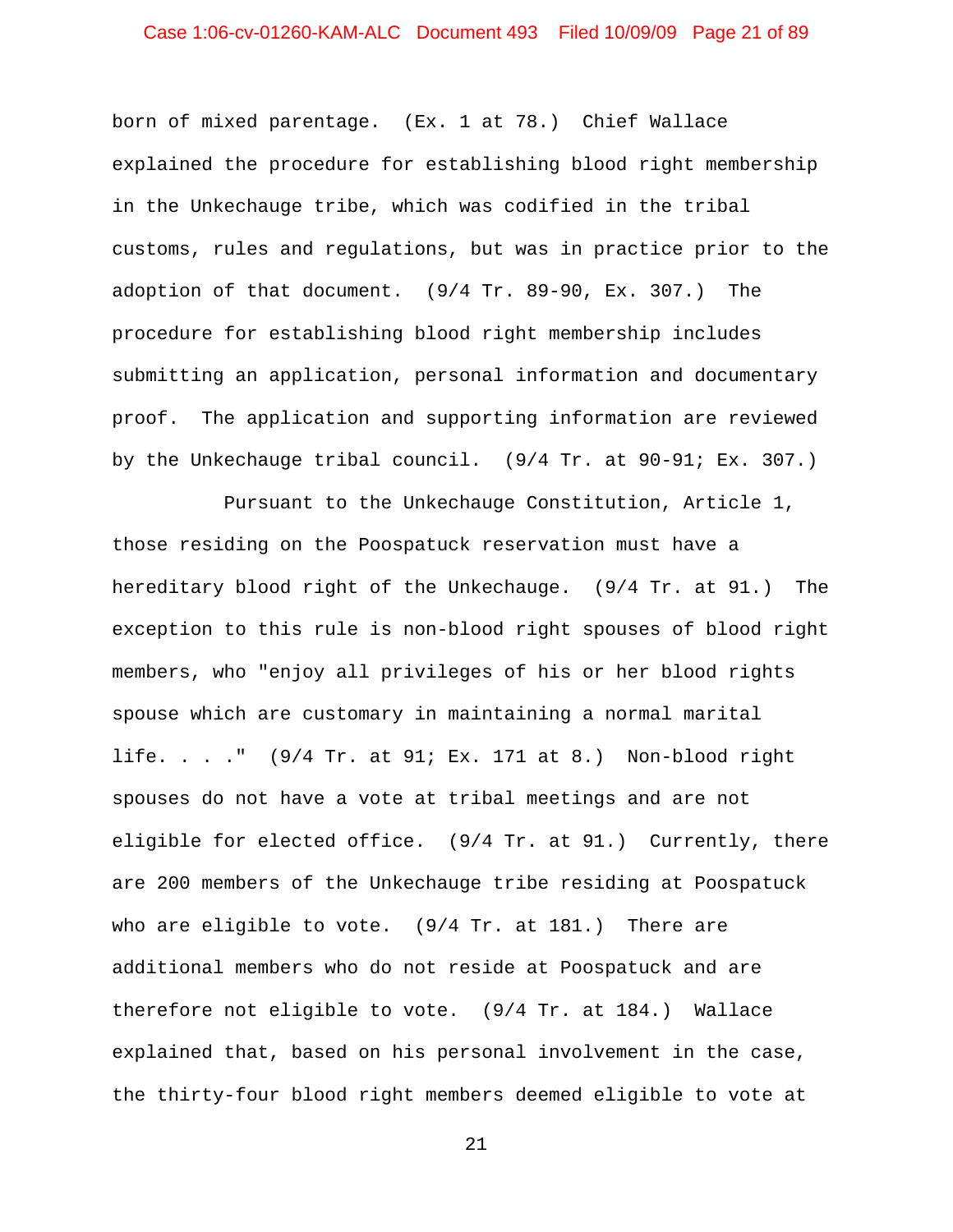# Case 1:06-cv-01260-KAM-ALC Document 493 Filed 10/09/09 Page 22 of 89

the time of the 1983 New York State Surrogate's Court's decision in Treadwell were selected as representatives of the families residing on the Unkechauge reservation. Subsequent to the Treadwell court's decision, a person seeking tribal membership has to establish a connection to one of those thirty-four representatives. (9/4 Tr. at 181-183.)

Relying on census data, plaintiff's expert, Ms. Davis opined that the group of "people who claimed to be Poospatuck are probably not Poospatuck" and thus are not a body of Indians of the same or similar race. (9/5 Tr. at 4-5.) Ms. Davis testified on cross-examination that the value of census forms "for reaching a genealogical conclusion is to give [] an indication of who was there [at Poospatuck] and not . . . for an accurate indication of race." (9/5 Tr. at 70.) Ms. Davis further testified that the first census in the United States was conducted in 1790 (9/5 Tr. at 23), but a category for counting Indians was not provided until 1870, and census enumerators were not explicitly instructed to count Indians until 1880. (9/5 Tr. at 27.) Dr. Strong agreed with Ms. Davis, that it is difficult to extract an accurate indication of race from census reports "because, first of all, of the enumerators themselves and their cultural biases, and secondly, because the lifestyle of the working class peoples . . . who they're trying to count." (9/3 Tr. at 232.) It was common for at least one individual from a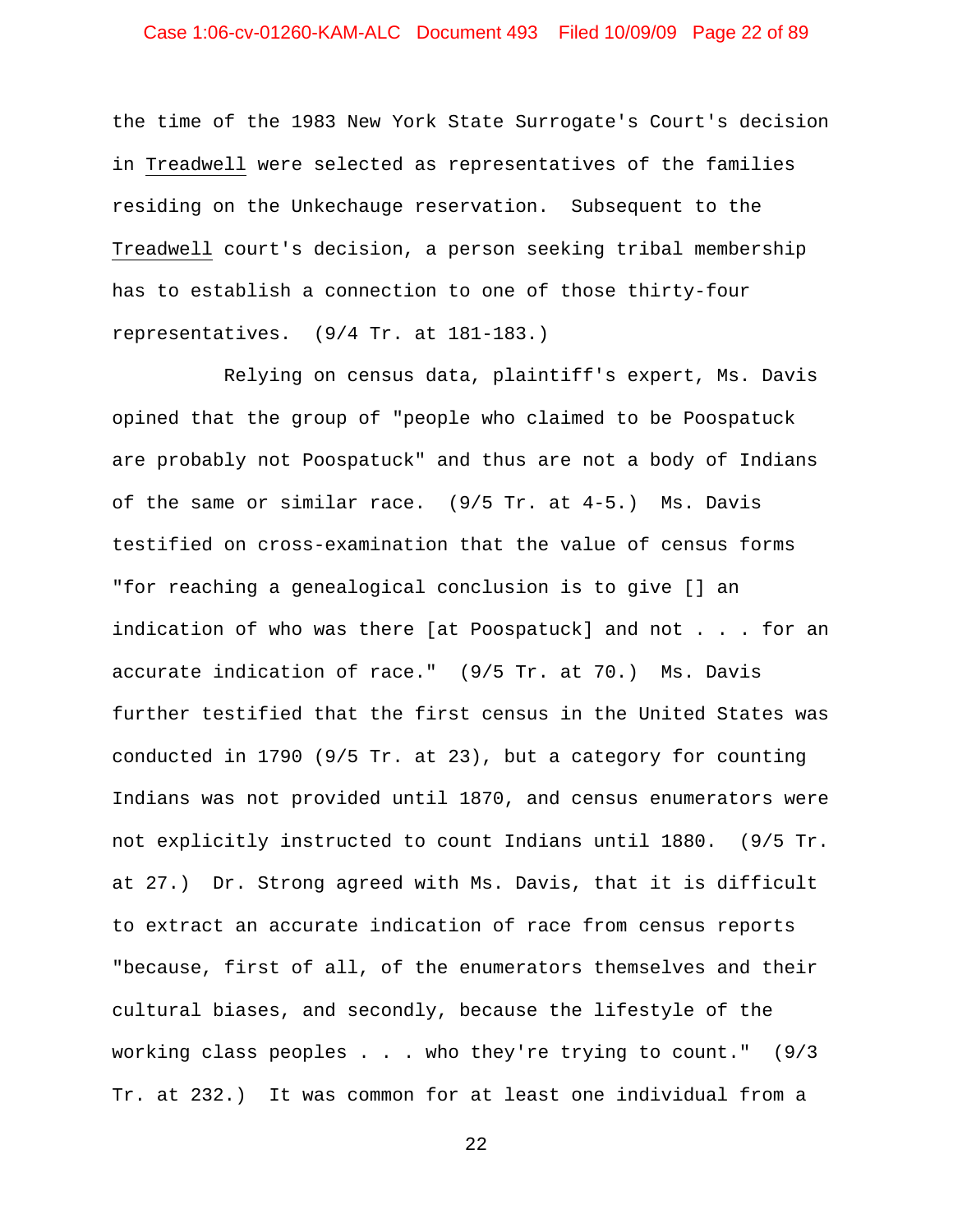# Case 1:06-cv-01260-KAM-ALC Document 493 Filed 10/09/09 Page 23 of 89

family to stay on the reservation while the other family members worked for families off of the reservation. (9/3 Tr. at 232- 233.) Mr. Lynch, while acknowledging the racial biases of census enumerators in the 19th and 20th centuries, stated that racial bias would be a low factor to account for when reviewing census data from that period. (9/8 Tr. at 170.)

Ms. Davis made conclusions in her expert report based on census data. According to Ms. Davis, "the families of Joel Davis and Sabra (Waters) Davis and that of Richard Ward and his wife, Francis . . . appear to be the only families who may trace, and the only ones who have ancestry" to those named in the 1700 conveyance. (Ex. 311 at 10.) Ms. Davis further stated in her report that "If **Joel Davis**, from whom nearly all of today's Poospatuck descend, would have been listed as Mulatto, validity of many of the Poospatuck, including the present Chief," as Unkechauge descendents would be more certain. (Ex. 311 at 19.) However, as evidenced by the 1865 New York State census and acknowledged by Ms. Davis, Joel Davis was listed as "Mulatto." (Ex. 110 at 2; 9/5 Tr. at 73-75.)

Ms. Davis also concluded, based on the 1900 census, that the Unkechauge Edwards line died out with a certain Martha Edwards because she had no children (Ex. 311, at 28-29), and, therefore, the present-day Edwards families cannot be traced to the Poospatuck ancestry. (Ex. 311 at 28-29.) However, the 1880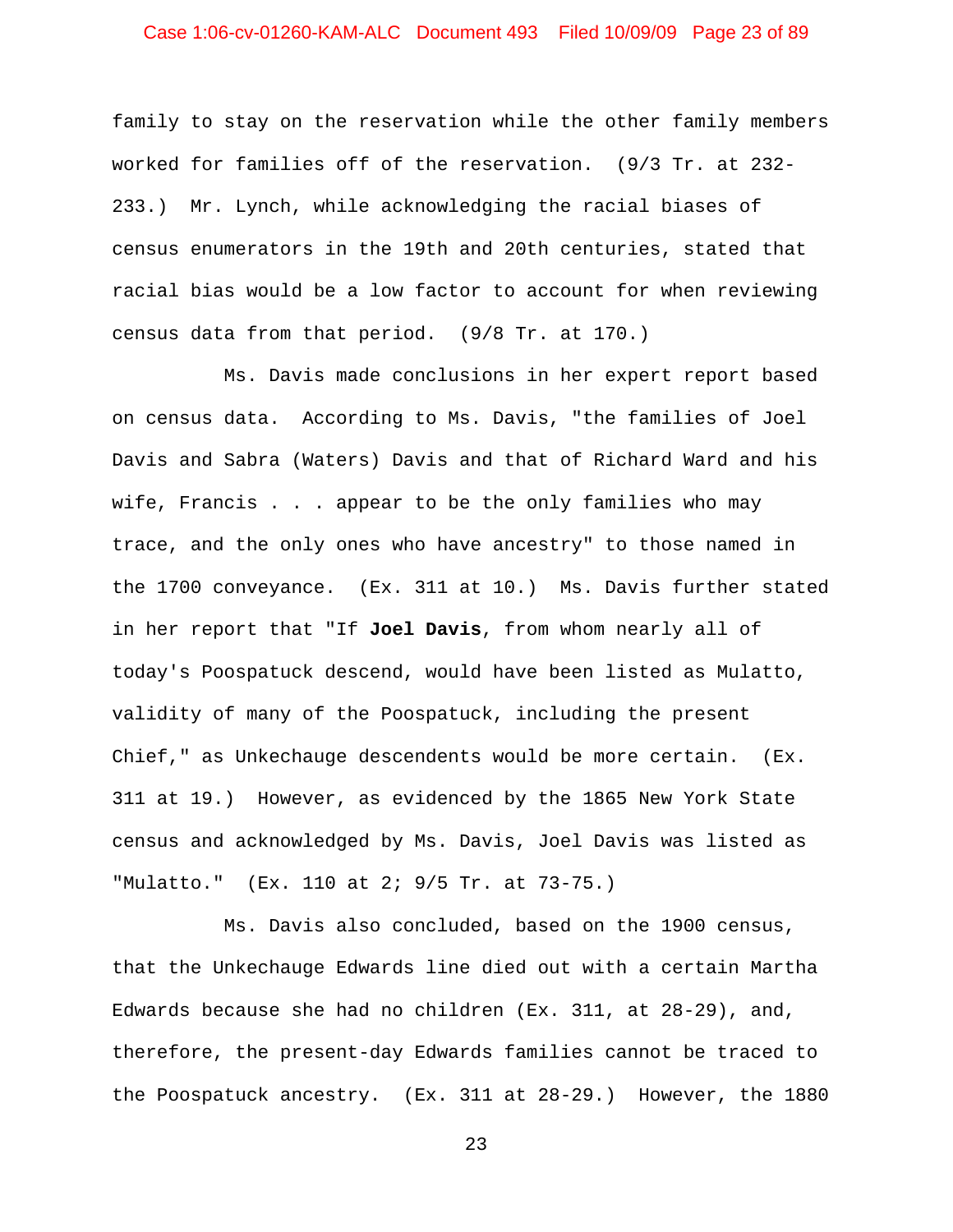# Case 1:06-cv-01260-KAM-ALC Document 493 Filed 10/09/09 Page 24 of 89

census indicates that a "Martha Edwards" had four sons (Ex. 311, Tab 20), and Ms. Davis admitted that it would be reasonable to infer that the 1880 and 1900 censuses are referring to the same "Martha Edwards." (9/5 Tr. at 80.)

#### **B. United in a Community Under One Leadership**

The court also heard and admitted evidence regarding the second Montoya criterion, "united in a community under one leadership or government." Defendants' expert, Dr. Strong, referred to "anthropological models for community. Community for these people would be intersecting, extended family systems, living in geographic proximity to each other on the same land and sharing other values - attitudes towards the land, religious attitudes, language, [and] other characteristics." (9/3 Tr. at 30.) With regard to the second component of this criterion, Dr. Strong understood "under one leadership or government" to mean "the functioning of a political structure in that community." (9/3 Tr. at 30.) Dr. Strong concluded that this Montoya criterion was satisfied.

Plaintiff's expert, Mr. Lynch understood Justice Brown's reference to a "community" in Montoya to mean a "tribal community" – "a group of people living within a concentrated area that provides their own means of self-identity." (9/8 Tr. at 68-69.) According to Mr. Lynch, the second component of this Montoya criterion, "leadership," is whether "the body politic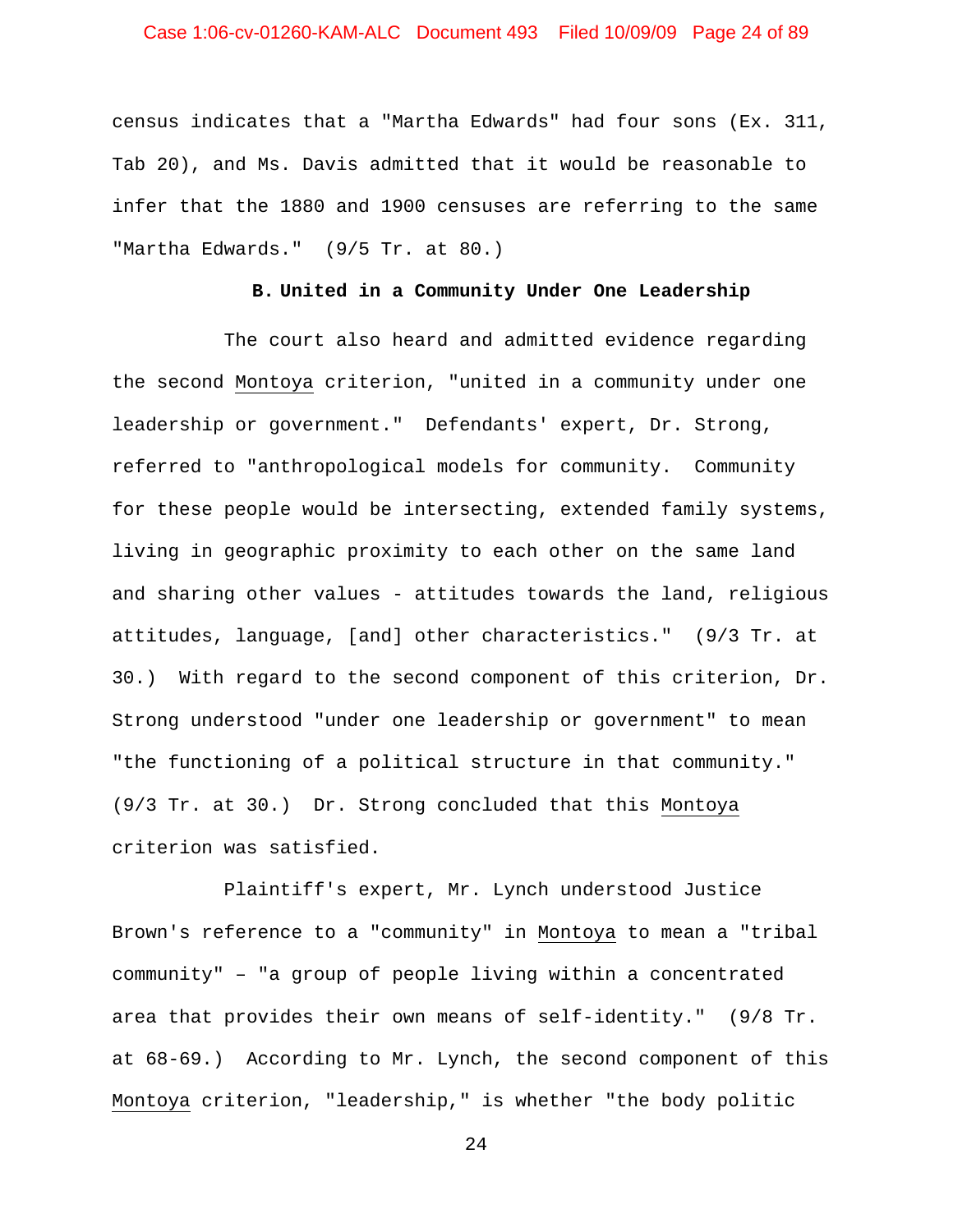# Case 1:06-cv-01260-KAM-ALC Document 493 Filed 10/09/09 Page 25 of 89

was following the leadership in a unified way, making a concert of action." (9/8 Tr. at 69.) Mr. Lynch concluded that this Montoya criterion was not satisfied because, although the Unkechauge is a community – "a group of individuals living within a concentrated area, from which they draw their primary social identity" – it is not a tribal community. (9/8 Tr. at 86, 198-199, Ex. 301 at 12.) Mr. Lynch stated that "because there was no evidence [of a tribal community between 1800 through 1874] you can't say that it exists." (9/8 Tr. at 80.) According to Mr. Lynch, evidence of leadership or government would include petitions, correspondence with government officials, and records of meetings between local leadership and tribal leadership. (9/8 Tr. at 124.)

Dr. Strong relied on a variety of evidence dating from the later 1600s through the 1980s in reaching his conclusion that the second Montoya criterion of a united community under one leadership or government was satisfied. In 1665, in a meeting with Governor Richard Nicolls, the Unkechauge and Shinnecock met to establish the eastern boundary of Unkechauge land, which was entered into colonial records. Plaintiff's expert, Mr. Lynch, notes that this was "the first tacit recognition of the Unkechauge as a tribal entity by the [colonial] government of New York." (Ex. 301 at 17.) According to Dr. Strong, during a court hearing in 1667, an Unkechauge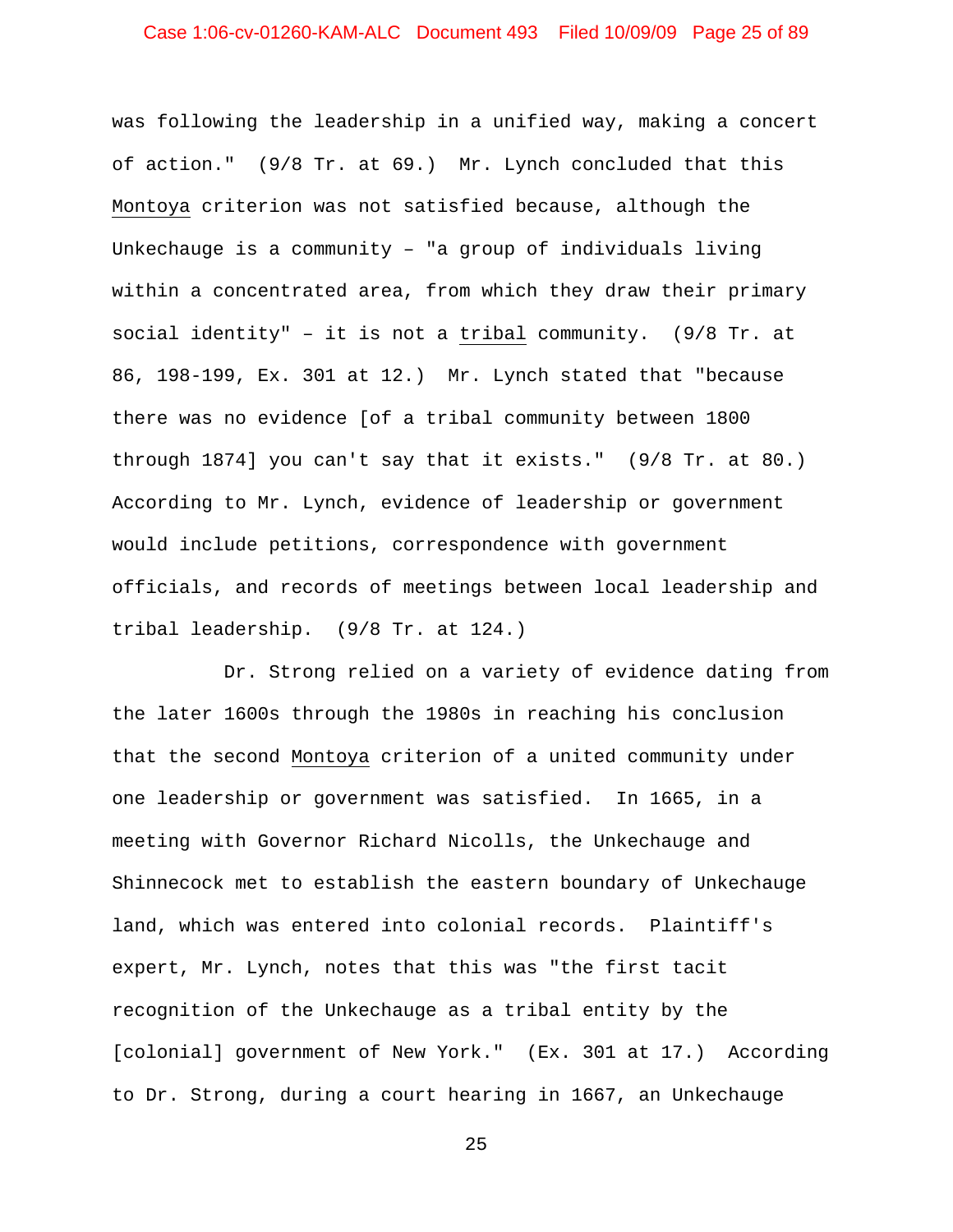# Case 1:06-cv-01260-KAM-ALC Document 493 Filed 10/09/09 Page 26 of 89

Sachem was consulted about hunting grounds on land in presentday Flanders, and Unkechauge Sachems "were often called upon to settle boundary disputes between English towns" in the New York colony. (Ex. 1 at 22-23.) As acknowledged by Mr. Lynch, in 1676, a group of Unkechuage petitioned Governor Andros regarding whaling and fishing rights. (9/8 Tr. at 224; Ex. 27; Ex. 301 at 18.) Additionally, in 1677, the Unkechauge, in concert with several other Long Island tribes, protested the exploitation of the Indians by the Europeans to Governor Andros, who implemented a policy of endorsing land sales. (Ex. 1 at 33.) Dr. Strong further testified that a series of land transactions in the 1700s between the Unkechauge and the colonists are evidence of a community with leadership. According to Dr. Strong, these transactions were entered into by certain Unkechauge individuals in their representative tribal capacities. (9/3 Tr. at 42-43, 58.)

Mr. Lynch's testimony traced the disintegration of the Unkechauge community back to land conveyances to the Europeans before 1700 and thereafter. (9/8 Tr. at 78; Ex. 301 at 30.) According to Mr. Lynch, the 1700 conveyance was a leasehold, not a fee simple conveyance. (9/8 Tr. at 96; Ex. 301 at 33.) In 1730, Nicoll Floyd acquired the leasehold rights to 100 of the 175 acres contained in the 1700 conveyance. (Ex. 301 at 34.) Mr. Lynch testified that, based on a 1755 conveyance of a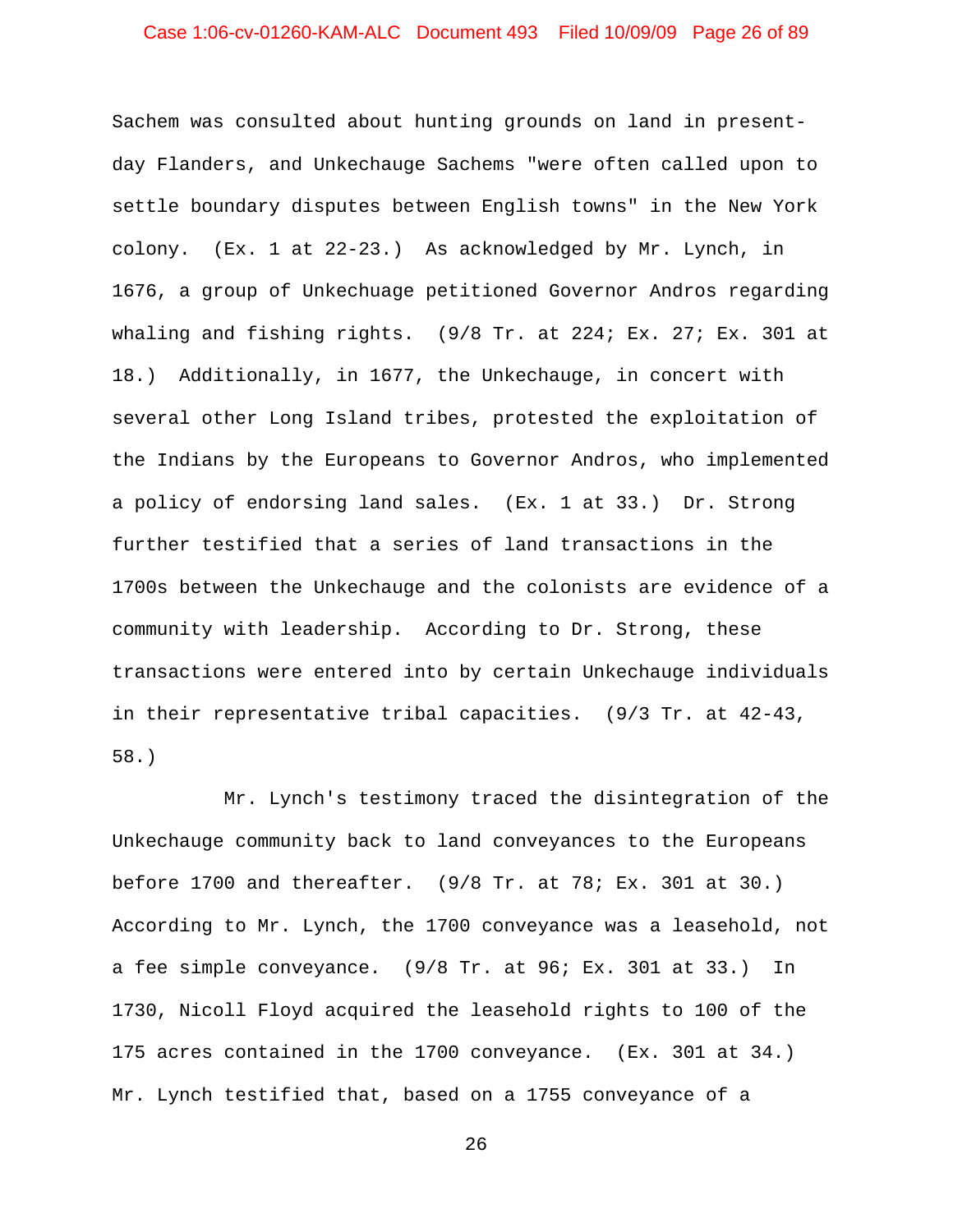# Case 1:06-cv-01260-KAM-ALC Document 493 Filed 10/09/09 Page 27 of 89

portion of land contained in the 1700 conveyance, the Unkechauge community had dissolved because the 1755 conveyance was not by any of the eleven Unkechauge individuals named in the 1700 conveyance. (9/8 Tr. at 236.) Mr. Lynch concluded, therefore, that the Unkechauge was an Indian community at its inception, but "by 1800 . . . there [were] only a few speakers of the native tongue . . . no cultural practices . . . . [and] individuals were conveying land rather than it being collectively done away with." (9/8 Tr. at 77.)

Dr. Strong, however, highlighted other evidence from the late 1700s through the 1800s that the Unkechauge was perceived and functioned independently as a united community with leadership. In the 1794 Treaty of Canandaigua a/k/a the Pickering Treaty and the Treaty of Six Nations, the Six Nations Iroquois entered into a treaty with the United States that incorporated the "friends of the Six Nations." In 1995, Judge Emery Williams, Chief Justice of the Court of Appeals of the Seneca Nation, in response to a request by the Internal Revenue Service for an interpretation of the Treaty of the Six Nations and the Jay Treaty, stated that the treaties were intended to encompass the Unkechauge and all New York Indians as parties by referring to the "friends" of the Six Nations Iroquois Confederacy. Chief Justice Williams explained that many New York Indian tribes, including Long Island tribes, had sided with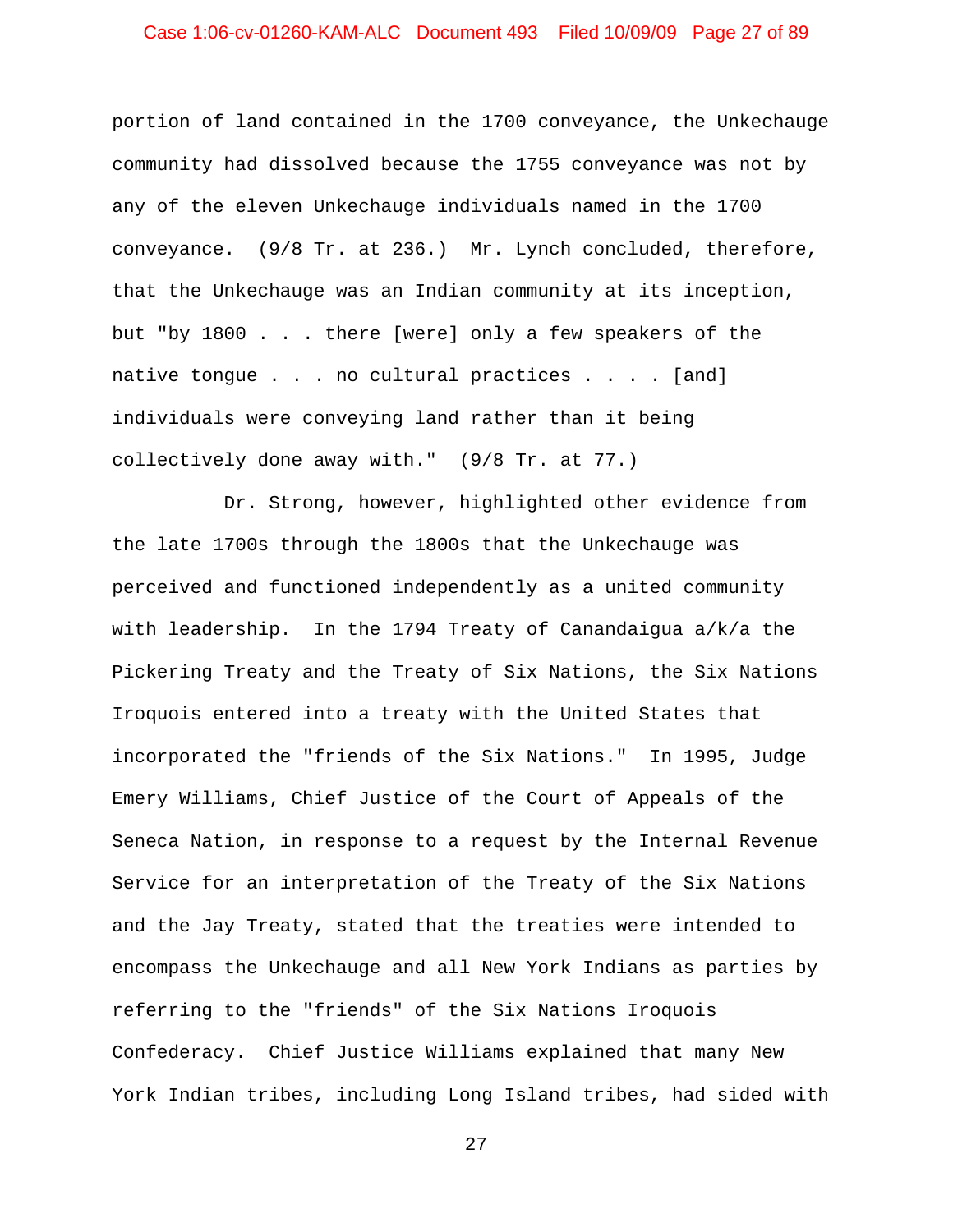# Case 1:06-cv-01260-KAM-ALC Document 493 Filed 10/09/09 Page 28 of 89

the British against the colonists during the Revolutionary War, noting that the Long Island tribes had signed a peace treaty with the British in 1664. The Treaty of Six Nations and Jay Treaty included all New York Indians and attempted to end hostilities and preserve territorial sovereignty of the Indian Nations. The Six Nations had always maintained political and economic relations with the Unkechauge. The Six Nations Seneca and Oneida traded wampum with the Unkechauge and provided sanctuary and protection to the Long Island tribes against colonial aggression during the Revolutionary War. Chief Justice Williams further noted that one of the principal functions of his court was to interpret through historical records and precedent the treaties entered into between the Indian Nations and the United States, and noted that the decisions of his court were given full faith and credit by federal and state courts. (9/3 Tr. at 60-62; Ex. 255.) Mr. Lynch testified that Chief Justice Williams wrongly interpreted the 1794 Treaty. (9/8 Tr. at 224-227; Ex. 255.)

Dr. Strong acknowledged that there were fewer primary sources documenting the Unkechauge tribe and leadership dating from the 1800s than from the 1700s. Dr. Strong explained that this was because land transactions formed the primary basis of documentary evidence and were fewer in the 1800s. (9/4 Tr. at 12.) Dr. Strong noted that this lack of records is consistent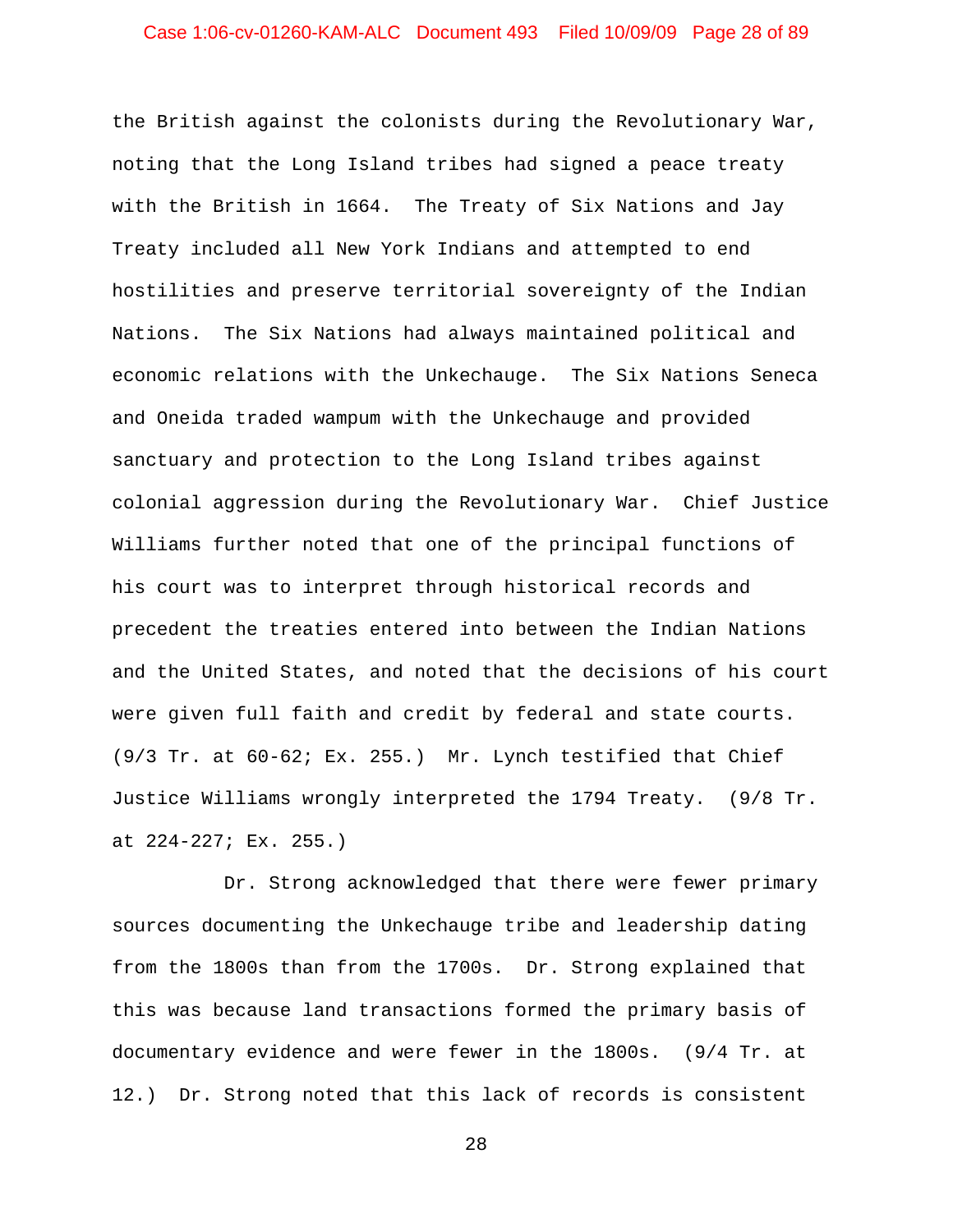# Case 1:06-cv-01260-KAM-ALC Document 493 Filed 10/09/09 Page 29 of 89

with North American Indian tribes generally. (9/4 Tr. at 14.) As evidence that the Unkechauge tribe was intact during the 1800s, and recognized as a united community by the Town of Brookhaven, Dr. Strong noted the efforts in 1818 of Elizabeth Woodhull, the daughter of General Nathaniel Woodhull, to acknowledge William Cooper, a Poospatuck Chief, who died in the War of 1812 aboard the U.S.S. Constitution (also known as "Old Ironsides"), and the corroboration of William Cooper's death by a Navy ship surgeon. (9/3 Tr. at 66-67, 73-75; Ex. 75.) In 1845 and 1871, journalists reported on the June Meeting at Poospatuck, an annual community religious and cultural event, which was earlier documented in 1669 records of the Rhode Island colonial assembly noting that a Niantic Sachem testified that his tribe had hosted Long Island Indians at the summer festival. (Ex. 1 at 11, 72.) Other seasonal Indian celebrations had been observed by Europeans as early as 1624 by Dutch scholar Nicholaes Van Wassenaer. (Ex. 1 at 10.) These Indian ceremonies were forced underground or celebrated as family gatherings because of prohibitions by the dominant colonial government that feared that plots against them could be planned during large Indian gatherings. (Ex. 1 at 11.)

In 1855, Unkechauge Chief William Cooper's widow, Dorthea Smith, filed for a share of the bounty that had been awarded to the crew of U.S.S. Constitution for sinking a British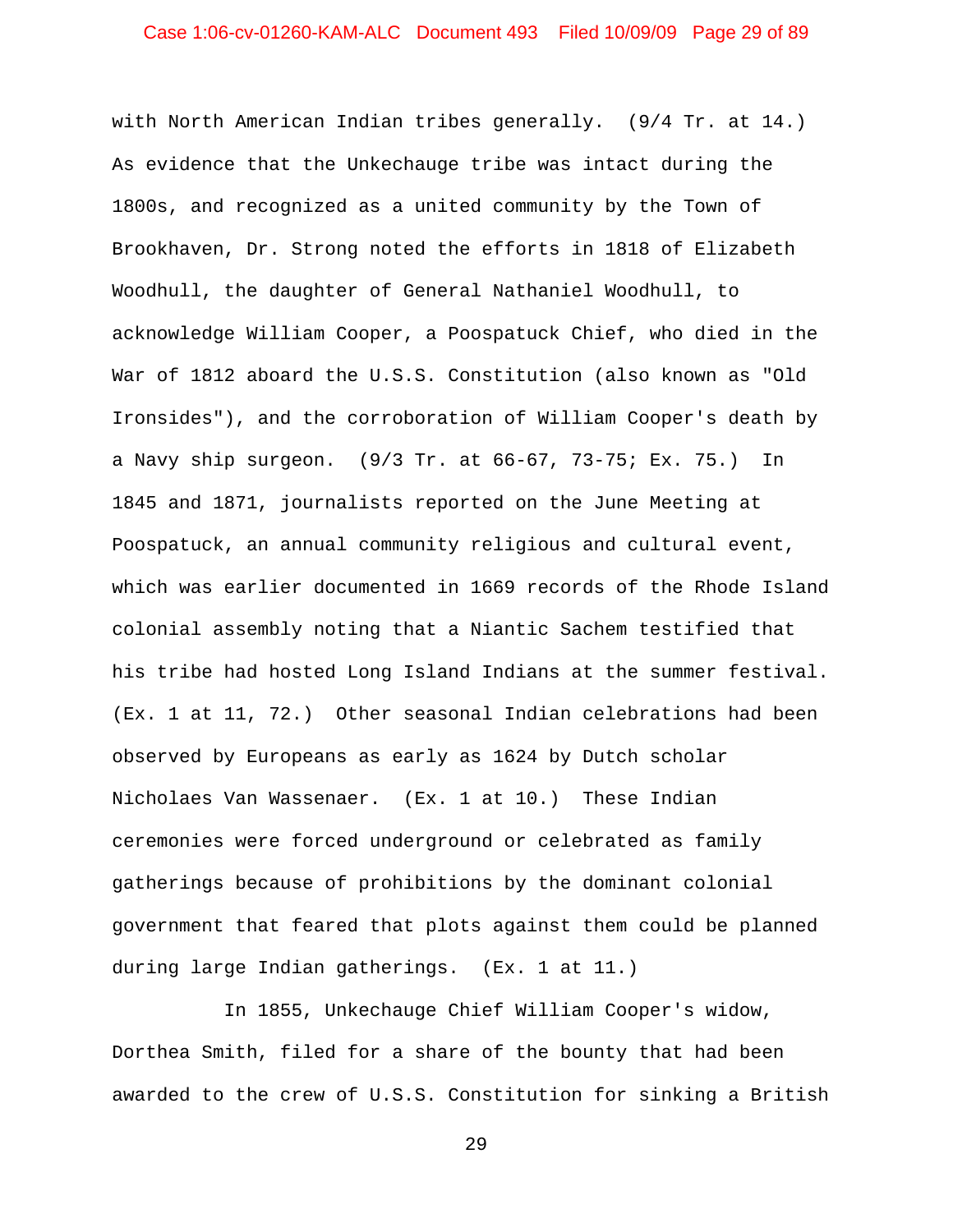# Case 1:06-cv-01260-KAM-ALC Document 493 Filed 10/09/09 Page 30 of 89

warship in a battle off the coast of Nova Scotia. (9/3 Tr. at 68; Ex. 75.) Dorthea Smith later married Obediah Cuffee, a deacon in the Poospatuck church in 1834. (Ex. 1 at 70.) Reverend Nathaniel Hawkins, of the Town of Brookhaven, testified at a hearing that established that Dorthea Smith was William Cooper's widow. (9/3 Tr. at 73.) Furthermore, in 1874, under the leadership of Chief Jacob Ward, the Poospatuck community petitioned the state for a school. (9/3 Tr. at 75; Ex. 301 at 50.)

Mr. Lynch discounted evidence of united community action in 1874, the Unkechauge petition to the state secretary of education, and again in 1881, an election of Unkechauge trustees, because they are "two isolated incidents within almost a hundred-year period." (9/8 Tr. at 80.) Mr. Lynch testified that, by 1800, it appeared that there were no social, cultural, or political links to the original eleven Unkechauge families named in the 1700 conveyance. (9/8 Tr. at 82-83.) Instead, individuals from other tribes and neighboring bands were infiltrating the land. Ethnic and social barriers distinguishing the Unkechauge from other bands were breaking down. (9/8 Tr. at 83, 107, 235-236.) According to Mr. Lynch, this suggests that the norms and values of the society were in flux. (9/8 Tr. at 108.) Additionally, the Unkechauge language was extinguished and social roles were changing as women were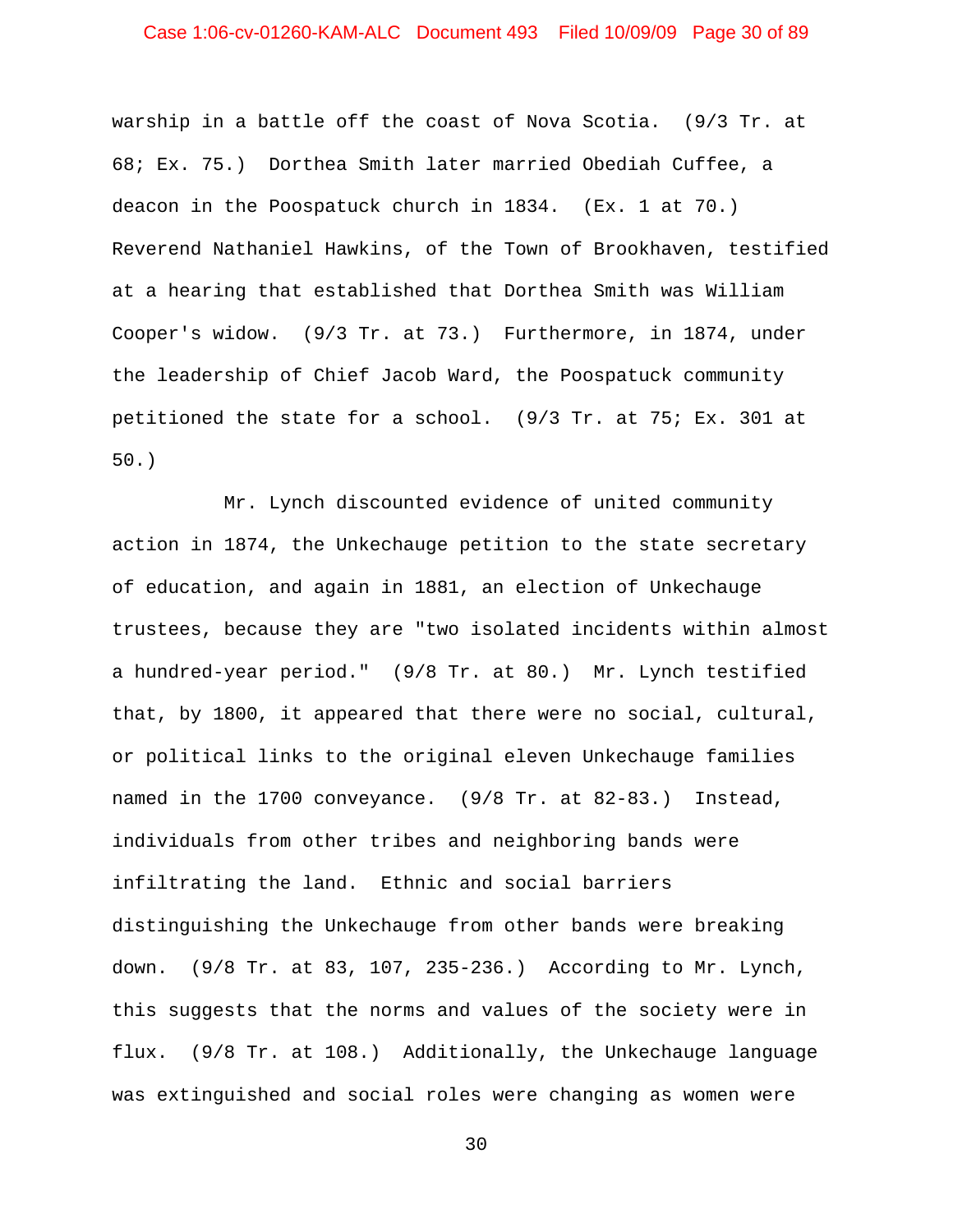# Case 1:06-cv-01260-KAM-ALC Document 493 Filed 10/09/09 Page 31 of 89

signatories to land contracts, in contravention of the maledominated culture. (9/8 Tr. at 83, 105, 117-120, 138.) Mr. Lynch, however, acknowledged that women were generally responsible for care of the land. (9/8 Tr. at 149.) Mr. Lynch testified that land around the fifty acre Poospatuck reservation began to be conveyed by individual Indians, as opposed to collectively, apparently without community consensus or political authority. (9/8 Tr. at 109.) Furthermore, an individual of Montauk ancestry conveyed "the last of the leasehold rights" to the Floyd family, indicating a lack of Unkechauge self-identity and leadership. (9/8 Tr. at 110.) Moreover, according to Mr. Lynch, the religion of the Unkechauge people also transitioned from traditional beliefs to Christianity. (9/8 Tr. at 110-111.)

Mr. Lynch stated that "from 1830 onwards there is no evidence of a functioned political authority within the community." Ex. 301 at 44.) To further support his conclusions that the Unkechauge lacked both a united community and leadership, Mr. Lynch relied on Sarah Floyd Turner's 1850 account, replete with terms and overtones that would be considered racist by contemporary standards, of the "brawls and squabbles" and the dissolution of the Unkechauge community. Mr. Lynch testified that Sarah Turner's writing reflected acceptable biases of that time and that he accounted for the biases in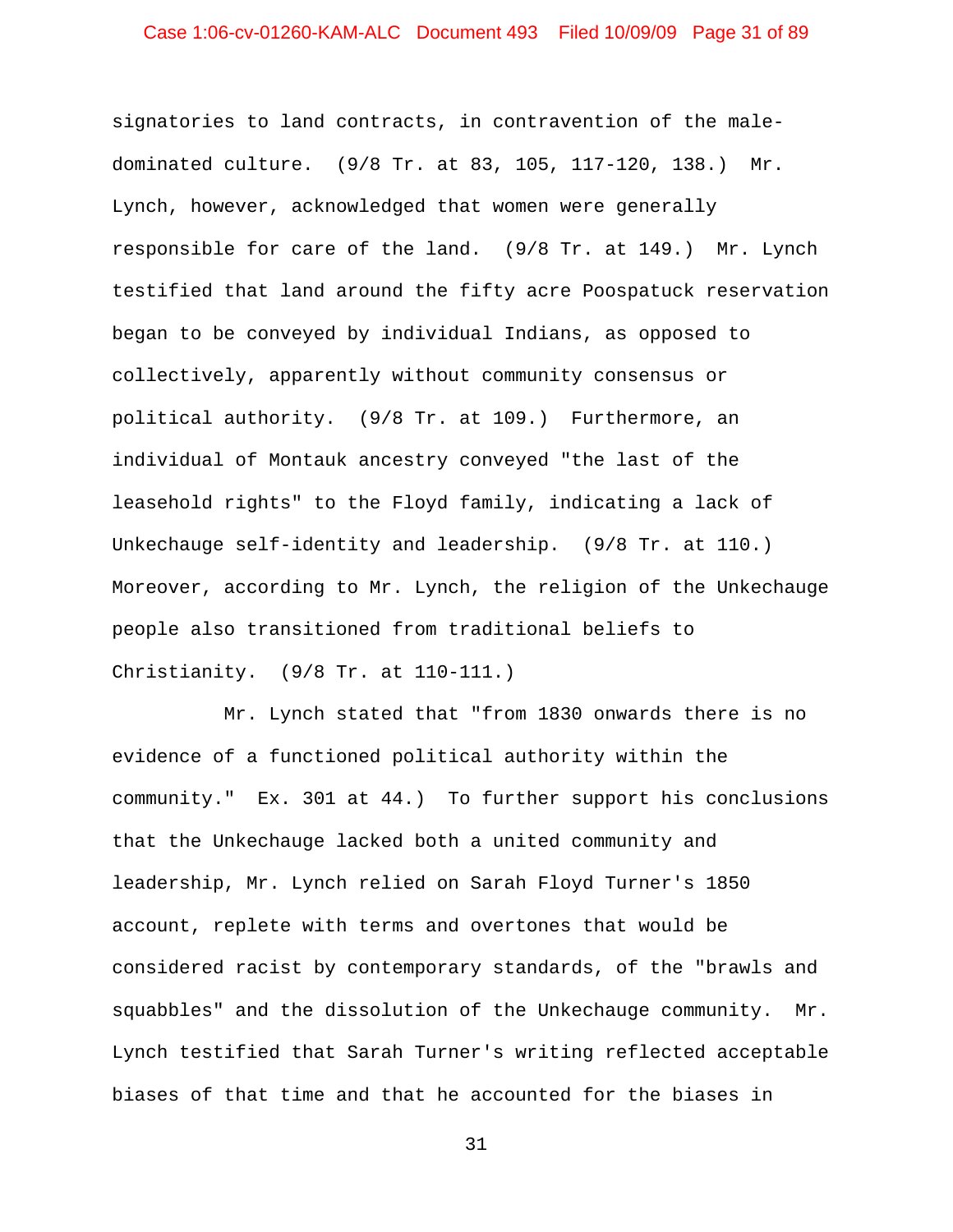reaching his conclusions. (9/8 Tr. at 126-128, 151-152; Ex. 84.)

As evidence supporting unified tribal action in the 1900s, Dr. Strong pointed to a 1935 New York Times article which reported that there was an attempt by the Department of Education to close the Unkechauge Indian school that was the subject of the Chief Jacob Ward's 1874 petition. (9/3 Tr. at 76-77; Ex. 145.) The minutes of the town meetings at Brookhaven in 1934 and 1935 indicate that members of the Unkechauge tribe, as well as individuals from outside the Unkechauge community, came forward to advocate a reversal of the State's decision to close the Unkechauge school. (9/3 Tr. at 78-82; Ex. 148.) Ultimately, the Unkechauge school was kept open. (9/3 Tr. at 84; Ex. 146.) Mr. Lynch's report quotes the 1935 Directory and Yearbook of the Public Schools, Second Supervisory District of Suffolk County's notation that "Poospatuck is a community of itself. A church, a school, a cemetery, thirteen little but comfortable homes which shelter approximately twenty-five children and twenty-five adults.  $\ldots$  . the church is a small building over 200 years old . . ." (Ex. 301 at 62.) Dr. Strong also pointed to the Tribal Rules, Customs, and Regulations, commonly referred to as the Unkechauge Constitution, as evidence of community and government leadership. (9/3 Tr. at 103-104; Ex. 171.) Dr. Strong testified that the Unkechauge Constitution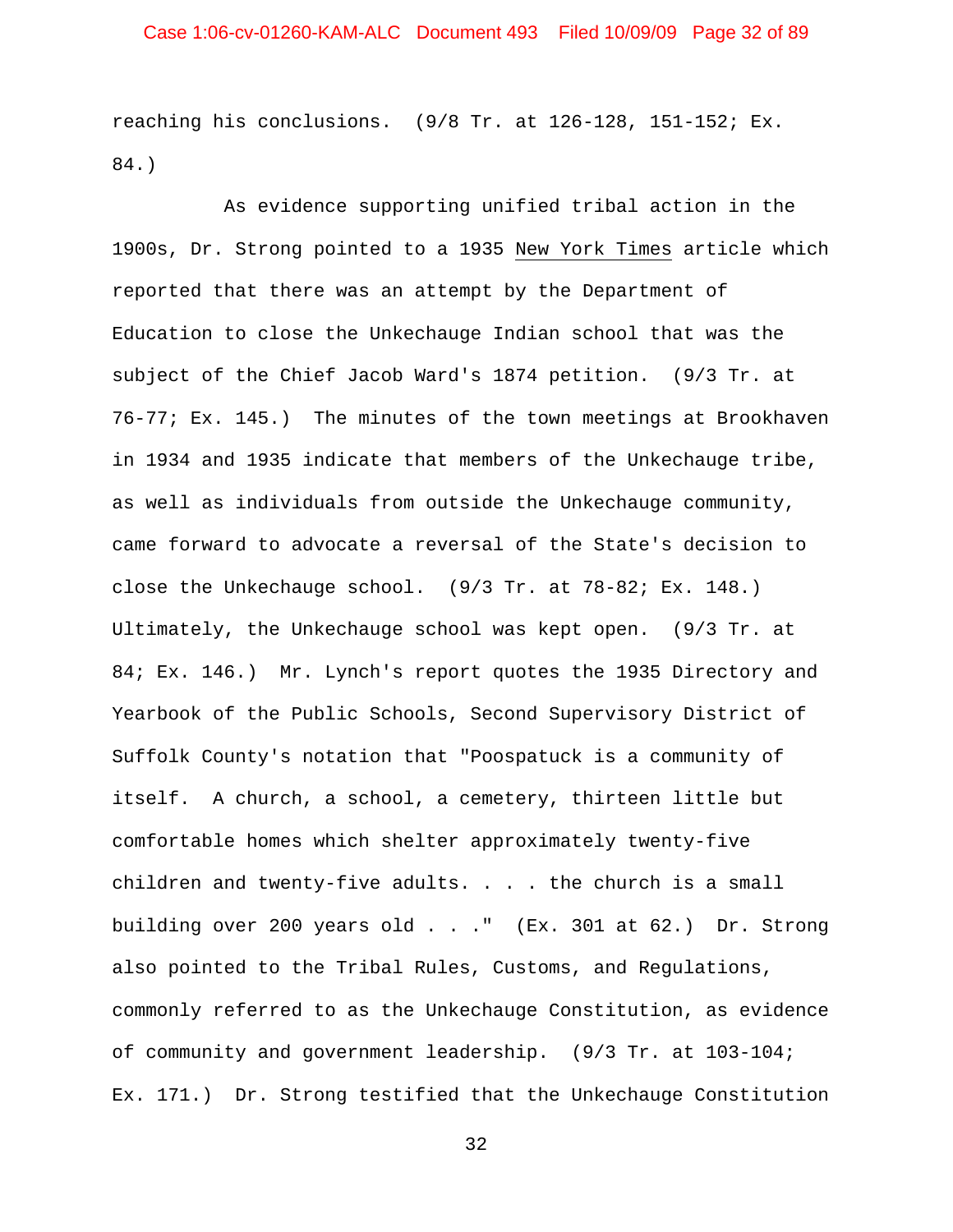# Case 1:06-cv-01260-KAM-ALC Document 493 Filed 10/09/09 Page 33 of 89

was documented as of the 1950s. In contrast, Mr. Lynch found no evidence of membership criteria or tribal rules until 1964. (9/8 Tr. at 147.)

As evidence that the Unkechauge was perceived as a unified community with leadership within and outside of the tribe, Dr. Strong noted that the State Attorney General represented the Unkechauge defendants in the Dana case in 1936. (9/3 Tr. at 85.) The Attorney General stated that the reservations in the Eastern states are inhabited by the original occupants, citing the 1888 Whipple Report<sup>[6](#page-32-0)</sup> as support for the community at Poospatuck. (9/3 Tr. at 87.) Furthermore, Judge Richard Hawkins recognized, in Dana, that the culture of the Unkechauge had remained intact. (9/3 Tr. at 93-94.) Mr. Lynch agreed that Judge Hawkins found that the Unkechauge had a blood right to their land based on the 1700 conveyance, but Mr. Lynch believes that Judge Hawkins was incorrect. (9/8 Tr. at 172-73.) Additionally, Mr. Lynch acknowledged that the 1888 Whipple Report recognized the Unkechauge as an Indian community that occupied fifty acres on the south shore of Long Island, annually elected three trustees to manage their affairs, and had a church, a Sabbath school and a State school. (9/8 Tr. at 171- 72.)

 $\overline{\phantom{0}}$ 

<span id="page-32-0"></span><sup>6</sup> The "Whipple Report" is entitled "Report of Special Committee Appointed by the Assembly of 1888 to Investigate the 'Indian Problem' of the State." (Ex. 101.)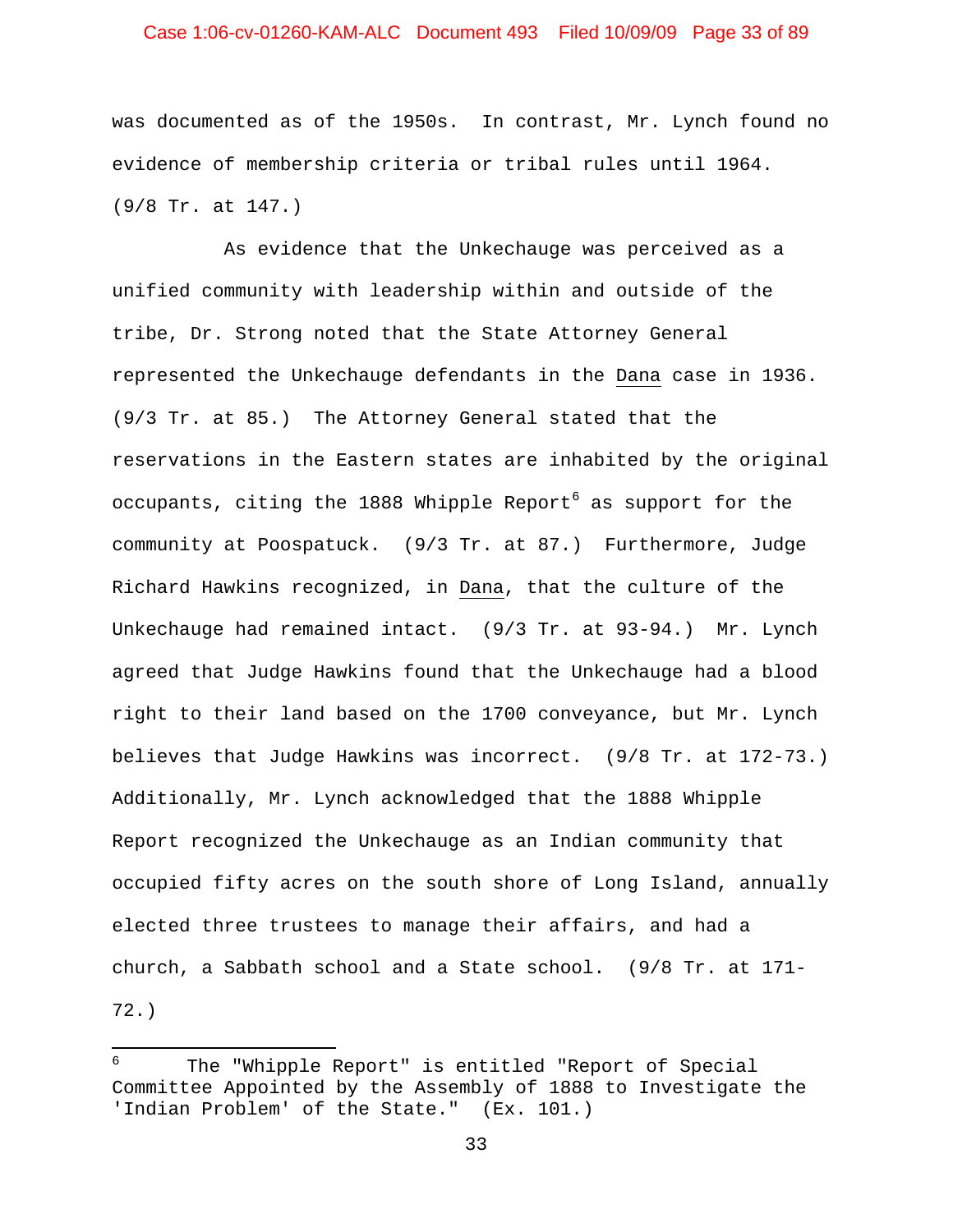Dr. Strong relied on several documents from the latter half of the twentieth century demonstrating New York State recognition of the Unkechauge tribe as a basis for his opinion that the Unkechauge is a "community" under one "leadership." These included laws enacted in 1972 and 1974 by the State of New York granting the Unkechauge and other Indian tribes licenses without charge to hunt and fish off the reservation, and to regulate hunting and fishing without state licenses on the reservation. (9/3 Tr. at 107-108; Ex. 196.) Additionally, in 1974 the New York State Senate and Assembly submitted a joint resolution requesting that the United States Congress "enact legislation granting legal recognition by the United States government to Poospatuck and Shinnecock Indian Tribes. . . ." The resolution noted that the Poospatuck and Shinnecock Tribes executed peace treaties with the King of England prior to the formation of a colonial government. (9/3 Tr. at 109; Ex. 191.) This request was never acted upon. (9/3 Tr. at 109-110.) As further evidence, Dr. Strong cited the letter from the Chairman of the Subcommittee on Indian Affairs in New York to the Commissioner of the Department of Social Services in Albany requesting funds for a boundary survey for the Poospatuck reservation. (9/3 Tr. at 111; Ex. 193.) In 1978, the State incorporated the Unkechauge Constitution into the laws of the State. (9/3 Tr. at 119-120; 9/4 Tr. at 92-93; Ex. 198.) In a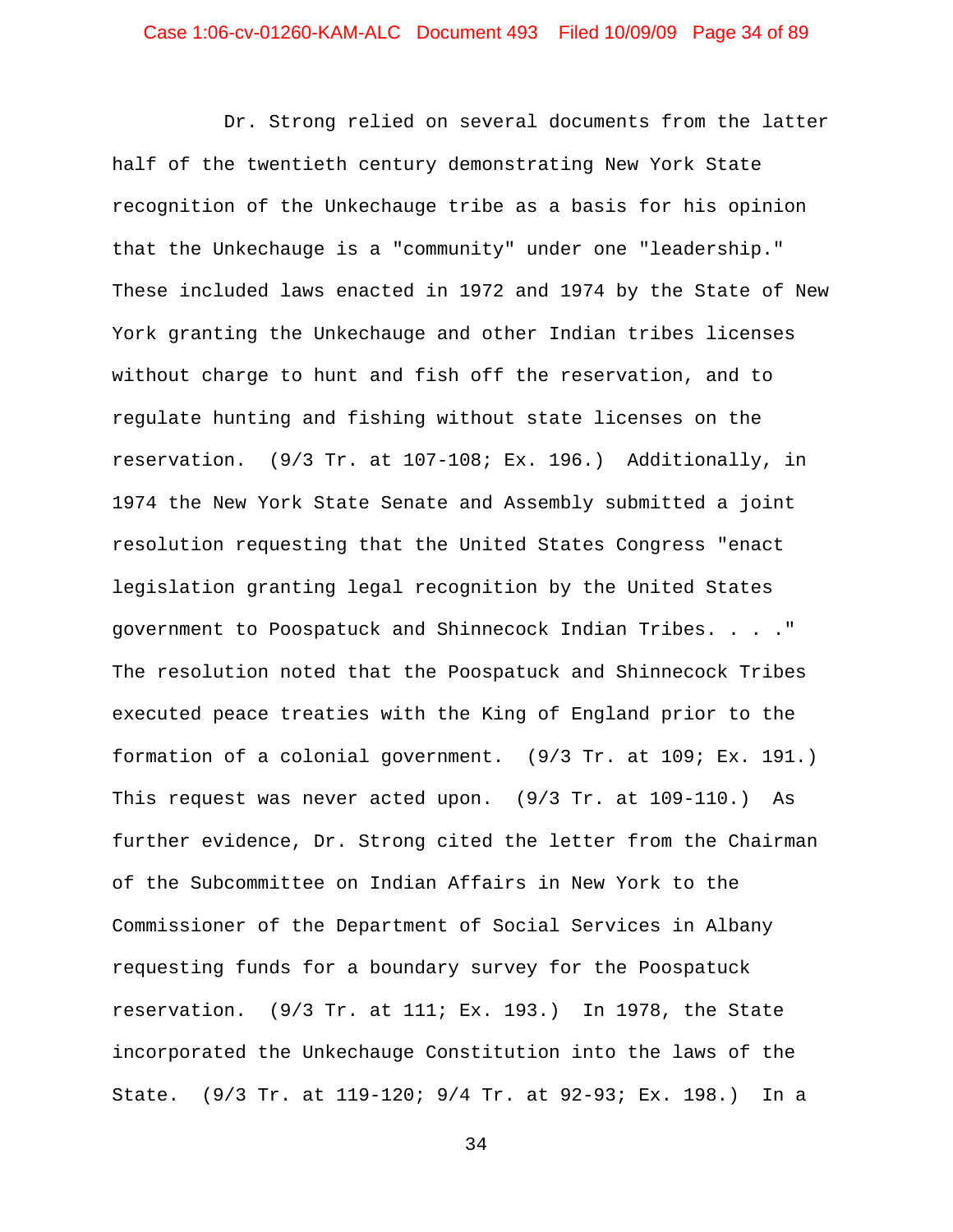# Case 1:06-cv-01260-KAM-ALC Document 493 Filed 10/09/09 Page 35 of 89

January 1982 letter to the Florida Governor's Council on Indian Affairs from then New York Governor Carey's Associate Attorney, the State of New York noted that, although no specific guidelines existed in New York for acknowledging whether a Native American group is an Indian tribe for state governmental purposes, all presently acknowledged Indian tribes had been so acknowledged since colonial times or shortly after the American Revolution. The letter further stated that the Poospatuck was treated as an Indian tribe by the colonial government and its continuing status has been referred to in several acts of the New York State legislature. The letter additionally noted that other tribal organizations were mentioned in documents from colonial times and in early state legislative acts, but ceased to exist and were no longer acknowledged as Indian tribes for state governmental purposes. (9/3 Tr. at 120-121; Ex. 200.)

Dr. Strong further testified that, as of 1966, Chief Edward Treadwell's tribal leadership is demonstrated by the Chief's discussion of his attempts to address the economic problems on the reservation, such as poverty and homes in need of repairs. In a February 1966 news article, Chief Treadwell stated that "the ideas of past [Unkechauge] leaders at Poospatuck to remain a self-sufficient community" resulted in a deterioration in the community of the 155 residents of Poospatuck. Chief Treadwell also described his efforts to learn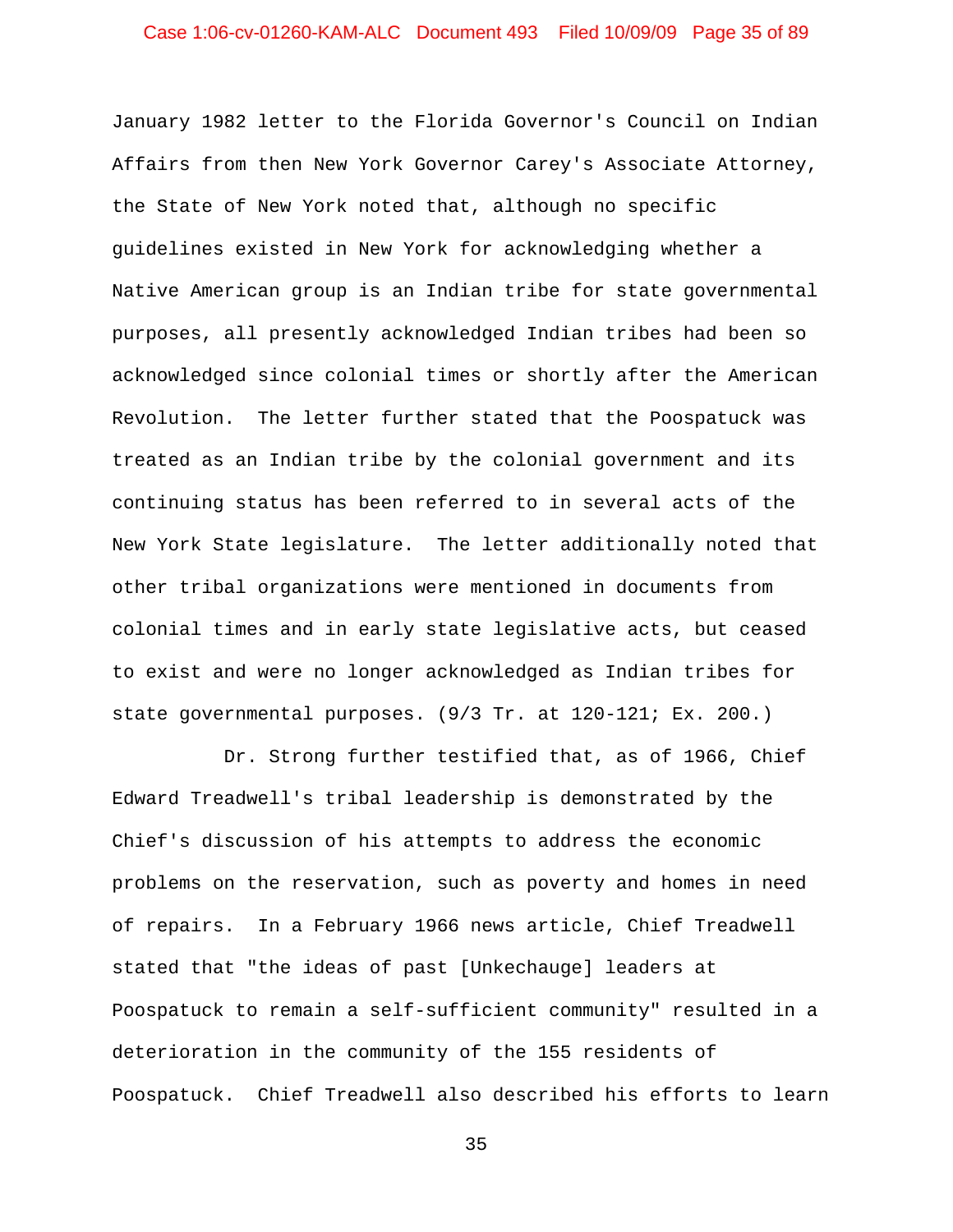# Case 1:06-cv-01260-KAM-ALC Document 493 Filed 10/09/09 Page 36 of 89

about federal anti-poverty programs and discuss issues with county and school officials. (9/3 Tr. at 149; Ex. 178) Dr. Strong also pointed to records of cultural activities on the reservation in 1971 (9/3 Tr. at 149 Ex. 184) and the organization of the annual corn festival in 1973 (9/3 Tr. at 149; Ex. 188). Additionally, there was evidence that Chief Treadwell continued his attempt to improve housing on the reservation in 1979. (9/3 Tr. at 148; Ex. 199.)

Dr. Strong noted Judge Signorelli's statement regarding the Unkechauge in Treadwell that "[i]n light of the fact that this tribe for some time has been without a governing body and there does not exist a tribal council qualified to call or supervise the next tribal election, this court does hereby schedule a hearing." Dr. Strong testified that Judge Signorelli's statement is not an indication of a lack of tribal leadership, but rather an indication that the governmental structures established by the Unkechauge were at an impasse. (9/3 Tr. at 135-136.) Although Unkechauge elections were held annually, following the death of Chief Treadwell in 1981 (9/3 Tr. at 148; Ex. 184.), the tribe did not hold an election for a three year period between 1981 and 1983, sparking the Treadwell litigation. (9/4 Tr. at 72-73.) Mr. Lynch discounted Judge Signorelli's 1983 findings in Treadwell, which identified a line of Unkechauge leaders going back to the 19th century, because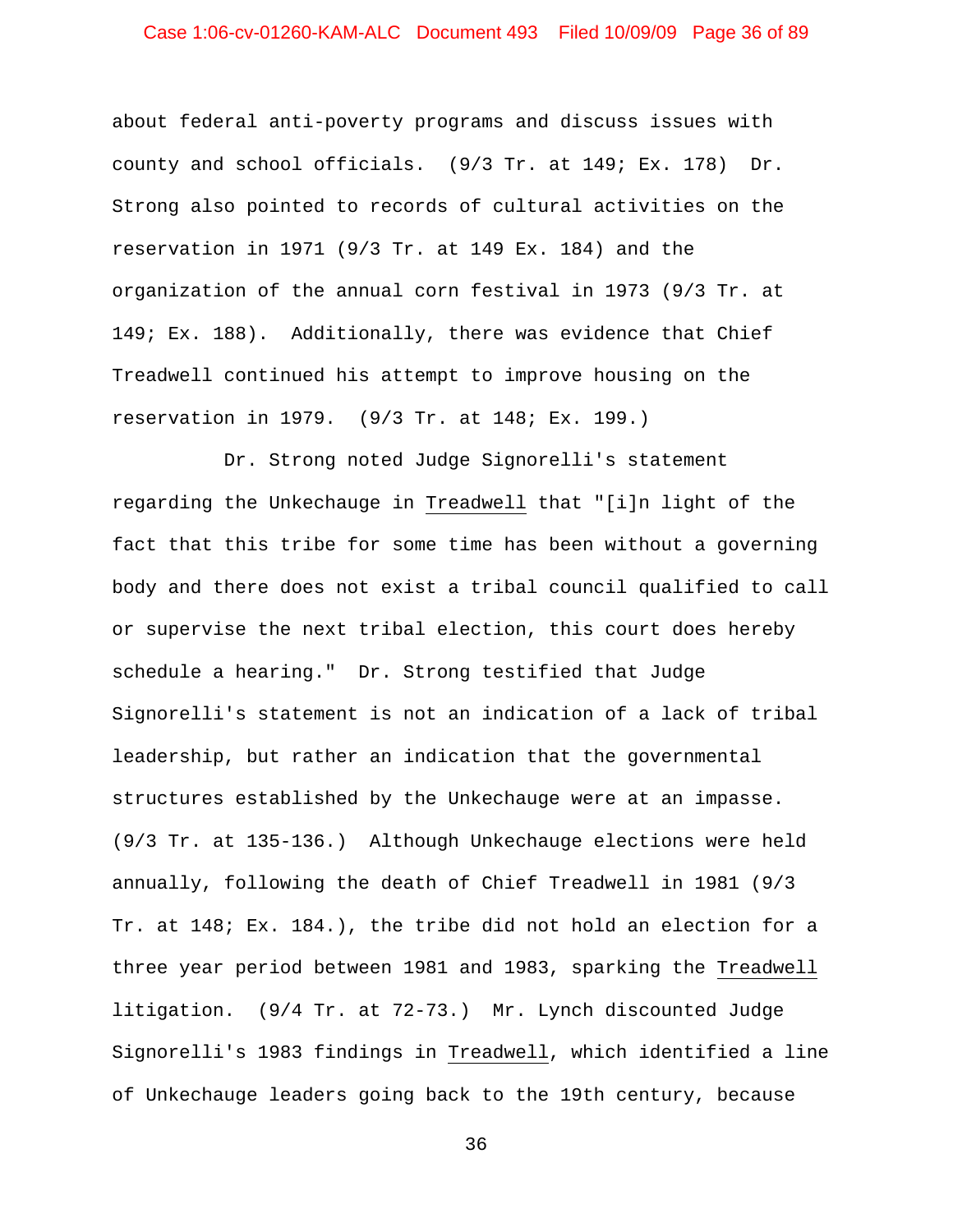## Case 1:06-cv-01260-KAM-ALC Document 493 Filed 10/09/09 Page 37 of 89

the Judge did not go back far enough in time. (9/8 Tr. at 180- 182.) Furthermore, Mr. Lynch could not conclude that named leaders were functioning leaders. (9/8 Tr. at 219-220.) Mr. Lynch characterized the leadership of former Chief Junius Langhorne during the late 1980s as "dysfunctional" because "the community was objecting to his apparent negligence by allowing non-members to come in and take up residence on the reservation." (9/8 Tr. at 146.)

According to Dr. Strong, the fact that the tribe went outside of its own dispute resolution procedures in Treadwell was not indicative of the lack of leadership among the Unkechauge. (9/3 Tr. at 140-141.) New York State Indian law provides for the resolution of disputes between Indians in state courts. (Ex. 299K.) Furthermore, Dr. Strong opined that the decision to seek an outside tribunal's help was itself a result of tribal leadership. (9/3 Tr. at 143-44.) Chief Wallace explained that the tribe sought outside resources for resolution of the dispute because the tribe had no tribal court; therefore, there was no peaceful way to resolve the issue. (9/4 Tr. at 73.) Despite the hiatus from tribal elections, Chief Wallace testified that the Unkechauge had a functioning government in 1982 and 1983, during the time that Treadwell was being litigated. (9/4 Tr. at 72.)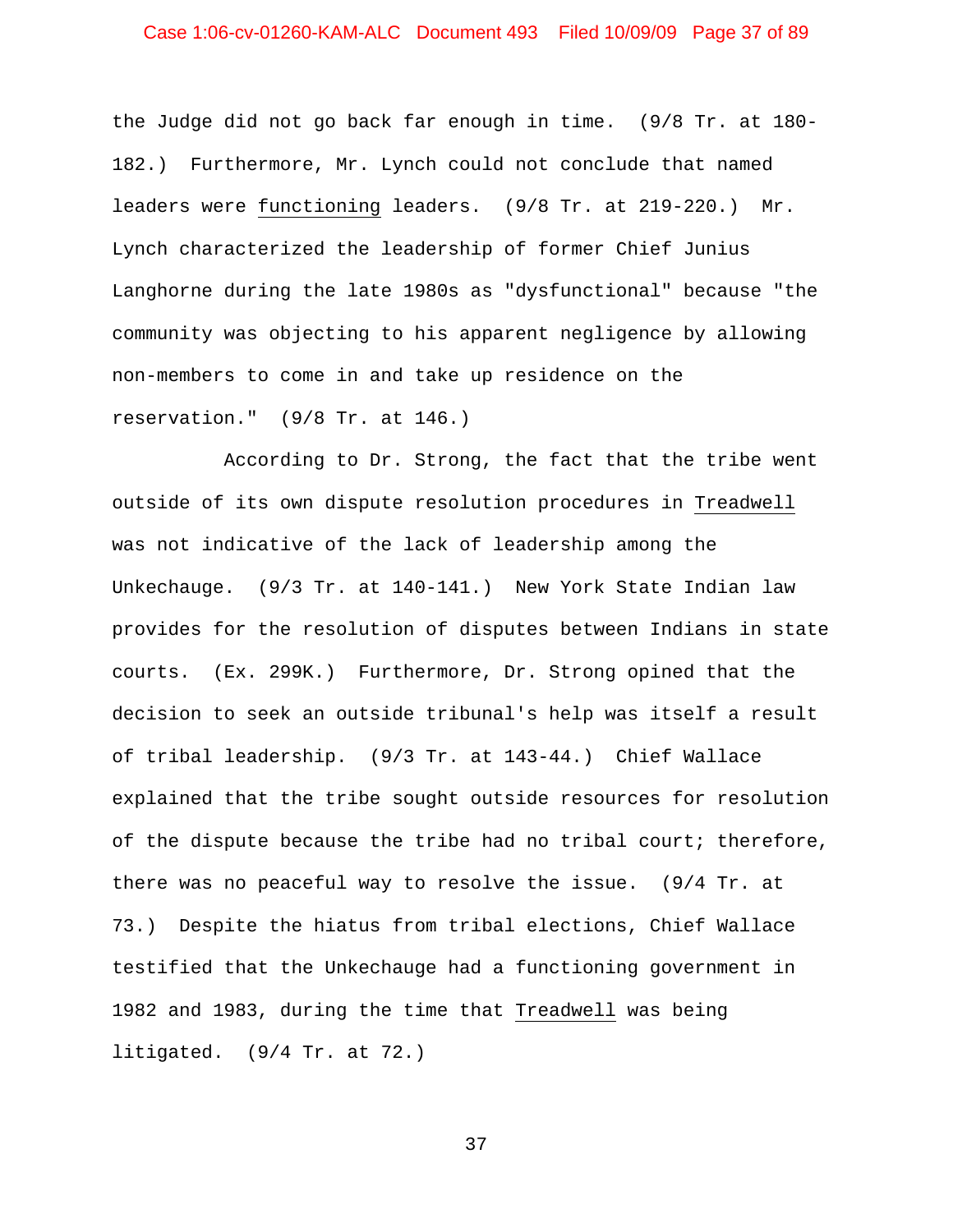## Case 1:06-cv-01260-KAM-ALC Document 493 Filed 10/09/09 Page 38 of 89

Dr. Strong also highlighted evidence that the Unkechauge was a community with leadership following the Treadwell decision. The State's position, that the Unkechauge's tribal status is derived from the treatment as a tribe by colonists and the State of New York, is reiterated in a letter in 1985 from the Secretary of State to the New York State Assembly (9/3 Tr. at 122-23; Ex. 209), and in a 1988 cover letter stating that the Unkechauge is recognized by New York State through treaties negotiated with the colonists. (9/3 Tr. at 122-23; Ex. 223.)

An August 1994 letter from the New York Assistant Director of the Office of Industry and Community Relations stated that the 1700 conveyance expressed the colonial intent to grant the "tribe the right to possess land and to render the land inalienable." The 1994 letter notes that the State of New York honored deeds and patents of its colonial predecessor, and that the State "has provided for the education of children on the Poospatuck reservation since 1846." (9/3 Tr. at 127.)

Another letter dated from October 4, 1994, from the New York State Department of Economic Development to Chief Wallace, states that "New York State has a government to government relationship with the Poospatuck or Unkechauge Indian Nation . . . . " (Ex. 238.) Mr. Lynch acknowledged this correspondence and agreed that the document established a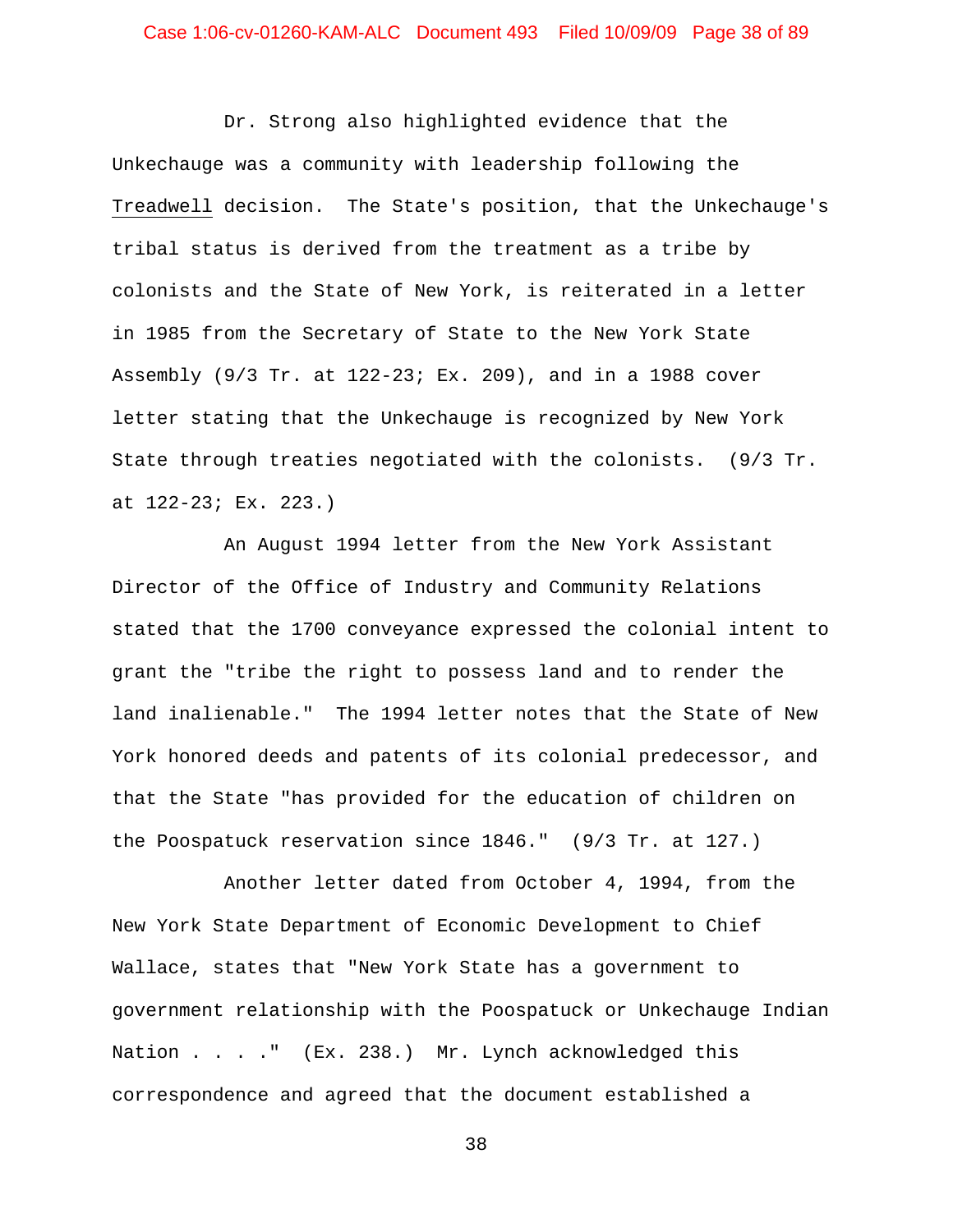## Case 1:06-cv-01260-KAM-ALC Document 493 Filed 10/09/09 Page 39 of 89

functioning government on October 4, 1994. (9/8 Tr. at 194; Ex. 238.) In addition, a 1996 letter from the New York Attorney General to an Administrative Law Judge stated that the Unkechauge and Shinnecock "whose relationship and treaties with New York State Government predate the existence of the Federal Government, are the only New York tribes recognized by the State, but not by the federal government" (9/3 Tr. at 123-124; Ex. 262).

As further evidence of a tribal community under leadership, Dr. Strong pointed to an invitation to the Chief of the Poospatuck from the Town of Brookhaven for the Unkechauge to apply for community development funds (9/3 Tr. at 142; Ex. 206), a letter to Chief Wallace from the Director of Economic Opportunity for the State of New York regarding development aid for the Unkechauge reservation (9/3 Tr. at 142-43; Ex. 210), and a letter to Chief Wallace from the director of Special Services of the school district regarding a grant for the Indian children in the district (9/3 Tr. at 147; Ex. 254). Dr. Strong notes that the New York State constitution refers to the acts of the legislature and common law of the colony of New York and states that they shall continue to be the law of the State, including the relationships with the Unkechauge tribe established during the Colonial period. (9/3 Tr. at 128-129; Ex. 299.)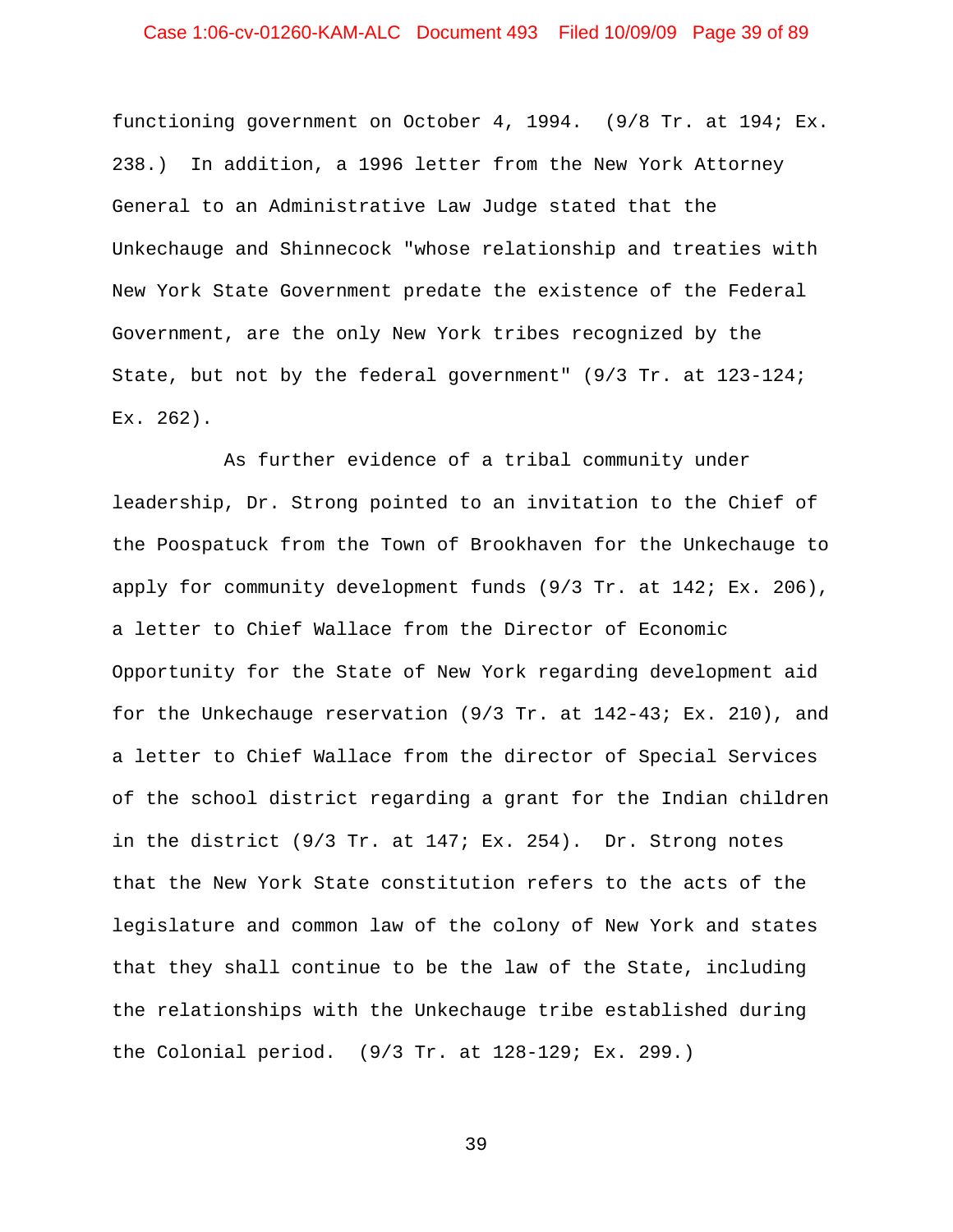# Case 1:06-cv-01260-KAM-ALC Document 493 Filed 10/09/09 Page 40 of 89

Further evidence of the tribe's sovereignty and government, according to Dr. Strong, includes the New York State Department of Transportation's request to Chief Wallace for permission to do road work on the reservation. (9/3 Tr. at 147; Ex. 245.) Dr. Strong also pointed to several state court decisions in which cases against the Unkechauge were dismissed because of the tribe's sovereign immunity. (9/3 Tr. at 153-154; Ex. 287, 291.)

Dr. Strong also highlighted correspondence between Unkechauge chiefs and the federal government: Chief Junius Langhorne and the U.S. Department of Housing and Urban Development corresponded regarding funding to improve the sewage disposal system at the reservation in 1987 (9/3 Tr. at 144; Ex. 214, 216), and in 1994, Chief Harry Wallace was invited by United States Representative Charlie Rose to attend a meeting at the White House of non-federally recognized tribes. (9/3 Tr. at 146; Ex. 239.) Additional evidence of the Unkechauge corresponding with the federal government, relied upon by Dr. Strong, includes the notification by the United States Geological Survey to the Unkechauge Indian Nation about a proposal by the Aquidneck Indian counsel to change a geographic location to an Indian name, pursuant to federal policy. (9/3 Tr. at 151; Ex. 283.)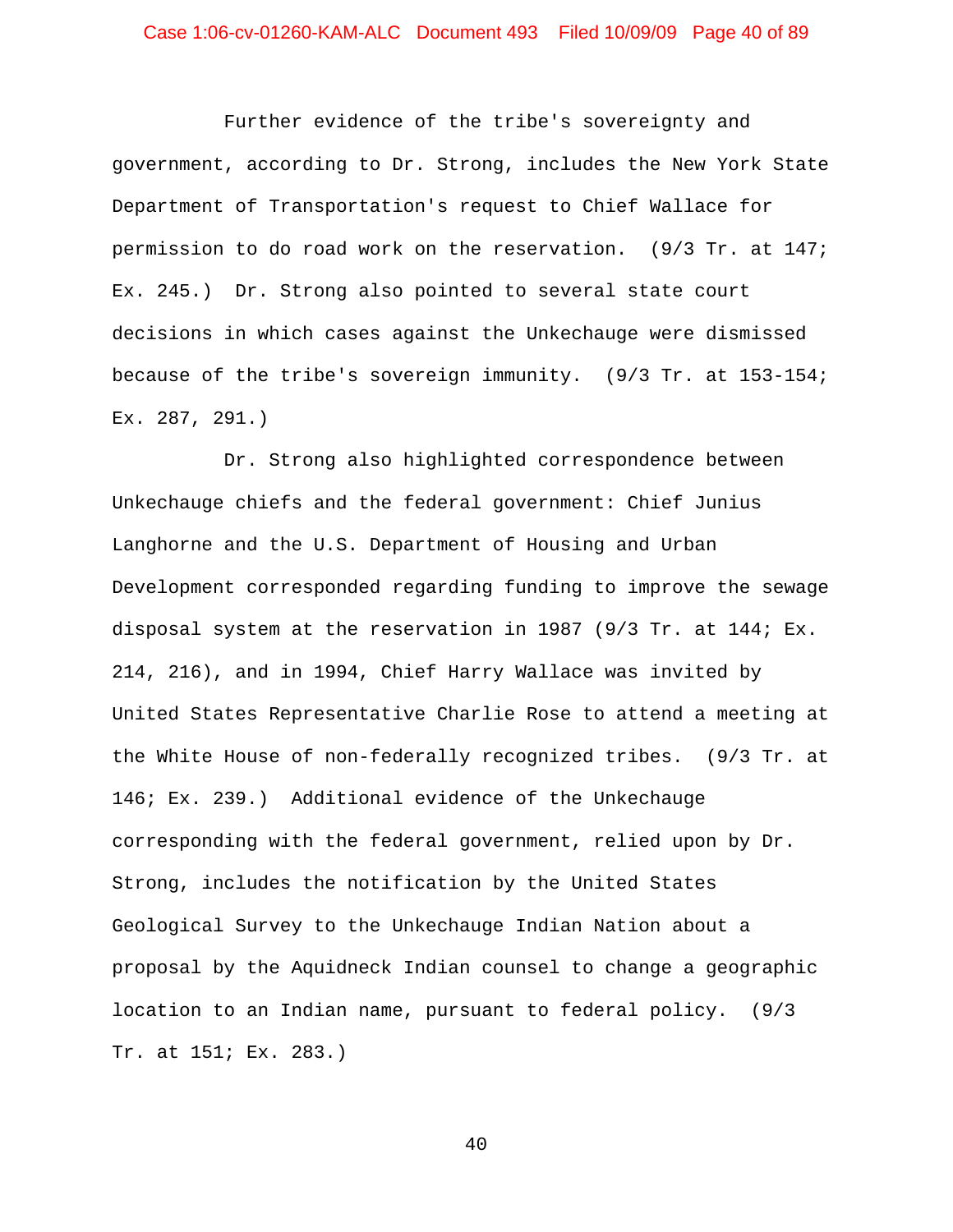In contrast to the testimony of Dr. Strong and Chief Wallace, Mr. Lynch testified that the State of New York only explicitly acknowledged the Unkechauge community twice: once in 1667 when Governor General Nichols mediated a land dispute between the Unkechauge and Shinnecock (9/8 Tr. at 84), and in 1943, when the New York legislative committee held hearings at Poospatuck. (9/8 Tr. at 84.) When confronted with other abovementioned exhibits, Mr. Lynch was steadfast in his position that the Unkechauge was not recognized as a tribe by the colonial government in New York province or thereafter by New York State, proffering the explanation that there is no evidence to support the contrary view by New York officials that there was such recognition. (9/8 Tr. at 186.) However, Mr. Lynch also conceded that New York State statutes recognize the Unkechauge. (9/8 Tr. at 189; Ex. 191.)

Chief Wallace supplemented Dr. Strong's testimony with testimony regarding the more recent evidence of the Unkechauge's community and leadership. Chief Wallace testified regarding the Unkechauge's tribal council, consisting of elected officials and a Chief. Chief Wallace has served as Chief for the past 15 years. (9/4 Tr. at 81.) As Chief, Wallace chairs council meetings, represents the tribe at public events, and controls the voting process. (9/4 Tr. at 81-82.) Additionally, Chief Wallace instituted a method for record-keeping, organized the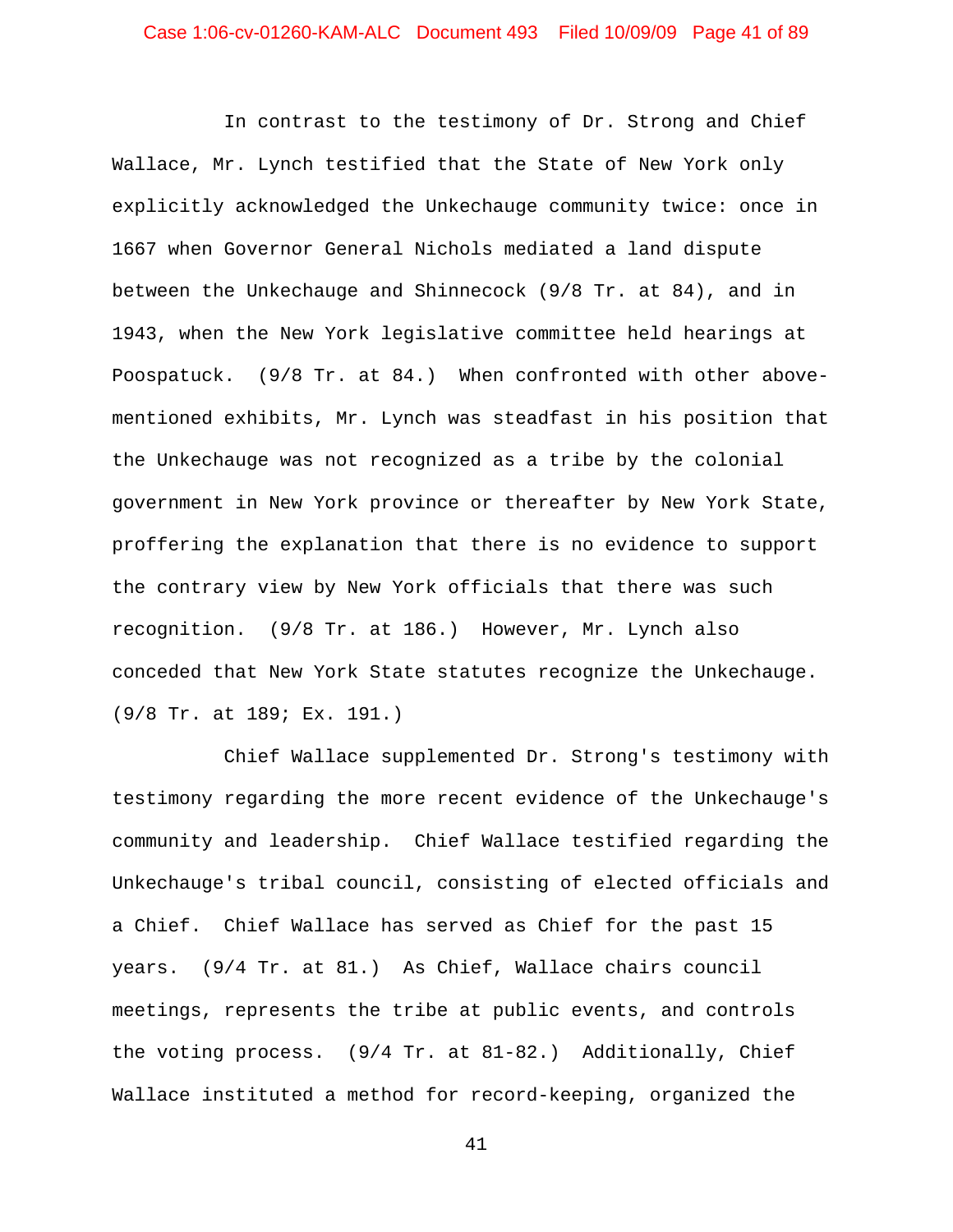### Case 1:06-cv-01260-KAM-ALC Document 493 Filed 10/09/09 Page 42 of 89

administration of the tribal community center, and has implemented procedures to maintain the land. (9/4 Tr. at 82.) It is common for Chief Wallace to receive correspondence regarding proposed actions by the state or federal government that could affect the tribe. (9/4 Tr. at 145-146.) One example is a December 1999 letter to Chief Wallace from the Department of Health & Human Services referencing a conversation that Chief Wallace had with an Equal Opportunity Specialist in the Office of Civil Rights about racial disparities in healthcare. (Ex. 274.)

There are three tribal land trustees who are elected every three years, but elections are staggered so a trustee is up for election every year. (9/4 Tr. 82, 98-104.) There are three other positions elected annually for secretary, treasurer, and keeper of records. (9/4 Tr. at 82.) In evidence is a document from 2000 that is entitled "Notice to the Unkechauge Community" that includes information about voter registration and the general tribal election. (Ex. 276.) The land trustee's primary responsibility is maintenance and control of the tribal land, resolution of disputes over occupancy and designation of land for certain uses. (9/4 Tr. at 83.) The tribal council has an agreement with the Department of Transportation to maintain roads. (9/4 Tr. at 118.) The treasurer maintains the tribal reservation funds. (9/4 Tr. at 83.) The secretary records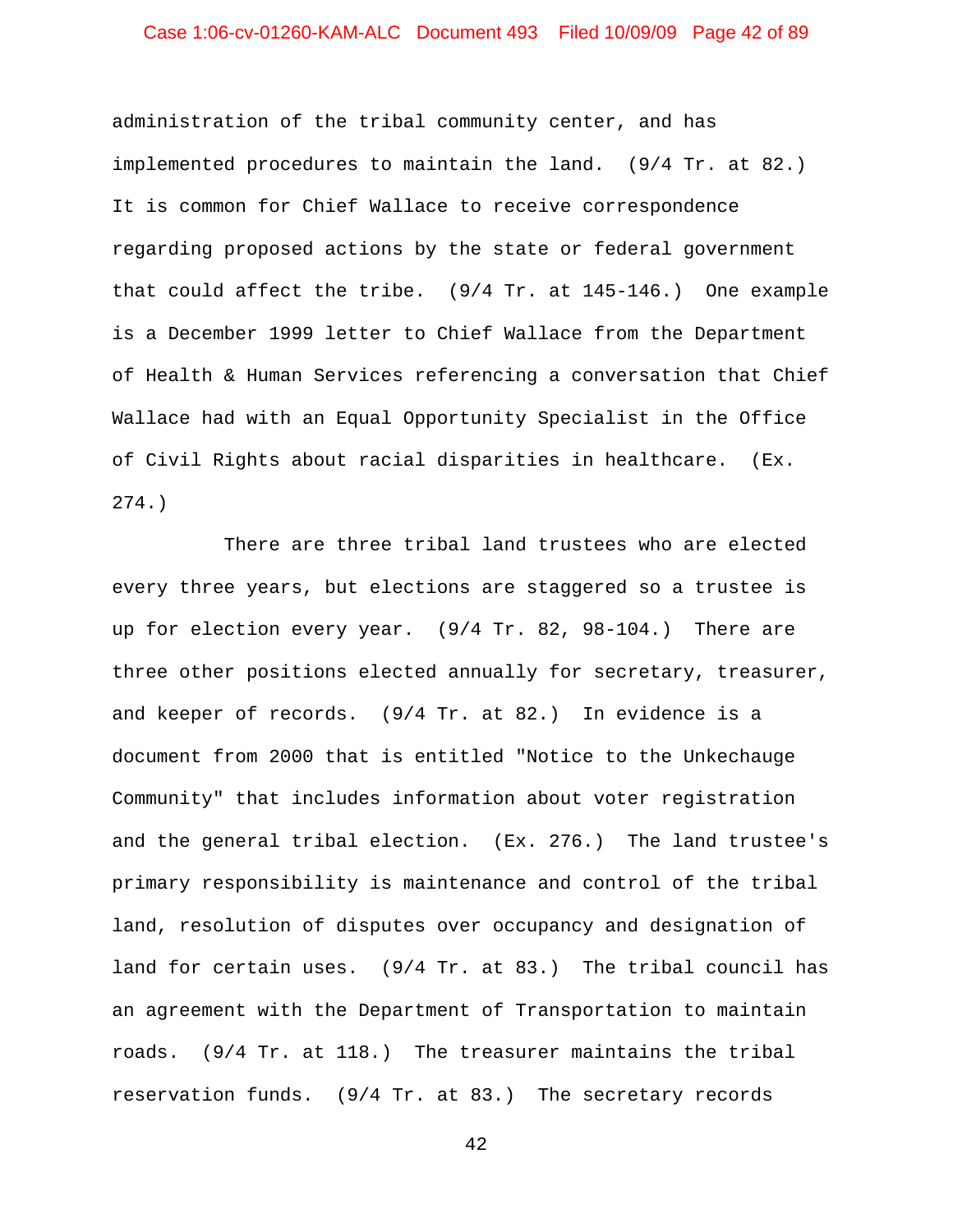## Case 1:06-cv-01260-KAM-ALC Document 493 Filed 10/09/09 Page 43 of 89

minutes and keeps records. (9/4 Tr. at 83.) The keeper of records maintains birth, death and marriage records. (9/4 Tr. 83.) Records are kept at the community house. (9/4 Tr. at 86.) The tribal council meets at least once a month, and special council meetings are periodically called. (9/4 Tr. at 86.) The tribal council's meetings are held in the community center, which was built in the late 1980s. (9/4 Tr. at 87-88.) Prior to the construction of the community center, meetings were held at the church established in 1750 on the reservation, which was destroyed by a fire in 1987. (9/4 Tr. at 87-88.) At the time of the church's destruction it was nearly 250 years old. (9/4 Tr. at 89.) Chief Wallace added that, based on his own research, the governmental structure he described was in place prior to 1957, when the Unkechauge constitution was adopted. (9/4 Tr. at 96.)

The tribal council is assisted by several "issueoriented" tribal organizations, such as the community committee and the parent committee. These committees assist the tribal council in formulating grants for their particular issues. (9/4 Tr. at 126.) The parent committee, for instance, is focused on the improvement of the cultural component of the educational grant. (9/4 Tr. at 126-127.) Additionally, the tribe has a June Meeting committee to organize the annual tradition known as June Meeting. (9/4 Tr. at 127.) June Meeting is a tribal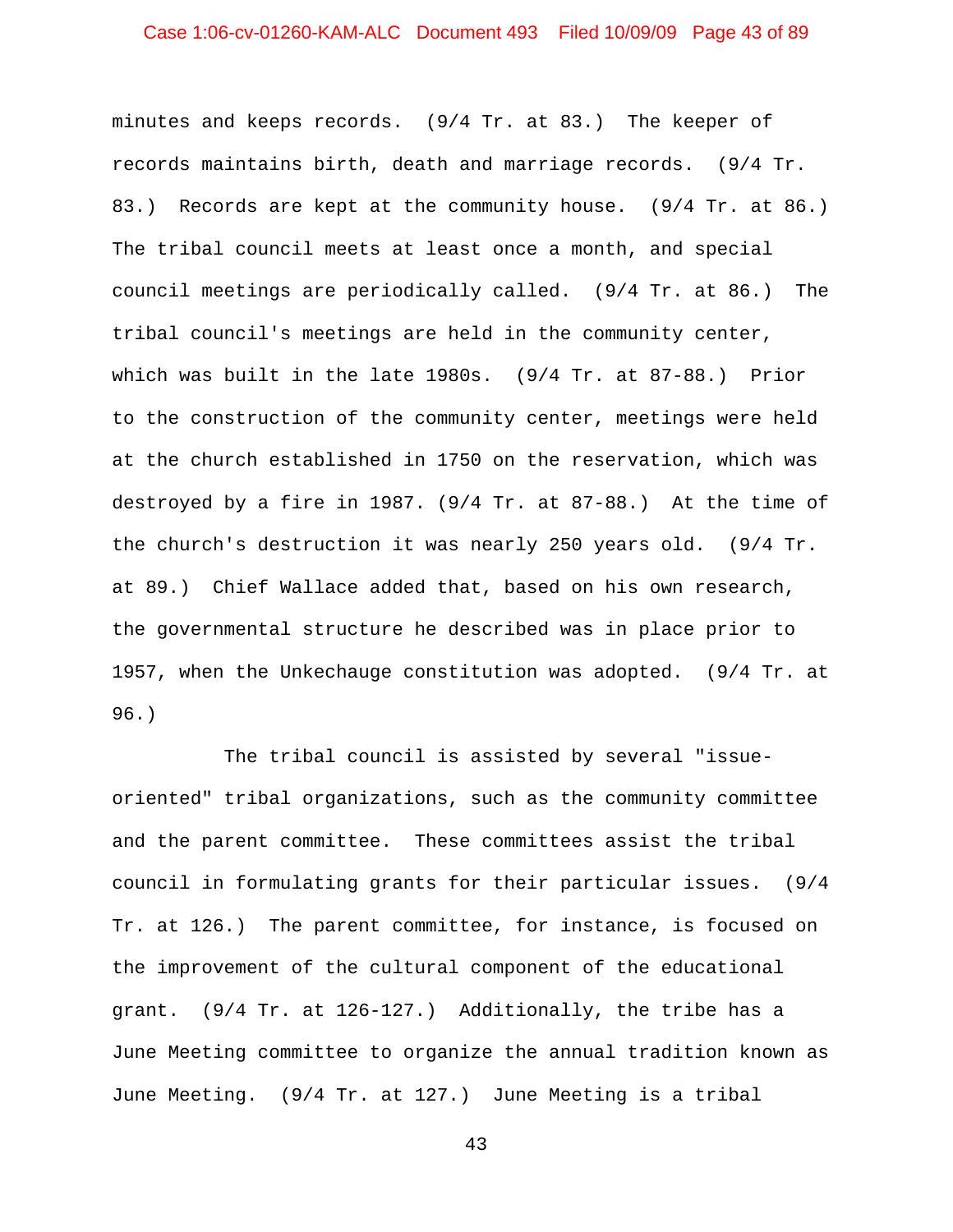## Case 1:06-cv-01260-KAM-ALC Document 493 Filed 10/09/09 Page 44 of 89

community event during which services are held at the church, ceremonies consisting of song and dance take place, and elders and those who passed away are honored. (9/4 Tr. at 128.)

Chief Wallace additionally testified regarding the tribe's effort to encourage traditional cultural practices of the Unkechauge. This includes teaching the Unkechauge native language on the reservation (9/4 Tr. at 104-105), and the practice of making wampum of the purple colored shell, unique to the Unkechauge coastal area on Long Island, to record major and sacred events throughout Unkechauge history. Chief Wallace testified that, like the language, the making of wampum was underground for generations due to repression and abuse. Wampum was traded by the Unkechauge with the Iroquois, Montauk, Seneca and Dutch. (9/4 Tr. at 106, 110-111.) Additionally, Chief Wallace presented in evidence a "warrior's belt" which is handmade from wampum during times of struggle and an Unkechauge Nation belt, representing unity. (9/4 Tr. at 107-109; Exs. 375, 376.)

Further, Chief Wallace stated that many tribal members are members of the church on Unkechauge land, but many members believe in the "traditional spiritual way." (9/4 Tr. at 147.) Some members, including Chief Wallace, attend church and practice some of the traditional religious ceremonies. (9/4 Tr. at 147-148.)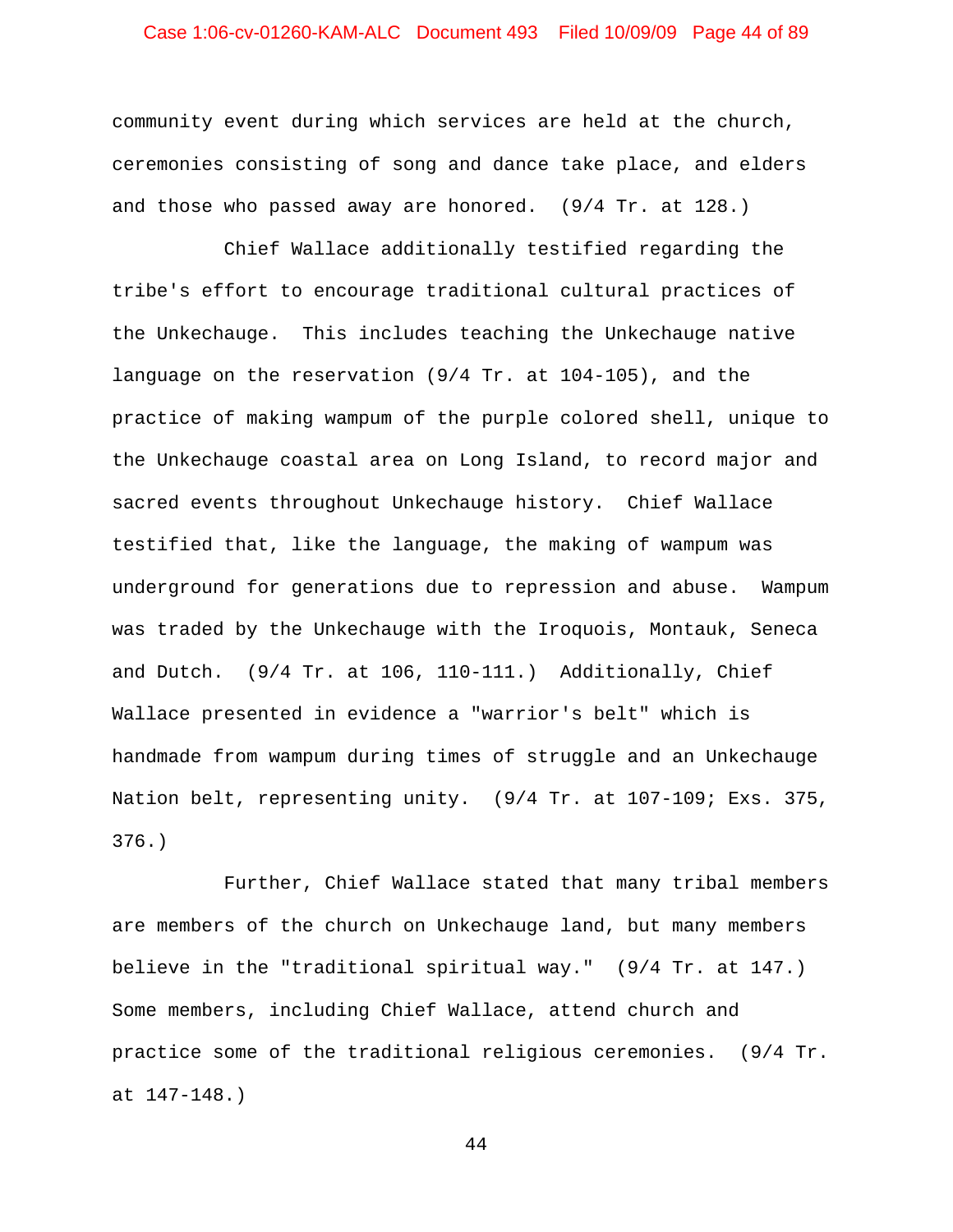## Case 1:06-cv-01260-KAM-ALC Document 493 Filed 10/09/09 Page 45 of 89

Chief Wallace also testified regarding the tribe's bank accounts for health services, community development, emergency services and special requests. (9/4 Tr. at 84, 148.) There are two components of the Unkechauge health program, pursuant to a contract with the State of New York. (9/4 Tr. at 148.) One component is a provision for free prescription medication and the other is for consultative services. (9/4 Tr. at 148.) There is also a tribal senior services program that provides meals and cultural activities. (9/4 Tr. at 149.) The tribe also has a summer youth program and cultural programs for youths. (9/4 Tr. at 150.)

Additionally, the tribe maintains a building fund and a scholarship fund for higher education (9/4 Tr. at 84), and a community center with an after school program, free computer access for students, and administrative offices. (9/4 Tr. at 85-86, 118.) The major source of tribal funds is from business licenses by the tribe to businesses owned by individuals, as well as grants from the federal and state governments. (9/4 Tr. at 85, 131-142; Exs. 272, 210, 226, 238, 252.) All businesses on the reservation are licensed by the tribal council. (9/4 Tr. at 116.) One of the businesses on the reservation is Chief Wallace's smoke shop which he opened in early 1991 or late 1992. (9/4 Tr. at 157.) In one dispute between two businesses, the tribal council asked for the assistance of the Justice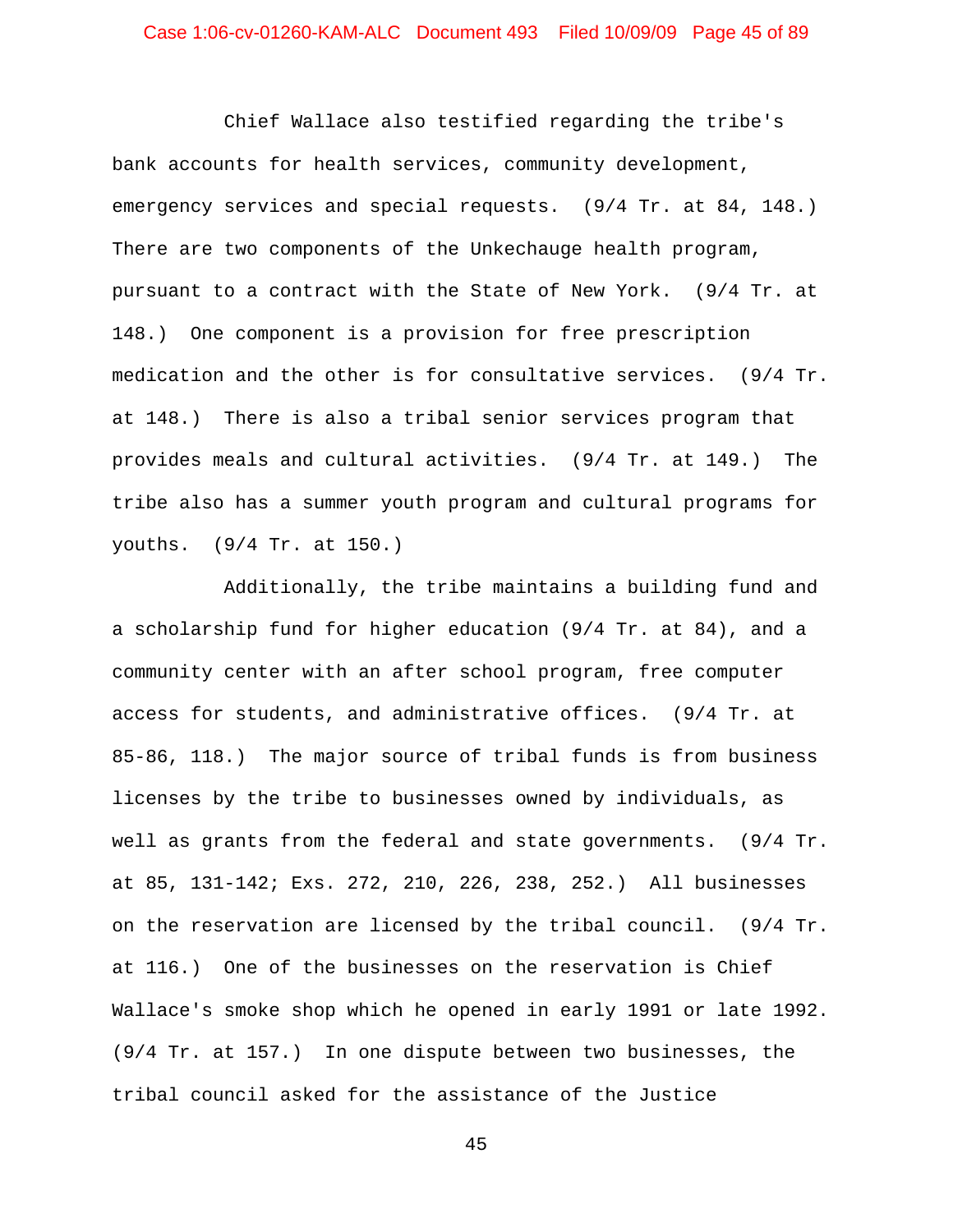## Case 1:06-cv-01260-KAM-ALC Document 493 Filed 10/09/09 Page 46 of 89

Department, which has a department of dispute resolution for Indians, in a proceeding that was in state court. (9/4 Tr. at 117.)

Mr. Lynch testified that in 1994, after the election of Chief Wallace, the Unkechauge was "still politically and socially dysfunctional." (9/8 Tr. at 85.) In support of this conclusion, Mr. Lynch cited to a lack of a working sewage system, a half-built community center, and a church in disrepair. (9/8 Tr. at 85.) Additionally, the Unkechauge government was "ignoring its own constitution and bringing individuals who had no right to be on the reservation there." (9/8 Tr. at 85.)

### **C. Territory**

Finally, evidence was heard and admitted regarding the third Montoya criterion, "inhabiting a particular, though illdefined territory." Dr. Strong understood this criterion to be a measure of an "ill-defined area" of land without regard to ownership and distinguished it from a tribal territory, which refers to hunting territory governed by kinship systems. (9/3 Tr. at 32-33.) He concluded that the Unkechauge satisfied the third Montoya criterion because it has historically inhabited and currently inhabits a particular territory, the fifty acre parcel at Poospatuck.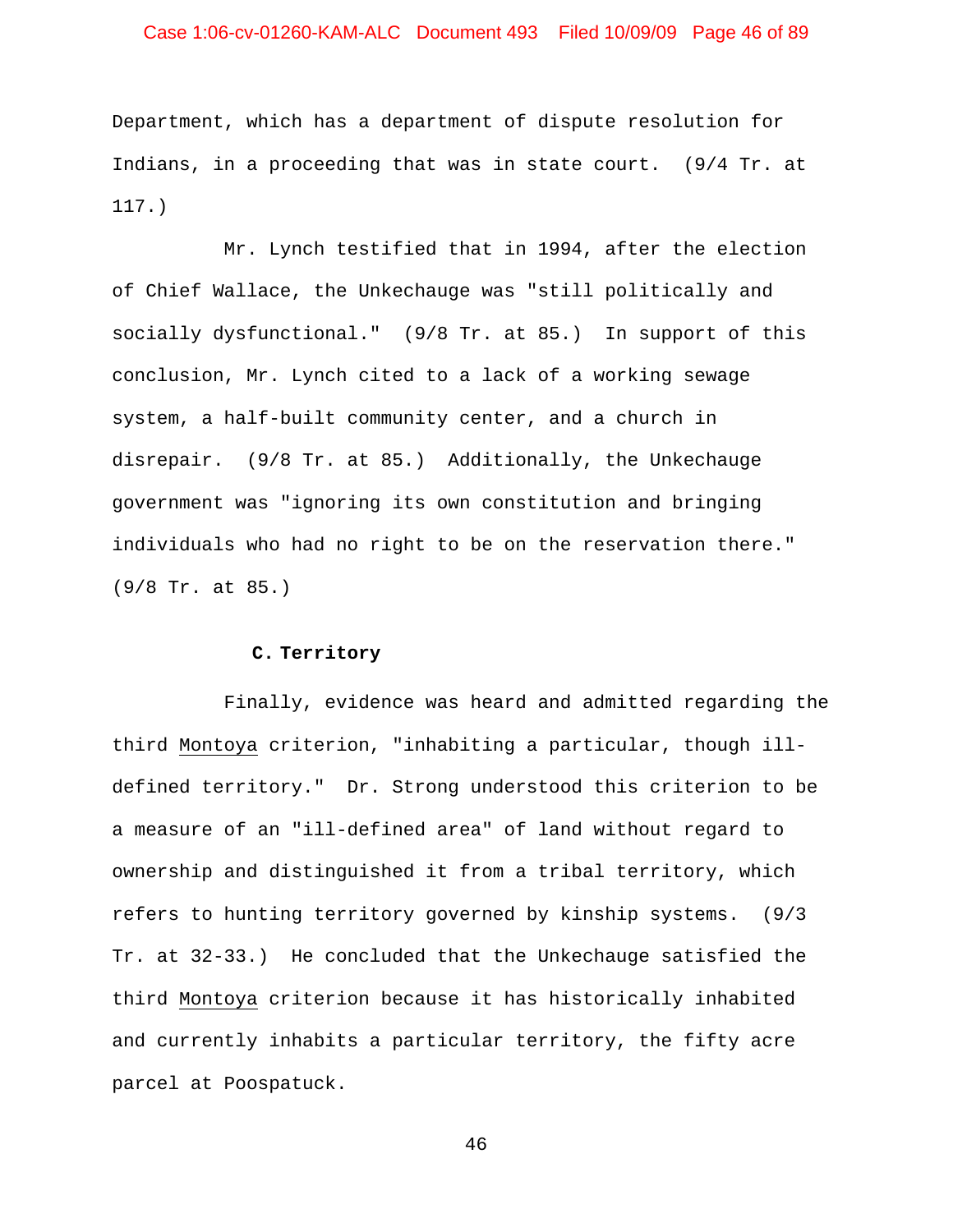Plaintiff's expert, Mr. Lynch, distinguished an "illdefined territory" from a federally recognized reservation and defined territory as a "very large region." (9/8 Tr. at 70.) Mr. Lynch testified that Montoya implies that "possession" of the territory is required, but acknowledged that there are no specific words in the Montoya decision that require Indian ownership of the inhabited territory. (9/8 Tr. at 241-244.) Mr. Lynch concluded that the third Montoya criterion was not satisfied by the Unkechauge because the fifty acre parcel inhabited by the Unkechauge was not owned by the Unkechauge in the 17th and 18th centuries and is not large enough to be considered a territory. (9/8 Tr. at 248-250.)

Dr. Strong testified that the Unkechauge currently inhabit 50 acres of land along the bank of the Poospatuck Creek on the southern coast of Long Island and there is evidence of their presence dating back four or five thousand years. (9/3 Tr. at 34-38; Ex. 298; see also 9/4 Tr. at 111.) He based his conclusion on archaeological excavations, anthropological evidence, maps depicting the Unkechauge in the area, and colonial deeds and newspapers, among other things. The location of the Unkechauge is how the tribe got its name: "Unkechauge" means "the place view of the hill," and "Poospatuck," used interchangeably with "Unkechauge" to describe the tribe, means "the creek that flows into saltwater." (9/3 Tr. at 34-35.) Dr.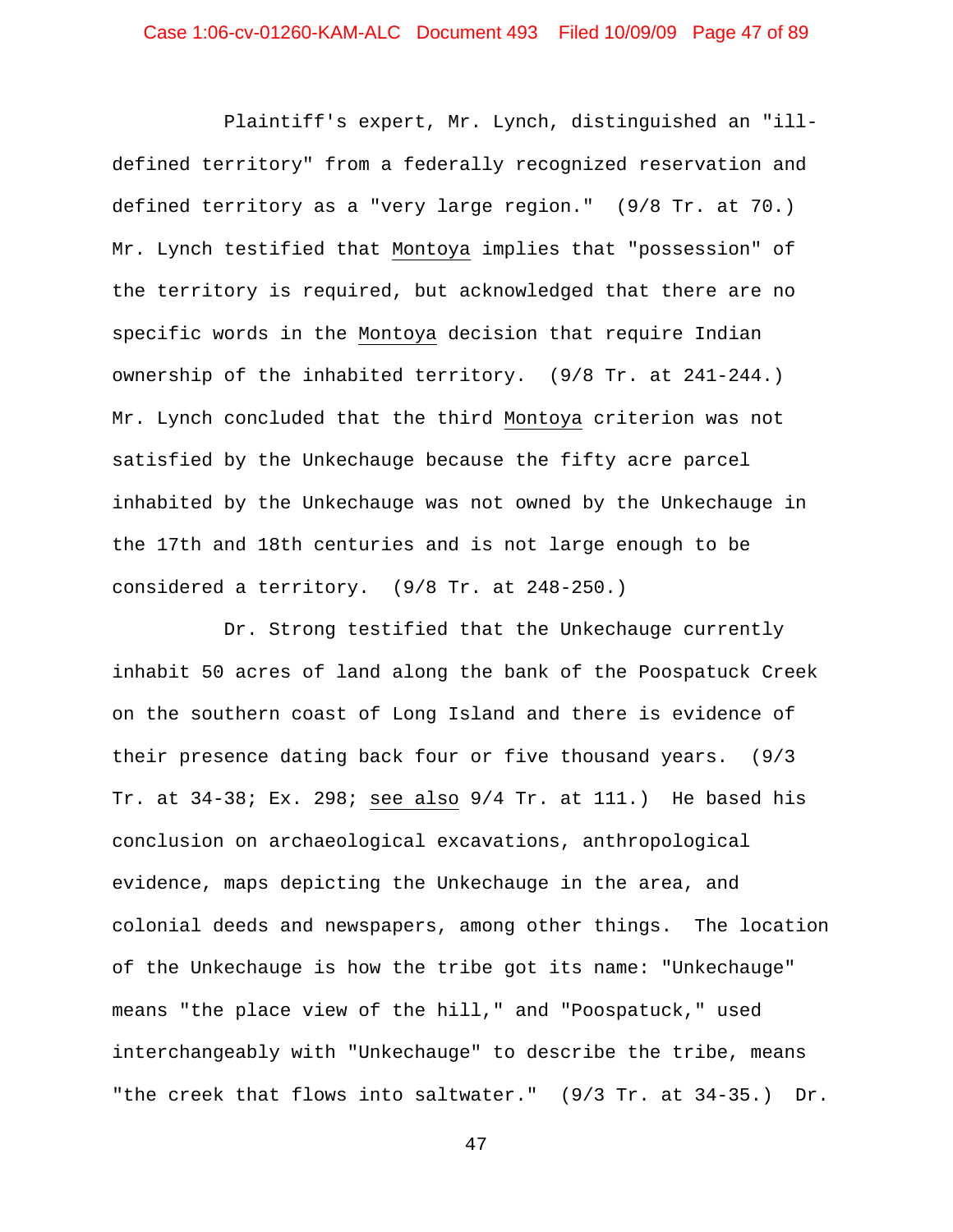## Case 1:06-cv-01260-KAM-ALC Document 493 Filed 10/09/09 Page 48 of 89

Strong identified the Unkechauge on maps depicting Long Island in 1620 and the 1840s, and on a map of the Town of Brookhaven from the 1970s. (9/3 Tr. at 36-37; Exs. 6, 298.) Based on the foregoing maps, Dr. Strong concluded that the Unkechauge had a continuing presence at and near the Poospatuck Creek in Long Island. (9/3 Tr. at 38.)

According to Mr. Lynch, between roughly 1600 to early 1700, the Unkechauge described their land base as extending from the present day border of Islip, New York to Southampton and between the Long Island Sound and the Atlantic Ocean ("Mastic Neck"). (9/8 Tr. at 98-99.) Mr. Lynch's testimony and documents in evidence revealed that the Unkechauge territory decreased significantly throughout the centuries.

Mr. Lynch testified that in 1692, Indian title to the lands of Mastic Neck were conveyed by the Unkechauge to English colonist William Smith (9/8 Tr. at 91), of which 175 acres were reconveyed by Smith to the Unkechauge in 1700 as the 1700 conveyance. (9/3 Tr. at 45.) Dr. Strong concluded that the 1700 conveyance was in fee simple because of the deed's language and reference to two ears of corn, a formality that an ear of corn was given to the individual conveying land. (9/3 Tr. at 44-45.) Additionally, the transaction was treated as a fee simple conveyance by the Town of Brookhaven and by Smith's son, who sold off parts of what had been the Smith manor to the Floyd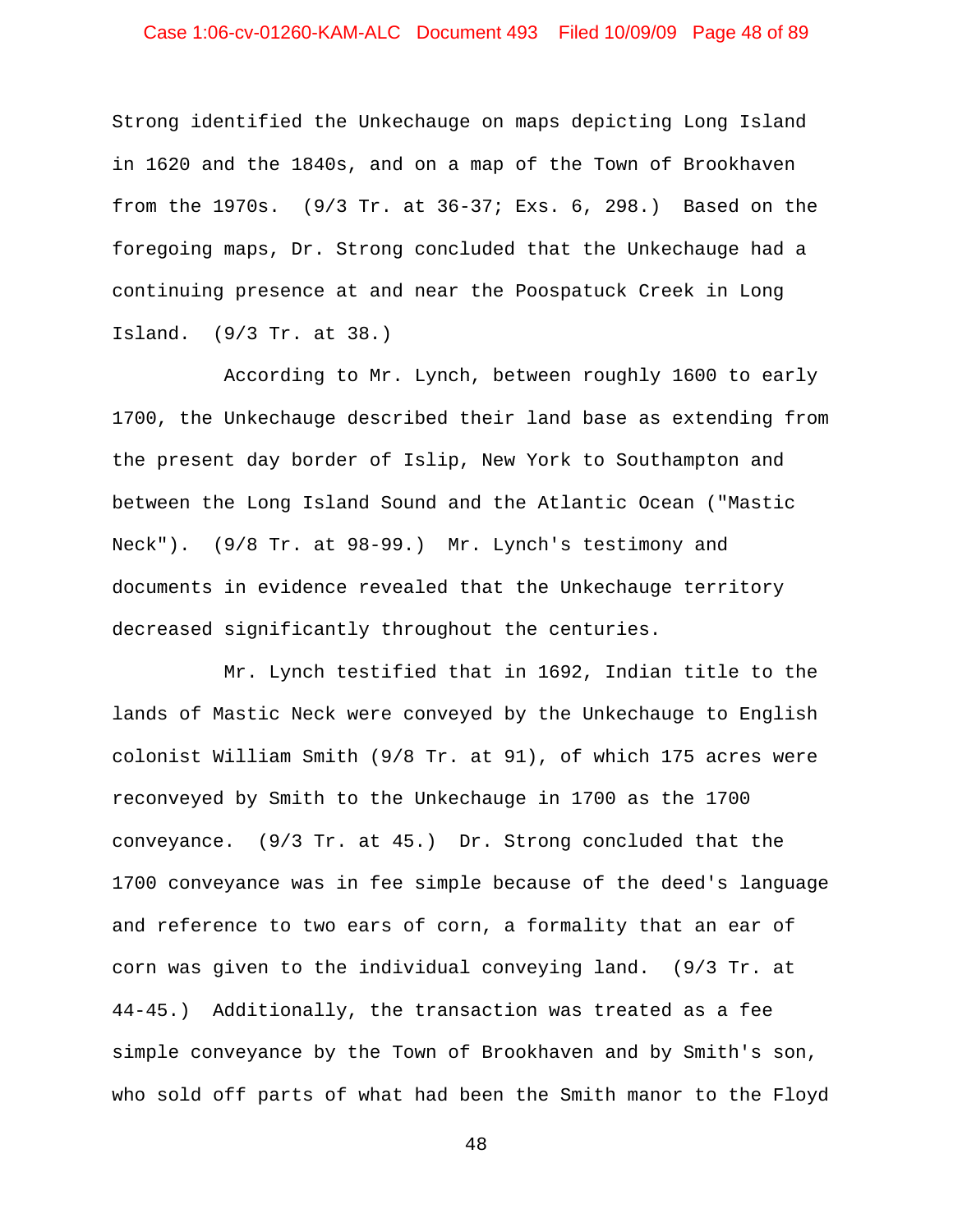## Case 1:06-cv-01260-KAM-ALC Document 493 Filed 10/09/09 Page 49 of 89

family soon after the 1700 conveyance, after Smith died. (9/3 Tr. at 45-46.)

Mr. Lynch testified the 1700 conveyance was part of a manorial grant from the King in October 1693 and was not in fee simple but was a leasehold to eleven Unkechauge individuals who had inheritable rights to the land vested in their families and their direct descendents. (9/8 Tr. at 82-83, 252.) According to Mr. Lynch, the leasehold right encompassed solely the right to reside, and William Smith reserved for himself the right to useable botanics within the area. (9/8 Tr. at 95.) In 1730, the Unkechauge conveyed a leasehold right to Richard Floyd, entitling the Unkechauge to rights only to Poospatuck Neck and Constable's Neck. (9/8 Tr. at 101.) Mr. Lynch testified that this 1730 leasehold conveyance led to the formation of the Poospatuck community, which included Poospatuck Neck, and fifteen acres on Constable's Neck, as well as several other parcels. (9/8 Tr. at 95.) According to Mr. Lynch, the Unkechauge subsequently surrendered the leasehold right to Constable's Neck in 1789. (9/8 Tr. at 105-106.)

The designation of the type of conveyance as either a fee simple or leasehold in the 1700 conveyance was tested in the 1936 Dana case, in which the plaintiff, seeking to evict two Unkechauge families from the Poospatuck territory, argued that the 1700 conveyance only conveyed the right to plant. Judge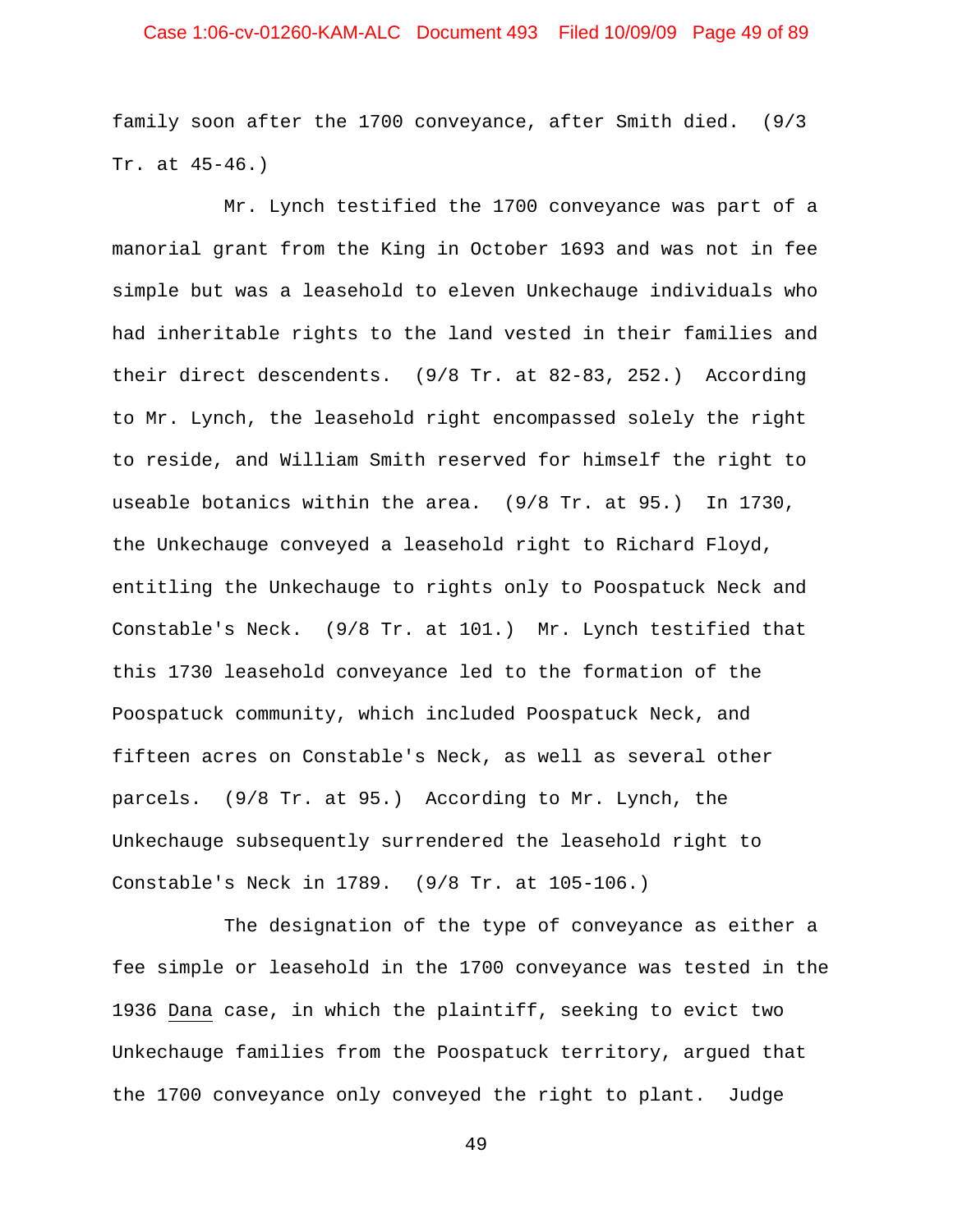## Case 1:06-cv-01260-KAM-ALC Document 493 Filed 10/09/09 Page 50 of 89

Hawkins interpreted the 1700 deed as one in fee simple that included the right of the Unkechauge to inhabit the land, and found in favor of the defendants. (9/3 Tr. at 96; Ex. 149.) As a result of this dispute, in 1938, Eugenie Smith, a descendent of William Smith, formally conveyed 50 acres of the 1700 conveyance in fee simple to the Unkechauge. (9/3 Tr. at 51-52, 106-107; Ex. 155.) In Dr. Strong's opinion, the Eugenie Smith deed was not necessary because the land was already owned by the Unkechauge. (9/3 Tr. at 52.) According to Mr. Lynch, it was not until 1938 when Eugenie Smith conveyed to the Unkechauge the fee simple title to the Poospatuck land that the Unkechauge had ownership over the land.

Mr. Lynch testified that Judge Hawkins' conclusion that the Unkechauge had a blood right to the land based on the 1700 conveyance is incorrect. (9/8 Tr. at 172-177.) Nevertheless, the 1700 conveyance's designation as leasehold was "the foundation upon which [Mr. Lynch] built [his] conclusions" (9/8 Tr. at 173-174), in part because of his understanding that Montoya requires "jurisdiction" over the land and Smith retained jurisdiction through the leasehold. (9/8 Tr. at 249.)

To support his conclusion that the 1700 conveyance was in fee simple, Dr. Strong also relied on a documents dated after Judge Hawkins' 1936 Dana decision. For example, in April 1994, the assistant town attorney of Brookhaven wrote to the Assistant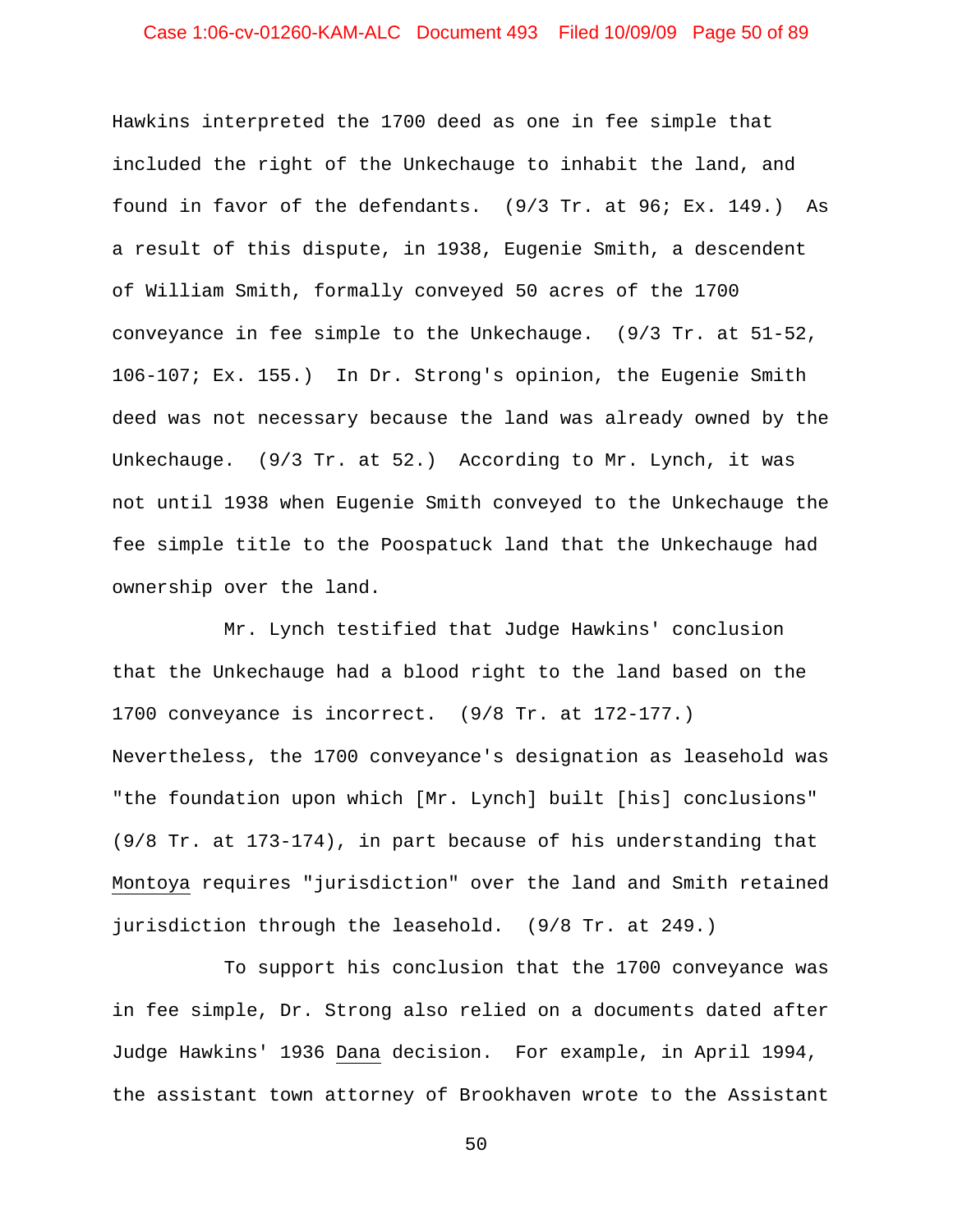## Case 1:06-cv-01260-KAM-ALC Document 493 Filed 10/09/09 Page 51 of 89

Director of the Office of Industry and Community Relations in Albany, New York, asking for documentation regarding New York's recognition of Unkechauge land as a New York Indian reservation. (9/3 Tr. at 125; Ex. 233.) In response, the New York Department of Economic Development, through the Assistant Director of the Office of Industry and Community Relations, stated that "Smith conveyed by deed dated July 2, 1700 to the tribe 175 acres to the said Indians," and that "[t]he language of the [1700] conveyance expresses an intent to grant an Indian tribe the right to possess land and to render the land inalienable." (9/3 Tr. at 126; Ex. 234.) Mr. Lynch addressed this evidence by stating it was not contrary to his testimony. (9/8 Tr. at 192.)

Chief Wallace testified that the land trustees are responsible for managing the current land occupied by the Unkechauge Nation and dividing it for members to live and build on. (9/4 Tr. at 112-13.) Chief Wallace stated that the tribe has evicted individuals from the reservation. (9/4 Tr. at 113.) Additionally, Dr. Strong cited evidence of such evictions in 2000. (9/3 Tr. at 147; Exs. 273, 275.) Under New York's Indian law, Section 8, New York gave Indian tribes access to New York courts to evict individuals from the reservation. In such circumstances, the tribe submits a resolution to the district attorney indicating that a particular individual is an intruder. (9/4 Tr. at 113-115.)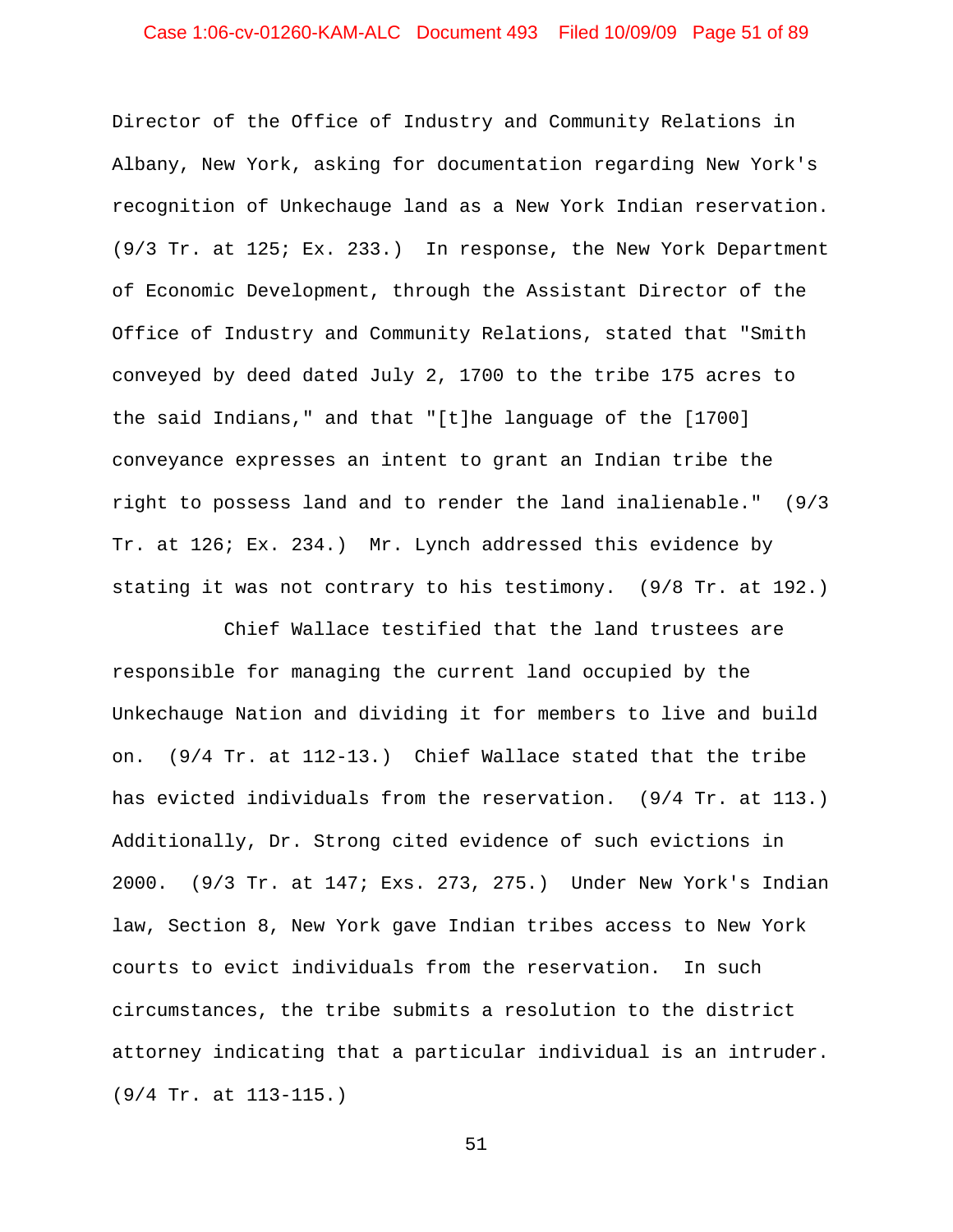#### **DISCUSSION**

### **III. Rule 12(b)(1)**

"A case is properly dismissed for lack of subject matter jurisdiction under Rule 12(b)(1) when the district court lacks the statutory or constitutional power to adjudicate it." Makarova v. United States, 201 F.3d 110, 113 (2d Cir. 2000). Defendants motion to dismiss pursuant to Rule  $12(b)(1)$  of the Federal Rules of Civil Procedure asserts that the court lacks subject matter jurisdiction because defendants are immune from suit by virtue of the Unkechauge's status as an Indian tribe, by which the tribe and its arms enjoy sovereign immunity. Issues of sovereign immunity are properly addressed in a Rule  $12(b)(1)$ motion to dismiss for lack of subject matter jurisdiction. See, e.g., Garcia v. Akwesasme Hous. Auth., 268 F.3d 76, 84 (2d Cir. 2001).

The general rule is that a plaintiff has the burden of proving by a preponderance of the evidence that subject matter jurisdiction exists. Makarova, 201 F.3d at 113. In reviewing a motion to dismiss under Rule  $12(b)(1)$ , the court "must accept as true all material factual allegations in the complaint, but [should] not . . . draw inferences from the complaint favorable to plaintiffs." Attica Cent. Schs., 386 F.3d at 110 (citation omitted).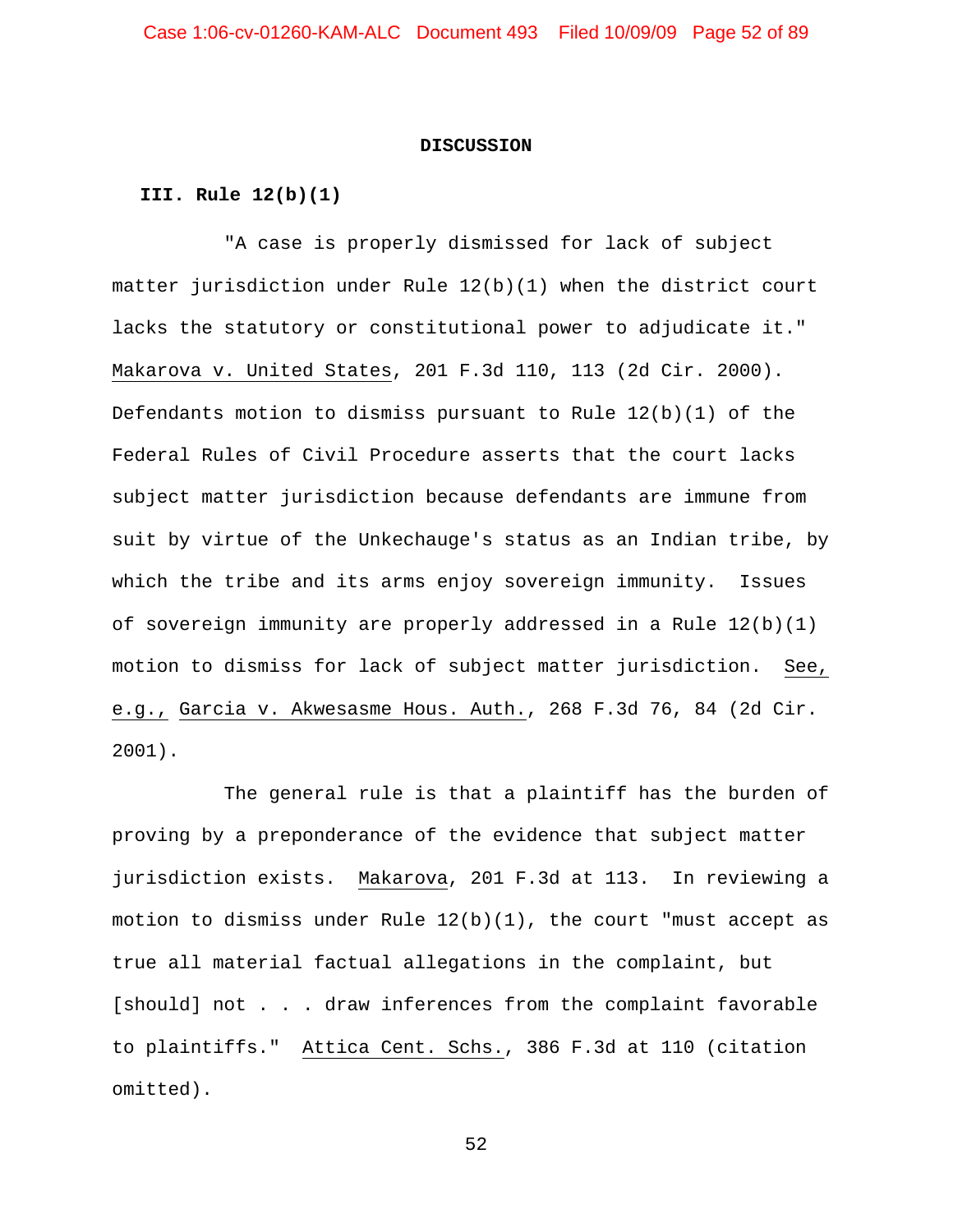Consistent with this general principle, the Second Circuit has stated that "[o]n a motion invoking sovereign immunity to dismiss for lack of subject matter jurisdiction, the plaintiff bears the burden of proving by a preponderance of evidence that jurisdiction exists." Garcia, 268 F.3d at 84. In Garcia, the Second Circuit placed the burden on the plaintiff to show either that Congress has abrogated tribal immunity or that the tribe has waived it. Id. at 84-87. The Garcia parties conceded that the defendant entities were arms of the tribe, id. at 84, and the court did not address whether the "tribe" was properly designated as such under federal law.

The present action is distinguished from Garcia because the parties dispute whether the Unkechauge is a "tribe" pursuant to federal law. On the issue of tribal status, it is the Unkechauge that bears the burden. Similarly, the Poospatuck Smoke Shop must establish, by a preponderance of evidence, that it is an arm of the Unkechauge, and thus entitled to immunity. Once the defendants' burdens are met on these preliminary issues, the plaintiff bears the burden to establish jurisdiction by showing either waiver or abrogation of immunity. See Garcia, 268 F.3d at 84; see also Woods v. Rondout Valley Cent. Sch. Dist. Bd. of Ed., 466 F.3d 232, 237 (2d Cir. 2006) ("the governmental entity invoking . . . Eleventh Amendment [immunity] bears the burden of demonstrating that it qualifies as an arm of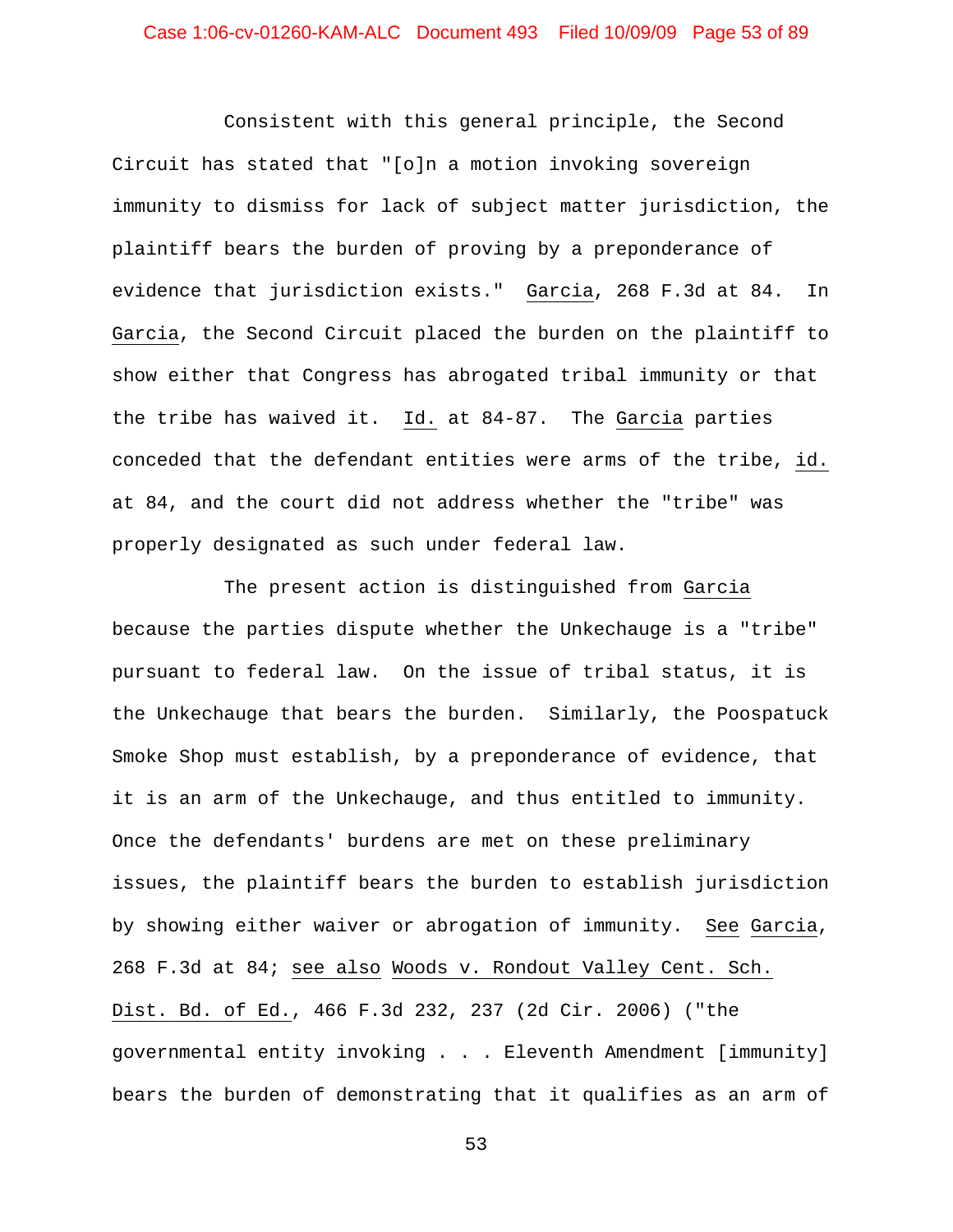## Case 1:06-cv-01260-KAM-ALC Document 493 Filed 10/09/09 Page 54 of 89

the state entitled to share in its immunity.") (emphasis omitted); City of New York v. Golden Feather Smoke Shop, No. 08 cv-3966 (CBA), 2009 U.S. Dist. LEXIS 20953, at \*13 (E.D.N.Y. Mar. 19, 2009) (stating that the reasoning in Woods "applies with equal force in the case of a party claiming tribal sovereign immunity as an 'arm of the tribe.'").

#### **IV. Sovereign Immunity**

"As a matter of federal law, an Indian tribe is subject to a suit only where Congress has authorized the suit or the tribe has waived its immunity." Kiowa Tribe of Oklahoma v. Mfg. Techs., Inc., 523 U.S. 751, 754, (1998). Although the Supreme Court has recognized that there might be "reasons to doubt the wisdom of perpetuating the doctrine [of tribal sovereign immunity]," the Supreme Court has consistently "defer[red] to the role Congress may wish to exercise" in "abrogat[ing] tribal immunity." Id. at 758.

For the Unkechauge Nation to enjoy sovereign immunity it must be a tribe as recognized by federal law. Pursuant to federal law, a group of Indians is a tribe – and therefore enjoys sovereign immunity - if it either 1) has been federally recognized by Congress or the BIA, or 2) meets the federal common law definition first articulated by the Supreme Court in Montoya v. United States, 180 U.S. at 266. See United States v.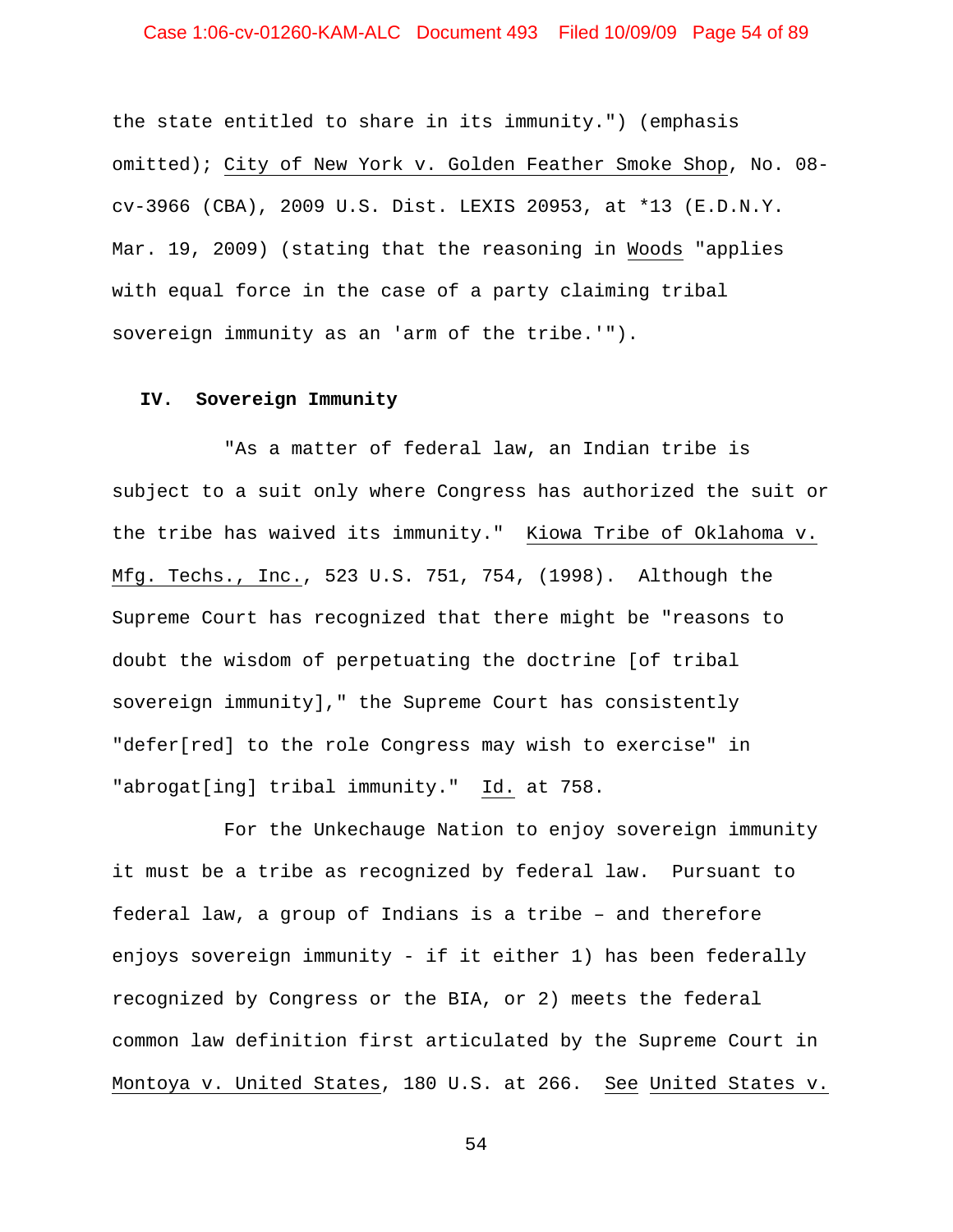Sandoval, 231 U.S. 28, 47 (1913); Native Village of Tyonek v. Puckett, 957 F.2d 631, 635 (9th Cir. 1992). The parties agree that the Unkechauge Nation has not been federally recognized by the BIA or Congress and does not enjoy tribal status on that basis. The parties dispute, however, whether the Unkechauge Nation enjoys tribal status pursuant to federal common law.

For the reasons that follow, and in light of the extensive evidence presented, the court finds that the defendant Unkechauge Nation has met its burden of establishing, by a preponderance of the evidence, that the Montoya criteria are satisfied and that the Unkechauge Nation is a "tribe" pursuant federal common law. Based on the court's finding, the Unkechauge enjoys sovereign immunity unless it has been waived or abrogated by Congress. "[A] waiver of sovereign immunity cannot be implied but must be unequivocally expressed." Santa Clara Pueblo v. Martinez, 436 U.S. 49, 58 (1978). There is no evidence in the record of a waiver or congressional abrogation of the Unkechauge's tribal immunity. Thus, the defendants' motion to dismiss for lack of subject matter jurisdiction pursuant to Rule  $12(b)(1)$  is granted with respect to the Unkechauge Nation and Chief Harry Wallace, to the extent that he is sued in his capacity as a senior tribal official. $^7$  $^7$ 

ı

<span id="page-54-0"></span> $7$  In the court's December 22, 2006 Order, Judge Amon held that because Chief Harry Wallace was sued in his official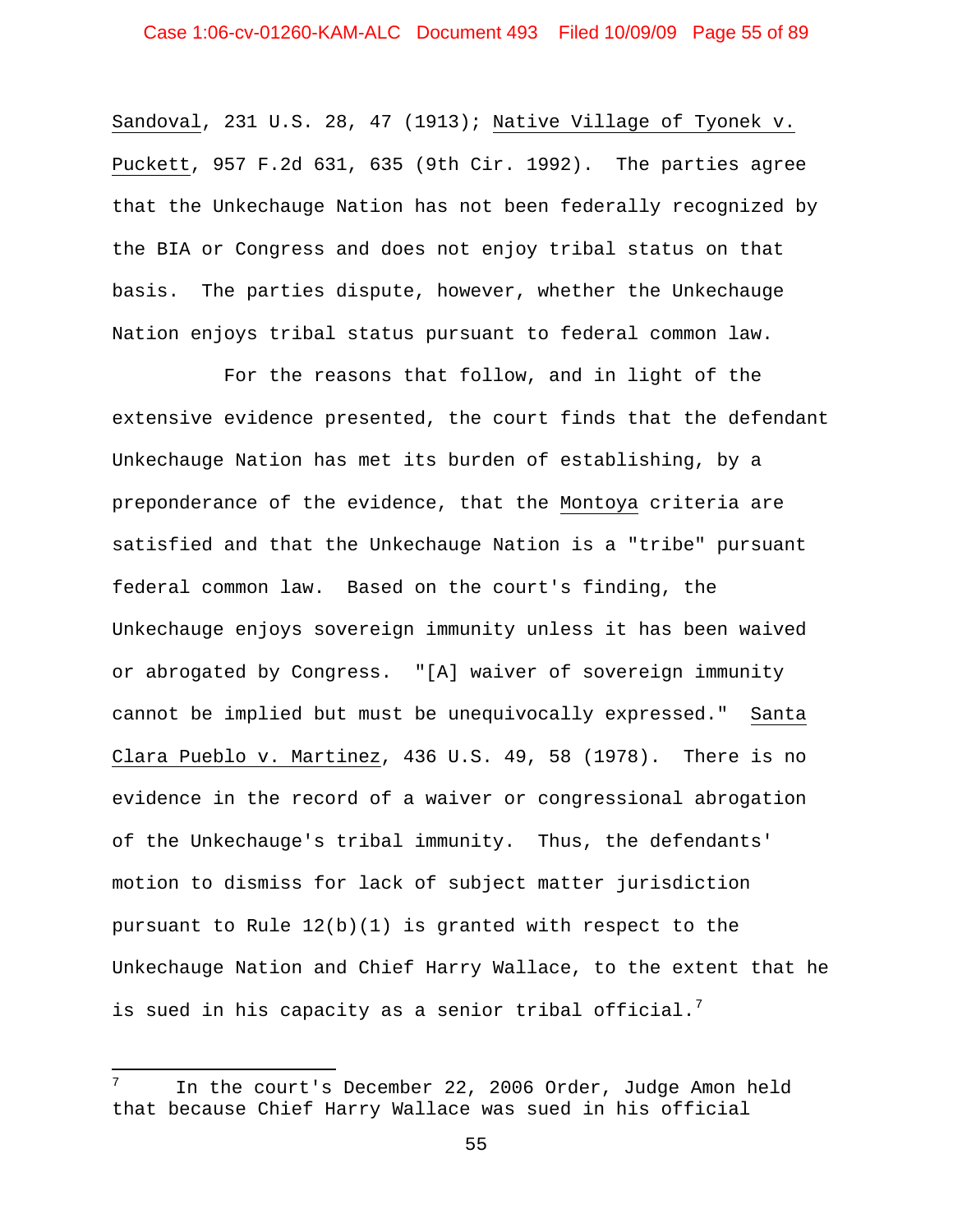## Case 1:06-cv-01260-KAM-ALC Document 493 Filed 10/09/09 Page 56 of 89

The court's determination with respect to the Unkechauge Nation's immunity is necessary but not sufficient for a finding of immunity of the defendant Smoke Shop. As stated above, the burden of proof for an entity asserting immunity as an arm of a sovereign tribe is on the entity to establish that it is, in fact, an arm of the tribe. This court previously set forth a series of factors courts use to determine whether an entity is an arm of a tribe. (See Dkt. No. 29.) As discussed fully below, the Poospatuck Smoke Shop has not met its burden as to any of these factors and is not entitled to immunity.

# **A. Whether the Court Has Jurisdiction to Determine Tribal Status for the Purpose of Tribal Immunity**

As a threshold matter, the plaintiff questions, for the first time in its post-hearing memorandum, whether this court has jurisdiction to decide the issue of tribal status. The court implicitly decided this issue in the affirmative in its order of December 22, 2006, directing discovery and an evidentiary hearing on the issue of tribal status, from which the plaintiff never made a motion for reconsideration, but,

capacity, or for actions within his tribal authority, if the Unkechauge Nation is immune from suit, Chief Wallace is likewise immune, as the complaint read at that time. The plaintiff's Second Amended Complaint, filed on August 18, 2008, asserts claims against Chief Wallace in his official and individual capacities, as the Chief of the Unkechauge and owner of the Poospatuck Smoke Shop. (Dkt. No. 142.)

l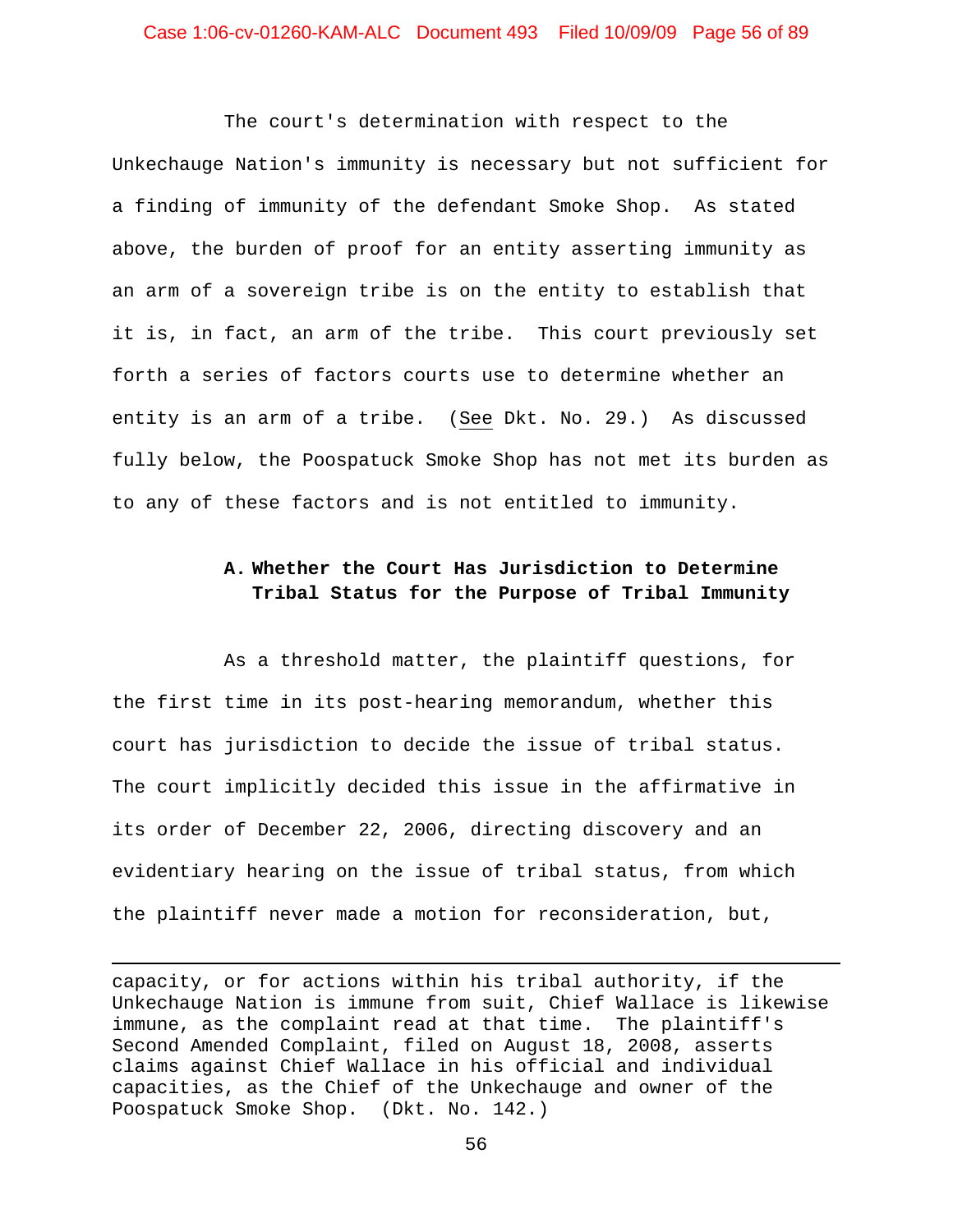## Case 1:06-cv-01260-KAM-ALC Document 493 Filed 10/09/09 Page 57 of 89

instead, subsequently participated in the extensive and costly tribal status hearing. The court, however, will address this issue as the requirement that jurisdiction be established "springs from the nature and limits of the judicial power of the United States." Steel Co. v. Citizens for a Better Env't, 523 U.S. 83, 94-95 (1998) (citation and quotations omitted).

The Supreme Court has not had occasion to determine tribal status of a group of Indians for the purpose of applying tribal sovereign immunity. However, the Supreme Court has determined tribal status for the purpose of answering, inter alia, whether a group of Indians is a "tribe" as contemplated by the Non-Intercourse Act, 2 Stat. § 528, et seq. See United States v. Candelaria, 271 U.S. 432 (1926); Montoya, 180 U.S. 261 (1901). "[The Supreme] Court has taken the lead in drawing the bounds of tribal immunity[.] Congress, subject to constitutional limitations, can alter its limits through explicit legislation." Kiowa, 523 U.S. at 759; see also Candelaria, 271 U.S. at 440-442. The authority to determine tribal status – a prerequisite for the enjoyment of immunity necessarily is inherent in the judiciary's authority to "draw[] the bounds of tribal immunity." Kiowa, 523 U.S. at 759. Nonetheless, the court is mindful of the inherent nature of tribal sovereign authority, which "'predates federal recognition – indeed, it predates the birth of the Republic,'" (Dec. 22,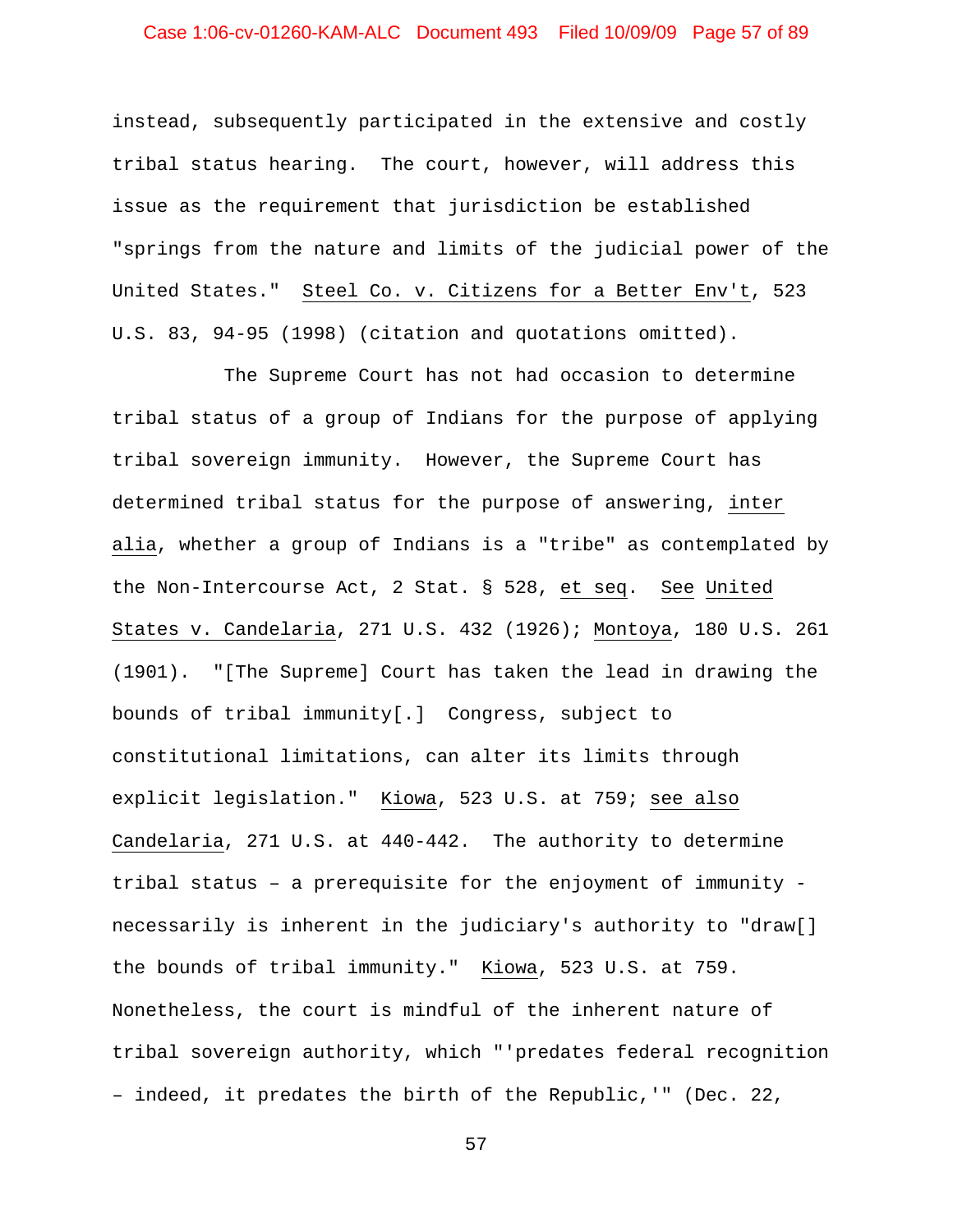2006 Order (quoting Rhode Island v. Narragansett Indian Tribe, 19 F.3d 685, 694 (1st Cir. 1993)).).

In light of the Supreme Court's deference to Congress in the arena of Indian affairs and the judicial role in drawing the bounds sovereign immunity, lower courts acknowledge their jurisdiction to determine tribal immunity unless and until Congress acts on the issue. See Arakaki v. Lingle, 477 F.3d 1048, 1067-1068 (9th Cir. 2007) (holding that Congress' silence on tribal status did not preclude the district court from determining what level of scrutiny should be applied in an Equal Protection claim by an Indian tribe, even though the level of scrutiny applied depended on the tribe's status); United States v. Washington, 641 F.2d 1368, 1371 (9th Cir. 1981) ("Washington II") (stating that non-recognition of a tribe may result in loss of statutory benefits, but will have no impact on vested treaty rights; only Congress, not the Department of the Interior, can abrogate an Indian treaty); Golden Hill Paugussett Tribe of Indians v. Rell, 463 F. Supp. 2d 192, 200-201 (D. Conn. 2006) (applying collateral estoppel to preclude the Indian group from demonstrating in a lawsuit that it was an Indian tribe after the BIA denied recognition); Masayesva v. Zah, 792 F. Supp. 1178, 1183-1185 (D. Az. 1992) ("even though modern law may not treat tribal existence as a political question, as such, it is clear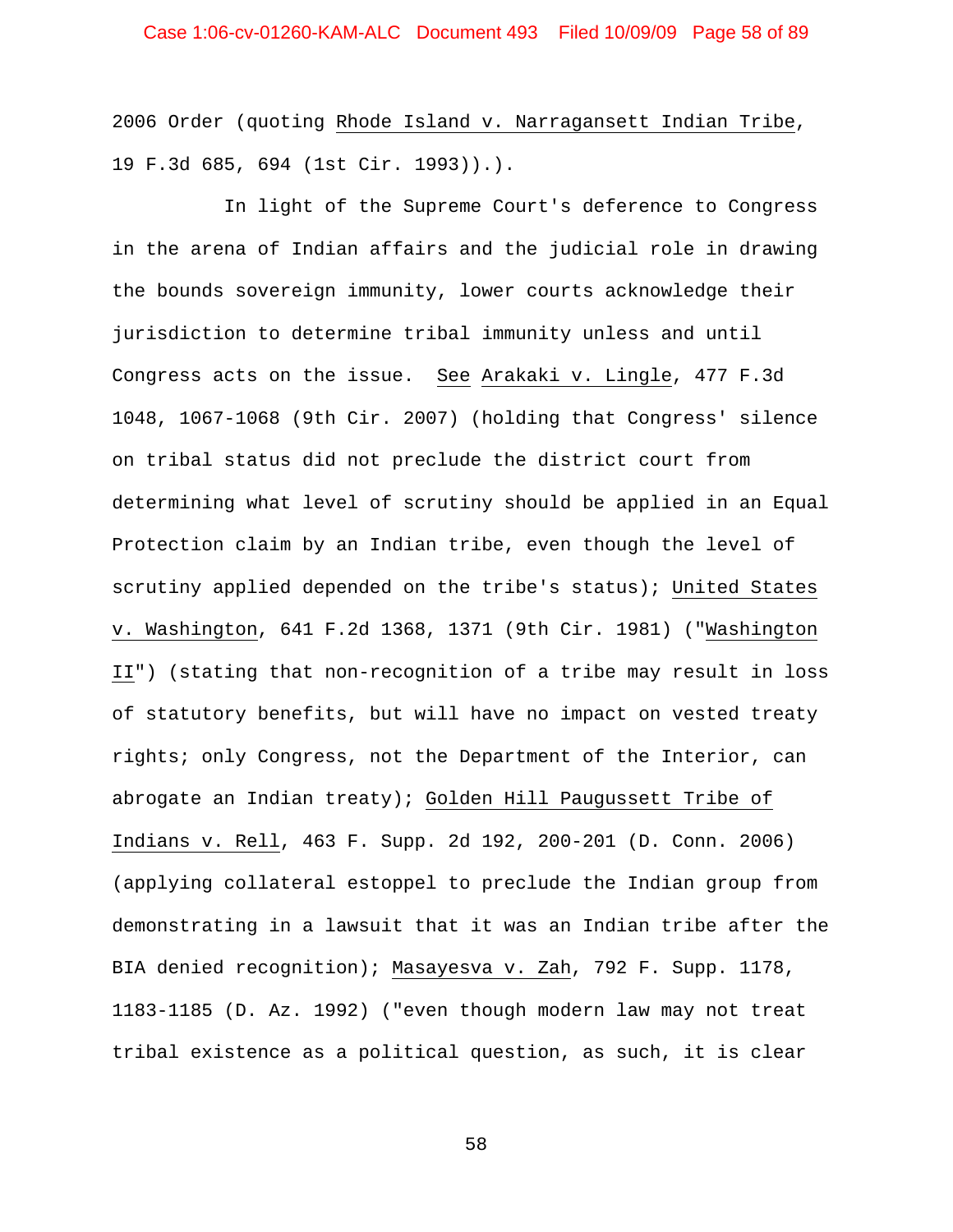## Case 1:06-cv-01260-KAM-ALC Document 493 Filed 10/09/09 Page 59 of 89

that most courts give great deference to congressional and executive determinations of tribal status").

Like the Supreme Court, the Second Circuit has not had occasion to determine tribal status in the specific context of an assertion of tribal sovereign immunity. The Second Circuit has held that a court should not make a determination of tribal status when the purported tribe has an application for federal recognition pending with the BIA, but the Second Circuit has "not decid[ed] whether deference would be appropriate if no recognition application were pending . . . ." Golden Hill Paugussett of Indians v. Weicker, 39 F.3d 51, 60 (2d Cir. 1994). The Second Circuit did not foreclose the judiciary's role in making such a determination when there is no application pending with the BIA, acknowledging that federal courts have jurisdiction to determine tribal status, and noting that "[w]here an executive agency and the federal courts have overlapping, though not identical, jurisdiction, judicial authority is often exercised in conjunction with the administrative." Id. at 54 (emphasis added). The Second Circuit further noted that the "formulation of [the Montoya] standard and its use by the federal courts occurred after Congress delegated to the executive branch the power to prescribe regulations for carrying into effect statutes relating to Indian affairs, and without regard to whether or not the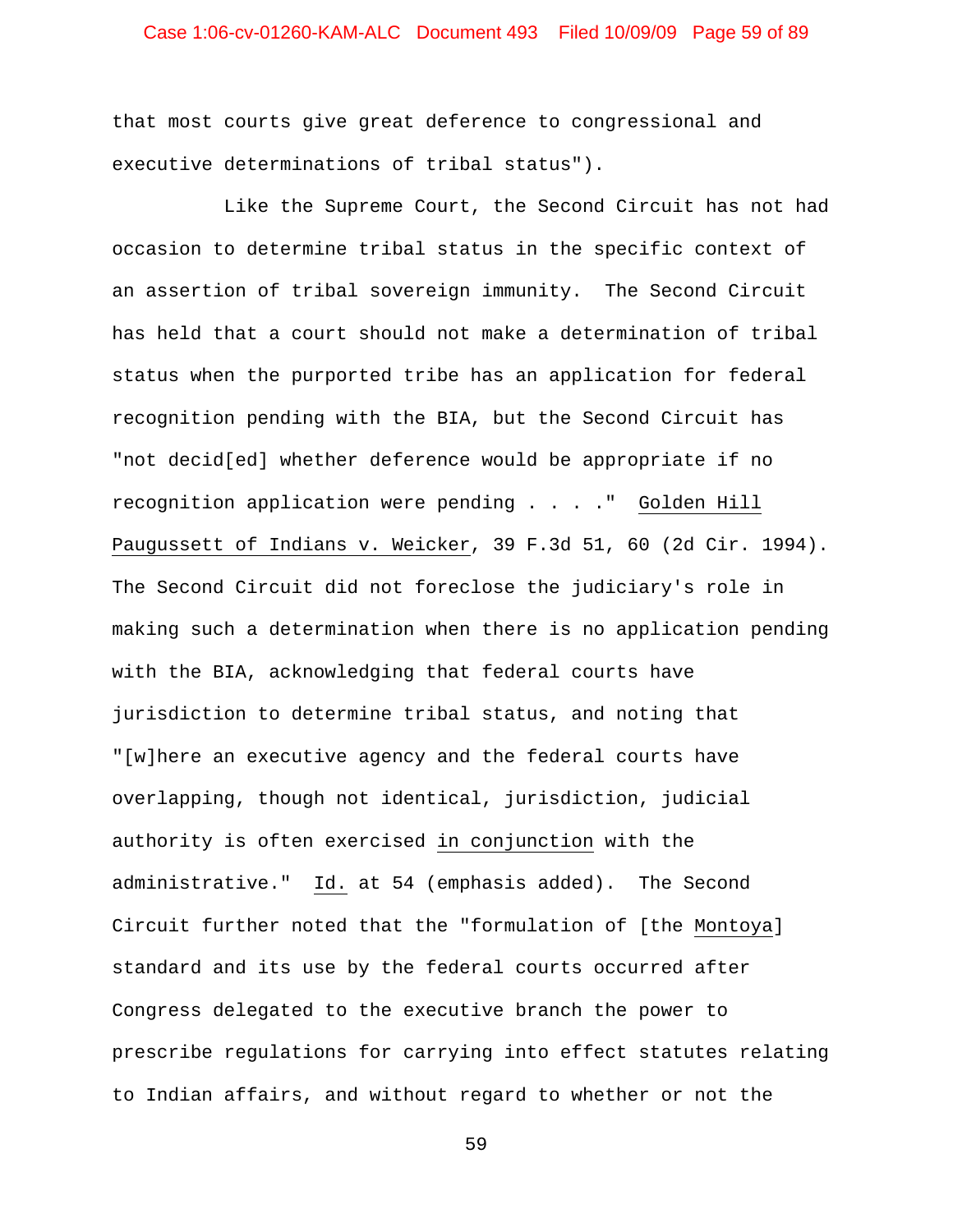## Case 1:06-cv-01260-KAM-ALC Document 493 Filed 10/09/09 Page 60 of 89

particular group of Indians at issue had been recognized by the Department of the Interior." Id. at 59 (citing 25 U.S.C. § 9; Candelaria, 271 U.S. at 442; Catawba Indian Tribe v. South Carolina, 718 F.2d 1291, 1298 (4th Cir. 1983); Joint Tribal Council of the Passamaquoddy Tribe v. Morton, 528 F.2d 370, 377 (1st Cir. 1975)).

A court in this district has exercised jurisdiction to determine tribal status in a case, like this one, in which a determination of tribal status was necessary to decide an issue in the case: whether the Shinnecock could construct a casino on Shinnecock land. See New York v. Shinnecock Indian Nation, 400 F. Supp. 2d 486, 487 (E.D.N.Y. 2005) ("2005 Shinnecock"); see also New York v. Shinnecock, 523 F. Supp. 2d 185, 188 n.1 (E.D.N.Y. 2007) (noting that the 2005 Shinnecock court determined that the Shinnecock Indian Nation satisfied the federal common law standard for tribal recognition).

A subsequent case in this district, Shinnecock Indian Nation v. Kempthorne, No. 06-cv-5013 (JFB) (ARL), 2008 U.S. Dist. LEXIS 75826, at \*5 (E.D.N.Y. Sept. 30, 2008), acknowledged the validity of the district court's exercise of jurisdiction to recognize the tribe in 2005 Shinnecock, although the Kempthorne court ultimately held that it should defer deciding tribal recognition of the Shinnecock in the case before it because the Shinnecock had a pending recognition application with the BIA.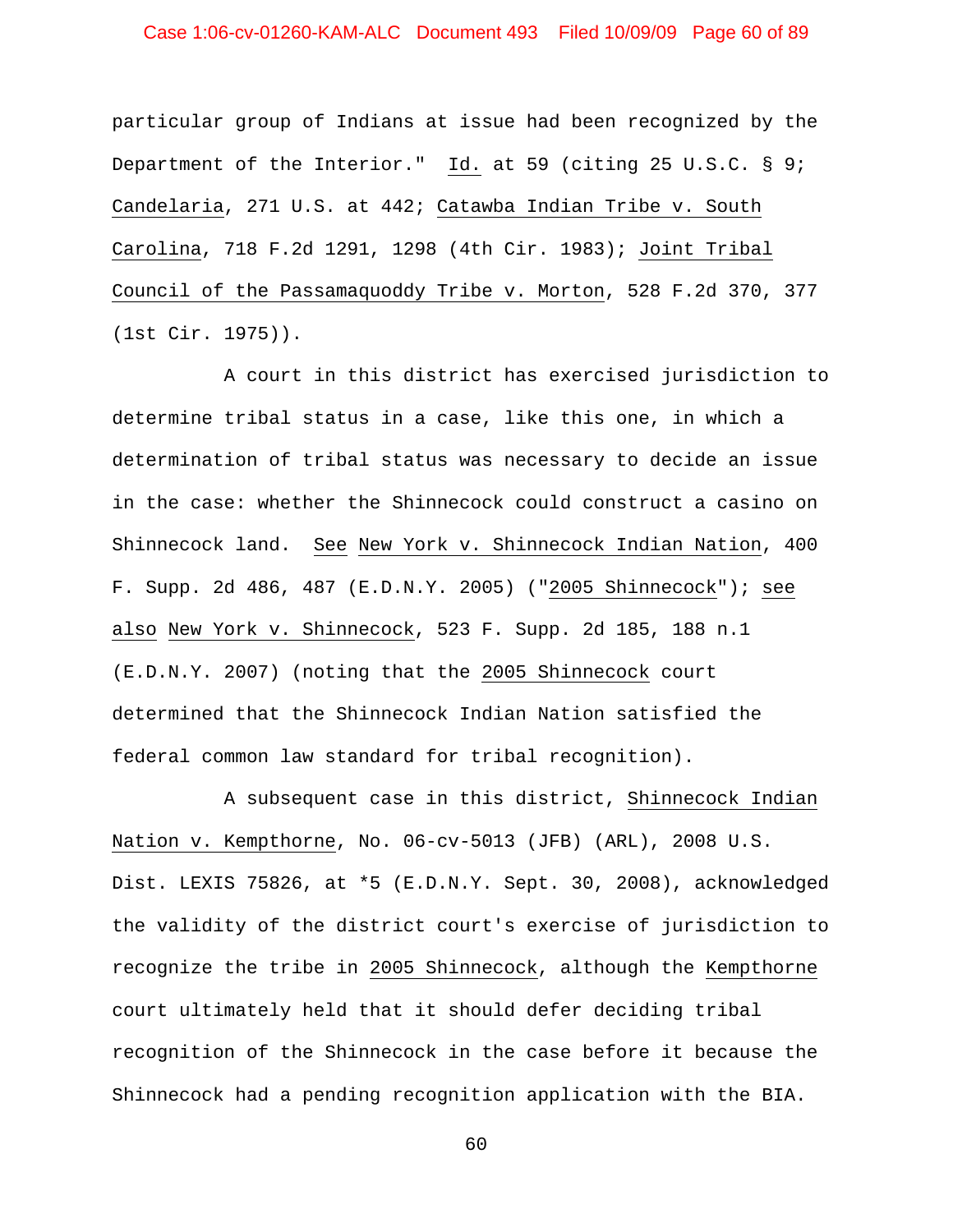Kempthorne, 2008 U.S. Dist. LEXIS 75826 at \*5 ("the [2005 Shinnecock] Court clearly had the authority to determine the common law tribe issue for purposes of deciding the limited issue before it"). In Kempthorne, the Shinnecock was awaiting BIA determination of its federal recognition petition, filed in 1978, and sued the Secretary of the Department of the Interior for violations of the Administrative Procedures Act and Due Process. Id. at \*2. With regard to the issue of federal recognition, the court held that "although the [2005 Shinnecock] Court could and did determine common law tribal status in order to decide the issues presented in the casino litigation, that determination has no binding effect on the BIA." Id. at \*53. Kempthorne distinguished federal recognition through common law from recognition through the BIA, holding that the recognition by the 2005 Shinnecock court "was not meant to encompass recognition for purposes of obtaining federal benefits." Id. at \*60; see also Golden Hill, 39 F.3d at 59. The exercise of federal court jurisdiction to determine tribal status in cases in which the tribe has no pending federal recognition application with the BIA and in which the resolution of a group's status is necessary to deciding an issue before the court does not encroach on the political branch's authority over Indian affairs and is consistent with the judiciary's authority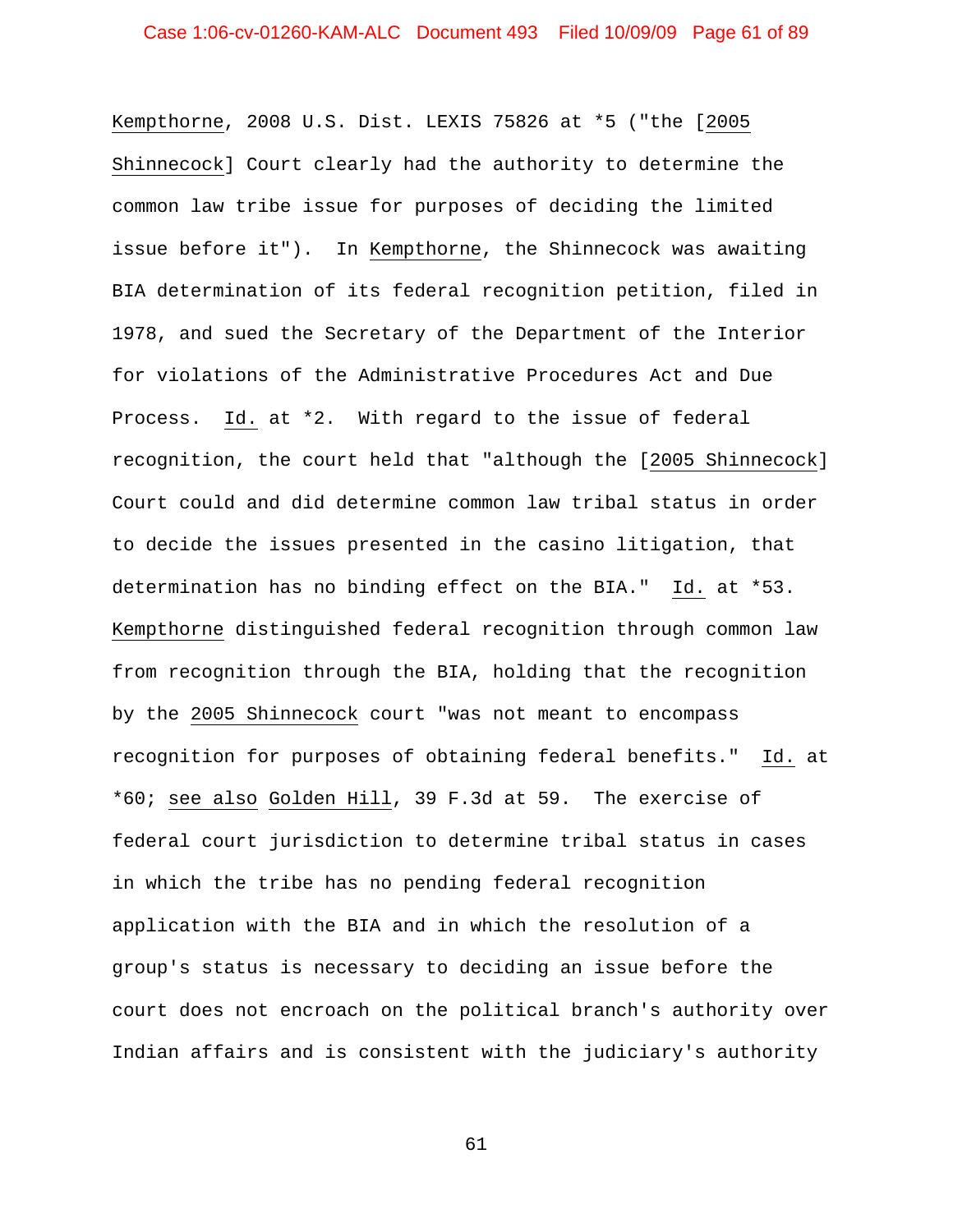to "draw[] the bounds of tribal immunity." Kiowa, 523 U.S. at 759.

The district courts' jurisdiction to determine tribal status when necessary to decide an issue presented in the litigation gleans further support from courts outside of the Second Circuit. In Native Village of Tyonek v. Puckett, 957 F.2d 631, 635 (9th Cir. 1992), the Ninth Circuit recognized federal court jurisdiction to determine tribal status when it remanded the case to the district court on the issue of whether the group constituted a "tribe" for purposes of sovereign immunity against counterclaims. The Ninth Circuit acknowledged that an Indian community constitutes a tribe if it either 1) is recognized as such by the federal government, or 2) satisfies the common law test under Montoya. Id. at 634-636 (additionally requiring, under the common law test, that the community is a "modern day successor" to a historical sovereign entity). See also Alaska v. Native Village of Venetie, 856 F.2d 1384, 1387 (9th Cir. 1988) (contemplating several ways in which a tribe could be recognized); see also Native Village of Venetie I.R.A. Council v. Alaska, Nos. F86-0075 CIV (HRH0), F87-0051 CIV (HRH), 1994 WL 730893, \*22 (D. Alaska Dec. 23, 1994) (finding that a group of Indians satisfied the common law definition of a tribe pursuant to Montoya and enjoyed sovereign immunity.)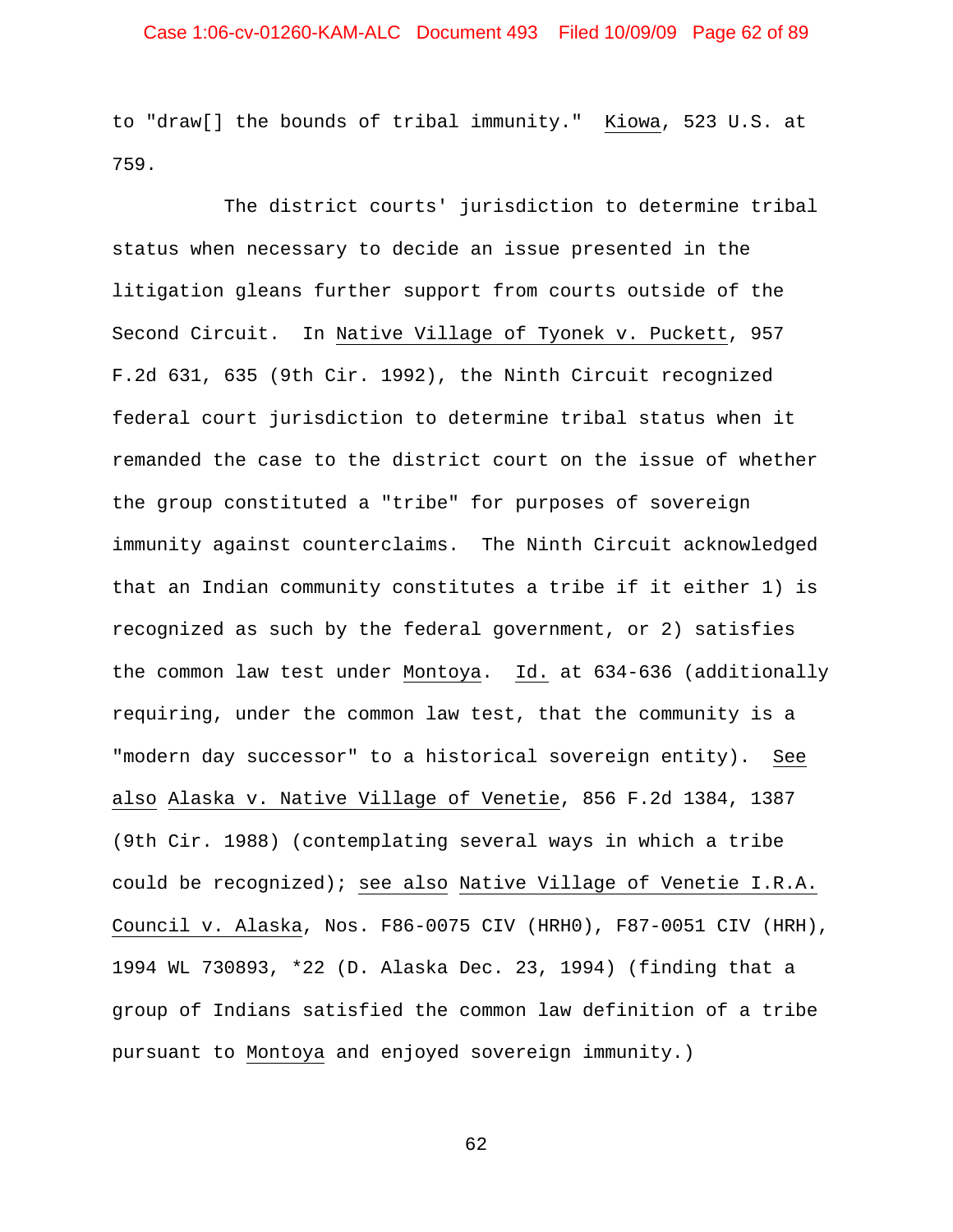Furthermore, when the issue of common law tribal recognition came before the First Circuit, the court acknowledged without questioning the court's jurisdiction to determine tribal status. Bottomly v. Passamaquoddy Tribe, 599 F.2d 1061, 1064-1065 (1st Cir. 1979). In Bottomly, the First Circuit explicitly stated that it was not deciding whether the Passamaquoddy Indians are a "tribe" because the plaintiff had asserted claims against the tribe as an entity. Instead, the First Circuit assumed the tribal status of the Passamaquoddy "for purposes of deciding the issue squarely raised by this suit: whether this particular tribe enjoys . . . sovereign immunity" because the contract at issue in the case "clearly [was] entered into with the Tribe as a tribe." Id. at 1063- 1064. The First Circuit rejected the argument that the tribe was not entitled to sovereign immunity protection because it had not been federally recognized by the BIA or Congress. Id. at 1064-1065; see also Morton, 528 F.2d at 378-379 (determining that a group of Indians is a tribe for purposes of the Non-Intercourse Act). Additionally, the First Circuit presumed the validity of the district court's exercise of jurisdiction to determine tribal status in Mashpee Tribe v. New Seabury Corp., 447 F. Supp. 940 (D. Mass. 1978) ("Mashpee I"), in which a jury found that the tribe had not satisfied the Montoya criteria. Mashpee Tribe v. Sec. of the Interior, 820 F.2d 480, 482 (1st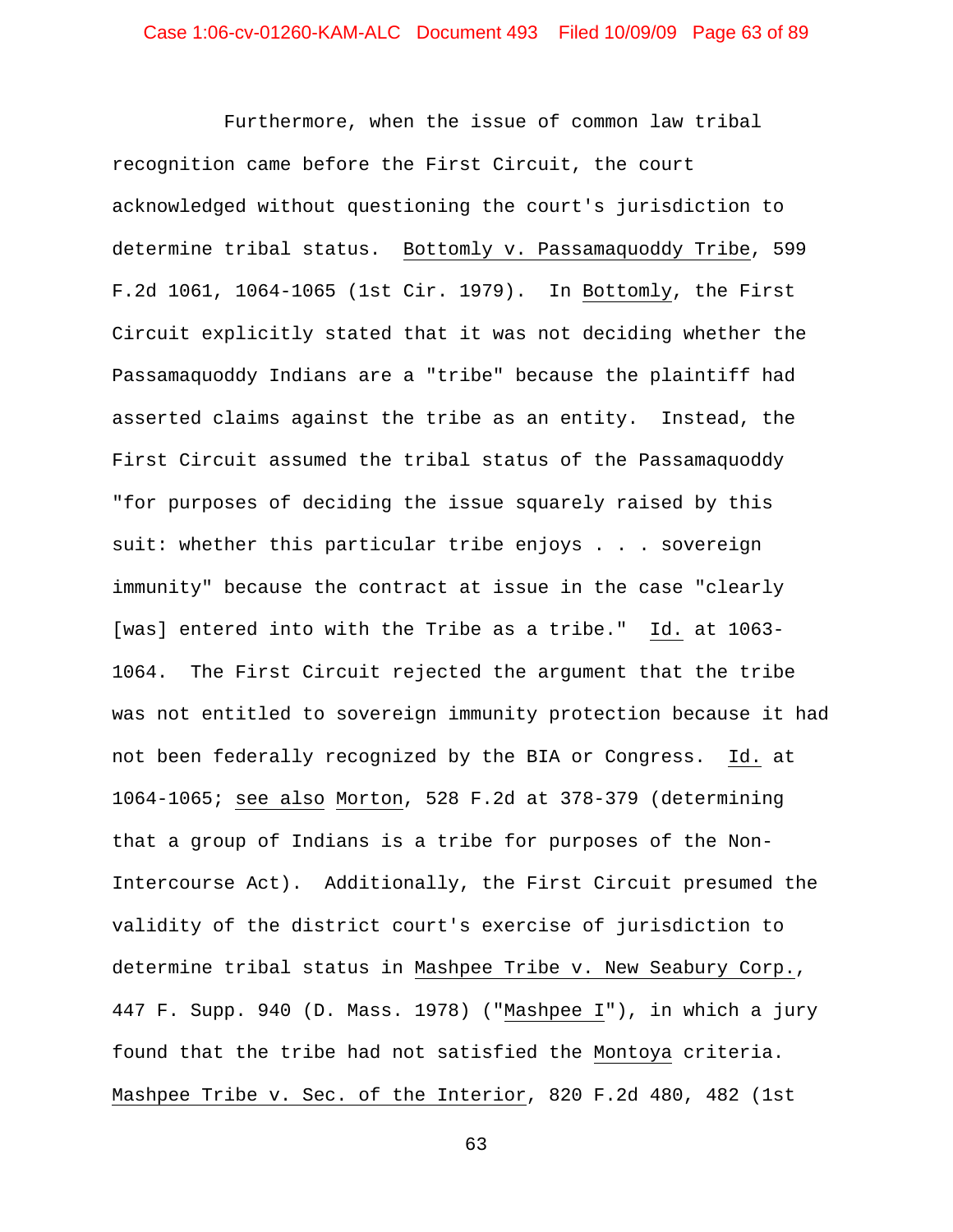Cir. 1987) ("Mashpee II"). The First Circuit held that the district court's determination against tribal status in Mashpee I had a res judicata effect on the subsequent litigation, and articulated why the Montoya criteria were not satisfied. Id. at 482-483.

In light of the foregoing, the question of the Unkechauge Nation's tribal status falls squarely within the court's jurisdiction. The Unkechauge has never been rejected from BIA recognition and has no pending BIA application. Additionally, the Unkechauge is not affirmatively seeking federal recognition from this court in an attempt to circumvent the administrative process prescribed by Congress. Instead, the Unkechauge defendants seek this court's determination of the Unkechauge Nation's tribal status because it is necessary to resolve a critical issue arising from their status as defendants in this case: whether the Unkechauge enjoys sovereign immunity from suit. Put another way, a determination of tribal status will resolve whether the court has subject matter jurisdiction over plaintiff's claims against the Unkechauge Nation, a threshold question the court must answer in each case before it. See Steel, 523 U.S. at 94 ("'the first and fundamental question is that of jurisdiction . . . . This question the court is bound to ask and answer'") (citation omitted). Consequently, the court's jurisdiction to determine tribal status in this case is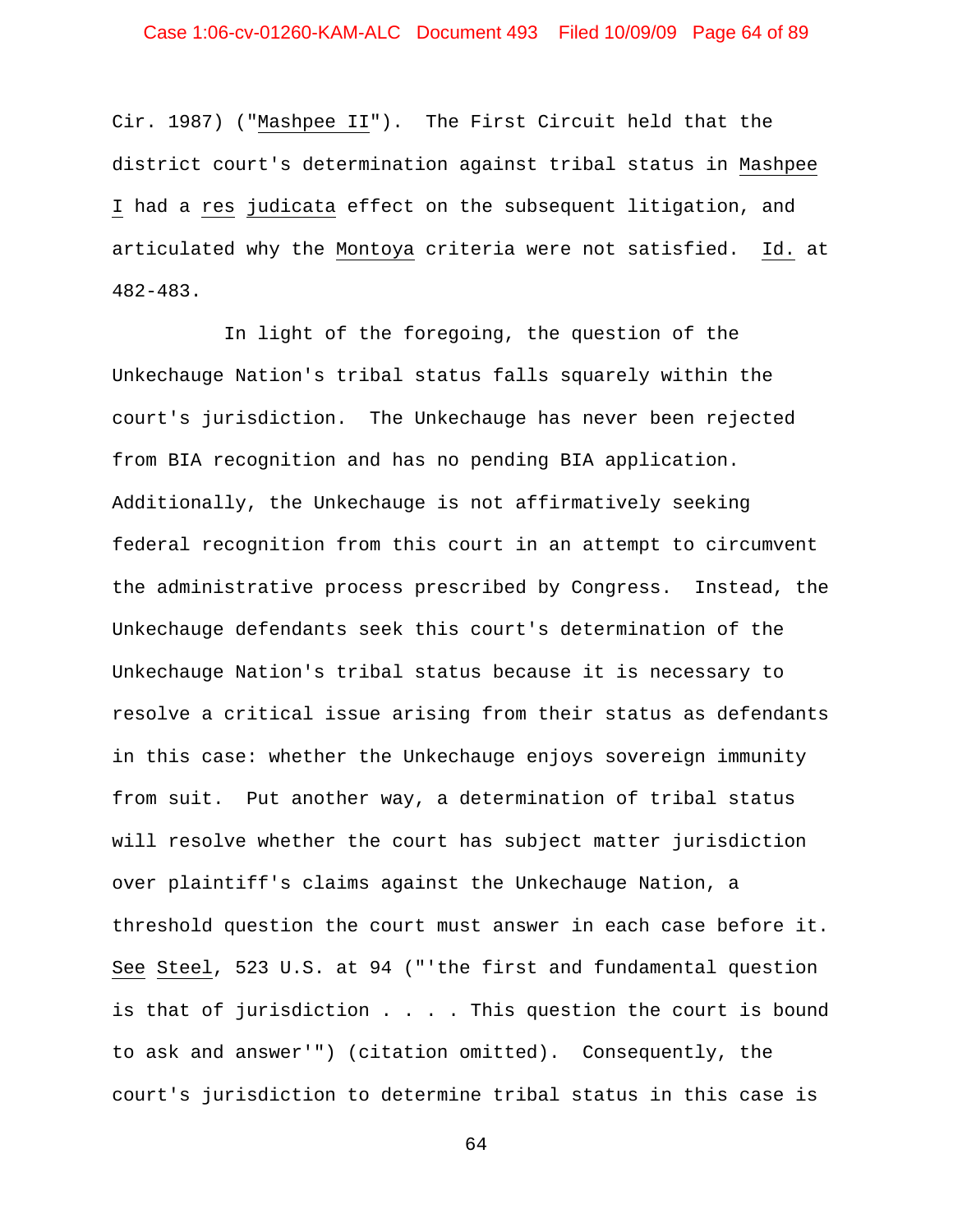## Case 1:06-cv-01260-KAM-ALC Document 493 Filed 10/09/09 Page 65 of 89

necessary to ensure that the court is ultimately acting within the limits of its Article III power. See id. The court notes, however, that common law recognition of tribal status by the court is distinct from recognition by the BIA for the purpose of, among other things, obtaining the benefits of federal statutes governing the United States' relationship with Indian tribes. Accord Kempthorne, 2008 U.S. Dist. LEXIS 75826 at \*49- 51. Instead, the court's determination of tribal recognition through common law is necessary to determine the court's jurisdiction over the claims against the Unkechauge in the matter currently before the court.

# **B. The Unkechauge Nation's Tribal Status Pursuant to Federal Common Law**

As the court can properly decide the question of the Unkechauge's tribal status, it now turns to the resolution of this issue. The court previously found that the criteria set forth by the Supreme Court in Montoya is the correct standard for the court to employ when deciding tribal status. Indeed, as stated above, recognition through federal common law, i.e. application of the Montoya criteria, is one way to determine tribal status, and the only way courts have done so. Pursuant to the Montoya criteria, defendant Unkechauge Nation has the burden to establish that it is "[1] a body of Indians of the same or similar race, [2] united in a community under one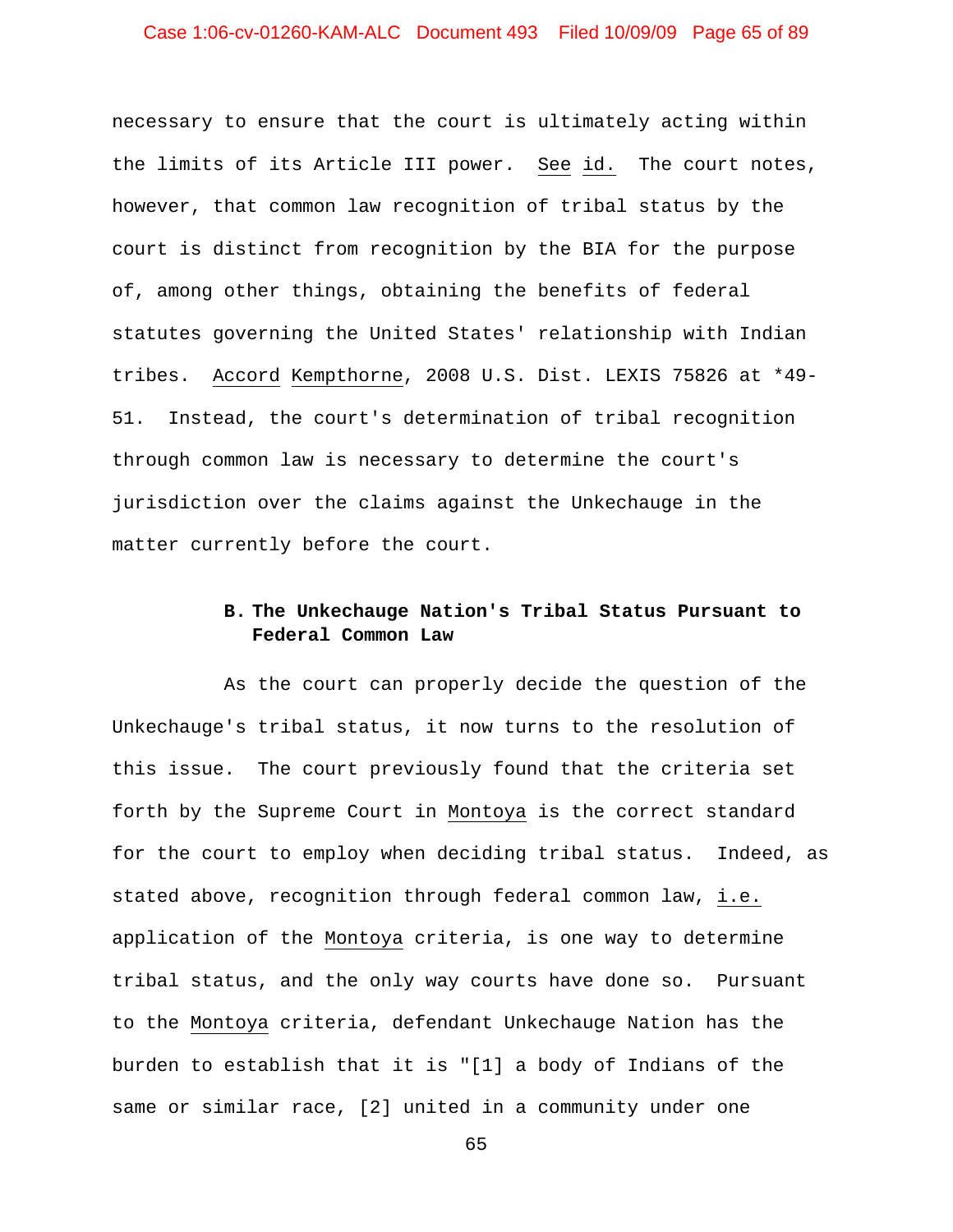## Case 1:06-cv-01260-KAM-ALC Document 493 Filed 10/09/09 Page 66 of 89

leadership or government and [3] inhabiting a particular though sometimes ill-defined territory." Montoya, 180 U.S. at 266.

Before the court embarks on its evaluation of the Montoya criteria, however, it notes the peculiar context of a Montoya analysis. Not only is "[t]he concept of tribes as legal entities [] purely European," L. Scott Gould, Mixing Bodies and Beliefs: The Predicament of Tribes, 101 Colum. L. Rev. 702, 718 (2001), but the Montoya criteria for defining a "tribe" were neither established nor defined by Native Americans. If an essential right of a sovereign entity is to determine the bounds of its own citizenship, it is conceptually inconsistent for the court to determine the group identity of that sovereign without reference to the group's self-defined criteria. As a result of this disconnect, the court recognizes that the Montoya criteria do not necessarily conform to the realities of the people who are required to meet them. In adapting to the form of tribal identity imposed by these criteria, Indian tribes might, in fact, be losing a part of their identity. See Dan Gunter, The Technology of Tribalism: The Lemhi Indians, Federal Recognition, and the Creation of Tribal Identity, 35 Idaho L. Rev. 85, 122 (1998).

Furthermore, "[f]ederal policy has sometimes favored tribal autonomy and sometimes sought to destroy it." Washington II, 641 F.2d at 1373. "During the latter part of the 19th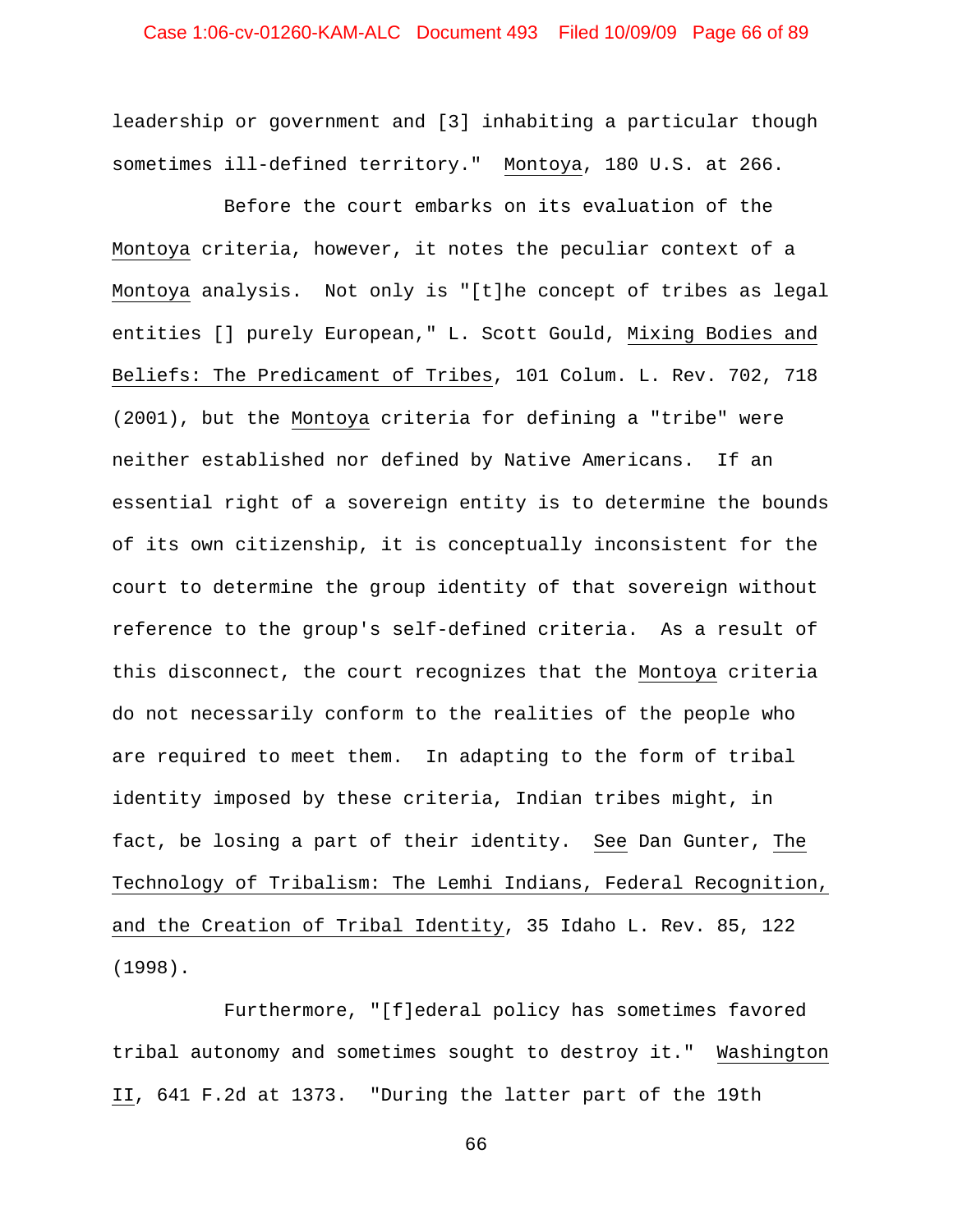## Case 1:06-cv-01260-KAM-ALC Document 493 Filed 10/09/09 Page 67 of 89

century and early part of the 20th century it was the policy of the United States Government to encourage the breaking up of Indian reservations and destruction of tribal relations and to settle Indians upon their own allotments or homesteads, acculturate and incorporate them into the national life, and deal with them not as nations or tribes or bands but as individual citizens." United States v. Washington, 476 F. Supp. 1101, 1103 (W.D. Wash. 1979) ("Washington I"). With the Indian Reorganization Act of 1934 ("IRA"), this federal policy was changed. The IRA was "directed at implementing a policy of organizing and strengthening Indian tribal entities so as to manage their own affairs and to promote their civic and cultural freedom and opportunity and their own economic rehabilitation." Id. After passage of the IRA in 1934, the Department of the Interior began recognition proceedings because the benefits under the IRA were available only to descendants of "recognized" tribes. <u>Golden Hill Paugussett Tribe</u>, 39 F.3d at 57.<sup>[8](#page-66-0)</sup>

Against the backdrop of these conflicting practices of the federal government with regard to Indians, the court finds application of the Montoya criteria problematic. Nevertheless, the court is bound by precedent to apply the Montoya criteria for tribal recognition pursuant to federal common law.

 $\overline{\phantom{0}}$ 

<span id="page-66-0"></span><sup>8</sup> It was not until 1978 that the Department of the Interior and the BIA promulgated regulations to establish a uniform procedure for BIA recognition of American Indian tribes.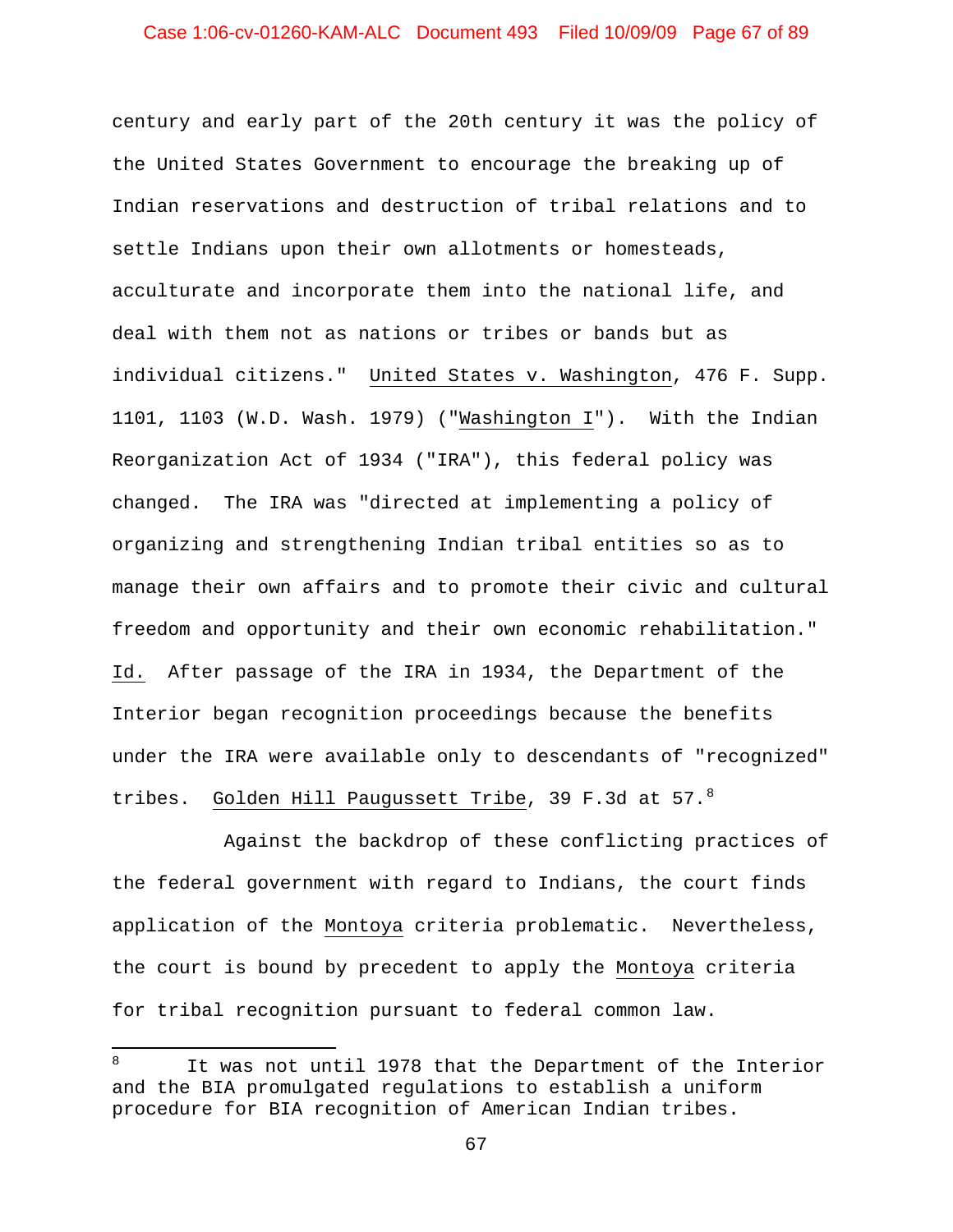## Case 1:06-cv-01260-KAM-ALC Document 493 Filed 10/09/09 Page 68 of 89

Moreover, particularly considering that the parties have engaged in extensive discovery and a lengthy hearing in anticipation of Montoya's application, the court declines to formulate an alternative test at this juncture, even if it had the authority to do so. Nevertheless, the court's analysis proceeds mindful of the context noted above. For the following reasons, and in light of the parties' submissions, the court finds that the Unkechauge Nation has met its burden to establish by a preponderance of evidence that all three of the Montoya criteria are satisfied.

### i. A Body of Indians of the Same or Similar Race

The first Montoya criterion is whether the Unkechauge Nation is a "body of Indians of the same or similar race." Through their experts, the parties dispute the meaning of the term "race" as used by Justice Brown in the 1901 Montoya decision. Plaintiff asserted that race was understood by Justice Brown to mean that each individual tribe constituted a distinct race, and thus contended that the Unkechauge has intermixed with other groups to the extent that they are not of the same or similar race. Defendants asserted that Justice Brown understood race to be broad categories of classification then in use: "Caucasoid, Mongoloid, Negroid, Australoid, etc."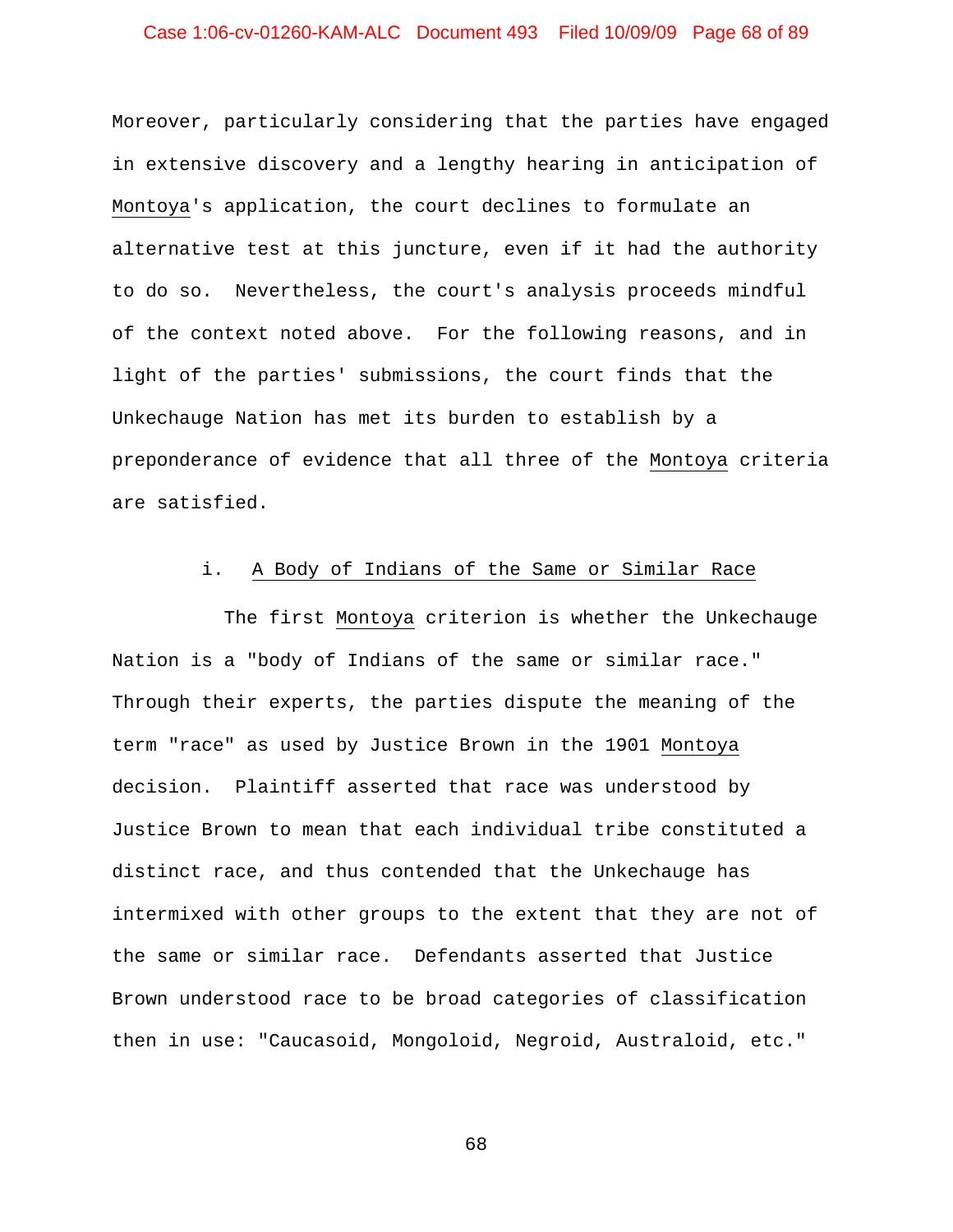Ultimately, the court can only guess which of these definitions of race, if either, Justice Brown was using when applying this first criterion. Since the Montoya decision, more than one-hundred years have informed and transformed conventional as well as scientific understandings of race in America, and, to the extent that commentators have noted that the notion of race is "to a significant extent [a] cultural construct[]," see Scott C. Idleman, Mulitculturalism and the Future of Tribal Sovereignty, 35 Colum. Hum. Rts. L. Rev. 589, 598-99 (2004), the court need not determine which definition of race was used by Justice Brown in Montoya. Regardless of what Justice Brown's definition of "race" was, to blindly apply a concept of race from 1901 would revert to scientific and social perspectives long since abandoned and would fail to keep developments of the law at pace with developments in society and science.

Furthermore, the definitions of race espoused by the experts in this case do not adequately account for the theory that historically, "[r]ace, if it was even understood by Indians in the Anglo-European context, was not a prerequisite for joining [a tribe]." Gould, supra, 101 Colum. L. Rev. at 720. Rather, it was the federal government that "introduced the concept of race as the essential criterion for membership." Id.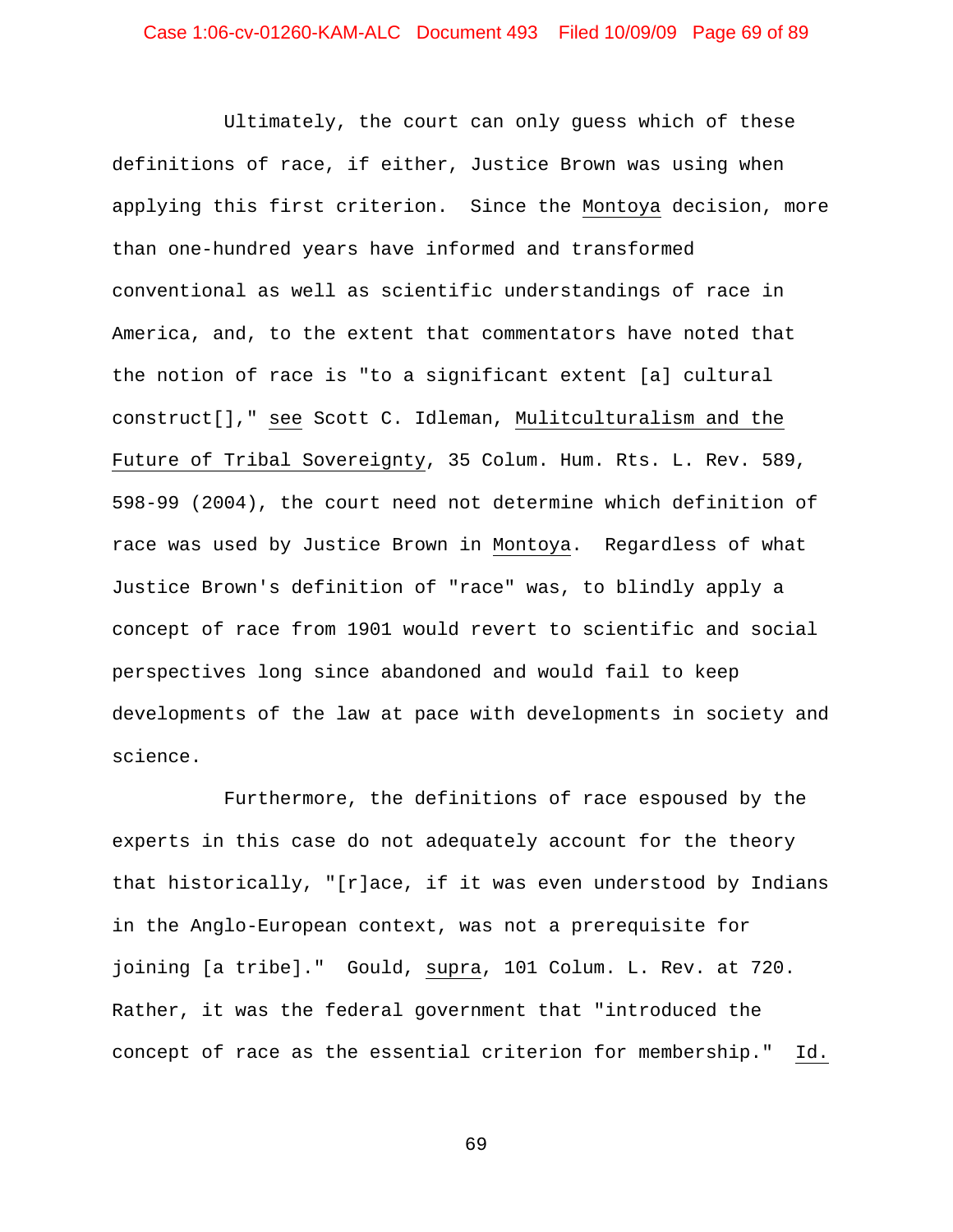## Case 1:06-cv-01260-KAM-ALC Document 493 Filed 10/09/09 Page 70 of 89

at 719-720. As such, the experts' definitions are not informed by a particular tribe's self-defined criteria.

Therefore, instead of adopting the definition of race proposed by either expert, the court finds instructive the Montoya analysis in Venetie, 1994 WL 730893 at \*1. The Venetie court focused on whether, based on anthropological and historical data, an Indian group was 1) identified as a separate and distinct group of Indians at various points between its first contact with Europeans and the present and 2) whether the group at present descended from common ancestors. Id. at \*13 (finding that ninety-nine households descended from thirteen families, but not addressing the blood quantum of the individuals).

The court finds that analyzing race based on how a particular Indian group was and is perceived within its own group and by the dominant culture acknowledges different and evolving definitions of race in different contexts and throughout the centuries, thereby acknowledging the notion of race as a social construct. Furthermore, by considering common ancestry of the group as a whole, in addition to the blood quantum or other criteria required by a tribe for its members, and de-emphasizing strict biology as a measure of race, the court may incorporate a tribe's self-defined criteria into its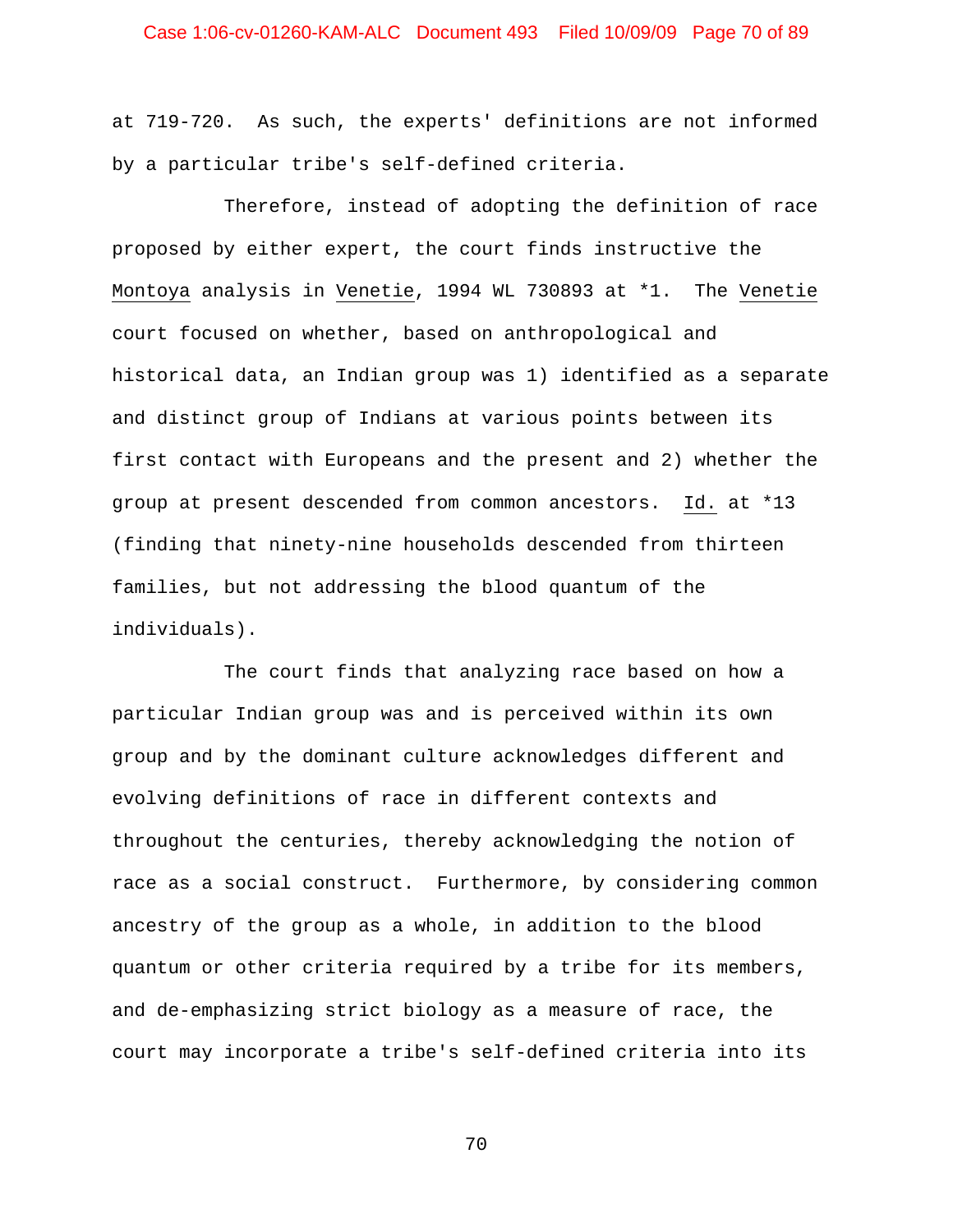## Case 1:06-cv-01260-KAM-ALC Document 493 Filed 10/09/09 Page 71 of 89

consideration of the Montoya criterion "of the same or similar race."

Abundant evidence in the record establishes that the Unkechauge was identified as a separate group of Indians by, and at the time of the first historical contact with, Europeans. Similarly, the evidence establishes that the Unkechauge selfidentified as a distinct group. The numerous agreements in the record between the Unkechauge and colonists support a finding that both the Unkechauge and the colonists perceived the Unkechauge as a distinct group. As described above, this evidence includes, but is not limited to, land conveyances in April 1655 by Sachem Warawakmy and allied tribal headmen, including Sachem Mahue of the Unkechauge Nation (Ex. 7, 8), and in the 1700 conveyance. The court finds that, based on Dr. Strong's testimony that Indians inhabited and used land communally rather than as individuals, this conveyance was to the eleven individuals in their representative tribal capacities. Furthermore, the Unkechauge granted colonists the rights to beached whales on its territorial shores. (Ex. 1 at 31-32; Exs. 18, 19.) Additionally, Thomas Jefferson's visit to Poospatuck in the late 1700s and his compilation of Unkechauge vocabulary (Ex. 72) further corroborates that the Unkechauge was identified as a distinct group from the time of first contact and thereafter.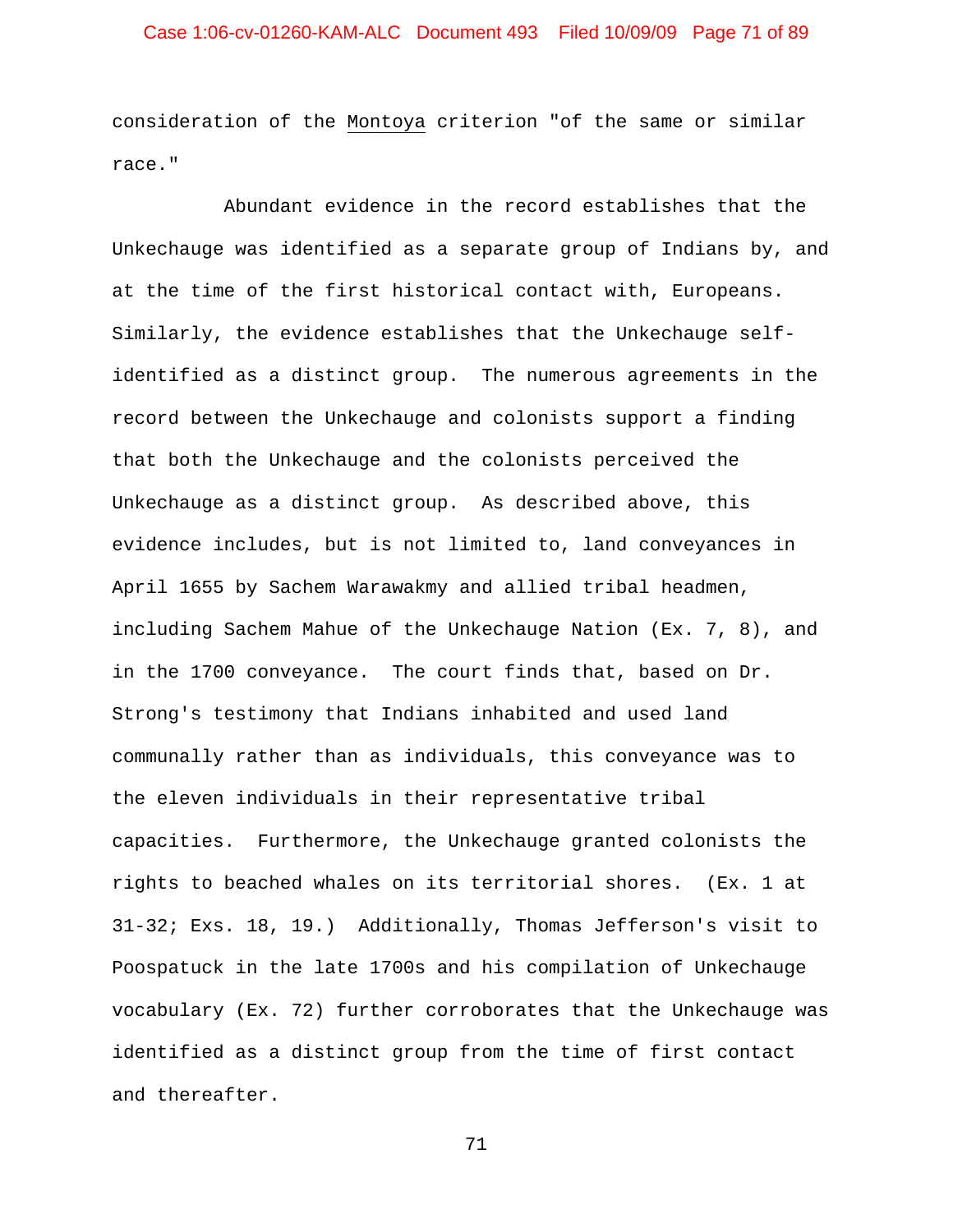Defendants presented additional evidence, discussed extensively above, that the Unkechauge was identified as a separate group of Indians throughout the centuries. For example, in 1875, New York State established a Poospatuck school and, in 1915, the Poospatuck appeared on the Department of the Interior's list of "Indian Populations in the United States." Furthermore, in the latter half of the twentieth century, Unkechauge children were admitted to New York State schools and regarded as Indians. Newspapers from 1895 (Ex. 103) to the present reported on Poospatuck affairs. Furthermore, an example of the Unkechauge self-identify as a distinct group is evidenced by the eviction proceedings brought in Suffolk County court against individuals residing on the Unkechauge reservation who were not Unkechauge. (Exs. 273, 275.) Furthermore, the 1995 letter from Chief Justice Williams stating that the Unkechauge maintained political and economic relations with the Six Nations establishes that the Unkechauge was perceived as a distinct group by other tribes, the British and the United States, during and after the colonial era and Revolutionary War. (Ex. 255.) Although the court notes the limited documentary evidence of a group identified as Unkechauge during the 1800s, it finds Dr. Strong's and Chief Wallace's explanation for this lack of evidence satisfactory. Fewer documents reflecting land transactions with the Unkechauge exist because there were fewer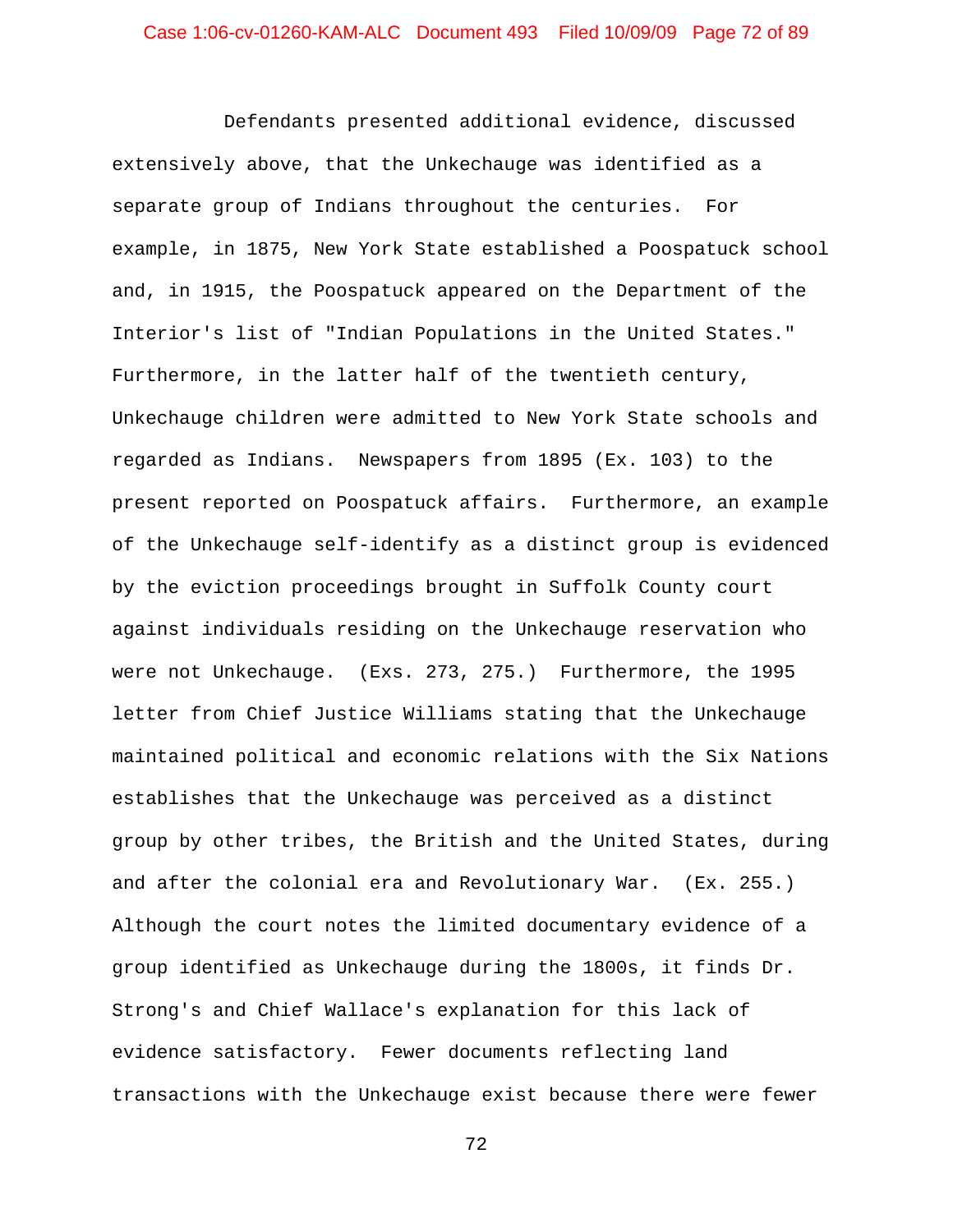## Case 1:06-cv-01260-KAM-ALC Document 493 Filed 10/09/09 Page 73 of 89

land transactions during the period. Moreover, Chief Wallace testified that the church at Poospatuck, established in 1750, held tribal records that were lost with the church in a fire in the mid-1980s. Additionally, many of the Unkechauge's cultural and religious practices were driven underground and were not regularly reported by observers and newspapers.

The Unkechauge has also established by a preponderance of the evidence that the present day Unkechauge share a common ancestry with the pre-historic Unkechauge, as dicussed by the Venetie court. Indeed, although the parties' experts dispute whether the members of the modern-day Unkechauge have a sufficient blood quantum to satisfy the first Montoya criterion, the court finds that the present day Unkechauge share a common ancestry with the pre-historic Unkechauge. In this case, where the Unkechauge has a "one drop" requirement and procedure for determining blood quantum membership, the court finds credible Chief Wallace's testimony that the approximately 200 present-day inhabitants of the Poospatuck reservation satisfy the Unkechauge membership requirements.

Additional evidence that the present day Unkechauge share common ancestry with the Unkechauge includes Dr. Strong's testimony that specific Unkechauge individuals listed on documents from 1874, 1935 and 1982 establish the Unkechauge lineage through the decades, and Ms. Davis' testimony that the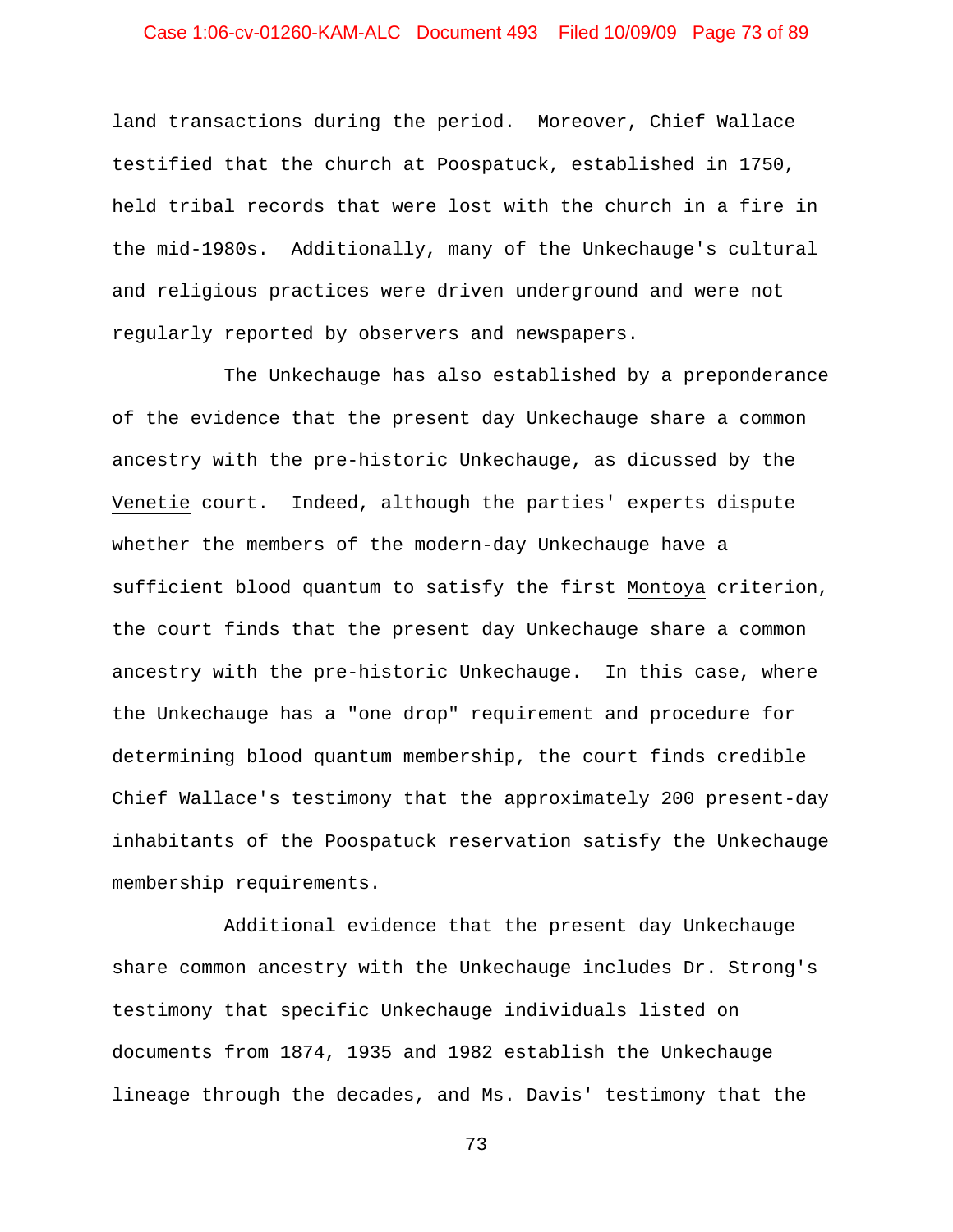## Case 1:06-cv-01260-KAM-ALC Document 493 Filed 10/09/09 Page 74 of 89

conditions precedent for establishing Unkechauge ancestry for "many" modern-day Unkechauge, including the Davis family, Edwards family, and Chief Wallace, were satisfied. Additionally, in his 1936 Dana decision, Judge Hawkins acknowledged the Unkechauge ancestry of families who sought to remain on land from which Dana attempted to evict them. Furthermore, an exhaustive hearing was held and a determination made in New York Surrogate's Court in Treadwell which established the blood rights of the Unkechauge in 1983. Finally, Chief Wallace testified as to his own lineage, tracing it back to individuals involved in the original land transfers with the colonists.

As further evidence that the present-day Unkechauge share a common ancestry with the Unkechauge at the time first of first contact, the court finds persuasive ceremonial and celebratory practices throughout the centuries, such as the making of wampum and the June Meeting. Additionally, Dr. Strong's testimony regarding migration and settlement patterns of the Algonquin peoples support the court's finding that the Unkechauge presently residing at Poospatuck share a common ancestry with those who inhabited the area from pre-historic times.

The court finds that a preponderance of the evidence establishes that the Unkechauge was identified as a distinct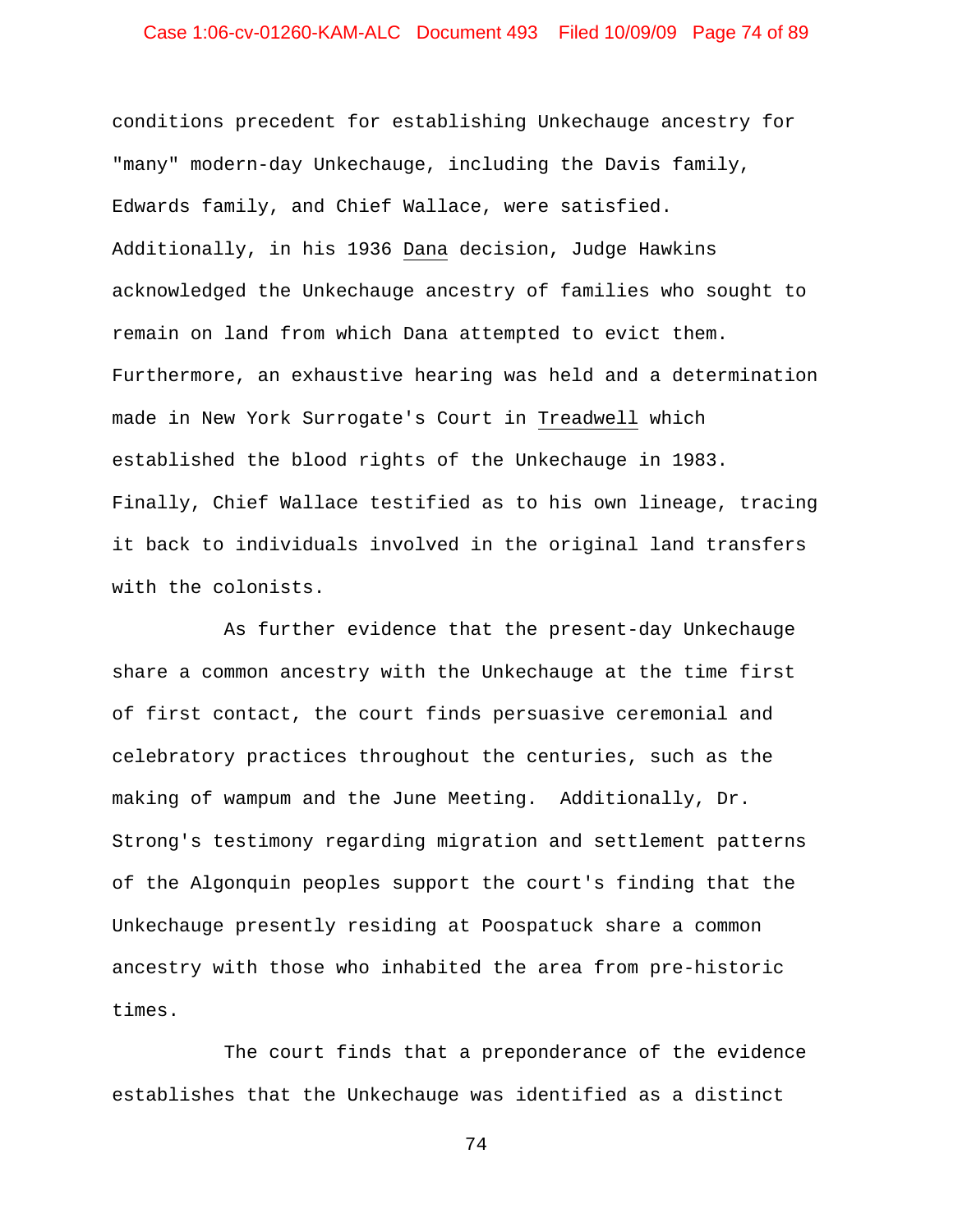## Case 1:06-cv-01260-KAM-ALC Document 493 Filed 10/09/09 Page 75 of 89

group from the time of first contact to the present and that the present members share a common Unkechauge ancestry. On this basis, the court finds that the Unkechauge of Poospatuck is a group of Indians of the same or similar race.

# ii. United in a Community Under One Leadership or Government

The second Montoya criterion, "united in a community under one leadership or government," is a construct of the dominant government, not necessarily a criterion of the Indian group to whom it is applied. See Gould, supra, 101 Colum. L. Rev. at 718. Application of Montoya's "united in a community under one leadership or government" criterion "require[s] considerable flexibility and understanding with respect to changes within native groups over time and differences between native groups in different parts of the country." Venetie, 1994 WL 730893 at \*14. Indeed, "change in any community is essential if the community is to survive. Indian tribes in modern America have had to adjust to life under the influence of a dominant non-Indian culture." Washington II, 641 F.2d at 1373. "A degree of assimilation is inevitable . . . and does not entail abandonment of distinct Indian communities." Id. "[A]daptation to the ways of non-natives does not destroy tribal status unless the [tribal members] have become fully assimilated into a nonnative culture." Venetie, 1994 WL 730893 at \*15 (citing Venetie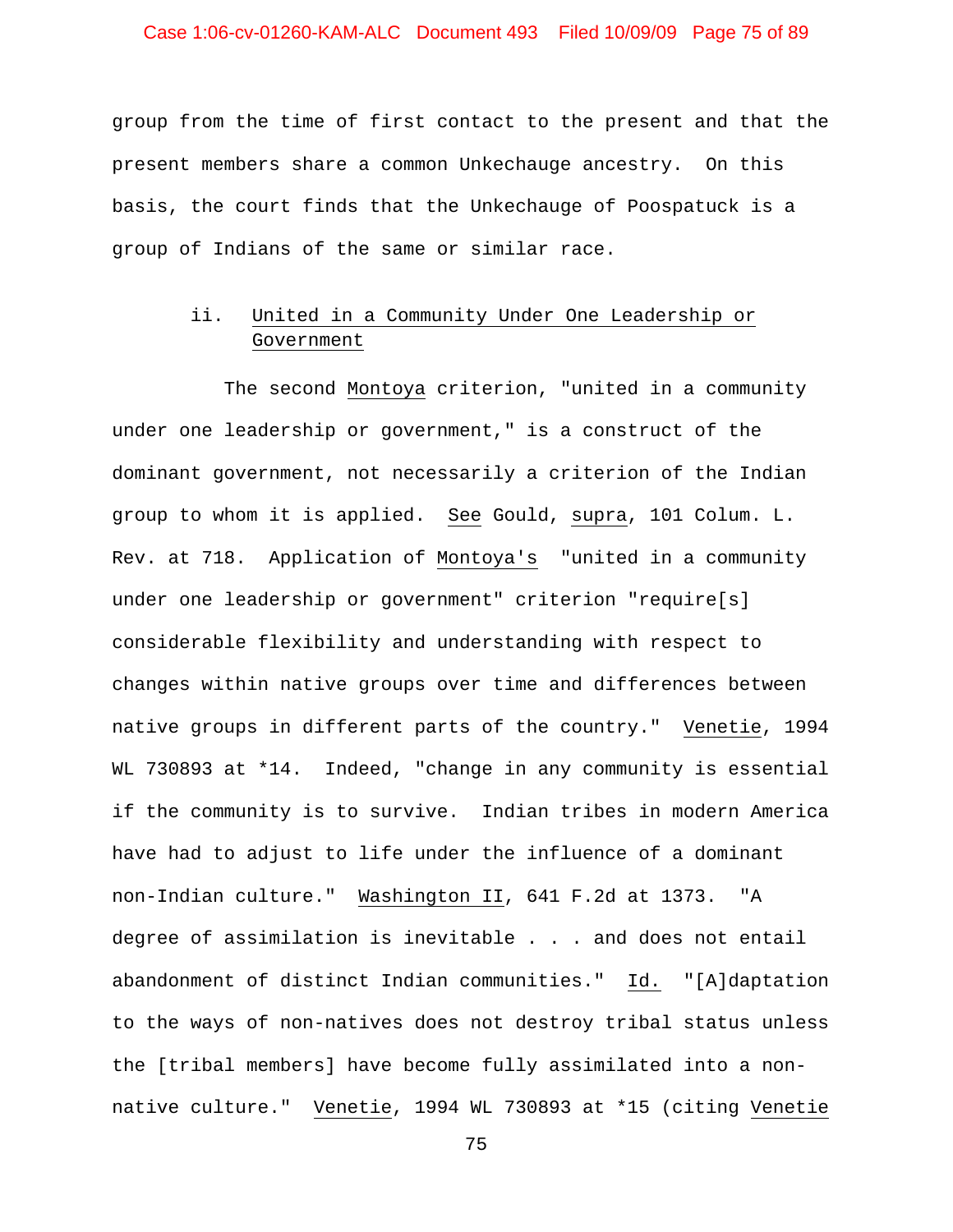I.R.A. Council v. Alaska, 944 F.2d 548, 557 (citing Washington II, 641 F.2d at 1373)).

Montoya offers no authoritative or specific insight into the concept of a "community under one leadership" as a factor of tribal existence. In addition to the Montoya factors, the Ninth Circuit in Native Village of Tyonek, 957 F. 2d at 635 (9th Cir. 1992), considered whether a group claiming tribal status is the "modern day successor" to a historical sovereign entity that exercised at least the minimal functions of a governing body. The Venetie court required that the purported tribe "must demonstrate that their people are joined together as a unit through beliefs, way of life, or the like which go beyond just ethnicity and place of residence." Venetie, 1994 WL 730893 at \*15. Additionally, the Venetie court evaluated the "nature and extent of leadership or governance as it related to things of importance in the life of the [purported tribe]" and "how leadership passed and how government evolved." Id. at \*14-15. As the Venetie court noted, "leadership without a community to lead is meaningless and ignores the realities of man's political nature.  $\ldots$  . [T]he amount of government which must be established is to be determined in relationship to the ["perceived needs of the community"]." Id. at \*14.

The parties do not dispute that the Unkechauge was a community at its inception, or that a "community" presently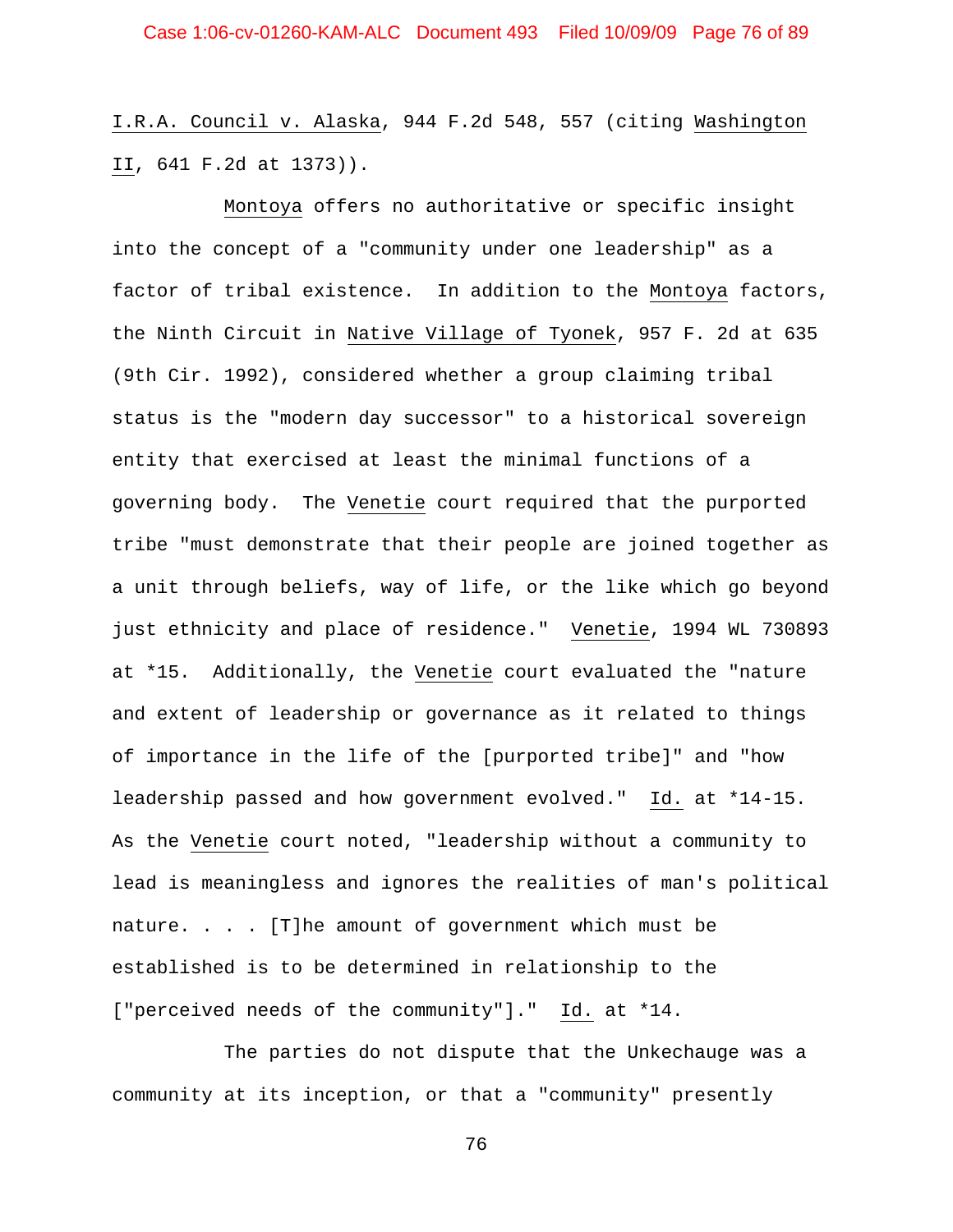## Case 1:06-cv-01260-KAM-ALC Document 493 Filed 10/09/09 Page 77 of 89

exists. Instead, plaintiff's expert asserts that, by 1800, the community had deteriorated and ethnic and social attributes distinguishing the Unkechauge had broken down so much so that the present community is not a "tribal community." (See 9/8 Tr. at 77.) The court finds the testimony of plaintiff's expert, Mr. Lynch, on this Montoya criterion particularly resultsdriven. It appears that Mr. Lynch ultimately chose what evidence to rely on and the weight to be given that evidence based on whether it supported his client's position and his ultimate conclusions. According to plaintiff's expert, the lack of evidence establishing a tribal community warrants the conclusion that there is no community with leadership. Plaintiff's expert listed the types of evidence that would be relevant in establishing an Indian community with leadership, including petitions, correspondence with government officials, and records of meetings between local leadership and tribal leadership. (9/8 Tr. at 124.) The court notes that such evidence, as described above, even after 1800, is extensively presented in the joint exhibits before the court and thus rejects the conclusions of plaintiff's expert that the Unkechauge is not a united tribal community under one leadership or government. (See, e.g., Ex. 83 at 3, 12; Ex. 87-88, 100, 101, 103-106, 113, 115-121, 123-124, 128, 142, 143.)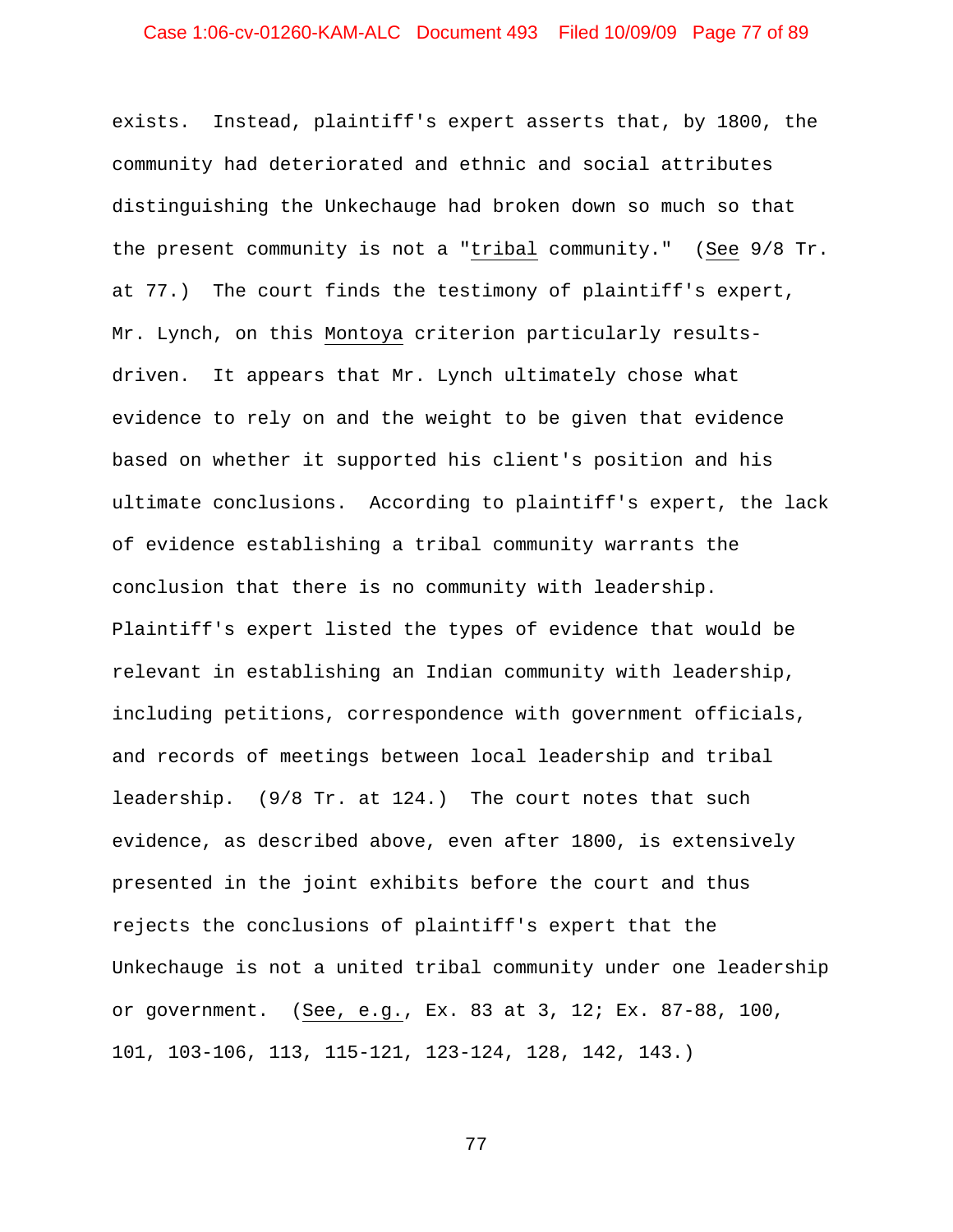## Case 1:06-cv-01260-KAM-ALC Document 493 Filed 10/09/09 Page 78 of 89

The court finds persuasive and abundant evidence of the Unkechauge's relations with other tribes, colonists, and the New York State and federal government. Among these instances was the New York Colonial Governor's mediation of a land dispute between the Unkechauge and the Shinnecock in 1667 (Ex. 1 at 22- 23; Ex. 16), and a petition by the Unkechauge to the governor regarding whaling and fishing rights in 1676 and the encroachment of colonists on Indian lands. (Ex. 1 at 33; Ex. 27.) Additionally, defendants' expert testified that the land conveyances between the colonists and certain Unkechauge in the 1700s were with the Unkechauge members acting in a representative tribal capacity. In 1774, the treaty between the United States and the Six Nations Iroquois included the Iroquois' friends, which was determined to include the Unkechauge by the Seneca Nation's court of appeals in 1995.

There is also evidence of cohesive concerted tribal action in the late 1800s. Under the leadership of Chief Jacob Ward, the Poospatuck community petitioned New York State for a school in 1874. In 1888, the Unkechauge held an election for trustees. Although this is the extent of evidence from Unkechauge sources documenting the existence of a community and governance in the 1800s, the court is satisfied with the Unkechauge expert's explanation as noted above: the lack of documents by North American Indian tribes in general, fewer land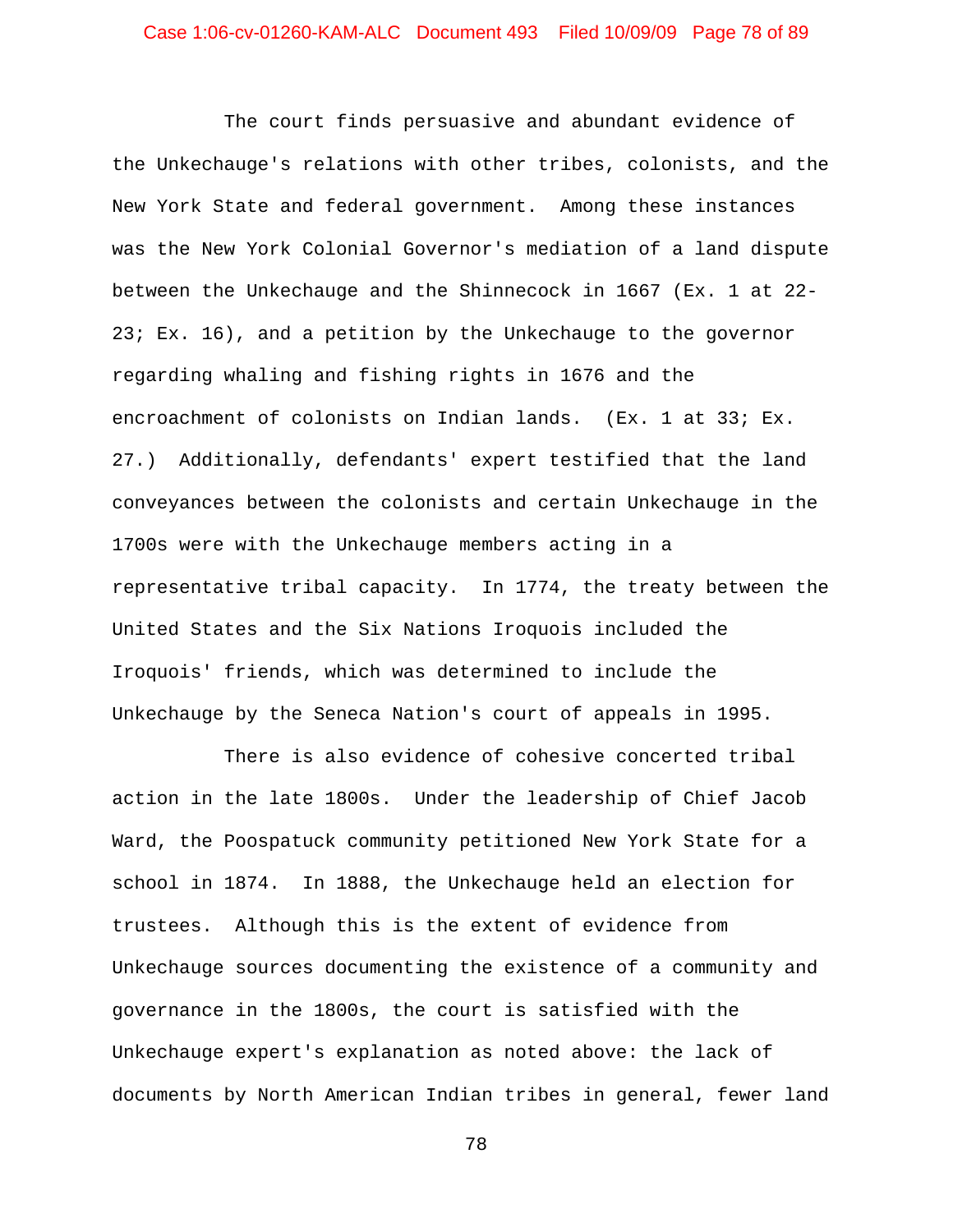## Case 1:06-cv-01260-KAM-ALC Document 493 Filed 10/09/09 Page 79 of 89

transactions, and the loss of tribal records stored in the Unkechauge church rectory due to a fire in approximately 1987.

Moreover, the evidence from 1665 through the present suggests that the Unkechauge government was responsive to the "perceived needs of the community." Venetie, 1994 WL 730893 at \*14. Although the Unkechauge government was less active as of the 1800s than it had been since the arrival of the colonists, the Unkechauge at Poospatuck remained sufficiently intact to rebuild its community and formalize its procedures for governance following the federal government's abandonment of its assimilation policies in the 1930s. Thus, the existing Unkechauge governance sufficiently responded to the needs of the community. Additionally, to the extent that plaintiff's expert identifies changes to the Unkechauge's social structure and religion, the court finds that these adaptations do not destroy tribal status. See Venetie, 1994 WL 730893 at \*15.

There is additional evidence of the Unkechauge community with leadership in the 1900s. In 1935, meeting minutes for the Town of Brookhaven reveal that Unkechauge members voiced opposition to the Unkechauge school's closing. In the late 1950s, the Unkechauge adopted a Constitution. Evidence before the court suggests that, starting in about 1970, the Unkechauge's political and social organization was formalized. In the late twentieth century, there are several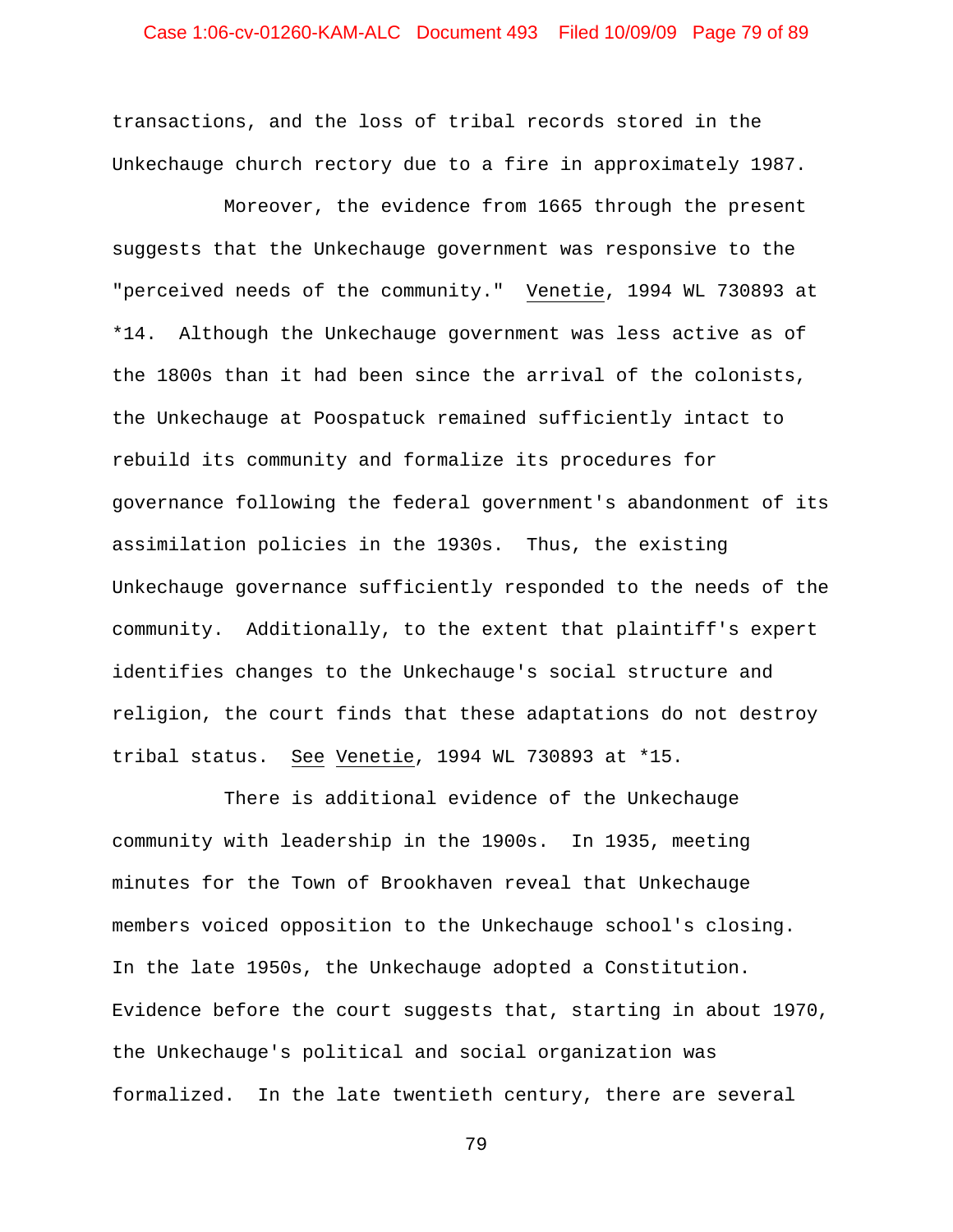## Case 1:06-cv-01260-KAM-ALC Document 493 Filed 10/09/09 Page 80 of 89

instances of the State of New York acknowledging the Unkechauge in the contexts of fishing and hunting rights (1972), recognition of residence and boundaries (1974), and incorporation of the Unkechauge Constitution into the laws of New York State (1982). There is evidence of cultural activities and efforts to improve housing on the reservation by Chief Treadwell. After 1983, the Unkechauge implemented a more structured system of governance that includes an elected tribal council in addition to a Chief. Chief Wallace, who has been Chief of the Unkechauge for fifteen years, implemented a system of record keeping, maintenance of the land and the community center, and prioritized the revival of traditional practices. Additionally, evidence that the Unkechauge tribal council works with the District Attorney to evict people who are not Unkechauge from its land demonstrates that there is modern-day leadership. (Exs. 273, 275.)

Finally, the court notes evidence of individuals holding the position of Chief from the early 1800s through the present. The Chiefs included William Cooper (circa 1812), "Queen" Elizabeth ("Betty") Job (circa 1830), "Queen" Caroline Hannibal (circa 1830-1850), Paul Ward (died 1888), Jacob Ward (circa 1874), Richard Ward (circa 1874-1902), Horace Ward (circa 1933), Edward Treadwell (circa 1966-1981), Junius Langhorne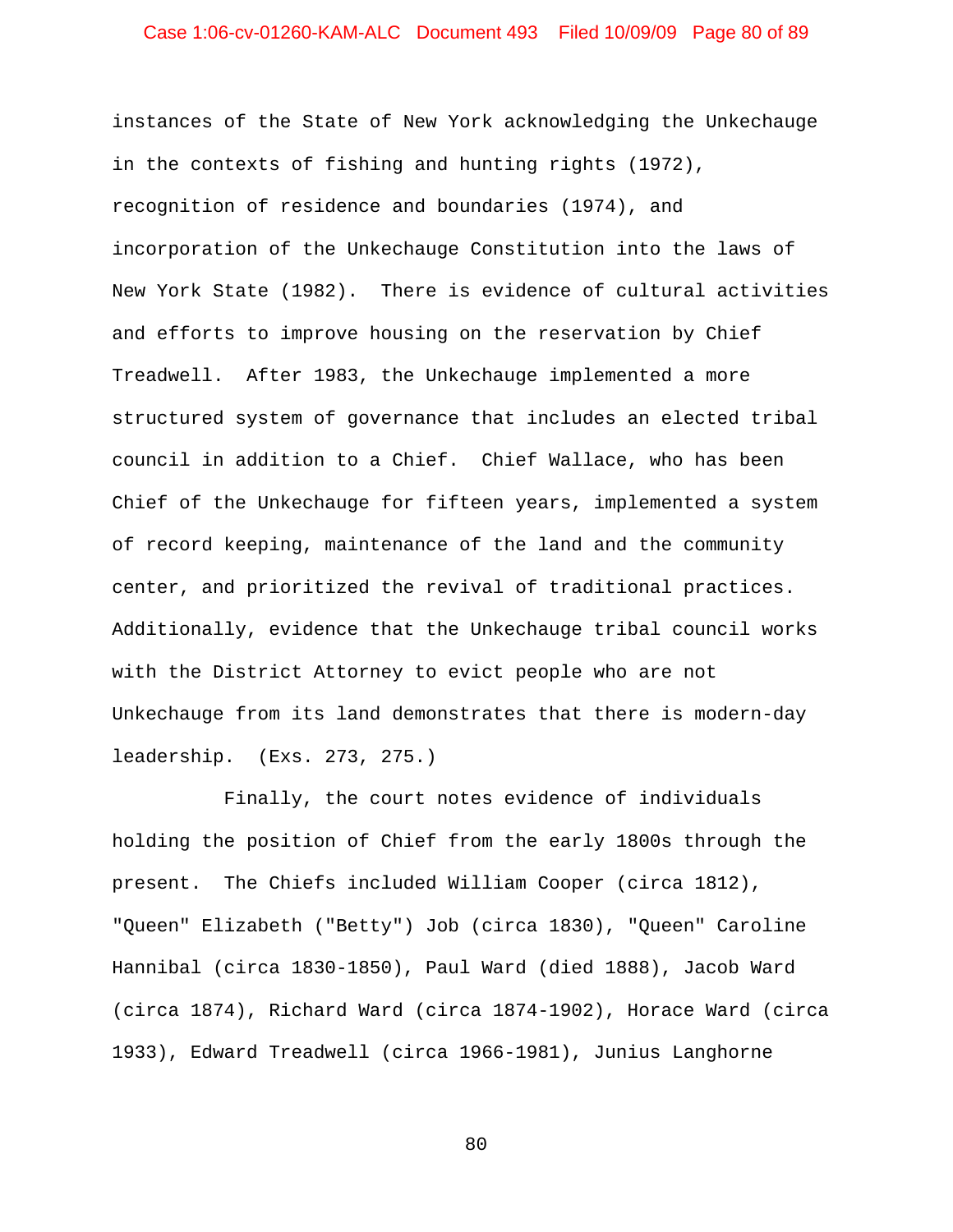## Case 1:06-cv-01260-KAM-ALC Document 493 Filed 10/09/09 Page 81 of 89

(circa 1981-1991), and Harry Wallace (1991-present). (Ex. 1 at 68, 74; Exs. 80, 104-106, 113.)

Ample evidence compels this court to find that the Unkechauge is, and has been, "united in a community under one leadership or government." Thus, the second Montoya criterion is satisfied.

# iii. Inhabiting a Particular, Though Sometimes Illdefined Territory

The final Montoya criterion is whether the Unkechauge occupies a "particular, though sometimes ill-defined territory." This criterion does not require ownership or possession of land and "specific boundaries need not be drawn." Venetie, 1994 WL 730893 at \*14; see also 2005 Shinecock, 400 F. Supp. 2d at 498 (finding that plaintiff had resided for many years on a territory "claiming under lease, and later under a deed" and satisfied the Montoya criteria). Furthermore, "some outmigration of members is not proof that a particular tribe does not occupy a particular area." Id.

The extent to which the Unkechauge territory has decreased in size since the Unkechauge's first contact with colonists, or was occupied by the Unkechauge pursuant to a number of agreements with the Europeans, is not determinative of whether this Montoya factor is satisfied. Nor does the court accept plaintiff's position that the fifty acres occupied by the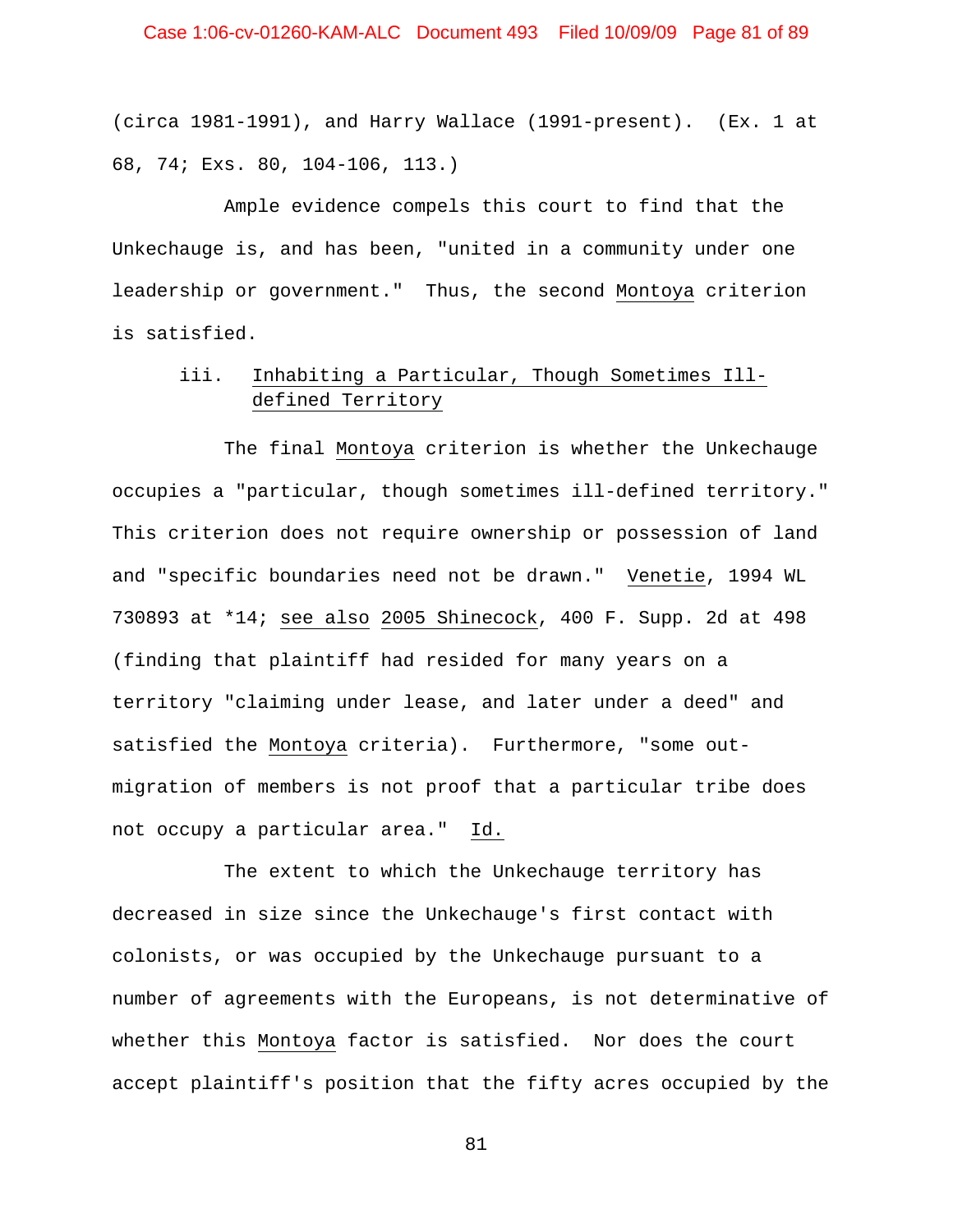## Case 1:06-cv-01260-KAM-ALC Document 493 Filed 10/09/09 Page 82 of 89

Unkechauge is insufficient to be deemed a "territory" within the meaning of Montoya. Neither the definition of "territory" nor the use of that term in Montoya suggests that a group of Indians must inhabit a geographic area of a particular size. Indeed, the 2005 Shinnecock court determined that the Shinnecock, which occupies a one-hundred acre reservation in Long Island, satisfied the Montoya criteria. 2005 Shinnecock, 400 F. Supp. 2d at 498-99.

Based on undisputed evidence discussed above, the court finds that the Unkechauge has historically inhabited and currently inhabits a particular territory along the bank of the Poospatuck Creek on the southern shore of what is now Brookhaven in Long Island, New York. This evidence includes land transactions between the Unkechuage and the colonists dated in 1692, 1700 and 1730, and the 1936 Dana decision establishing the Unkechauge ancestors' right to continued occupancy of the land referenced in those transactions. Additionally, there is evidence of specific events at Poospatuck and accounts from visitors and historians that document the Unkechauge presence throughout the centuries. These include Missionary Azariah Horton's proselytizing trips to Poospatuck in the 1740s, Jefferson's visit in 1791, newspaper articles from 1845 and 1871 reporting on June Meeting at Poospatuck, the construction of the school at Poospatuck in 1875, the 1935 Directory and Yearbook of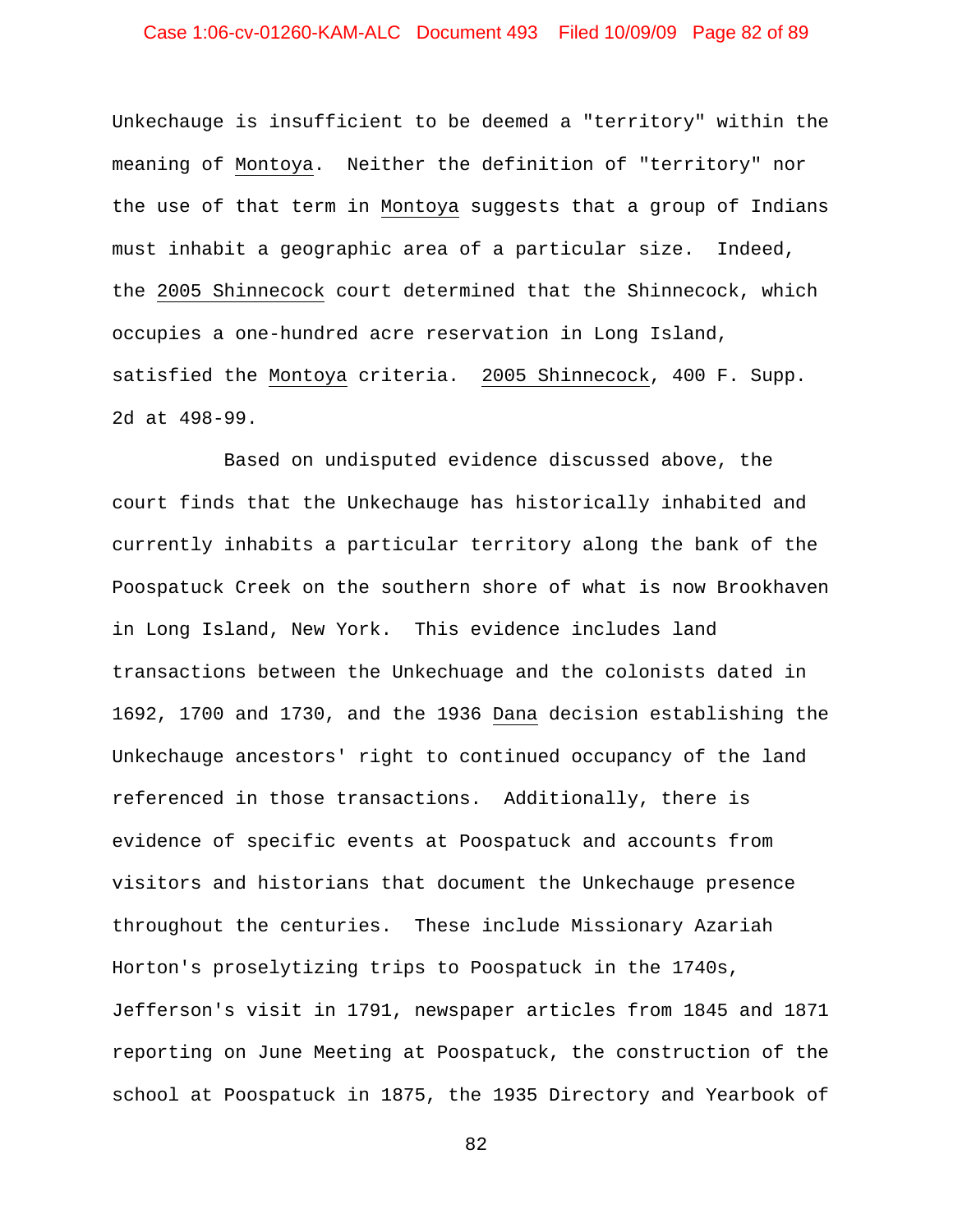## Case 1:06-cv-01260-KAM-ALC Document 493 Filed 10/09/09 Page 83 of 89

the Public School's notation that "Poospatuck is a community of itself," and eviction proceedings against non-Unkechauge individuals residing at Poospatuck in 1999. Indeed, the parties' experts agree that the Unkechauge has consistently occupied this territory since at least the time of first contact. That they disagree as to whether the Unkechauge historically occupied this territory as owner or as lessee is irrelevant as to whether the Unkechauge's presence at Poospatuck satisfies the Montoya criterion "inhabiting a particular, though sometimes ill-defined territory."

In light of the foregoing analysis of the evidence, the court finds that defendants have established by a preponderance of the evidence that the three Montoya criteria are satisfied. Consequently, the Unkechauge meets the common law definition of a "tribe" and is entitled to immunity from suit in the present action. "Indian tribes have long been recognized as possessing the common-law immunity from suit traditionally enjoyed by sovereign powers." Turner v. United States, 248 U.S. 354, 358 (1919). Supreme Court cases "recognize that the Indian tribes have not given up their full sovereignty" which is "of a unique and limited character. It exists only at the sufferance of Congress and is subject to complete deference. But until Congress acts, the tribes retained their existing sovereign powers." United States v.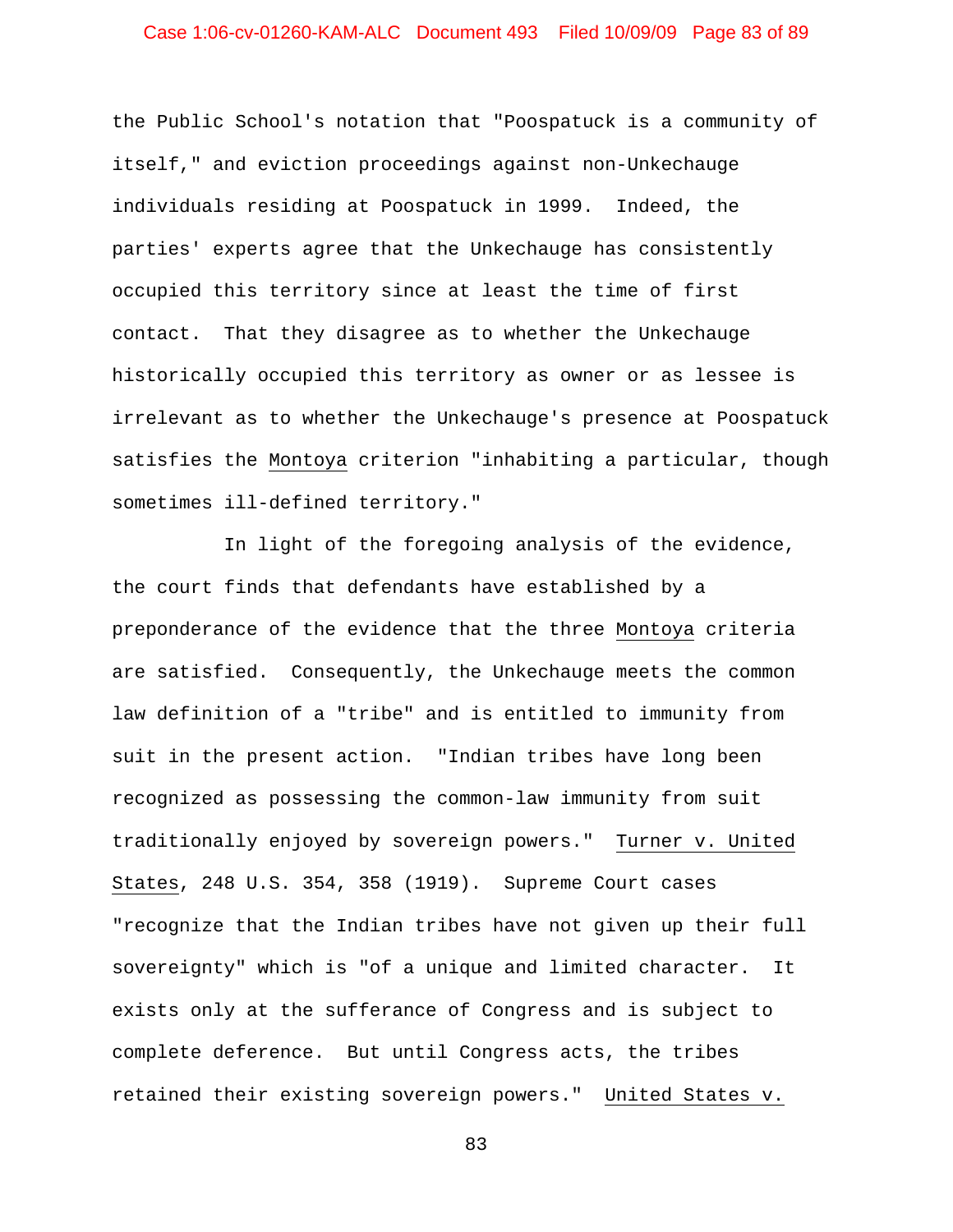Wheeler, 435 U.S. 313, 322-323 (1978). There is no evidence that the Unkechauge waived or abandoned their tribal immunity or that Congress has abrogated the immunity of the Unkechauge. Because the Unkechauge is a tribe pursuant to federal common law, they enjoy sovereign immunity. Thus, in the absence of a waiver or congressional abrogation of immunity, the court lacks subject matter jurisdiction to determine plaintiff's claims against the Tribe.

### **C. Sovereign Immunity of the Poospatuck Smoke Shop**

In finding that the Unkechauge Nation is a tribe and entitled to sovereign immunity, the court next addresses whether the Poospatuck Smoke Shop is an arm of the tribal government and, therefore, entitled to immunity. Official tribal enterprises that act as a division or arm of the tribe are immune from suit as an extension of the tribe's sovereign immunity. See, e.g., Native Am. Distrib. v. Seneca-Cayuga Tobacco Co., 546 F.3d 1288, 1292-96 (10th Cir. 2008) (holding that tobacco manufacturer had sovereign immunity as an enterprise of the tribe, which deprived the district court of subject matter jurisdiction); Allen v. Gold Country Casino, 464 F.3d 1044, 1046 (9th Cir. 2006) (holding that casino was entitled to tribal sovereign immunity as an arm of the tribe); accord Bassett v. Mashantucket Pequot Tribe, 204 F.3d 343, 358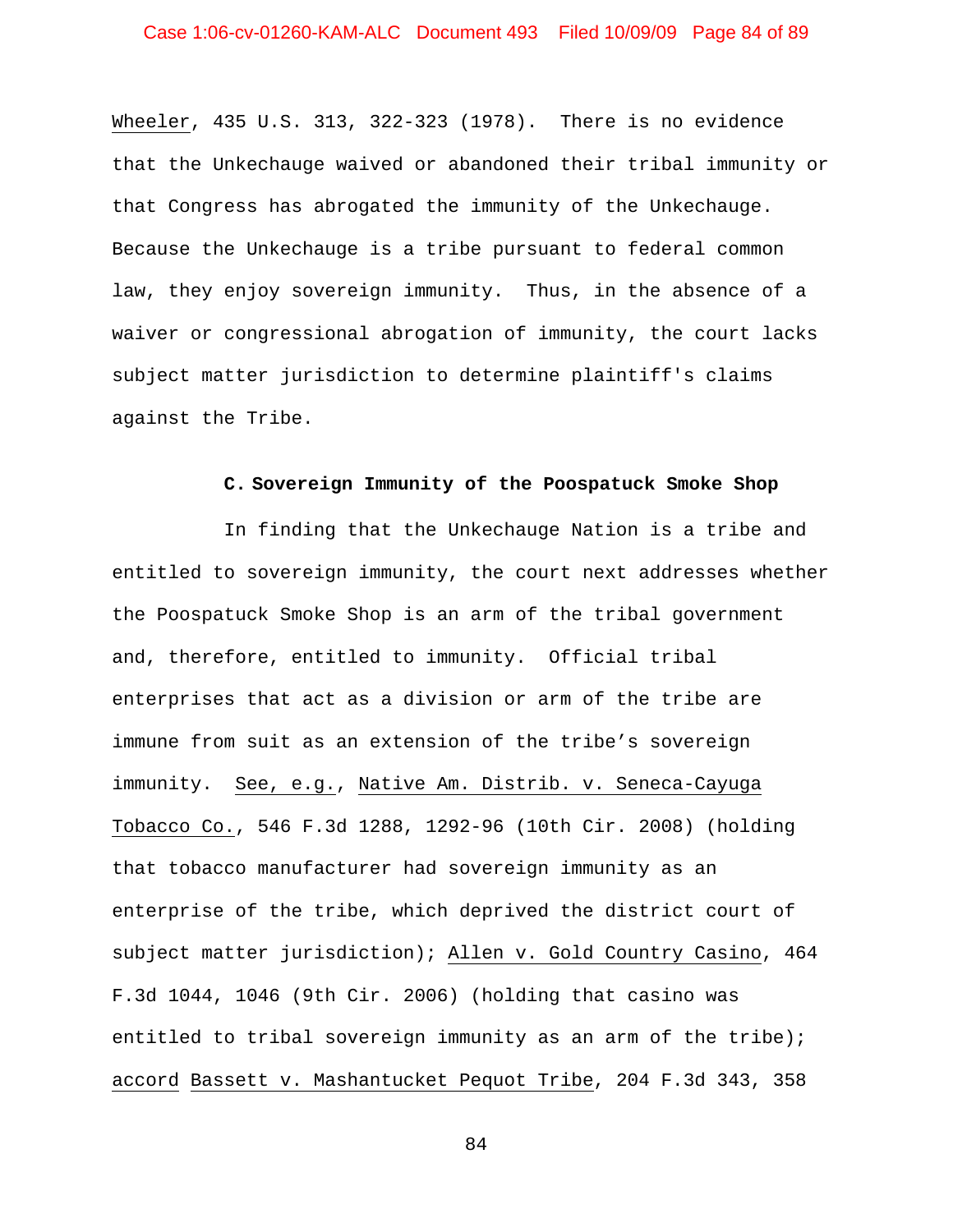## Case 1:06-cv-01260-KAM-ALC Document 493 Filed 10/09/09 Page 85 of 89

(2d Cir. 2000) ("It may be that the district court will conclude, upon further analysis, that the museum is an agency of the Tribe and, as such, is entitled to benefit from the Tribe's immunity.").

In evaluating whether the Smoke Shop is entitled to sovereign immunity, "[t]he question is not whether the activity may be characterized as a business, which is irrelevant under Kiowa, but whether the entity acts as an arm of the tribe so that its activities are properly deemed to be those of the tribe." Allen, 464 F.3d at 1046; see, e.g., Hagen v. Sisseton-Wahpeton Cmty. College, 205 F.3d 1040, 1043 (8th Cir. 2000) ("[T]he College serves as an arm of the tribe and not as a mere business and is thus entitled to tribal sovereign immunity."); Ramey Constr. Co. v. Apache Tribe, 673 F.2d 315, 320 (10th Cir. 1982) (affirming the district court's determination that an inn was "a sub-entity of the Tribe rather than a separate corporate entity, and is thus clothed with the sovereign immunity of the Tribe").

In its December 22, 2006 Memorandum & Order (Dkt. No. 29), the court set forth the factors used by courts to determine whether an entity is an arm of a tribal government and ordered the evidentiary hearing in part to determine if the Poospatuck Smoke Shop satisfied any of the factors. The factors to consider are whether: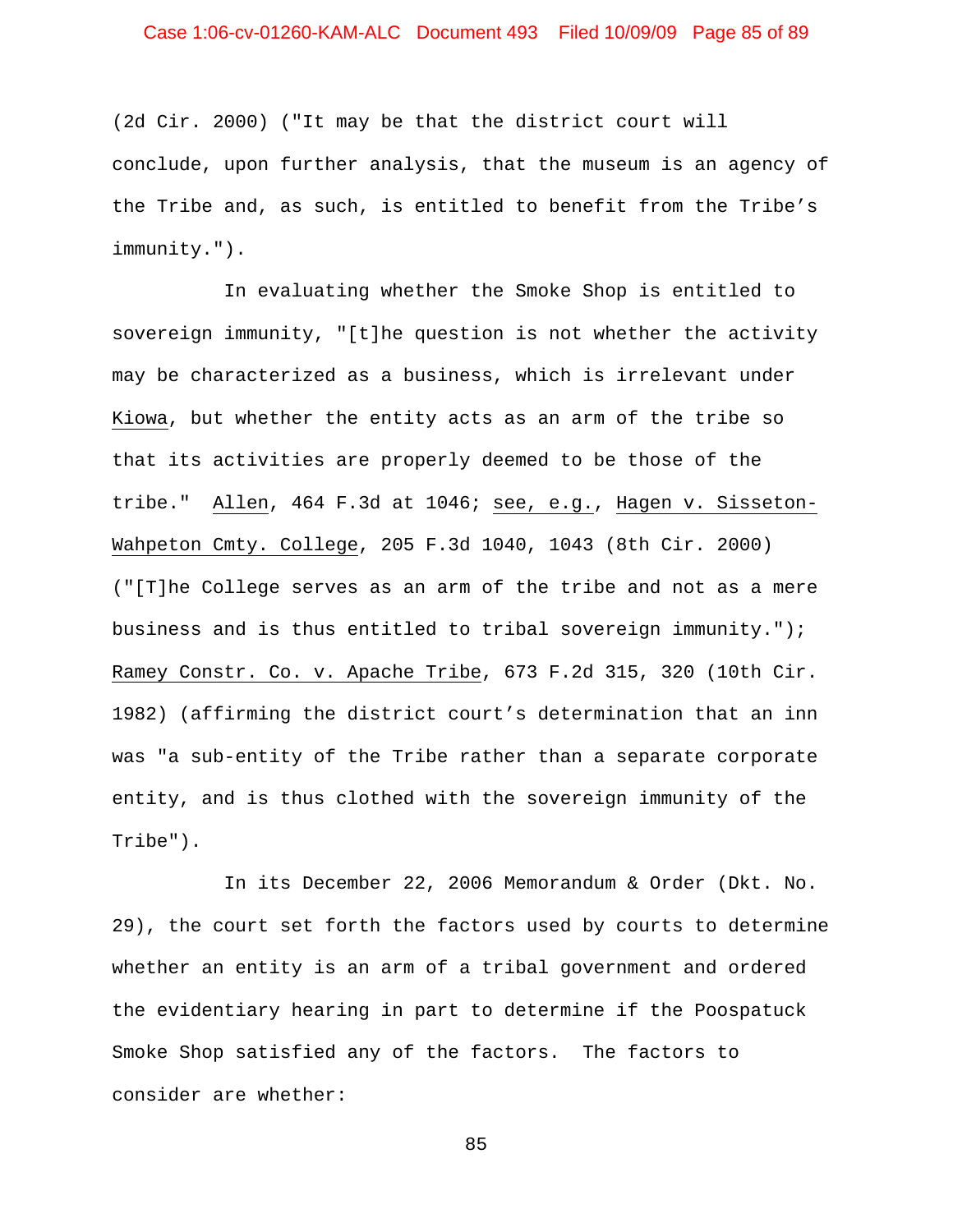- The entity is organized under tribal constitution or laws (rather than federal law).
- The organization's purpose(s) are similar to a tribal government's (e.g., promoting tribal welfare, alleviating unemployment, providing money for tribal programs).
- The organization's managing body is necessarily composed primarily of tribal officials (e.g., organization's board is, by law, controlled by tribal council members).
- The tribe's governing body has the unrestricted power to dismiss members of the organization's governing body.
- The organization (and/or its governing body) "acts for the tribe" in managing the organization's activities.
- The tribe is the legal owner of property used by the organization, with title held in tribe's name.
- The organization's administrative and/or accounting activities are controlled or exercised by tribal officials.
- The organization's activities take place primarily on the reservation.

(Dkt. No. 29.) (citing William V. Vetter, Doing Business with Indians and the Three "S"es: Secretarial Approval, Sovereign Immunity, and Subject Matter Jurisdiction, 36 Ariz. L. Rev. 169, 176-77 (Spring 1994) (citing In re Greene, 980 F.2d 590 (9th Cir. 1992); Ramey Constr. Co. v. Apache Tribe of Mescalero Reservation, 673 F.2d 315 (10th Cir. 1982)); Hagen, 205 F.3d at 1043-44; Pink v. Modoc Indian Health Project, 157 F.3d 1185 (9th Cir. 1998), cert. denied, 528 U.S. 877 (1999); EEOC v. Fond du Lac Heavy Equip. & Constr. Co., 986 F.2d 246, 248, 251 (8th Cir. 1993)). As the court previously noted, common among these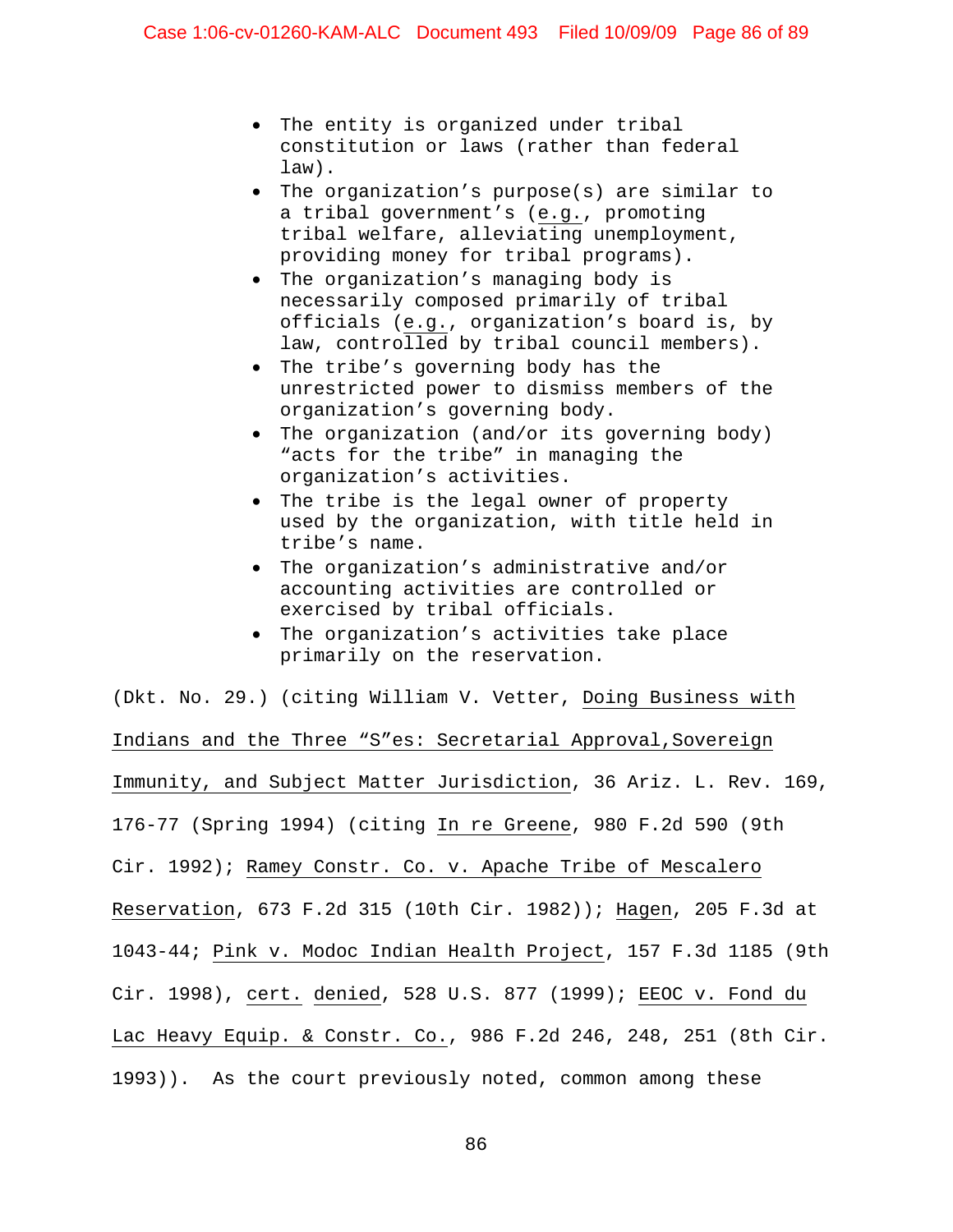## Case 1:06-cv-01260-KAM-ALC Document 493 Filed 10/09/09 Page 87 of 89

factors is that the tribal entity operates "not as a mere business," Hagen, 205 F.3d at 1043, but rather as an extension of the tribe's own economic activity, "so that its activities are properly deemed to be those of the tribe" itself. Allen, 464 F.3d at 1046.

The Poospatuck Smoke Shop has not satisfied these criteria. The only evidence that the Smoke Shop submitted in support of its status as an entity of the Unkechauge is Chief Wallace's testimony that businesses on the Unkechauge tribal grounds must be licensed by the tribal council. (Wallace Tr. at 85, 157; 12/22/08 Oral Arg. Tr. at 41.) This testimony does not satisfy the above factors by a preponderance of the evidence for establishing that the Smoke Shop is an arm of the tribe. Therefore, the Poospatuck Smoke Shop's motion to dismiss is denied.

### **D. Immunity of Chief Harry Wallace**

The court next addresses the immunity of defendant Chief Harry Wallace. "[T]ribal sovereign immunity does not extend to individual members of a tribe." Catskill Dev., L.L.C. v. Park Place Entm't Corp., 206 F.R.D. 78, 86 (S.D.N.Y. 2002) (citing Puyallup Tribe, Inc. v. Dep't of Game of State of Washington, 433 U.S. 165 (1977)). If, however, a tribal government official is sued in his or her official capacity for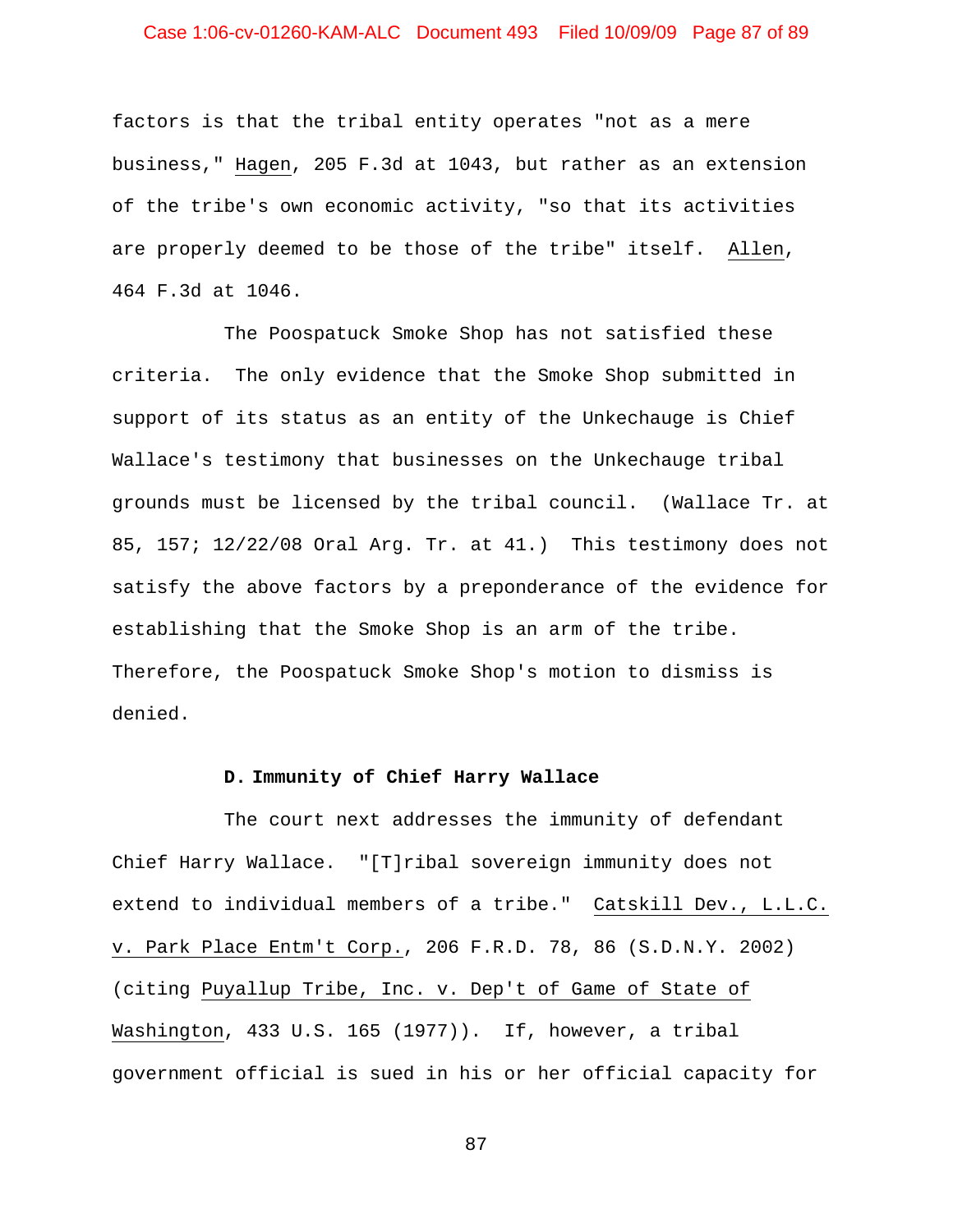## Case 1:06-cv-01260-KAM-ALC Document 493 Filed 10/09/09 Page 88 of 89

actions within the scope of his or her official tribal capacity, he or she shares in the tribe's immunity. Chayoon v. Chaos, 355 F.3d 141, 143 (2d Cir. 2004).

In this case, plaintiff has sued Chief Wallace in his capacities as an individual, a tribal government official, and a business owner. Chief Wallace enjoys tribal immunity from suit only to the extent that he is sued in his official tribal capacity for acts within the scope of his tribal authority. Chief Wallace is not immune from suit to the extent that he is sued in his individual capacity or, in light of the court's conclusion that the Poospatuck Smoke Shop is not entitled to immunity, to the extent that he is sued for acts in his capacity as the owner of the Smoke Shop.